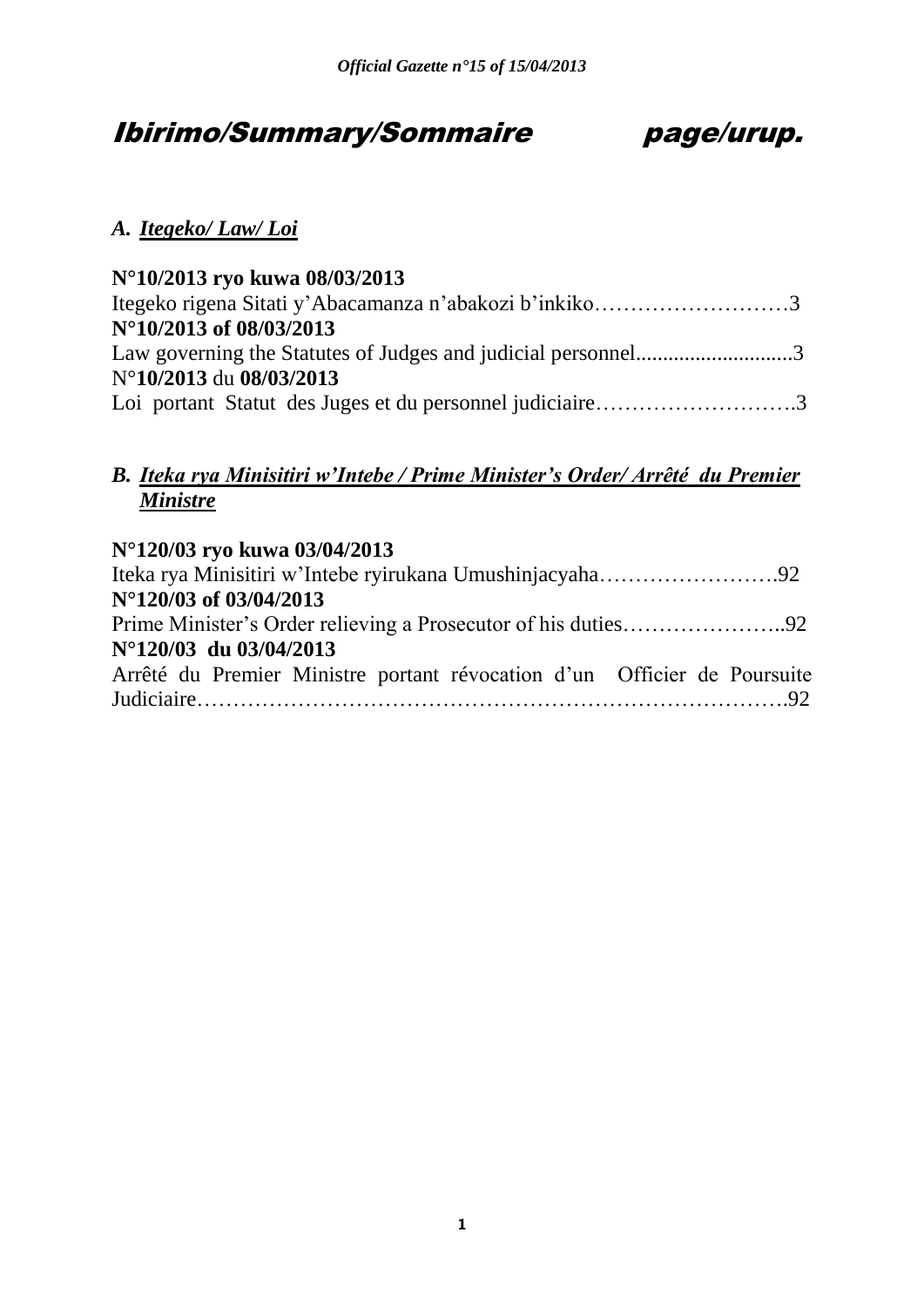**ITEGEKO N°10/2013 RYO KUWA 08/03/2013 RIGENA Y'ABACAMANZA N'ABAKOZI B'INKIKO JUDGES AND JUDICIAL PERSONNEL LAW N°10/2013 OF 08/03/2013 LOI N° 10/2013 DU 08/03/2013 PORTANT SITATI GOVERNING THE STATUTES STATUT DES JUGES ET DU PERSONNEL JUDICIAIRE**

#### **ISHAKIRO [INTERURO YA](http://www.amategeko.net/display_rubrique.php?ActDo=all&Information_ID=3&Parent_ID=15&type=public&Langue_ID=Rw&rubID=30693702#a30693704) MBERE: INGINGO [Z'IBANZE](http://www.amategeko.net/display_rubrique.php?ActDo=all&Information_ID=3&Parent_ID=15&type=public&Langue_ID=Rw&rubID=30693702#a30693704)  [UMUTWE WA MBERE: INGINGO](http://www.amategeko.net/display_rubrique.php?ActDo=all&Information_ID=3&Parent_ID=15&type=public&Langue_ID=Rw&rubID=30693702#a30693704)  [RUSANGE](http://www.amategeko.net/display_rubrique.php?ActDo=all&Information_ID=3&Parent_ID=15&type=public&Langue_ID=Rw&rubID=30693702#a30693704) Ingingo ya mbere: Icyo iri tegeko rigamije Ingingo ya 2: Ibyiciro by'abakozi bo mu nkiko UMUTWE WA KABIRI: ABACAMANZA N'ABAKOZI B'INKIKO Icyiciro cya mbere: Abacamanza Ingingo ya 3: Ibyiciro by'abacamanza Ingingo ya 4: Abacamanza b'umwuga n'uburyo bakurikirana mu ntera Ingingo ya 5: Abacamanza bihariye Ingingo ya 6: Abacamanza bagengwa n'amasezerano y'umurimo Icyiciro cya 2: Abanditsi b'inkiko TABLE OF CONTENTS TITLE ONE: [PRELIMINARY](http://www.amategeko.net/display_rubrique.php?ActDo=all&Information_ID=2&Parent_ID=9&type=public&Langue_ID=An&rubID=30692036#a30692038)  [PROVISIONS](http://www.amategeko.net/display_rubrique.php?ActDo=all&Information_ID=2&Parent_ID=9&type=public&Langue_ID=An&rubID=30692036#a30692038) [CHAPTER ONE: GENERAL PROVISIONS](http://www.amategeko.net/display_rubrique.php?ActDo=all&Information_ID=2&Parent_ID=9&type=public&Langue_ID=An&rubID=30692036#a30692038) Article One: Purpose of this Law Article 2: Categories of judicial personnel CHAPTER II: JUDGES AND JUDICIAL PERSONNEL Section One: Judges Article 3: Categories of judges Article 4: Career judges and their hierarchy Article 5: Specialised judges Article 6: Judges governed by a contract of employment Section 2: Court Registrars TABLE DES MATIERES TITRE PREMIER : DISPOSITIONS PRELIMINAIRES CHAPITRE PREMIER**: **DISPOSITIONS GENERALES Article premier: Objet de la présente loi Article 2: Catégories du personnel judiciaire CHAPITRE II: JUGES ET PERSONNEL JUDICIAIRE Section première: Juges Article 3: Catégories des juges Article 4: Juges de carrière et leur hiérarchie Article 5: Juges spécialisés Article 6 : Juges régis par un contrat de travail Section 2: Greffiers**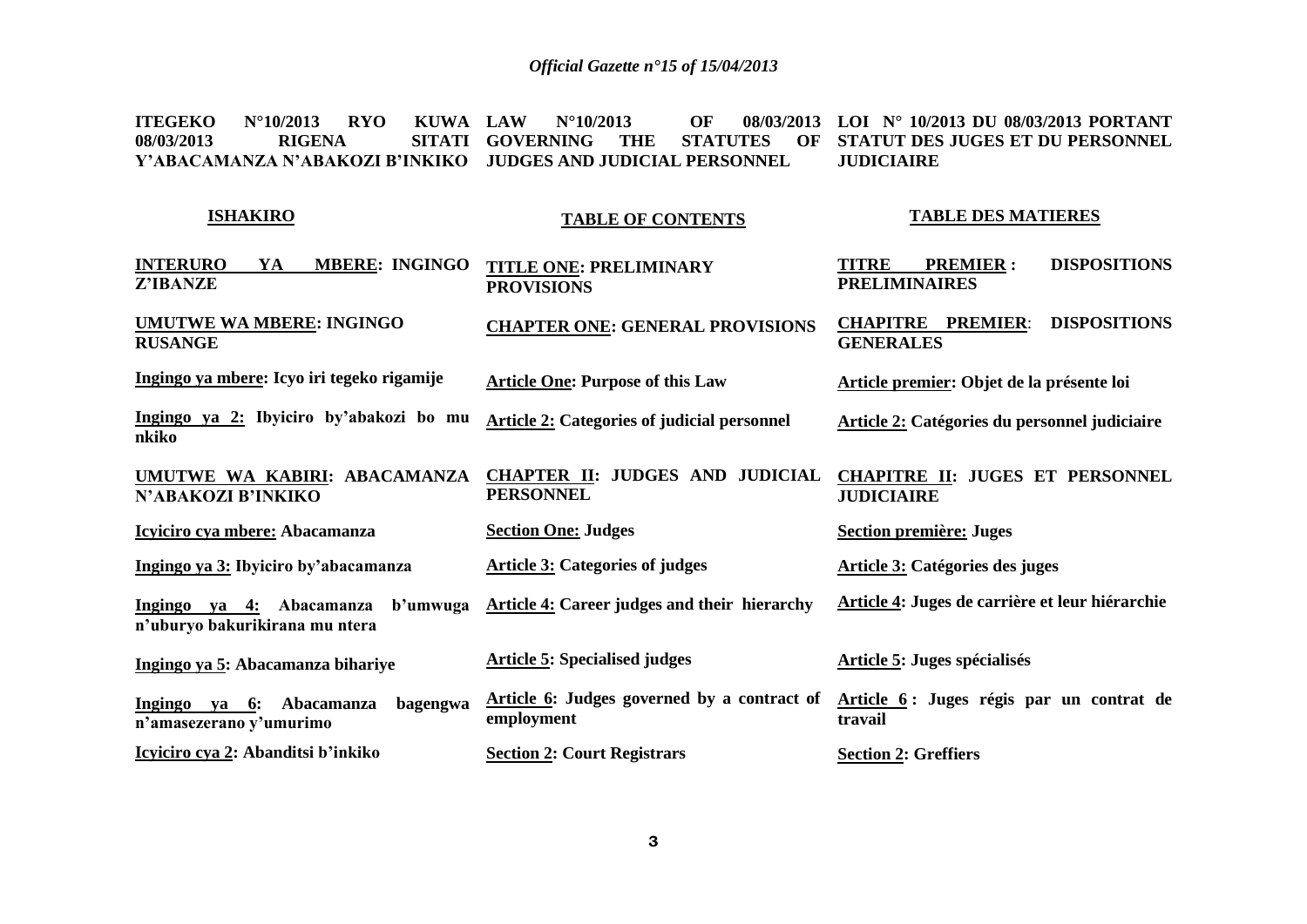| bakurikirana mu ntera                                                                                                             | Ingingo ya 7: Uko abanditsi b'inkiko Article 7: Hierarchical order of Court Article 7: Ordre hiérarchique des greffiers<br><b>Registrars</b> |                                                                                                                    |
|-----------------------------------------------------------------------------------------------------------------------------------|----------------------------------------------------------------------------------------------------------------------------------------------|--------------------------------------------------------------------------------------------------------------------|
| Icyiciro cya 3: Abagenzuzi b'inkiko                                                                                               | <b>Section 3: Inspectors of courts</b>                                                                                                       | Section 3: Inspecteurs des cours et tribunaux                                                                      |
| Ingingo ya 8: Uko abagenzuzi b'inkiko<br>bakurikirana mu ntera                                                                    | Article 8: Hierarchical order of inspectors of<br>courts                                                                                     | <b>Article 8: Ordre hiérarchique des</b><br>inspecteurs des cours et tribunaux                                     |
| Icyiciro cya 4: Abakozi bo mu biro bya<br>Perezida w'Urukiko rw'Ikirenga                                                          | Section 4: Personnel in the Office of the<br><b>President of the Supreme Court</b>                                                           | Section 4: Personnel affecté au Cabinet du<br>Président de la Cour Suprême                                         |
| Ingingo ya 9: Abakozi bo mu biro bya<br>Perezida w'Urukiko rw'Ikirenga                                                            | Article 9: Personnel in the Office of the<br><b>President of the Supreme Court</b>                                                           | Article 9: Personnel affecté au cabinet du<br>Président de la Cour Suprême                                         |
| <b>Icyiciro</b><br>5:<br>Abakozi<br>bo<br>cya<br>mu<br><b>Bunyamabanga</b><br><b>Bukuru</b><br><b>Rukiko</b><br>mu<br>rw'Ikirenga | Section 5: Staff appointed in the General<br><b>Secretariat of the Supreme Court</b>                                                         | Section 5: Personnel affecté au Secrétariat<br>Général de la Cour Suprême                                          |
| <b>Ingingo</b><br>10:<br>Abakozi<br>bo<br>ya<br>mu<br><b>Bunyamabanga</b><br><b>Rukiko</b><br><b>Bukuru</b><br>mu<br>rw'Ikirenga  | Article 10: Staff appointed in the General<br><b>Secretariat of the Supreme Court</b>                                                        | Article 10: Personnel affecté au Secrétariat<br>Général de la Cour Suprême                                         |
| Icyiciro cya 6: Isumbana mu cyubahiro<br>ry'abacamanza n'abakozi bo mu nkiko                                                      | Section 6: Ranking of judges and judicial<br>personnel                                                                                       | Section 6: Ordre de préséance des juges et du<br>personnel judiciaire                                              |
| Ingingo ya 11: Isumbana mu cyubahiro<br>ry'abacamanza n'abakozi bo mu nkiko                                                       | <b>Article 11: Ranking of judges and judicial</b><br>personnel                                                                               | Article 11: Ordre de préséance des juges et<br>du personnel judiciaire                                             |
| <b>INTERURO YA II:</b><br><b>GUTANGIRA NO</b><br><b>GUKORA</b><br><b>AKAZI</b><br><b>K'ABACAMANZA</b><br>N'ABAKOZI BO MU NKIKO    | TITLE II: TAKING UP AND EXERCISING<br>THE FUNCTION<br><b>JUDGES</b><br>OF<br><b>AND</b><br><b>JUDICIAL PERSONNEL</b>                         | TITRE II: ENTRÉE EN SERVICE ET<br>EXERCICE DE LA FONCTION<br><b>DES</b><br><b>JUGES ET DU PERSONNEL JUDICIAIRE</b> |
| <b>UMUTWE WA MBERE:</b><br><b>B'UMWUGA</b>                                                                                        | <b>ABACAMANZA CHAPTER ONE: CAREER JUDGES</b>                                                                                                 | <b>CHAPITRE</b><br><b>PREMIER:</b><br><b>JUGES</b><br>DE<br><b>CARRIERE</b>                                        |
| Icyiciro cya mbere: Ibisabwa kugira ngo<br>umuntu ahabwe akazi k'ubucamanza                                                       | <b>Section One: Requirements to be appointed</b><br>judge                                                                                    | <b>Conditions</b> pour<br>Section première:<br>être                                                                |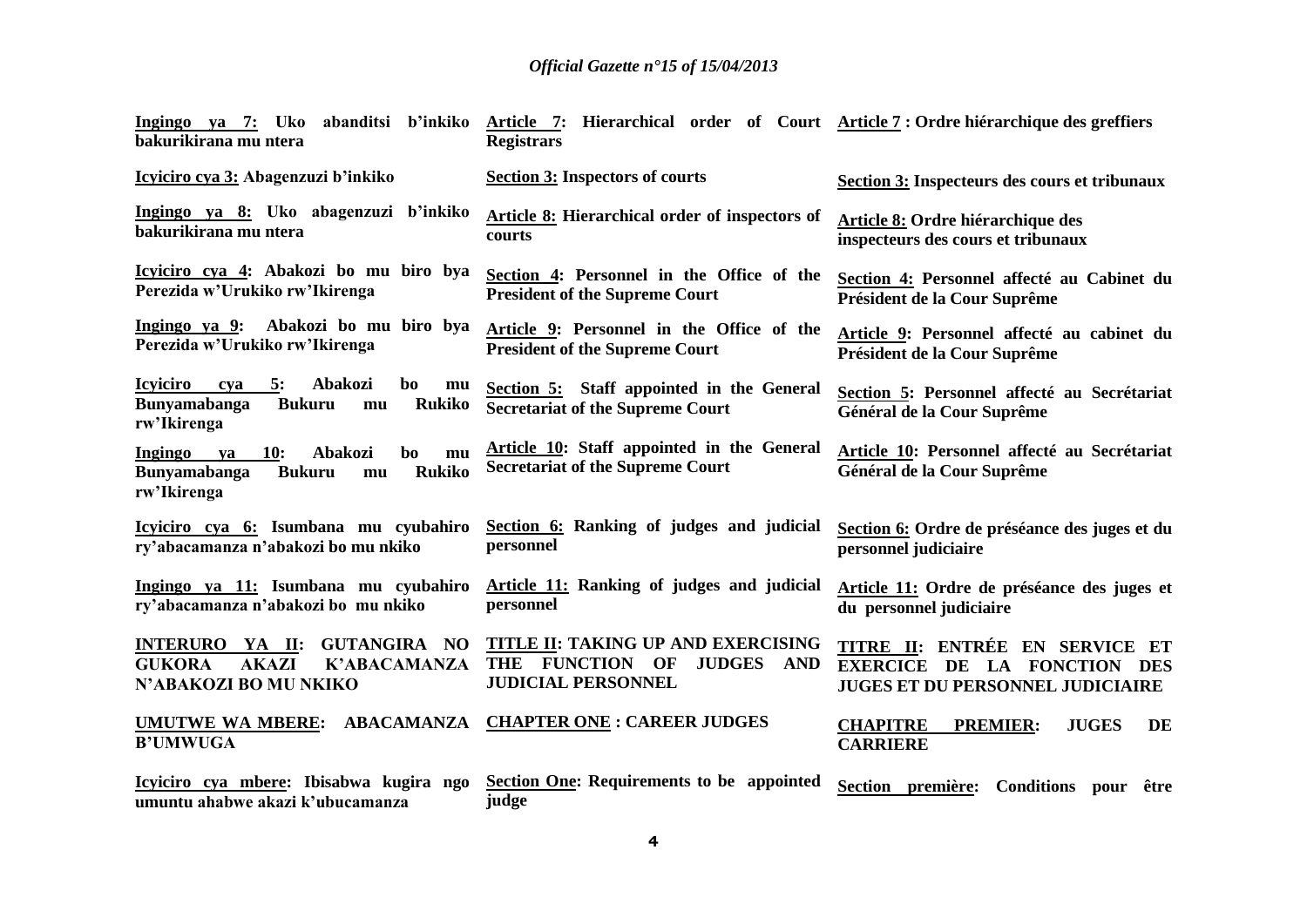# **nommé juge**

| Ingingo ya 12: Ibisabwa muri rusange<br>kugira ngo umuntu abe umucamanza                                                                                                                              | Article 12: General requirements for Article 12: Conditions générales d'accès à la<br>becoming a judge                                          | fonction de juge                                                                                                                                                    |
|-------------------------------------------------------------------------------------------------------------------------------------------------------------------------------------------------------|-------------------------------------------------------------------------------------------------------------------------------------------------|---------------------------------------------------------------------------------------------------------------------------------------------------------------------|
| Ingingo ya 13: Ibisabwa byihariye kugira ngo<br>umuntu abe Perezida cyangwa umucamanza<br>mu Rukiko rw'Ibanze                                                                                         | Article 13: Specific requirements to be<br>appointed President or judge of the Primary<br>Court                                                 | <b>Article 13: Conditions particulières requises</b><br>pour être Président ou juge du Tribunal de<br><b>Base</b>                                                   |
| Ingingo ya 14: Ibisabwa byihariye<br>kugira<br>ngo umuntu abe Perezida, Visi Perezida<br><b>Rukiko</b><br>cyangwa<br>umucamanza<br>mu<br><b>Rukiko</b><br>Rwisumbuye<br>cyangwa<br>mu<br>rw'Ubucuruzi | Article 14: Specific requirements to be<br>appointed President, Vice President or judge<br>of the Intermediate Court or the Commercial<br>Court | Article 14: Conditions particulières requises<br>pour être Président, Vice-président ou juge<br>du Tribunal de Grande Instance ou du<br><b>Tribunal de Commerce</b> |
| Ingingo ya 15: Ibisabwa byihariye kugira<br>ngo umuntu abe umucamanza w'Urukiko<br>uw'Urukiko<br>Rukuru cyangwa<br><b>Rukuru</b><br>rw'Ubucuruzi                                                      | Article 15: Specific requirements to be<br>appointed judge of the High Court or judge<br>of the Commercial High Court                           | Article 15: Conditions particulières requises<br>pour être juge de la Haute Cour ou de la<br><b>Haute Cour de Commerce</b>                                          |
| Ingingo ya 16: Ibisabwa byihariye kugira<br>ngo umuntu abe Visi-Perezida w'Urukiko<br>uw'Urukiko<br>Rukuru cyangwa<br><b>Rukuru</b><br>rw'Ubucuruzi                                                   | Article 16: Specific requirements to be<br>appointed Vice President of High Court or<br>Vice President of the Commercial High Court             | Article 16: Conditions particulières requises<br>pour être nommé Vice-Président de la Haute<br>Cour ou Vice-président de la Haute Cour de<br><b>Commerce</b>        |
| Ingingo ya 17: Ibisabwa byihariye kugira<br>ngo umuntu abe Perezida w'Urukiko Rukuru<br>cyangwa uw'Urukiko Rukuru rw'Ubucuruzi                                                                        | Article 17: Specific requirements to be<br>appointed President of the High Court or<br><b>President of the Commercial High Court</b>            | <b>Article 17: Conditions particulières requises</b><br>pour être nommé Président de la Haute Cour<br>ou Président de la Haute Cour de Commerce                     |
| <u>Icyiciro cya 2:</u> Ibisabwa<br>byihariye ku<br>b'Urukiko<br>rw'Ikirenga<br>bacamanza<br>n'ishyirwaho ryabo                                                                                        | Section 2: Specific requirements for judges of<br>the Supreme Court and their appointment                                                       | Section 2: Conditions particulières requises<br>pour les juges de la Cour Suprême et leur<br>nomination                                                             |
| Ingingo ya 18: Itoranywa ry'abacamanza<br>b'Urukiko rw'Ikirenga                                                                                                                                       | <b>Article 18: Selection of judges of the Supreme</b><br>Court                                                                                  | Article 18: Choix des juges de la Cour<br><b>Suprême</b>                                                                                                            |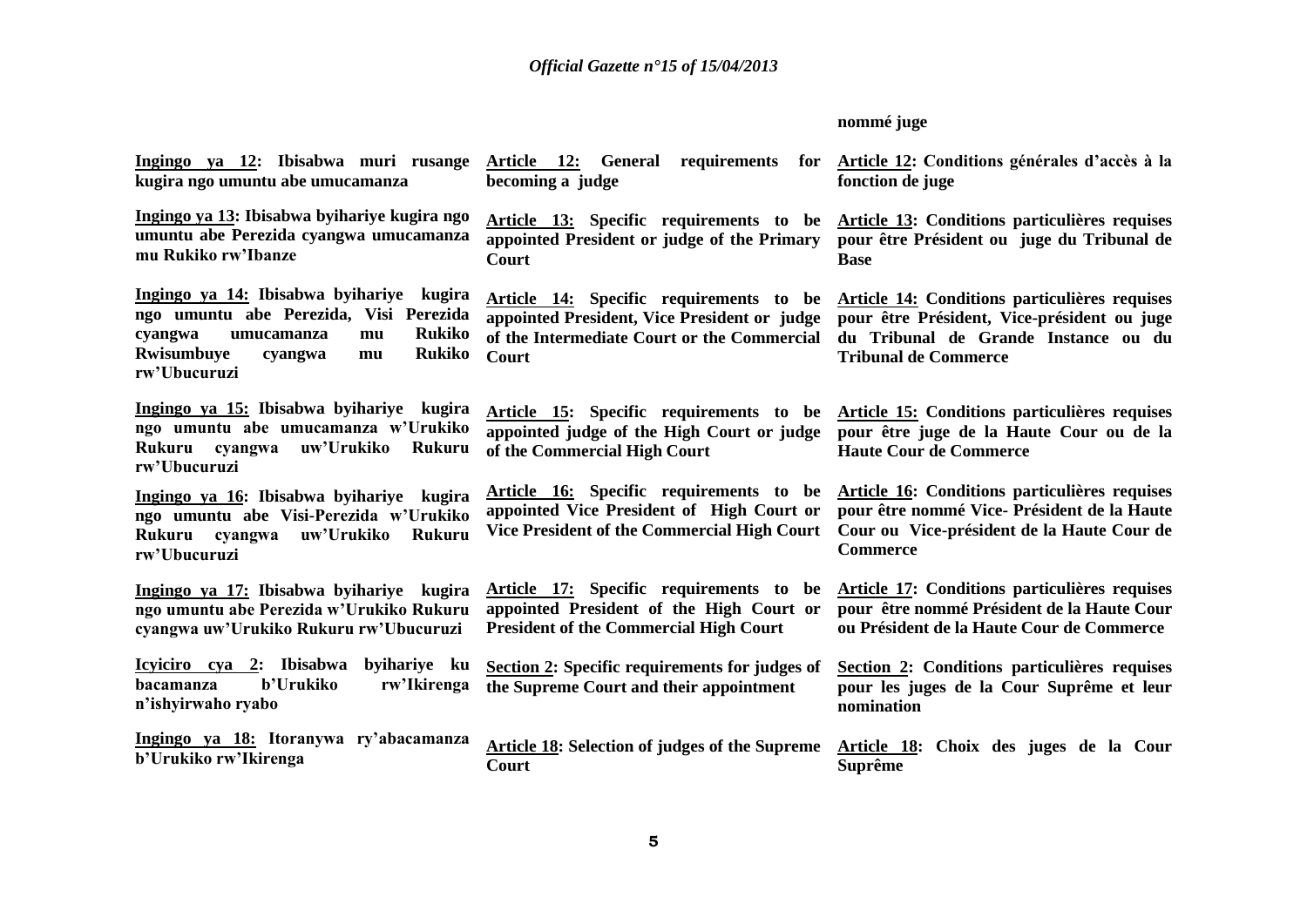| abe Perezida cyangwa<br>w'Urukiko rw'Ikirenga                                                                    | Ingingo ya 19: Ibisabwa kugira ngo umuntu Article 19: Requirements to be President or<br>Visi Perezida Vice President of the Supreme Court                                                     | Article 19: Conditions requises pour être<br>Président ou Vice-président de la Cour<br><b>Suprême</b> |
|------------------------------------------------------------------------------------------------------------------|------------------------------------------------------------------------------------------------------------------------------------------------------------------------------------------------|-------------------------------------------------------------------------------------------------------|
| Perezida<br>n'Abacamanza<br>b'Urukiko<br>rw'Ikirenga                                                             | Ingingo ya 20: Ishyirwaho rya Perezida, Visi Article 20: Appointment of the President, the Article 20: Nomination du Président, Vice-<br>Vice President and the judges<br><b>Supreme Court</b> | of the président et des juges de la Cour Suprême                                                      |
| Ingingo ya 21: Gutangaza imyanya idafite Article 21: Advertising vacant posts                                    |                                                                                                                                                                                                | <b>Article 21: Publication des postes vacants</b>                                                     |
| abayirimo<br>Ingingo ya 22: Gusaba gushyirwa mu Article 22: Application for appointment<br>myanya                |                                                                                                                                                                                                | <b>Article 22: Demande de nomination</b>                                                              |
| Icyiciro cya 3: Igeragezwa ry'abacamanza                                                                         | <b>Section 3: Probation period of judges</b>                                                                                                                                                   | Section 3: Stage probatoire des juges                                                                 |
| Ingingo ya 23: Igeragezwa mu kazi                                                                                | <b>Article 23: Probation period</b>                                                                                                                                                            | Article 23: Stage probatoire                                                                          |
| Ingingo ya 24: Igihe icyemezo cyemerera<br>cyangwa cyima akazi umucamanza kigirira<br>agaciro                    | Article 24: Effective date of the decision<br>confirming or rejecting a person as a judge                                                                                                      | Article 24: Date d'effet de la décision portant<br>approbation ou non du juge                         |
| Icyiciro cya 4: Manda y'abayobozi b'inkiko                                                                       | Section 4: Term of office of heads of courts                                                                                                                                                   | Section 4: Mandat des responsables des<br>juridictions                                                |
| Ingingo ya 25: Manda y'abayobozi b'Inkiko                                                                        | Article 25: Term of office of heads of courts                                                                                                                                                  | Article 25: Mandat des responsables des<br>juridictions                                               |
| Ingingo ya 26: Igihe manda itangira kubarwa                                                                      | Article 26: Date on which the term of office<br>starts to run                                                                                                                                  | Article 26: Date à laquelle le mandat<br>commence à courir                                            |
| Icyiciro cya 5: Imyitwarire ku kazi, irahira<br>ry'abacamanza,<br>igaragaza<br>ry'umutungo<br>n'ibitabangikanywa | Section 5: Code of conduct, oath of office for<br>and<br>judges,<br>declaration<br>of<br>assets<br>incompatibilities                                                                           | Section 5: Déontologie, serment des juges,<br>déclaration du patrimoine et incompatibilités           |
| Ingingo ya 27: Imyitwarire y'abacamanza                                                                          | Article 27: Code of conduct of judges                                                                                                                                                          | Article 27: Déontologie des juges                                                                     |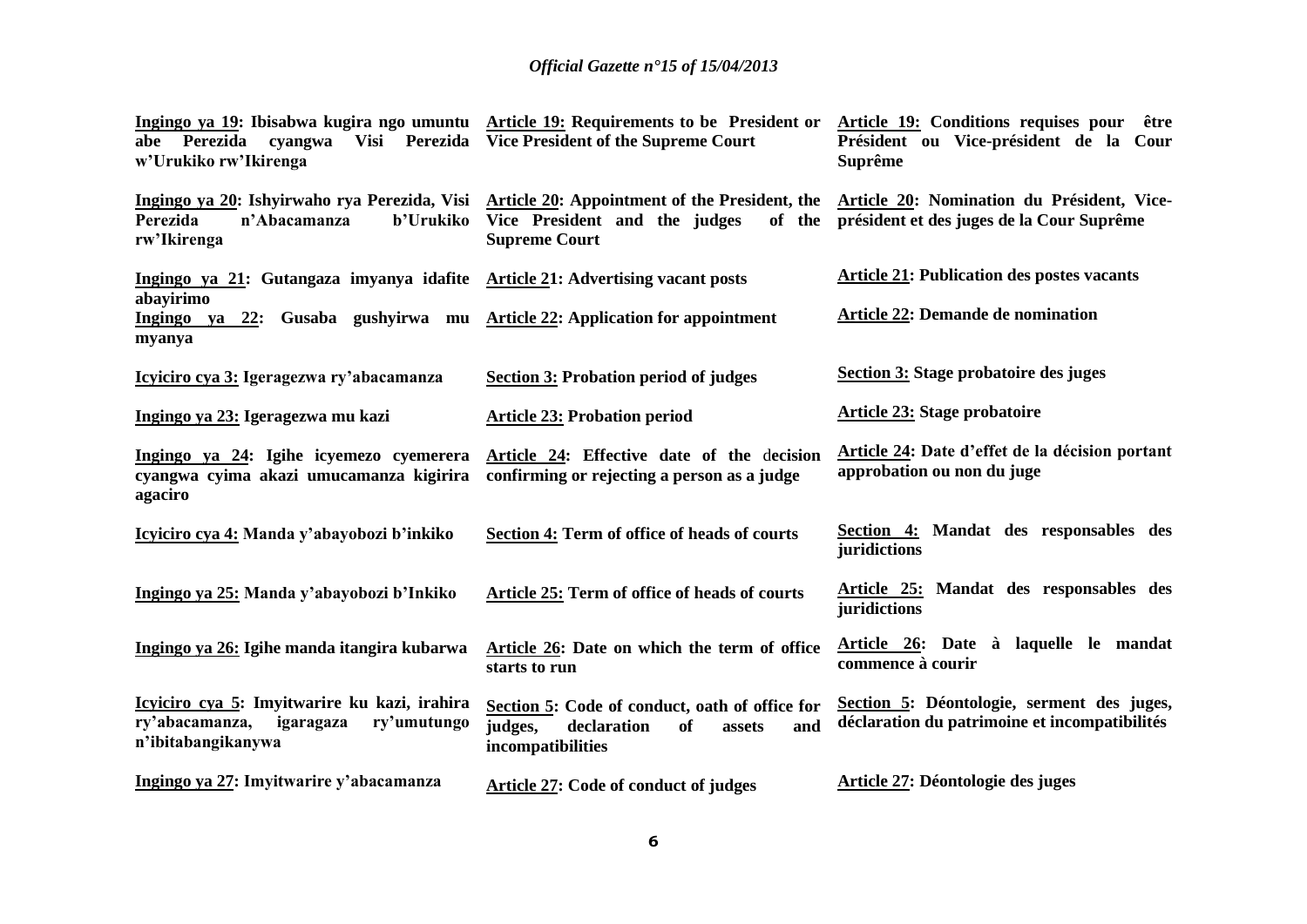| Ingingo ya 28: Indahiro                                                    | <b>Article 28: Oath of office</b>                                                                                                 | <b>Article 28: Serment</b>                                                                           |
|----------------------------------------------------------------------------|-----------------------------------------------------------------------------------------------------------------------------------|------------------------------------------------------------------------------------------------------|
| Ingingo ya 29: Igaragaza ry'umutungo                                       | <b>Article 29: Declaration of assets</b>                                                                                          | <b>Article 29: Déclaration du patrimoine</b>                                                         |
| Ingingo ya 30: Ibitabangikanywa                                            | <b>Article 30: Incompatibilities</b>                                                                                              | Article 30: Incompatibilités                                                                         |
| Icyiciro cya 6: Imyambaro y'abacamanza                                     | Section 6: Dress code for judges                                                                                                  | Section 6: Tenue vestimentaire des juges                                                             |
| Ingingo ya 31: Umwambaro w'abacamanza<br>mu gihe cy'iburanisha             | Article 31: Dress code for judges during<br>proceedings                                                                           | Article 31: Toge d'audience                                                                          |
| Ingingo ya 32: Umwambaro w'icyubahiro                                      | Dress code during official<br>Article 32:<br>ceremonies                                                                           | <b>Article 32: Toge d'apparat</b>                                                                    |
| Icyiciro cya 7: Ubwigenge bw'abacamanza                                    | <b>Section 7: Independence of judges</b>                                                                                          | Section 7: Indépendance des juges                                                                    |
| Ingingo ya 33: Ubwigenge                                                   | <b>Article 33: Independence</b>                                                                                                   | <b>Article 33: Indépendance</b>                                                                      |
| Ingingo ya 34: Ifungwa ry'agateganyo<br>ry'abacamanza                      | Article 34: Detention pending trial of the<br>judges                                                                              | <b>Article 34: Détention provisoire des juges</b>                                                    |
| Icyiciro cya 8:<br>Umushahara<br>n'ibindi<br>bigenerwa abacamanza          | Section 8: Salaries and other benefits for<br>judges                                                                              | Section 8: Salaires et autres avantages des<br>juges                                                 |
| n'ibindi bijyana na wo                                                     | Ingingo ya 35: Igenwa ry'umushahara Article 35: Determining of salaries and other<br>benefits                                     | Article 35: Fixation des salaires et autres<br>avantages                                             |
| Ingingo ya 36:<br>Kongera<br>w'umucamanza                                  | umushahara Article 36: Salary increments                                                                                          | <b>Article 36: Augmentation de salaire</b>                                                           |
| Ingingo ya 37:<br><b>Ibigenerwa</b><br>b'Urukiko rw'Ikirenga bacyuye igihe | Allowances allocated to the<br>abayobozi Article 37:<br>authorities of the Supreme Court at the<br>expiry of their term of office | Article 37: Indemnités allouées aux autorités<br>de la Cour Suprême à l'expiration de leur<br>mandat |
| Ingingo ya 38: Kwimuka k'umucamanza                                        | <b>Article 38: Transfer of a judge</b>                                                                                            | <b>Article 38: Mutation de juge</b>                                                                  |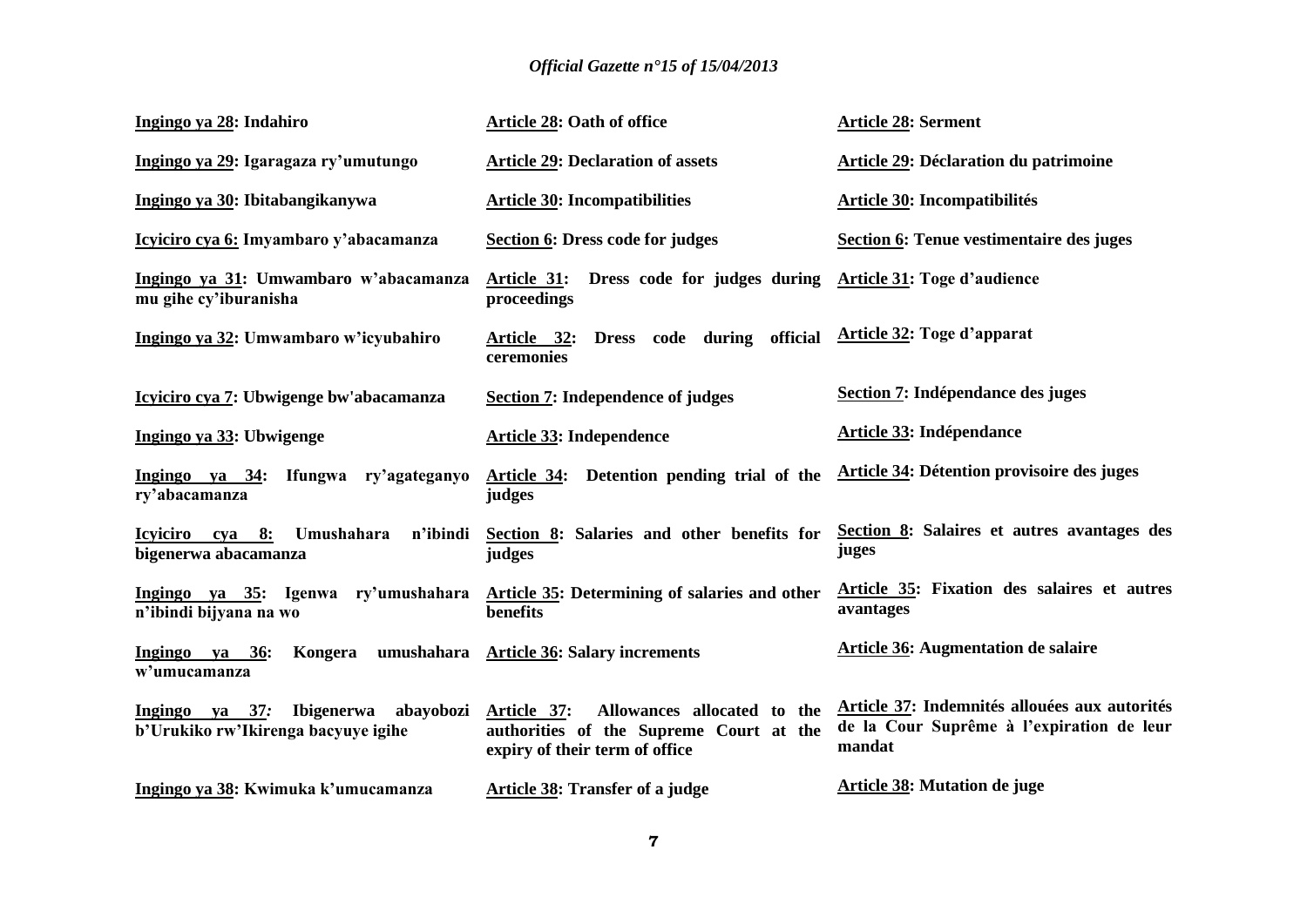| Amabwiriza<br>39:<br>Ingingo<br>agenga<br>ya<br>ubutumwa                                           | Article 39: Rules governing official missions                                                                                             | Article 39: Règles régissant les missions<br>officielles                                                         |
|----------------------------------------------------------------------------------------------------|-------------------------------------------------------------------------------------------------------------------------------------------|------------------------------------------------------------------------------------------------------------------|
| Icyiciro cya 9: Imihanirwe y'abacamanza                                                            | <b>Section 9: Disciplinary sanctions for judges</b>                                                                                       | Section 9: Sanctions disciplinaires des juges                                                                    |
| Akiciro ka mbere: Ingingo rusange                                                                  | <b>Sub section One: General provisions</b>                                                                                                | <b>Sous-section</b><br>première :<br><b>Dispositions</b><br>générales                                            |
| Ingingo ya 40: Ibihano by'amakosa yo mu Article 40: Disciplinary sanctions<br>rwego rw'akazi       |                                                                                                                                           | <b>Article 40: Sanctions disciplinaires</b>                                                                      |
| rwego rw'akazi                                                                                     | Ingingo ya 41: Igenwa ry'ibihano byo mu Article 41: Deciding of disciplinary sanctions                                                    | Article 41: Détermination des sanctions<br>disciplinaires                                                        |
| Ingingo ya 42: Urwego rufite ububasha bwo<br>gutanga ibihano byo mu rwego rw'akazi                 | Article 42: Competent organ to decide on<br>disciplinary sanctions                                                                        | Article 42: Organe compétent pour exercer le<br>pouvoir disciplinaire                                            |
| Ingingo ya 43: Ikurikirana ry'ikosa ryo mu<br>rwego rw'akazi                                       | <b>Article 43: Disciplinary action</b>                                                                                                    | <b>Article 43: Poursuite de l'action disciplinaire</b>                                                           |
| Ingingo ya 44: Guhagarika umucamanza Article 44: Temporary suspension of a judge<br>by'agateganyo  |                                                                                                                                           | <b>Article 44: Suspension temporaire d'un juge</b>                                                               |
| cy'Inama Nkuru y'Ubucamanza gikurikira<br>ihagarikwa ry'agateganyo                                 | Ingingo ya 45: Icyemezo cya burundu Article 45: Definitive decision by the High<br>Council of the Judiciary after temporary<br>suspension | Article 45: Décision définitive par le Conseil<br>Supérieur de la Magistrature après la<br>suspension temporaire |
| Akiciro ka 2: Imihango ikurikizwa mu<br>mihanirwe y'abacamanza                                     | <b>Sub Section 2: Disciplinary procedure</b>                                                                                              | <b>Sous-section 2: Procédure disciplinaire</b>                                                                   |
| Ingingo ya 46: Kwisobanura mu nyandiko Article 46: Written explanations by a judge<br>k'umucamanza |                                                                                                                                           | : Explications écrites du juge<br><b>Article 46</b>                                                              |
| y'Ubucamanza ibirego bishobora gutuma                                                              | Ingingo ya 47: Gushyikiriza Inama Nkuru Article 47: Submitting to the High Council of Article 47: Saisine du Conseil Supérieur de la      | the Judiciary the facts which justify the Magistrature des faits pouvant engager la                              |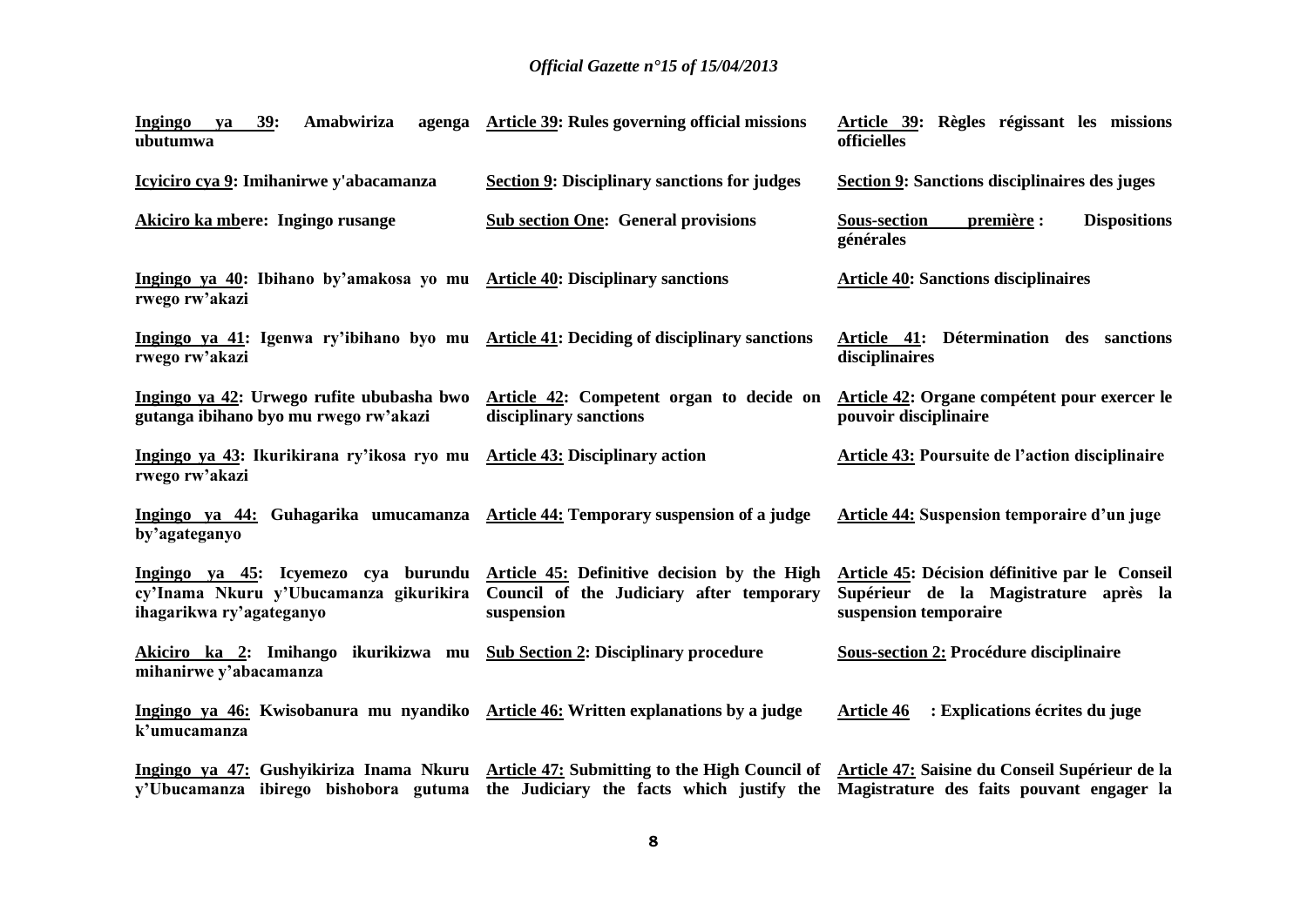| umucamanza akurikiranwa                                                                           | possibility for disciplinary procedure against procédure disciplinaire contre un juge<br>a judge |                                                                                                               |
|---------------------------------------------------------------------------------------------------|--------------------------------------------------------------------------------------------------|---------------------------------------------------------------------------------------------------------------|
| Ingingo ya 48: Itumizwa ry'umucamanza<br>warezwe mu Nama Nkuru y'Ubucamanza                       | Article 48: Summoning the accused judge in<br>the High Council of the Judiciary                  | Article 48: Invitation à comparaitre d'un<br>juge mis en cause par le Conseil Supérieur de<br>la Magistrature |
| 49:<br>Ingingo<br>ya<br>bw'umucamanza<br>uregwa<br>ibikubiye mu idosiye                           | Uburenganzira Article 49: Right of an accused judge to<br>bwo kumenya consult his/her file       | Article 49: Droit du juge mis en cause à la<br>communication du dossier                                       |
| Ingingo<br>50:<br>ya<br>bw'umucamanza<br>mbere<br>uregwa<br>kwisobanura                           | Uburenganzira Article 50: Rights of an implicated judge<br>yo prior to defence hearing           | Article 50: Droits d'un juge mis en cause<br>avant la défense                                                 |
| Ingingo ya 51: Gusubirishamo icyemezo Article 51: Right to apply for opposition<br>cyafashwe      |                                                                                                  | Article 51: Droit à l'opposition                                                                              |
| Ingingo ya 52: Ukwisobanura k'umucamanza Article 52: Defence of the accused judge<br>uregwa       |                                                                                                  | Article 52: Défense du juge mis en cause                                                                      |
| Ingingo ya 53: Gufata ibyemezo                                                                    | <b>Article 53: Deliberations</b>                                                                 | Article 53: Délibération                                                                                      |
| Ingingo ya 54: Imenyeshwa ry'icyemezo Article 54: Notification of the decision taken<br>cyafashwe |                                                                                                  | Article 54: Notification de la décision prise                                                                 |
| Ingingo ya 55: Ibikurikizwa mu guhana Article 55:<br>amakosa yo mu rwego rw'akazi                 | Procedure<br>applicable<br>in<br>disciplinary sanction                                           | Article 55: Procédure applicable en cas de<br>sanction disciplinaire                                          |
| Isuzumamikorere<br><b>Icyiciro</b><br>10:<br>cya<br>ry'abacamanza                                 | Section 10: Performance evaluation of judges                                                     | Section 10: Evaluation de la performance des<br>juges                                                         |
| Ingingo ya 56: Isuzumamikorere                                                                    | <b>Article 56: Performance evaluation</b>                                                        | Article 56: Evaluation de la performance                                                                      |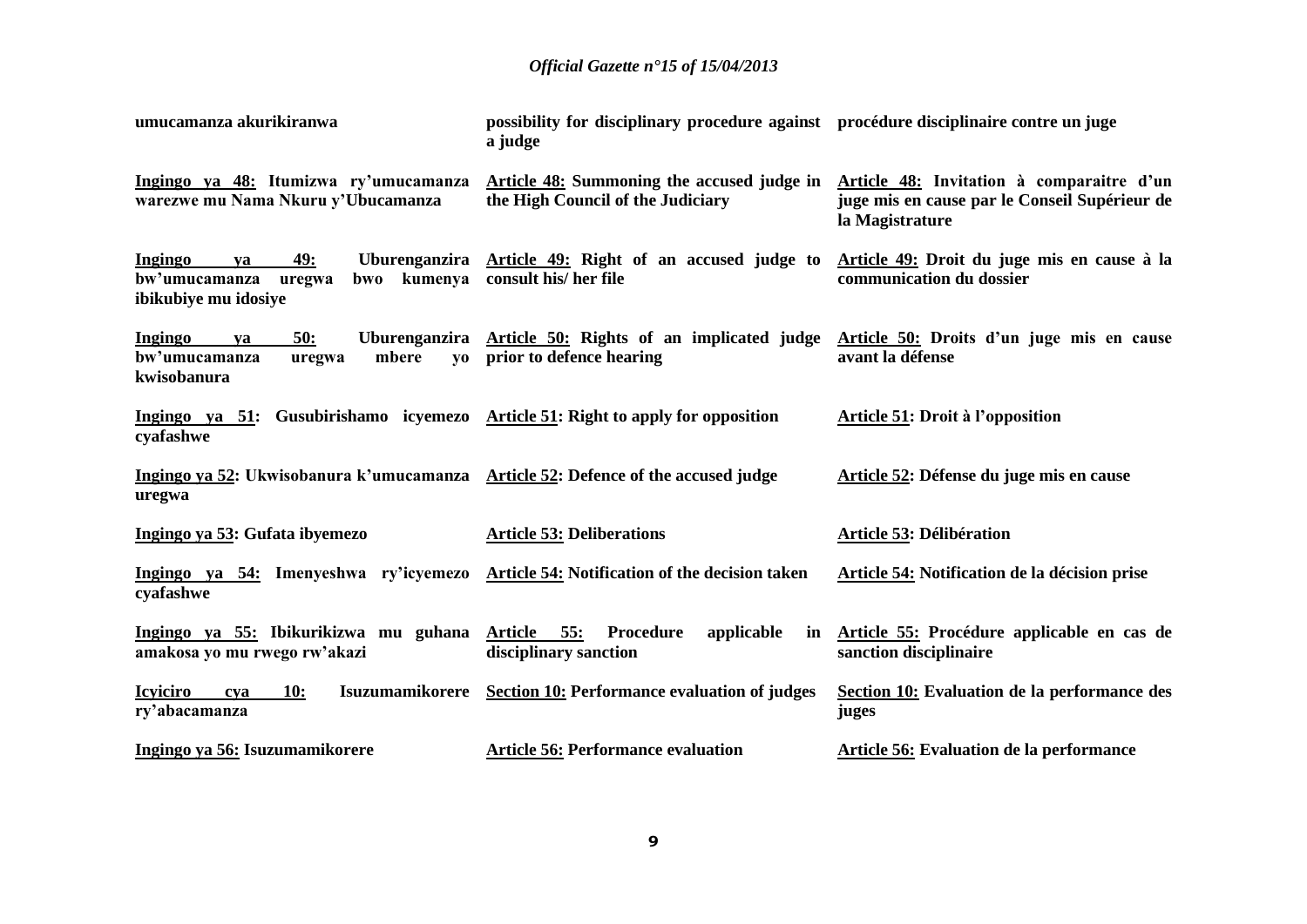| bwo gukora isuzumamikorere                                                         | Ingingo ya 57: Abayobozi bafite ububasha Article 57: Competent authorities to carry<br>out the performance evaluation                                     | Article 57: Autorités compétentes pour faire<br>l'évaluation de la performance  |
|------------------------------------------------------------------------------------|-----------------------------------------------------------------------------------------------------------------------------------------------------------|---------------------------------------------------------------------------------|
| Ingingo ya 58:<br>isuzumamikorere                                                  | Impapuro zikorerwaho Article 58: Performance evaluation forms                                                                                             | Article 58: Fiches d'évaluation de la<br>performance                            |
| Ingingo ya 59: Guhabwa kopi y'inyandiko Article 59: Receiving<br>z'isuzumamikorere | a copy of<br>the<br>performance evaluation documents                                                                                                      | Article 59: Réception de la copie des<br>documents relatifs à l'évaluation      |
| rya burundu                                                                        | Ingingo ya 60: Kujuririra isuzumamikorere Article 60: Appealing against the final Article 60: Recours contre l'évaluation de la<br>performance evaluation | performance définitive                                                          |
| y'umucamanza                                                                       | Ingingo ya 61: Imicungire ya dosiye Article 61: Management of the file of each Article 61: Gestion du dossier de chaque juge<br>judge                     |                                                                                 |
| Icyiciro cya 11: Ibyiciro umucamanza<br>ashobora kuba arimo mu kazi k'ubucamanza   | Section 11: Statutory positions for a judge                                                                                                               | Section 11: Positions statutaires du juge                                       |
| ya 62:<br><b>Ibyiciro</b><br>Ingingo<br>umucamanza ashobora kuba arimo             | binyuranye Article 62: Various statutory positions for a Article 62: Différentes positions statutaires<br>judge                                           | d'un juge                                                                       |
| Kuba ku murimo<br>Akiciro ka mbere:<br>k'umucamanza                                | <b>Sub Section One: Judge in service</b>                                                                                                                  | Sous-section première: Juge en fonction                                         |
| Ingingo ya 63: Umucamanza uri ku murimo                                            | Article 63: Judge in service                                                                                                                              | <b>Article 63: Juge en fonction</b>                                             |
| biruhuko<br>cy'abacamanza<br>n'ibindi<br>by'ingoboka                               | Ingingo ya 64: Uburenganzira ku kiruhuko Article 64: Entitlement to judicial recess and<br>other incidental leaves                                        | Article 64: Droit aux vacances judiciaires et<br>autres congés de circonstances |
| Ingingo ya 65: Ikiruhuko cy'abacamanza                                             | <b>Article 65: Judicial recess</b>                                                                                                                        | <b>Article 65: Vacances judiciaires</b>                                         |
| Uruhushya<br>Ingingo<br><u>66:</u><br>cy'umwihariko                                | rw'ikiruhuko Article 66: Authorised absence                                                                                                               | Article 66: Absence autorisée                                                   |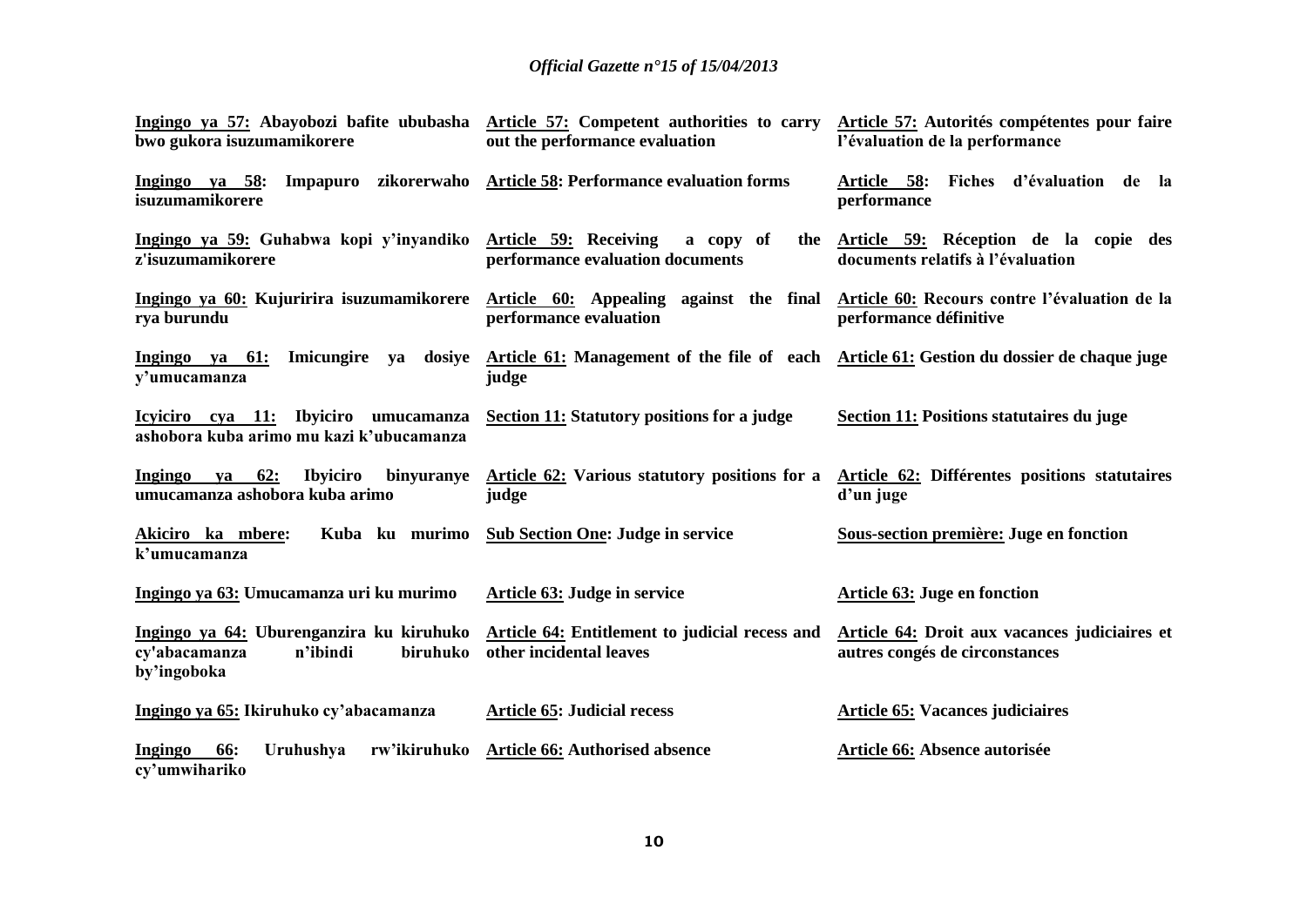| rwego rw'ubucamanza                                                                                                                      | <u>Akiciro ka 2:</u> Gukora indi mirimo yo mu Sub Section 2: Exercising of other judicial Sous-section 2: Autres fonctions judiciaires<br>services                                                   |                                                                                                                                              |
|------------------------------------------------------------------------------------------------------------------------------------------|------------------------------------------------------------------------------------------------------------------------------------------------------------------------------------------------------|----------------------------------------------------------------------------------------------------------------------------------------------|
| Ingingo ya 67: Umucamanza uri ku yindi Article 67: Judge in other judicial service<br>mirimo mu rwego rw'ubucamanza                      |                                                                                                                                                                                                      | Article 67: Juge exerçant une autre fonction<br>judiciaire                                                                                   |
| Akiciro ka 3: Ugutizwa k'umucamanza<br>n'ugushyirwa ahandi                                                                               | <b>Sub Section 3: Secondment and</b><br>placement<br>at another administration disposal                                                                                                              | Sous-section 3: Détachement et mise à la<br>disposition d'une autre administration                                                           |
| Ingingo ya 68: Ugutizwa                                                                                                                  | <b>Article 68: Secondment</b>                                                                                                                                                                        | Article 68: Détachement                                                                                                                      |
| <b>69:</b><br>Ingingo<br>Amategeko<br>ya<br>agenga<br>umucamanza watijwe n'uburenganzira bwe                                             | Article 69: Regulations governing a judge on Article 69: Règles régissant un juge en<br>secondment and his/her rights                                                                                | détachement et ses droits                                                                                                                    |
| Ingingo ya 70: Gushyirwa ahandi                                                                                                          | 70:<br><b>Article</b><br><b>Placement</b><br>another<br>at<br>administration disposal                                                                                                                | Article 70: Mise à la disposition d'une autre<br>administration                                                                              |
| Ingingo ya 71: Ingaruka zo gutizwa cyangwa<br>gushyirwa ahandi                                                                           | Article 71: Effects of<br>placement<br>at<br>disposal                                                                                                                                                | secondment or Article 71: Effets du détachement ou de la<br>another administration mise à la disposition<br>d'une<br>autre<br>administration |
| 72:<br><b>Ingingo</b><br>ya<br>bw'umucamanza<br>watijwe<br>cyangwa<br>washyizwe ahandi                                                   | Uburenganzira Article 72: Rights of a judge on secondment Article 72: Droits du juge détaché ou mis à<br>or placement at another administration ladisposition d'une autre administration<br>disposal |                                                                                                                                              |
| Guhagarikwa ku kazi<br>Akiciro ka 4:<br>by'agateganyo k'umucamanza ku mpamvu<br>z'uburwayi, ikurwaho ry'umurimo cyangwa<br>ku bw'igihano | Sub Section 4: Temporary suspension of a Sous-section 4: Suspension temporaire du<br>judge because of sickness, suppression of post<br>or disciplinary sanction                                      | juge pour cause de maladie, de suppression<br>d'emploi ou de sanction disciplinaire                                                          |
| Ingingo ya 73: Guhagarika by'agateganyo<br>umucamanza kubera impamvu z'uburwayi                                                          | <b>Article 73: Temporary suspension of a judge</b><br>due to sickness                                                                                                                                | Article 73: Suspension temporaire du juge<br>pour cause de maladie                                                                           |
| 74:<br><b>Ingingo</b><br>ya<br>bw'umucamanza                                                                                             | Uburenganzira Article 74: Rights of a judge on temporary<br>wahagaritswe suspension due to sickness                                                                                                  | Article 74: Droits du juge en suspension<br>temporaire pour cause de maladie                                                                 |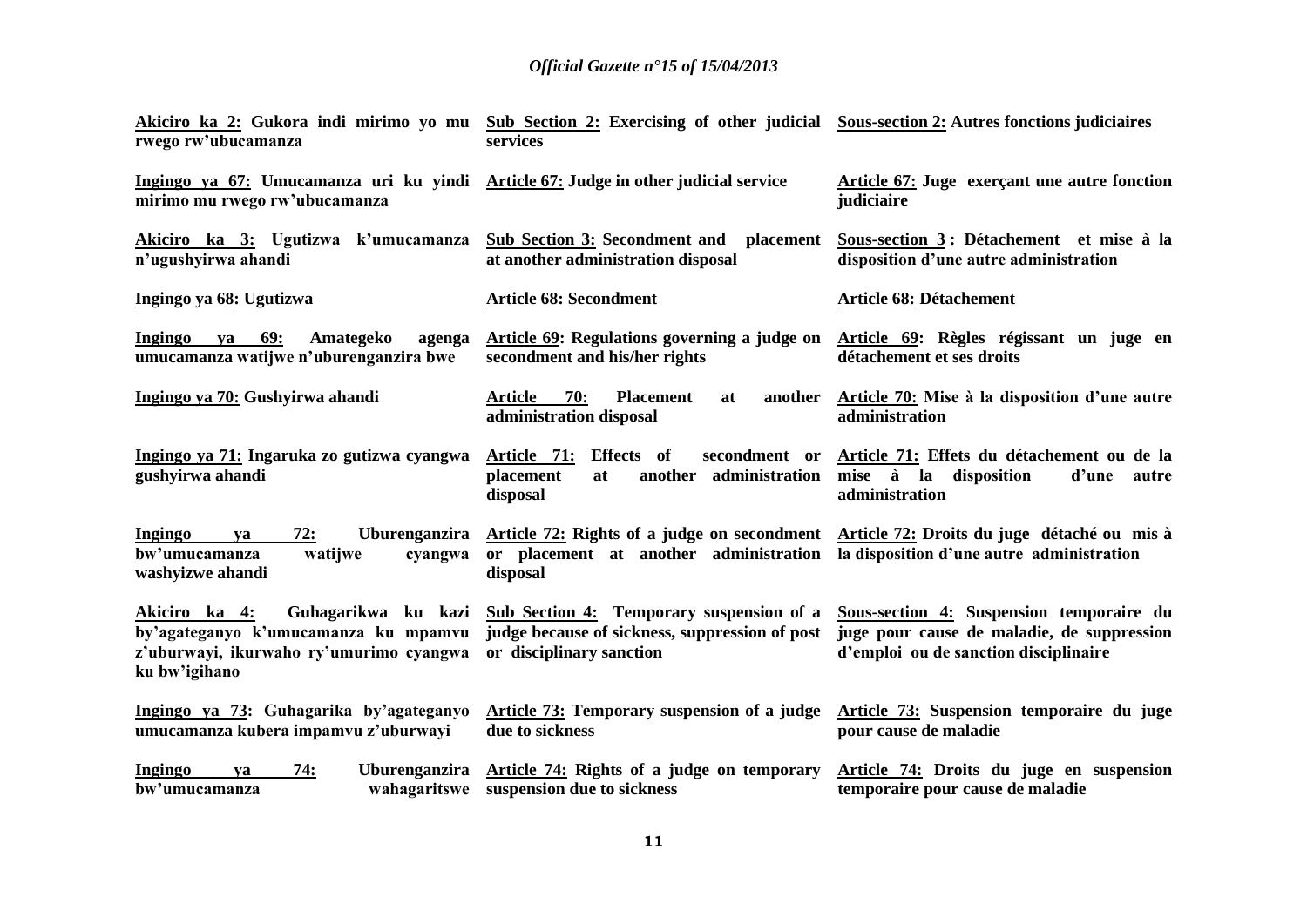**by'agateganyo kubera uburwayi**

| Ingingo ya 75: Gusubira mu kazi                                                              | <b>Article 75: Resumption of duties</b>                                                               | Article 75: Réintégration du service                                                  |
|----------------------------------------------------------------------------------------------|-------------------------------------------------------------------------------------------------------|---------------------------------------------------------------------------------------|
| Ingingo ya 76: Guhagarikwa by'agateganyo<br>bitewe n'uko umurimo cyangwa umwanya<br>bivuyeho | Article 76: Temporary suspension due to<br>suppression of post                                        | Article 76: Suspension temporaire pour cause<br>de suppression ou de retrait d'emploi |
| Ingingo ya 77: Guhagarikwa by'agateganyo<br>ku mpamvu z'igihano                              | Article 77: Temporary<br>disciplinary sanction                                                        | suspension as a Article 77: Suspension temporaire comme<br>sanction disciplinaire     |
| akazi k'ubucamanza                                                                           | Akiciro ka 5: Kwemererwa kuba ahagaritse Sub Section 5: Acceptance of leave of absence<br>for a judge | Sous-section 5: Acceptation de la mise en<br>disponibilité d'un juge                  |
| Guhagarika<br>78:<br>Ingingo<br>va<br>k'ubucamanza                                           | akazi Article 78: Leave of absence for a judge                                                        | Article 78: Mise en disponibilité d'un juge                                           |
| k'ubucamanza                                                                                 | Ingingo ya 79: Gusaba guhagarika akazi Article 79: Application for leave of absence<br>for a judge    | Article 79: Demande de mise en disponibilité<br>d'un juge                             |
| $Ingingo ya 80:$<br>Gusubizwa<br>mu<br>k'umucamanza wagahagaritse                            | kazi Article 80: Resumption of duties for a judge<br>who was on leave of absence                      | Article 80: Réintégration du service d'un juge<br>mis en disponibilité                |
| Icyiciro cya<br><b>12:</b><br>ku<br>Kuva<br>w'ubucamanza                                     | murimo Section 12: Ceasing to be a judge                                                              | Section 12: Cessation des fonctions de juge                                           |
| 81:<br>Ingingo<br>Impamvu<br>z'irangiza<br>va<br>ry'umwuga w'ubucamanza                      | Article 81: Grounds for ceasing the career of<br>a judge                                              | Article 81: Causes qui mettent à la carrière<br>de juge                               |
| Akiciro ka mbere: Gusezererwa nta mpaka<br>no kwegura ku bushake                             | <b>Sub Section One: Automatic dismissal and</b><br>voluntary resignation                              | Sous-section première: Démission d'office et<br>volontaire                            |
| Ingingo ya 82: Gusezererwa nta mpaka                                                         | <b>Article 82: Automatic dismissal</b>                                                                | Article 82: Démission d'office                                                        |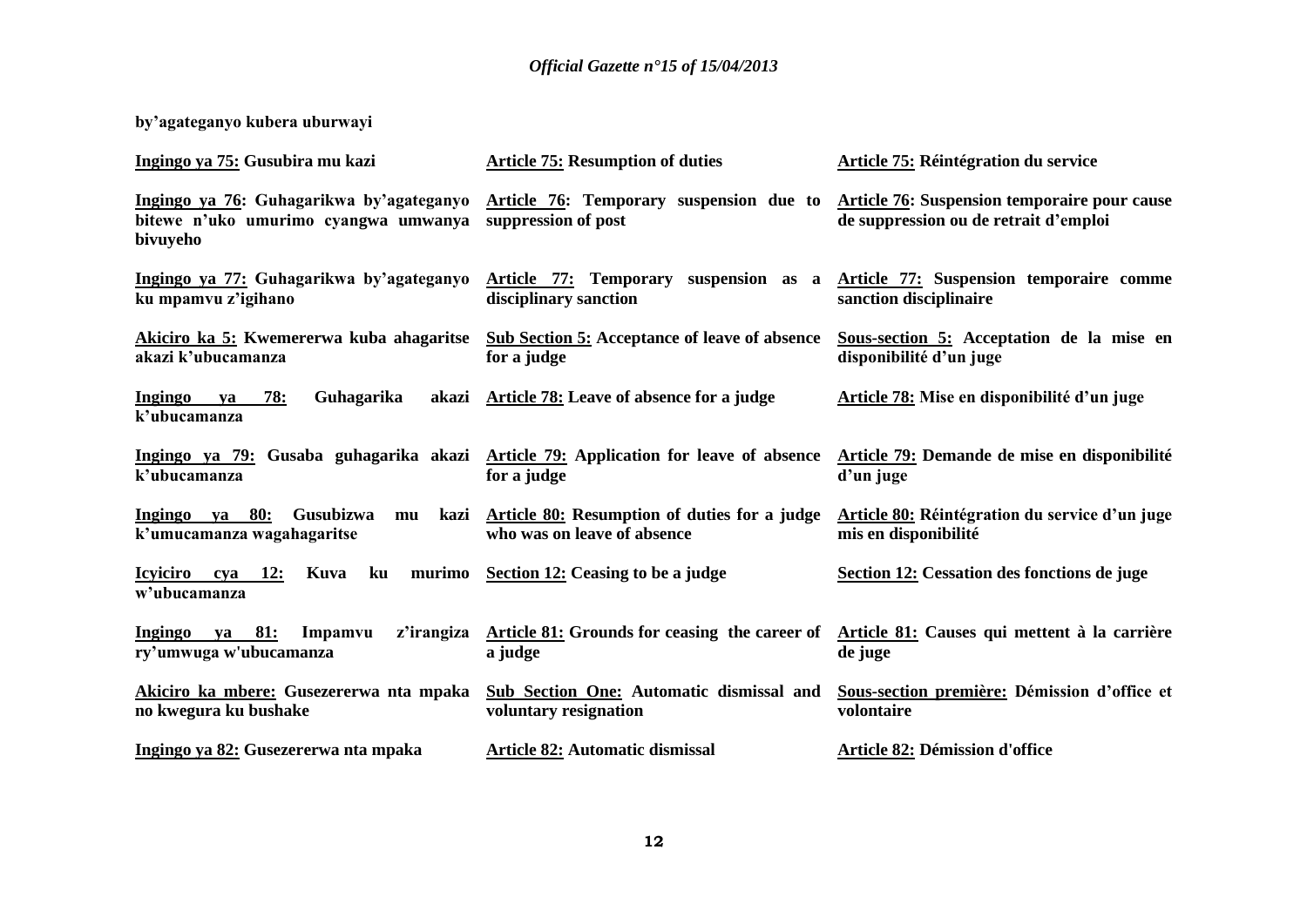| Ingingo ya 83: Kwemeza ko umucamanza<br>atagishoboye akazi                                                              | Article 83: Certifying that a judge is Article 83: Constatation de l'inaptitude du<br>incapable to fulfil his/her duties | juge                                                                                |
|-------------------------------------------------------------------------------------------------------------------------|--------------------------------------------------------------------------------------------------------------------------|-------------------------------------------------------------------------------------|
| Ingingo ya 84: Amafaranga agenerwa<br>umucamanza kubera ivanwaho ry'umurimo                                             | Article 84: Terminal benefits<br>due to<br>suppression of post                                                           | Article 84: Prime de cessation d'activités<br>pour suppression d'emploi             |
| Ingingo ya 85: Gusezera ku bushake                                                                                      | <b>Article 85: Voluntary resignation</b>                                                                                 | <b>Article 85: Démission volontaire</b>                                             |
| Ingingo ya 86: Kudasubirwaho ko gusezera                                                                                | Article 86: Irrevocability of resignation                                                                                | Article 86: Irrévocabilité de la démission                                          |
| Ingingo ya 87: Urwego rwemeza isezererwa<br>nta mpaka cyangwa gusezera ku bushake                                       | Article 87: Competent organ to decide an<br>automatic dismissal or voluntary resignation                                 | Article 87: Organe compétent pour décider<br>de la démission volontaire ou d'office |
| Kwirukanwa burundu<br>Akiciro ka 2:<br>k'umucamanza                                                                     | <b>Sub Section 2: Expulsion</b>                                                                                          | Sous-section 2: Révocation du juge                                                  |
| Ingingo ya 88: Kwirukanwa burundu                                                                                       | Article 88: Expulsion of a judge                                                                                         | <b>Article 88: Révocation</b>                                                       |
| <u>ka 3:</u> Kujya mu kiruhuko<br>Akiciro<br>cy'izabukuru k'umucamanza                                                  | Sub Section 3: Retirement of a judge                                                                                     | Sous-section 3: Mise à la retraite du juge                                          |
| 89:<br>Ingingo<br>Imyaka<br>ya<br>cy'izabukuru                                                                          | y'ikiruhuko Article 89: Retirement age                                                                                   | Article 89: Age de la retraite                                                      |
| Ingingo ya 90: Amafaranga y'ishimwe Article 90: Retirement bonus<br>ahabwa umucamanza ugiye mu kiruhuko<br>cy'izabukuru |                                                                                                                          | Article 90: Prime de fin de carrière                                                |
| umurimo<br><b>Akiciro</b><br>ka<br>4:<br>Kurangiza<br>k'umucamanza kubera urupfu                                        | Sub Section 4: Termination of duties of a<br>judge due to death                                                          | Sous-section 4: Cessation de la carrière d'un<br>juge à cause du décès              |
| Ingingo ya 91: Urupfu rw'umucamanza                                                                                     | Article 91: Death of a judges                                                                                            | Article 91: Décès d'un juge                                                         |
| Ingingo ya 92: Amafaranga y'impozamarira                                                                                | <b>Article 92: Death allowance</b>                                                                                       | Article 92: Indemnité de décès                                                      |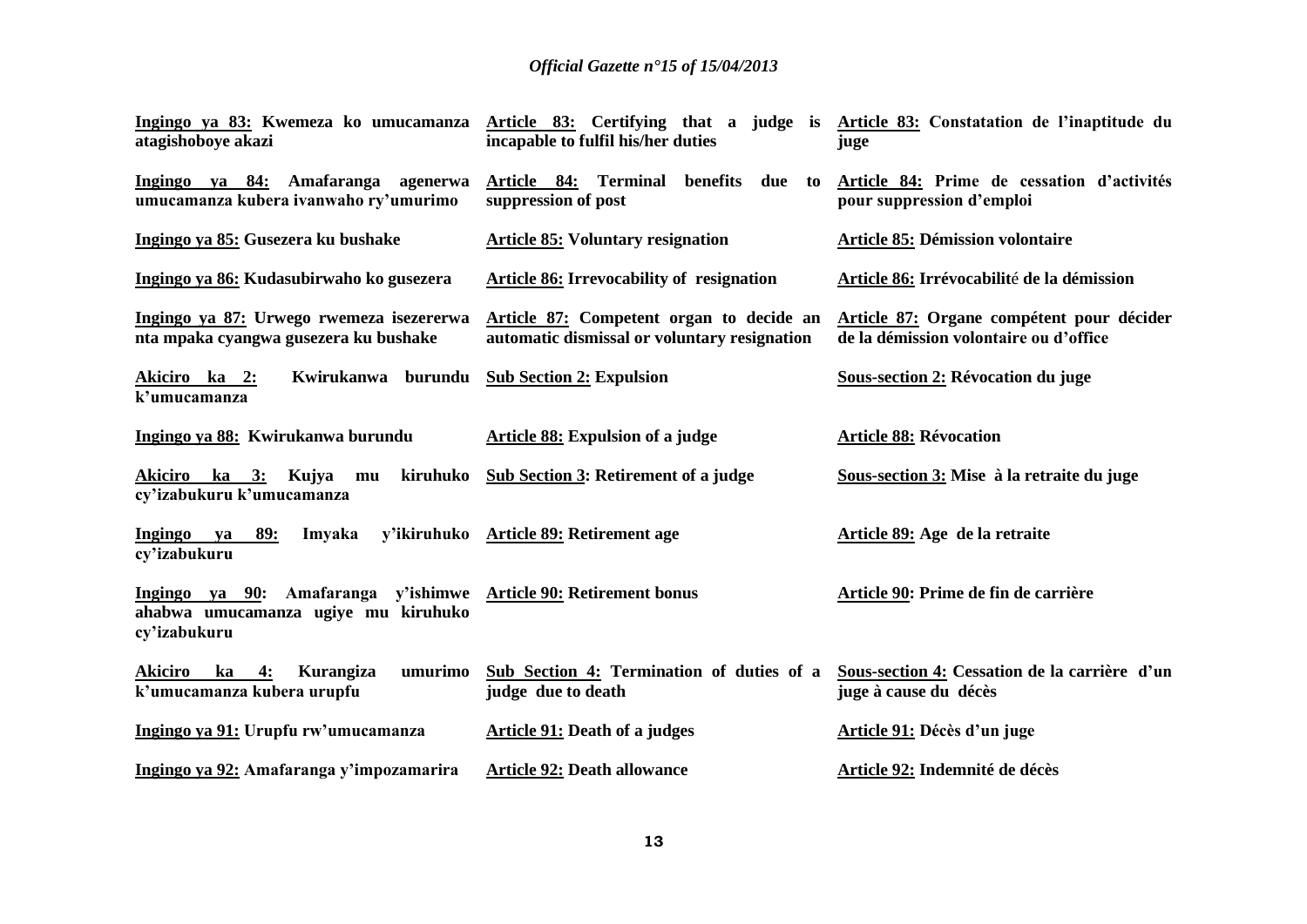| 13:<br><b>Icyiciro</b><br><b>Izina</b><br>cya<br>ry'umucamanza                                             | ry'icyubahiro Section 13: Honorary title of a judge                                                                               | Section 13: Titre honorifique du juge                                                                            |
|------------------------------------------------------------------------------------------------------------|-----------------------------------------------------------------------------------------------------------------------------------|------------------------------------------------------------------------------------------------------------------|
| Ingingo ya 93: Izina ry'icyubahiro                                                                         | <b>Article 93: Honorary title</b>                                                                                                 | Article 93: Titre honorifique                                                                                    |
| wahawe izina ry'icyubahiro                                                                                 | Ingingo ya 94: Icyubahiro cy'umucamanza Article 94: Honour of the judge having<br>received an honorary title                      | Article 94: Honneurs du juge ayant reçu un<br>titre honorifique                                                  |
| <u>Ingingo ya 95:</u> Kwambura umucamanza izina Article 95: Withdrawing an honorary title<br>ry'icyubahiro |                                                                                                                                   | Article 95: Retrait du titre honorifique                                                                         |
| UMUTWE WA II: ABANDI BAKOZI BO<br><b>BUCAMANZA</b><br><b>N'ABANDITSI</b><br>MU<br><b>B'INKIKO</b>          | <b>CHAPTER II: OTHER STAFF MEMBERS</b><br><b>JUDICIARY</b><br><b>AND</b><br><b>COURT</b><br>OF<br><b>THE</b><br><b>REGISTRARS</b> | <b>CHAPITRE II: AUTRES MEMBRES DU</b><br><b>PERSONNEL</b><br><b>JUDICIAIRE</b><br>ET<br><b>GREFFIERS</b>         |
| Icyiciro cya mbere: Abandi bakozi bo mu<br>bucamanza                                                       | Section One: Other staff members of the<br>judiciary                                                                              | Section première:<br>Autres membres du<br>personnel judiciaire                                                   |
| Ingingo ya 96: Abandi bakozi bo mu<br>bucamanza                                                            | judiciary                                                                                                                         | Article 96: Other staff members of the Article 96: Autres membres du personnel<br>judiciaire                     |
| Ingingo ya 97: Ishyirwaho ry'abagenzuzi<br><b>b</b> 'inkiko                                                | Courts                                                                                                                            | Article 97: Appointment of Inspectors of Article 97: Nomination des inspecteurs des<br><b>Cours et Tribunaux</b> |
| Ingingo ya 98: Ishyirwaho ry'Umujyanama<br>mu biro bya Perezida w'Urukiko rw'Ikirenga                      | Article 98: Appointment of Advisor of the<br><b>President of the Supreme Court</b>                                                | Article 98: Nomination du Conseiller du<br>Président de la Cour Suprême                                          |
| Ingingo ya 99: Ishyirwaho ry'Umujyanama<br>mu biro bya Visi Perezida w'Urukiko<br>rw'Ikirenga              | Article 99: Appointment of an Advisor of the<br><b>Vice President of the Supreme Court</b>                                        | Article 99: Nomination du Conseiller du<br>Vice-président de la Cour Suprême                                     |
| <b>Ingingo</b><br><b>100:</b><br>Ishyirwaho<br>va<br>ry'abashakashatsi mu Rukiko rw'Ikirenga               | Article 100: Appointment of researchers in<br>the Supreme Court                                                                   | Article 100: Nomination des chercheurs à la<br><b>Cour Suprême</b>                                               |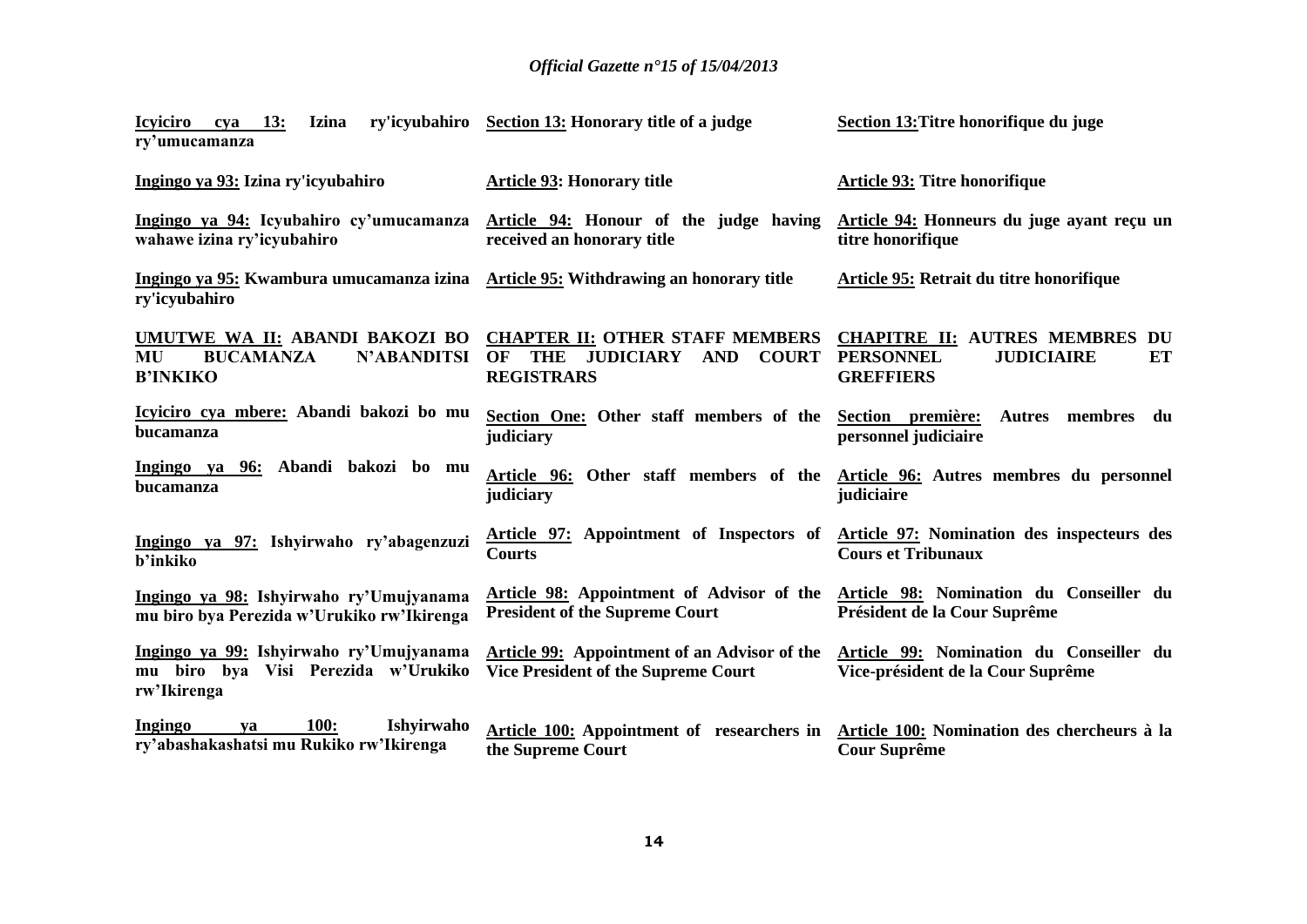| Ishyirwaho<br><b>101:</b><br><b>Ingingo</b><br>ry'Umunyamabanga<br>Nshingwabikorwa<br>w'Inama Nkuru y'Ubucamanza                                                               | Article 101: Appointment of the Executive Article 101:<br>Secretary of the High Council of<br><b>Judiciary</b>                        | Nomination du Secrétaire<br>the Exécutif du<br>Conseil Supérieur de la<br><b>Magistrature</b>                                                    |
|--------------------------------------------------------------------------------------------------------------------------------------------------------------------------------|---------------------------------------------------------------------------------------------------------------------------------------|--------------------------------------------------------------------------------------------------------------------------------------------------|
| Ingingo ya 102: Ishyirwaho ry'abarimu<br>badahoraho mu Ishuri rikuru ryo kwigisha<br>no guteza imbere amategeko                                                                | Article 102: Appointment of non permanent<br>lecturers at the Institute of Legal Practice<br>and Development                          | Article 102 : Nomination des enseignants non<br>permanents à l'Institut<br>Supérieur<br>de<br>Pratique et de Développement du Droit              |
| Icyiciro cya 2: Abanditsi b'Inkiko                                                                                                                                             | <b>Section 2: Court registrars</b>                                                                                                    | <b>Section 2: Greffiers</b>                                                                                                                      |
| Akiciro ka mbere: Ibisabwa kugira ngo<br>ahabwe<br>k'ubwanditsi<br>umuntu<br>akazi<br>bw'inkiko                                                                                | <b>Sub-Section One: Requirements for being</b><br>appointed a court registrar                                                         | <b>Sous-section</b><br>première:<br><b>Conditions</b><br>de<br>nomination au poste de greffier                                                   |
| Ingingo ya 103:<br>Ibisabwa muri rusange<br>kugira<br>abe<br>umuntu<br>umwanditsi<br>ngo<br>w'urukiko                                                                          | Article 103: General requirements for being<br>appointed a Court registrar                                                            | Conditions générales<br>Article 103:<br>de<br>nomination au poste de greffier                                                                    |
| Ingingo ya 104: Ibisabwa kugira ngo umuntu<br><b>Umwanditsi</b><br><b>Mukuru</b><br>agirwe<br>cyangwa<br>Umwanditsi w'Urukiko rw'Ibanze                                        | Article 104: Requirements to be appointed<br>Chief Registrar or Registrar of the Primary<br>Court                                     | Article 104: Conditions requises pour être<br>nommé Greffier en Chef ou Greffier du<br><b>Tribunal de Base</b>                                   |
| Ingingo ya 105: Ibisabwa kugira ngo umuntu<br><b>Umwanditsi</b><br><b>Mukuru</b><br>cyangwa<br>abe<br>w'Urukiko<br>Rwisumbuye<br>Umwanditsi<br>cyangwa uw'Urukiko rw'Ubucuruzi | Article 105: Requirements to be appointed<br>Chief Registrar or Registrar of the<br><b>Intermediate Court or the Commercial Court</b> | Article 105: Conditions requises pour être<br>nommé Greffier en Chef ou Greffier du<br>Tribunal de Grande Instance ou du Tribunal<br>de Commerce |
| Ingingo ya 106: Ibisabwa kugira ngo umuntu<br><b>Umwanditsi</b><br><b>Mukuru</b><br>cyangwa<br>abe<br>Umwanditsi w'Urukiko Rukuru cyangwa<br>uw'Urukiko Rukuru rw'Ubucuruzi    | Article 106: Requirements to be appointed<br>Chief Registrar or Registrar of the High<br><b>Court or the Commercial High Court</b>    | Article 106: Conditions requises pour être<br>nommé greffier en chef ou greffier de la<br>Haute Cour ou de la Haute Cour de<br><b>Commerce</b>   |
| Ingingo ya 107: Ibisabwa kugira ngo umuntu<br><b>Umwanditsi</b><br><b>Mukuru</b><br>abe<br>cyangwa<br>Umwanditsi w'Urukiko rw'Ikirenga                                         | Article 107: Requirements to be appointed<br>Chief Registrar or Registrar of the Supreme<br>Court                                     | Article 107: Conditions requises pour être<br>nommé Greffier en Chef ou Greffier de la<br><b>Cour Suprême</b>                                    |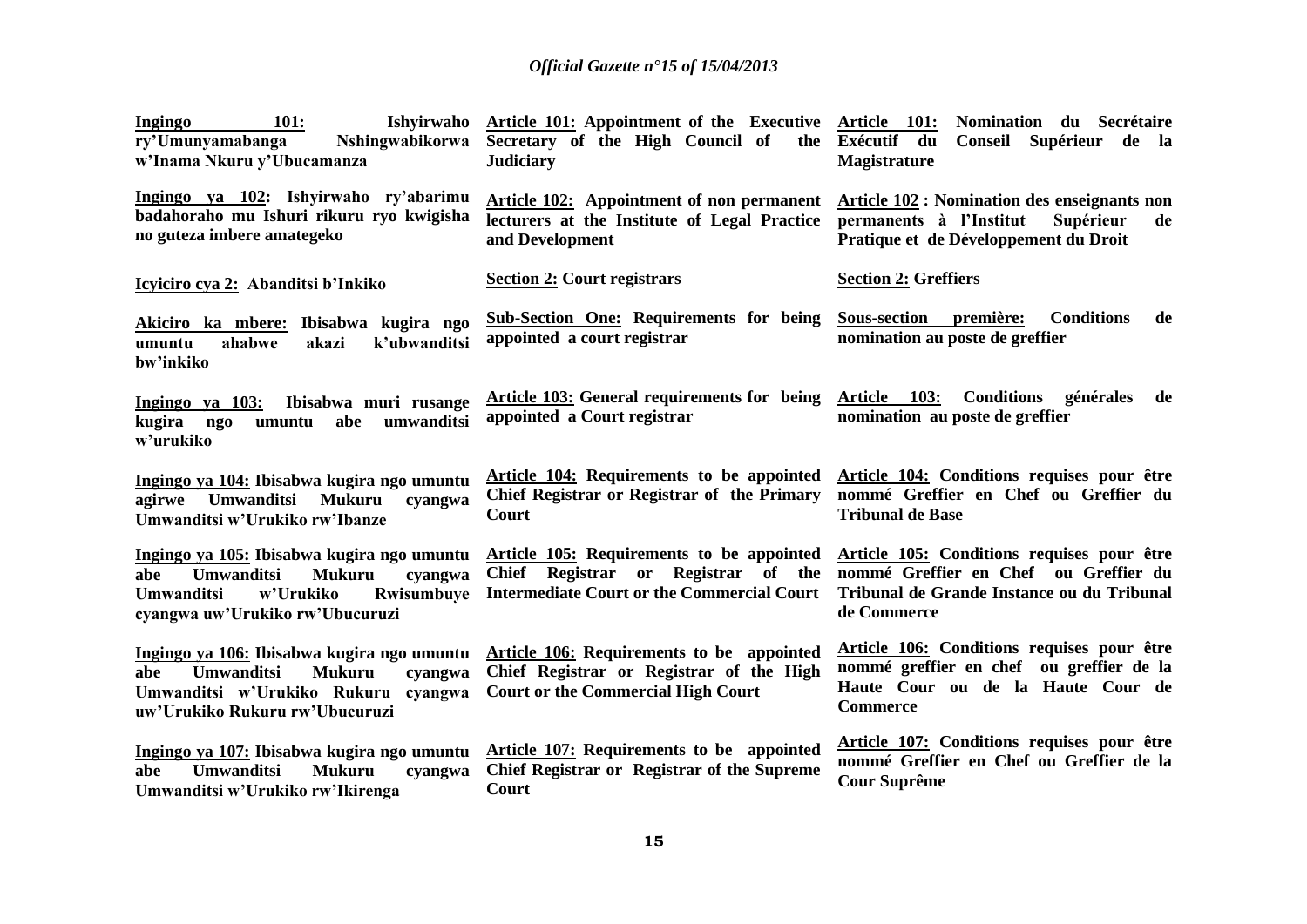| Ingingo ya 108: Gushyirwa mu myanya                                                                          | <b>Article 108: Appointment</b>                                                                                                         | <b>Article 108: Nomination</b>                                                        |
|--------------------------------------------------------------------------------------------------------------|-----------------------------------------------------------------------------------------------------------------------------------------|---------------------------------------------------------------------------------------|
| ya 109:<br>Guteganya<br>ibisabwa<br><b>Ingingo</b><br>byihariye                                              | <b>109:</b><br><b>Determining</b><br>specific<br>Article<br>requirements                                                                | Article 109: Détermination des conditions<br>particulières                            |
| Akiciro ka 2: Umwuga w'ubwanditsi Sub-section 2: Career of court registrars<br>bw'inkiko                     |                                                                                                                                         | Sous-section 2: Carrière des greffiers                                                |
| w'urukiko                                                                                                    | Ingingo ya 110: Igeragezwa ry'umwanditsi Article 110: Probation period for court Article 110: Stage probatoire du greffier<br>registrar |                                                                                       |
| va 111:<br>Imikorere<br>Ingingo<br>y'akazi<br>k'abanditsi b'inkiko                                           | Article 111: Discharge of the duties of court Article 111: Exercice des fonctions de<br>registrars                                      | greffiers                                                                             |
| kw'abanditsi b'inkiko                                                                                        | Ingingo ya 112: Guhagarika no kuva ku kazi Article 112: Leave of absence and suspension<br>from office of court registrars              | Article 112: Mise en disponibilité et cessation<br>de fonctions des greffiers         |
| <b>Ingingo</b><br><b>113:</b><br>va<br>n'imihanirwe by'abanditsi b'inkiko                                    | Isuzumamikorere Article 113: Performance evaluation and<br>disciplinary procedure for court registrars                                  | Article 113: Evaluation de la performance et<br>régime disciplinaire des greffiers    |
| Ingingo ya 114: Kubika idosiye y'abanditsi Article 114: Keeping files of court registrars<br><b>b'inkiko</b> |                                                                                                                                         | Article 114: Tenue des dossiers des greffiers                                         |
| ushyiraho<br>Ingingo ya 115: Umuyobozi<br>akanakuraho abanditsi b'inkiko                                     | dismissing<br>Article 115: Appointing and<br>authority for court registrars                                                             | Autorité<br>Article 115:<br>compétente<br>de<br>nomination et démission des greffiers |
| Ingingo ya 116: Umushahara<br>bigenerwa abanditsi b'inkiko                                                   | n'ibindi Article 116: Salary and other benefits of<br>court registrars                                                                  | Article 116: Traitement et autres avantages<br>des greffiers                          |
| Ingingo ya 117: Ibiruhuko by'abanditsi Article 117: Leave for court registrars<br><b>b'inkiko</b>            |                                                                                                                                         | Article 117: Congés des greffiers                                                     |
| <b>INTERURO</b><br><b>INGINGO</b><br>YA<br>III:<br>Z'INZIBACYUHO N'IZISOZA                                   | TITLE III: TRANSITIONAL AND FINAL<br><b>PROVISIONS</b>                                                                                  | <b>DISPOSITIONS</b><br><b>TITRE</b><br>III:<br><b>TRANSITOIRES ET FINALES</b>         |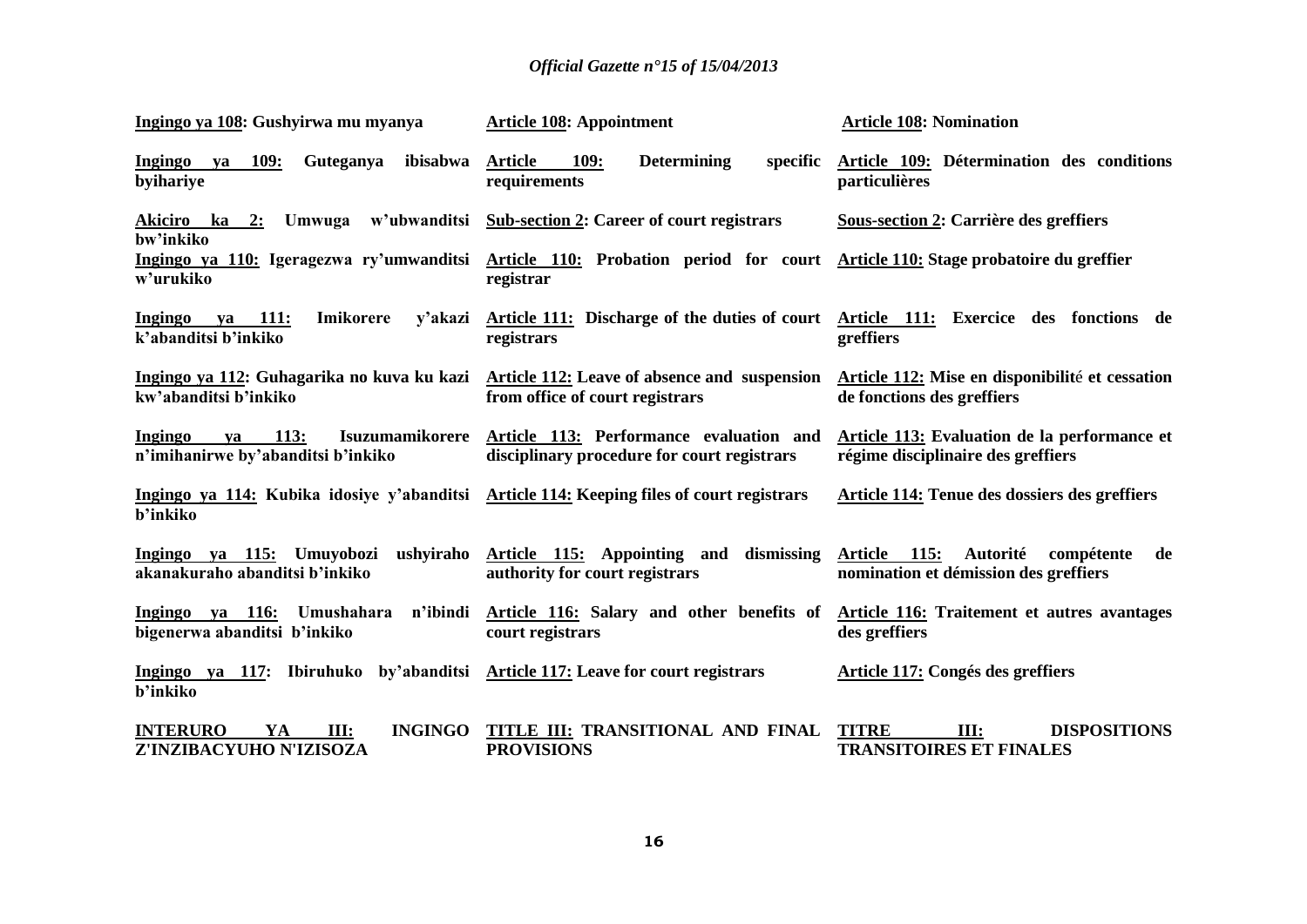| <b>UMUTWE</b><br><b>INGINGO</b><br><b>MBERE:</b><br>WA<br><b>Z'INZIBACYUHO</b>                                             | <b>TRANSITIONAL</b><br><b>CHAPTER</b><br>ONE:<br><b>PROVISIONS</b>                                             | <b>DISPOSITIONS</b><br><b>CHAPITRE PREMIER:</b><br><b>TRANSITOIRES</b>                                   |
|----------------------------------------------------------------------------------------------------------------------------|----------------------------------------------------------------------------------------------------------------|----------------------------------------------------------------------------------------------------------|
| Ingingo ya 118: Abacamanza n'abanditsi<br>b'inkiko batujuje ibisabwa n'iri tegeko                                          | Article 118: Judges and court registrars who<br>do not meet requirements of this Law                           | Article 118: Juges et greffiers ne remplissant<br>pas les conditions requises par la présente loi        |
| Ingingo ya 119: Ikurikizwa<br>ry'itegeko<br>rishyiraho Sitati rusange igenga abakozi ba<br>Leta n'inzego z'imirimo ya Leta | Article 119:<br>Application of the Law<br>establishing the general statute for Rwanda<br><b>Public Service</b> | Article 119: Application de la loi portant<br>Statut Général de la fonction publique<br><b>Rwandaise</b> |
| UMUTWE WA II: INGINGO ZISOZA                                                                                               | <b>CHAPITER II: FINAL PROVISIONS</b>                                                                           | <b>CHAPITRE II: DISPOSITIONS FINALES</b>                                                                 |
| Ingingo ya 120: Itegurwa, isuzumwa n'itorwa<br>ry'iri tegeko                                                               | <b>Article 120: Drafting, consideration</b><br>and adoption of this Law                                        | Article 120: Initiation, examen et<br>adoption de la présente loi                                        |
| Ingingo<br>ya 121:<br>Ivanwaho<br>ry'itegeko<br>z'amategeko binyuranyije n'iri<br>n'ingingo<br>tegeko                      | Article 121<br>inconsistent<br><b>Repealing</b><br>0f<br>provisions                                            | <b>Article 121: Disposition abrogatoire</b>                                                              |
| Ingingo ya 122: Igihe iri tegeko ritangira<br>gukurikizwa                                                                  | <b>Article 122: Commencement</b>                                                                               | Article 122: Entrée en vigueur                                                                           |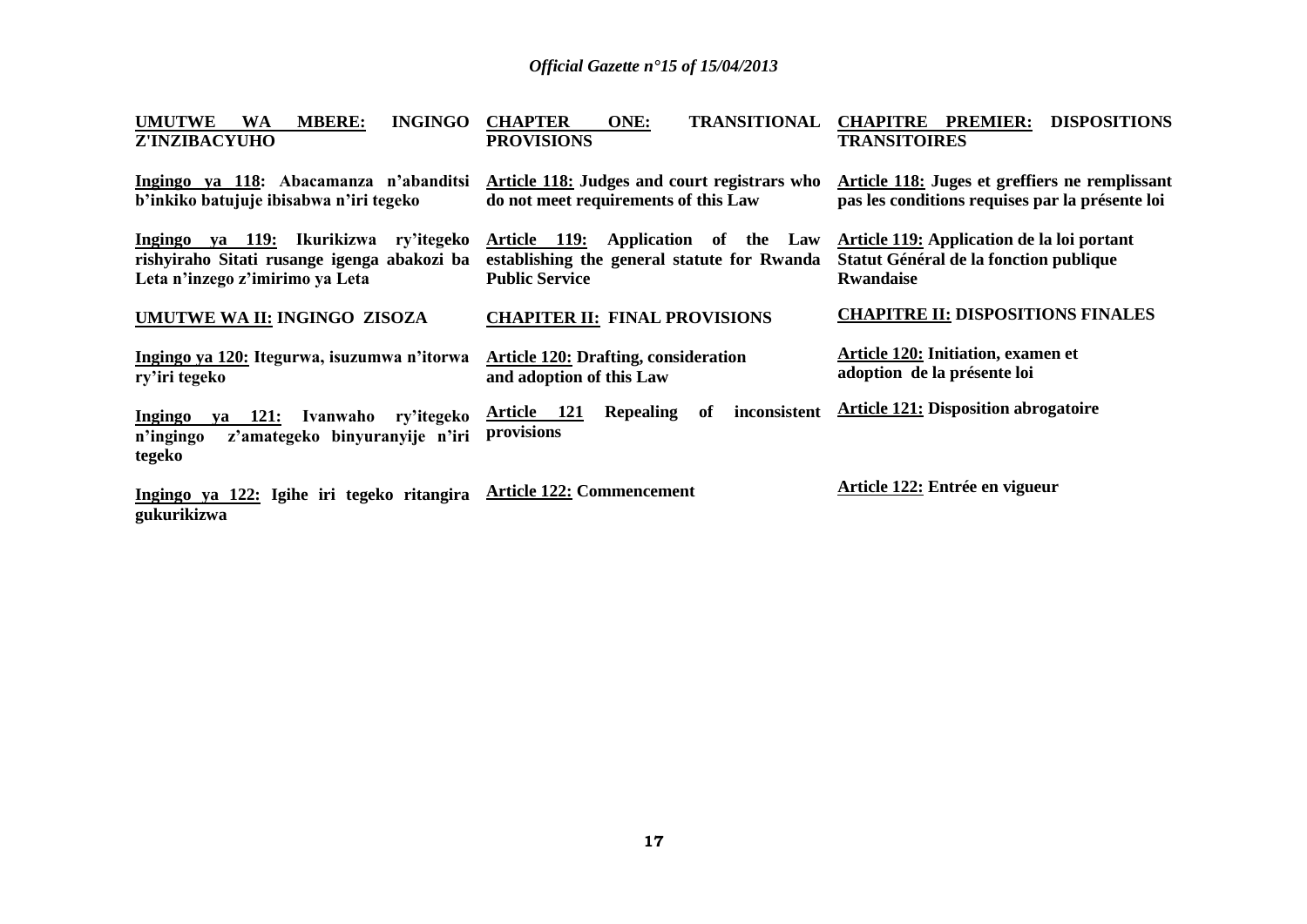**ITEGEKO N°10/2013 RYO KUWA LAW<br>08/03/2013 RIGENA SITATI GOVE 08/03/2013 Y'ABACAMANZA N'ABAKOZI B'INKIKO JUDGES AND JUDICIAL PERSONNEL LAU N°10/2013 OF GOVERNING THE STATUTES OF STATUT DES JUGES ET DU PERSONNEL LOI N°10/2013 DU 08/03/2013 PORTANT JUDICIAIRE**

| <b>Twebwe, KAGAME Paul,</b> | We, KAGAME Paul,           | <b>Nous, KAGAME Paul,</b>   |
|-----------------------------|----------------------------|-----------------------------|
| Perezida wa Repubulika;     | President of the Republic; | Président de la République; |

| <b>AMATEGEKO</b><br><b>ISHINGA</b><br><b>INTEKO</b> | THE PARLIAMENT HAS ADOPTED AND LE PARLEMENT A ADOPTE ET NOUS |                                                                                       |
|-----------------------------------------------------|--------------------------------------------------------------|---------------------------------------------------------------------------------------|
|                                                     |                                                              | YEMEJE, NONE NATWE DUHAMIJE, WE SANCTION, PROMULGATE THE SANCTIONNONS, PROMULGUONS LA |
| DUTANGAJE ITEGEKO RITEYE RITYA                      | FOLLOWING LAW AND ORDER IT BE LOI DONT LA TENEUR SUIT ET     |                                                                                       |
| KANDI DUTEGETSE KO RYANDIKWA                        | PUBLISHED IN THE OFFICIAL ORDONNONS QU'ELLE SOIT PUBLIEE     |                                                                                       |
| MU IGAZETI YA LETA YA REPUBULIKA                    | GAZETTE OF THE REPUBLIC OF AU JOURNAL OFFICIEL DE LA         |                                                                                       |
| Y'U RWANDA                                          | <b>RWANDA</b>                                                | <b>REPUBLIOUE DU RWANDA</b>                                                           |
|                                                     |                                                              |                                                                                       |

### **INTEKO ISHINGA AMATEGEKO:**

#### **THE PARLIAMENT:**

### **LE PARLEMENT:**

| 12 Ugushyingo 2012;                                                                                                                                                                                                                                                                                                                                                                                      | Umutwe w'Abadepite, mu nama yawo yo kuwa The Chamber of Deputies in its session of 12 La Chambre des Députés, en sa séance du 12<br>November 2012;   | novembre 2012;                                                                                                                                                                                                                      |
|----------------------------------------------------------------------------------------------------------------------------------------------------------------------------------------------------------------------------------------------------------------------------------------------------------------------------------------------------------------------------------------------------------|------------------------------------------------------------------------------------------------------------------------------------------------------|-------------------------------------------------------------------------------------------------------------------------------------------------------------------------------------------------------------------------------------|
| Umutwe wa Sena, mu nama yawo yo kuwa 8 The Senate in its session of 8 November 2012;<br>Ugushyingo 2012;                                                                                                                                                                                                                                                                                                 |                                                                                                                                                      | Le Sénat, en sa séance du 8 novembre 2012;                                                                                                                                                                                          |
| Ishingiye ku Itegeko Nshinga rya Repubulika Pursuant to the Constitution of the Republic of<br>y'u Rwanda ryo kuwa 04 Kamena 2003 nk'uko Rwanda of 04 June 2003, as amended to date,<br>ryavuguruwe kugeza ubu cyane cyane mu<br>88, iya 89, iya 90, iya 92, iya 93, iya 95, iya 108, bis, 156, 157 and 201;<br>iya 140, iya 142, iya 147, iya 148, iya 149, iya<br>155 bis, iya 156, iya 157 n'iya 201; | especially in Articles 61, 62, 66, 67, 88, 89, 90,<br>ngingo zaryo iya 61, iya 62, iya 66, iya 67, iya 92, 93, 95, 108, 140, 142, 147, 148, 149, 155 | Vu la Constitution de la République du Rwanda<br>du 04 juin 2003 telle que révisée à ce jour,<br>spécialement en ses articles 61, 62, 66, 67, 88,<br>89, 90, 92, 93, 95, 108, 140, 142, 147, 148, 149,<br>155 bis, 156, 157 et 201; |
| Ishingiye ku Itegeko Ngenga n° 51/2008 ryo<br>kuwa 09/09/2008 rigena imiterere, imikorere                                                                                                                                                                                                                                                                                                                | 09/09/2008<br>determining<br>the                                                                                                                     | Pursuant to Organic Law $n^{\circ}$ 51/2008 of Vu la Loi Organique $n^{\circ}$ 51/2008 du 09/09/2008<br>organisation, portant code d'organisation, fonctionnement et                                                                |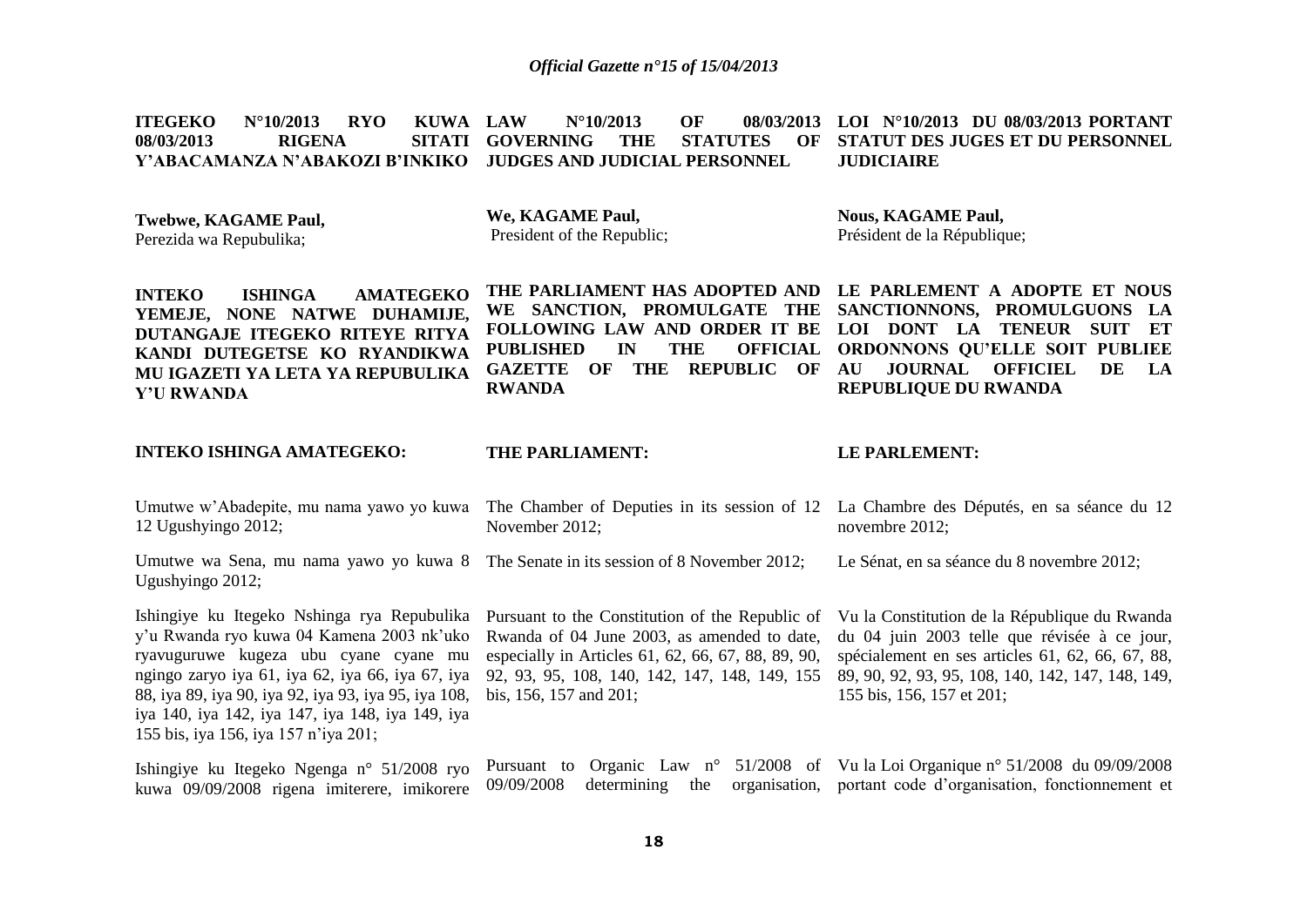n'ububasha by'inkiko nk'uko ryahinduwe kandi functioning and jurisdiction of courts as ryujujwe kugeza ubu cyane cyane mu ngingo zaryo iya 2, iya 37, iya 38, iya 40, iya 42, iya 43, in Articles 2, 37, 38, 40, 42, 43, and 52; n'iya 52; Ishingiye Itegeko Ngenga n° 03/2012/OL ryo Pursuant to Organic Law n° 03/2012/OL of Vu la Loi Organique n° 03/2012/OL du kuwa 13/06/2012 rigena imiterere, imikorere 13/06/2012 determining the organization, n'ububasha by'Urukiko rw'Ikirenga nk'uko ryahinduwe kandi ryujujwe kugeza ubu; Ishingiye ku Itegeko Ngenga n° 06/2012/OL ryo Pursuant to Organic Law n°06/2012/OL of kuwa 14/09/2012 rigena imiterere, imikorere 14/09/2012 determining the organization, n'ububasha by'Inkiko z'Ubucuruzi; Ishingiye ku Itegeko n° 22/2002 ryo kuwa 09/07/2002 rishyiraho Sitati rusange igenga abakozi ba Leta n'inzego z'imirimo ya Leta, cyane cyane mu ngingo yaryo ya 3; Ishingiye ku Itegeko n° 25/2003 ryo kuwa 15/08/2003 rigena imiterere n'imikorere y'Urwego rw'Umuvunyi nk'uko ryahinduwe kandi ryujujwe kugeza ubu Isubiye ku Itegeko n° 06 bis/2004 ryo kuwa 14/04/2004 rigenga abacamanza n'abakozi b'inkiko nk'uko ryahinduwe kandi ryujujwe kugeza ubu; **YEMEJE :** modified and complemented to date, especially functioning and jurisdiction of the Supreme Court as modified and complemented to date; functioning and jurisdiction of Commercial Courts; Pursuant to Law nº 22/2002 of 09/07/2002 on General Statutes for Rwanda Public Service, especially in Article 3; Pursuant to Law n° 25/2003 of 15/08/2003 establishing the organization and the functioning of the Office of the Ombudsman as modified and complemented to date; Having reviewed Law nº 06 bis/2004 of 14/04/2004 on the Statutes for judges and other judicial personnel as modified and complemented to date; **ADOPTS:** compétence judiciaires telle que modifiée et complétée à ce jour spécialement en ses articles 2, 37, 38, 40, 42, 43 et 52; 13/06/2012 portant organisation, fonctionnement et compétence de la Cour Suprême telle que modifiée et complétée à ce jour ; Vu la Loi Organique n° 06/2012/OL du 14/09/2012 portant organisation, fonctionnement et compétence des Juridictions de Commerce; Vu la Loi n° 22/2002 du 09/07/2002 portant Statut Général de la Fonction Publique Rwandaise spécialement en son article 3; Vu la Loi n° 25/2003 du 15/08/2003 portant organisation et fonctionnement de l'Office de l'Ombudsman telle que modifiée et complétée à ce jour Revu la Loi n° 06 bis/2004 du 14/04/2004 portant Statut des juges et des agents de l'ordre judiciaire telle que modifiée et complétée à ce jour; **ADOPTE :**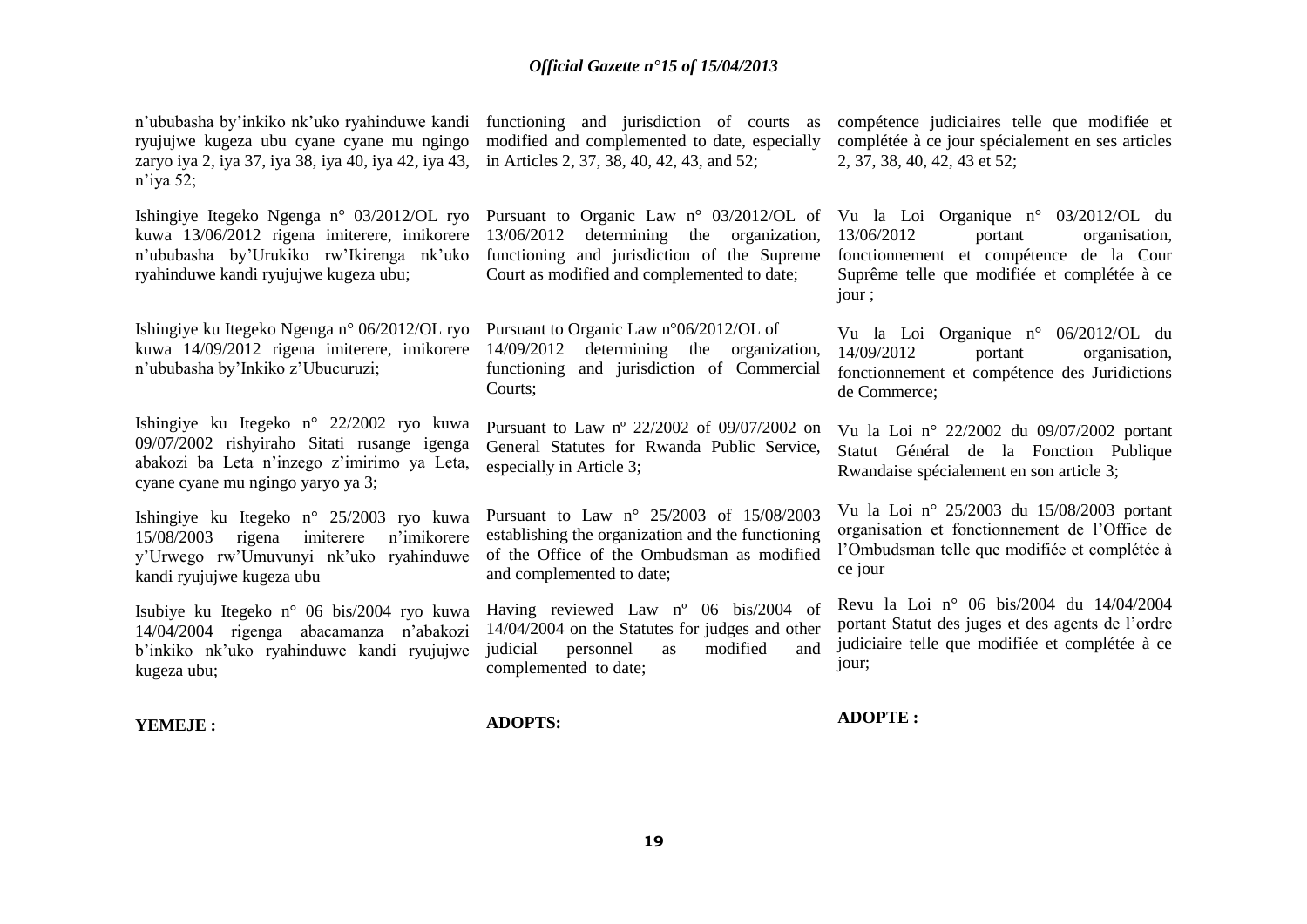| <b>INTERURO</b><br><b>MBERE: INGINGO</b><br>YA<br><b>Z'IBANZE</b>                                                                                                                                                                            | <b>TITLE ONE: PRELIMINARY</b><br><b>PROVISIONS</b>                                                                                                                                                                                                                             | <b>DISPOSITIONS</b><br><b>TITRE</b><br><b>PREMIER:</b><br><b>PRELIMINAIRES</b>                                                                                                                                                                     |
|----------------------------------------------------------------------------------------------------------------------------------------------------------------------------------------------------------------------------------------------|--------------------------------------------------------------------------------------------------------------------------------------------------------------------------------------------------------------------------------------------------------------------------------|----------------------------------------------------------------------------------------------------------------------------------------------------------------------------------------------------------------------------------------------------|
| <b>UMUTWE WA MBERE: INGINGO</b><br><b>RUSANGE</b>                                                                                                                                                                                            | <b>CHAPTER ONE: GENERAL PROVISIONS</b>                                                                                                                                                                                                                                         | <b>CHAPITRE PREMIER:</b><br><b>DISPOSITIONS</b><br><b>GENERALES</b>                                                                                                                                                                                |
| Ingingo ya mbere: Icyo iri tegeko rigamije                                                                                                                                                                                                   | <b>Article One: Purpose of this Law</b>                                                                                                                                                                                                                                        | Article premier: Objet de la présente loi                                                                                                                                                                                                          |
| Iri tegeko rigena sitati y'abacamanza n'abakozi This Law governs the statutes of judges and<br>b'inkiko.                                                                                                                                     | judicial personnel.                                                                                                                                                                                                                                                            | La présente loi régit le statut des juges et du<br>personnel judiciaire.                                                                                                                                                                           |
| Ingingo ya 2: Ibyiciro by'abakozi bo mu Article 2: Categories of judicial personnel<br>nkiko                                                                                                                                                 |                                                                                                                                                                                                                                                                                | <b>Article 2: Catégories du personnel judiciaire</b>                                                                                                                                                                                               |
| Abakozi bo mu nkiko bari mu byiciro bikurikira:                                                                                                                                                                                              | Judicial personnel shall be categorized as<br>follows:                                                                                                                                                                                                                         | Les catégories du personnel judiciaire sont les<br>suivantes :                                                                                                                                                                                     |
| abacamanza;<br>abanditsi b'inkiko;<br>$2^{\circ}$<br>abagenzuzi b'inkiko;<br>$3^\circ$<br>abakozi bo mu biro bya Perezida<br>$4^\circ$<br>w'Urukiko rw'Ikirenga;<br>abakozi bo mu Bunyamabanga Bukuru<br>$5^\circ$<br>mu Rukiko rw'Ikirenga. | $1^{\circ}$<br>judges;<br>court registrars;<br>$2^{\circ}$<br>inspectors of courts;<br>$3^\circ$<br>staff appointed in the Office of the<br>$4^\circ$<br>President of the Supreme Court;<br>staff appointed in the General<br>$5^{\circ}$<br>Secretariat of the Supreme Court. | $1^{\circ}$<br>les juges;<br>$2^{\circ}$ les greffiers;<br>les inspecteurs des cours et tribunaux;<br>4° le personnel affecté au cabinet du<br>Président de la Cour Suprême;<br>le personnel affecté au Secrétariat<br>Général de la Cour Suprême. |
| <b>ABACAMANZA</b><br><b>UMUTWE</b><br>WA<br>$\Pi$ :<br>N'ABAKOZI B'INKIKO                                                                                                                                                                    | CHAPTER II: JUDGES AND JUDICIAL<br><b>PERSONNEL</b>                                                                                                                                                                                                                            | <b>CHAPITRE II: JUGES ET PERSONNEL</b><br><b>JUDICIAIRE</b>                                                                                                                                                                                        |
| Icyiciro cya mbere: Abacamanza                                                                                                                                                                                                               | <b>Section One: Judges</b>                                                                                                                                                                                                                                                     | <b>Section première: Juges</b>                                                                                                                                                                                                                     |
| Ingingo ya 3: Ibyiciro by'abacamanza                                                                                                                                                                                                         | <b>Article 3: Categories of judges</b>                                                                                                                                                                                                                                         | Article 3: Catégories des juges                                                                                                                                                                                                                    |
| Abacamanza bari mu byiciro bikurikira:                                                                                                                                                                                                       | Judges shall be categorized as follows:                                                                                                                                                                                                                                        | Les juges sont classés dans les catégories<br>suivantes:                                                                                                                                                                                           |
| 1° abacamanza b'umwuga;<br>2° abacamanza bihariye;                                                                                                                                                                                           | 1° career judges;<br>2° specialised judges;                                                                                                                                                                                                                                    | $1^\circ$ les juges de carrière;<br>$2^{\circ}$ les juges spécialisés;                                                                                                                                                                             |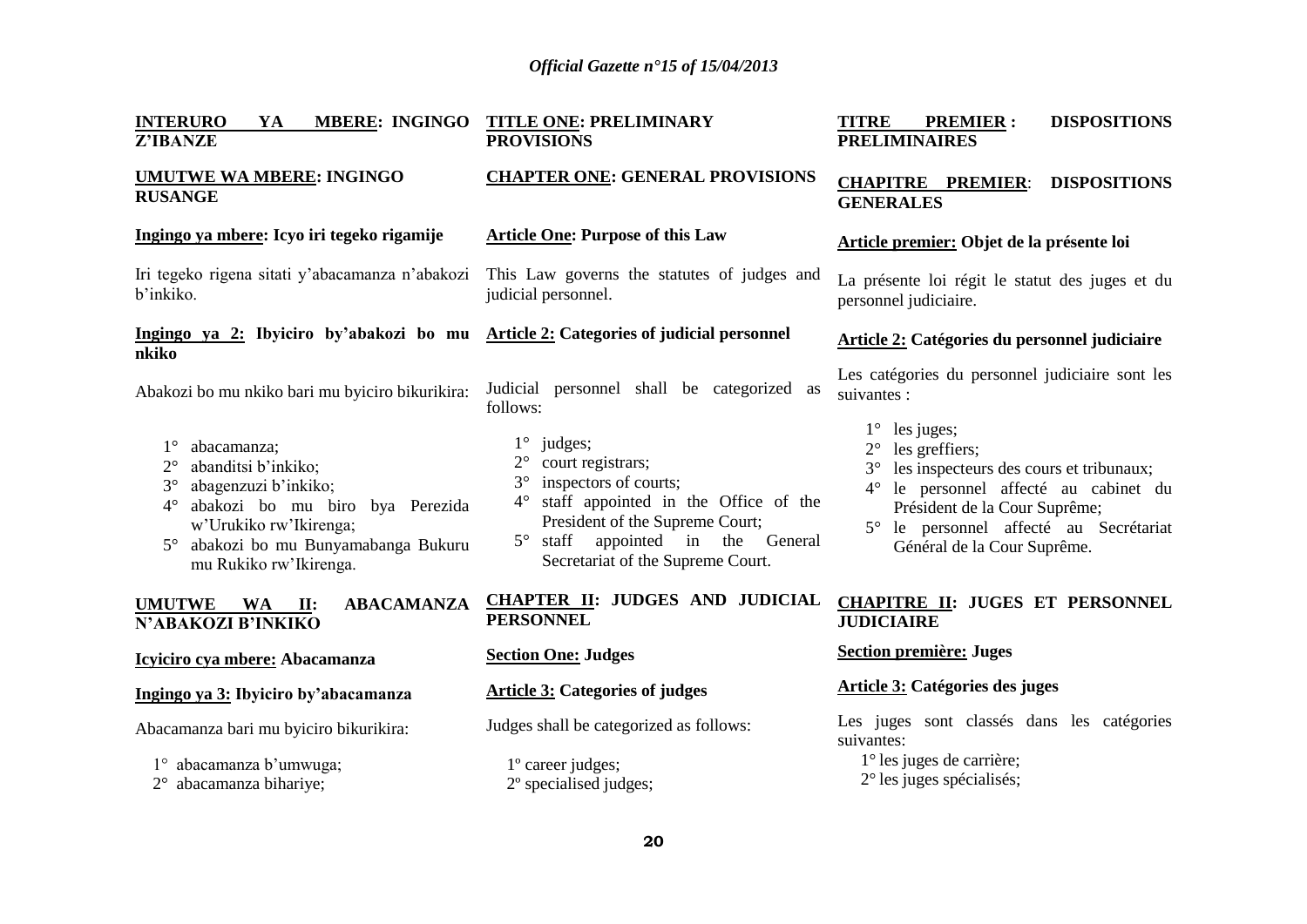| bagengwa n'amasezerano<br>$3^{\circ}$<br>abacamanza<br>y'umurimo.                                                                   |                                 | 3° judges governed by a contract of<br>employment.                                                                               |             | 3° les juges régis par un contrat de<br>travail.                                                                                                       |
|-------------------------------------------------------------------------------------------------------------------------------------|---------------------------------|----------------------------------------------------------------------------------------------------------------------------------|-------------|--------------------------------------------------------------------------------------------------------------------------------------------------------|
| Ingingo ya 4: Abacamanza<br>b'umwuga<br>n'uburyo bakurikirana mu ntera                                                              |                                 | Article 4: Career judges and their hierarchy                                                                                     |             | Article 4: Juges de carrière et leur hiérarchie                                                                                                        |
| Abacamanza b'umwuga bakurikirana kuri ubu<br>buryo:                                                                                 |                                 | The hierarchy of career judges shall be as<br>follows:                                                                           |             | La hiérarchie des juges de carrière est la<br>suivante:                                                                                                |
| 1° Perezida w'Urukiko rw'Ikirenga;                                                                                                  |                                 | 1° the President of the Supreme Court;                                                                                           | $1^{\circ}$ | le Président de la Cour Suprême;                                                                                                                       |
| 2° Visi-Perezida w'Urukiko rw'Ikirenga;                                                                                             | $2^{\circ}$                     | the Vice President of the Supreme Court;                                                                                         | $2^{\circ}$ | le Vice-président de la Cour Suprême;                                                                                                                  |
| abacamanza b'Urukiko rw'Ikirenga;<br>$3^{\circ}$                                                                                    | $3^\circ$                       | the judges of the Supreme Court;                                                                                                 | $3^\circ$   | les juges de la Cour Suprême;                                                                                                                          |
| 4° Perezida w'Urukiko Rukuru na Perezida<br>w'Urukiko Rukuru rw'Ubucuruzi;                                                          | $4^{\circ}$                     | the President of the High Court and<br>President of the Commercial High Court;                                                   | $4^\circ$   | le Président de la Haute Cour et le<br>Président de la Haute Cour de Commerce ;                                                                        |
| 5° Visi-Perezida w'Urukiko Rukuru, Visi-<br>Perezida w'Urukiko Rukuru rw'Ubucuruzi<br>na Perezida w'Urugereko rw'Urukiko<br>Rukuru; | $5^{\circ}$                     | the Vice President of the High Court, Vice<br>President of the Commercial High Court<br>and President of the High Court Chamber; | $5^{\circ}$ | le Vice-président de la Haute Cour, le Vice-<br>président de la Haute Cour de Commerce et<br>le Président de la Chambre détachée de la<br>Haute Cour ; |
| abacamanza<br>b'Urukiko<br>$6^{\circ}$<br>n'abacamanza<br>b'Urukiko<br>rw'Ubucuruzi;                                                | $6^{\circ}$<br>Rukuru<br>Rukuru | the judges of the High Court and judges of<br>the Commercial High Court;                                                         | $6^\circ$   | les juges de la Haute Cour et les juges de la<br>Haute Cour de Commerce;                                                                               |
| 7° Perezida w'Urukiko<br>Rwisumbuye<br>Perezida w'Urukiko rw'Ubucuruzi;                                                             | $7^{\circ}$<br>na               | the President of the Intermediate Court and $7^{\circ}$<br>President of the Commercial Court;                                    |             | le Président<br>du Tribunal<br>de Grande<br>Instance et le Président du Tribunal de<br>Commerce;                                                       |
| 8° Visi-Perezida w'Urukiko Rwisumbuye na<br>Visi-Perezida w'Urukiko rw'Ubucuruzi;                                                   | $8^{\circ}$                     | the Vice President of the<br>Intermediate<br>Vice<br>and<br>President<br>of<br>Court<br>the<br>Commercial Court;                 | $8^\circ$   | le Vice-président du Tribunal de Grande<br>Instance et le Vice-président du Tribunal de<br>Commerce;                                                   |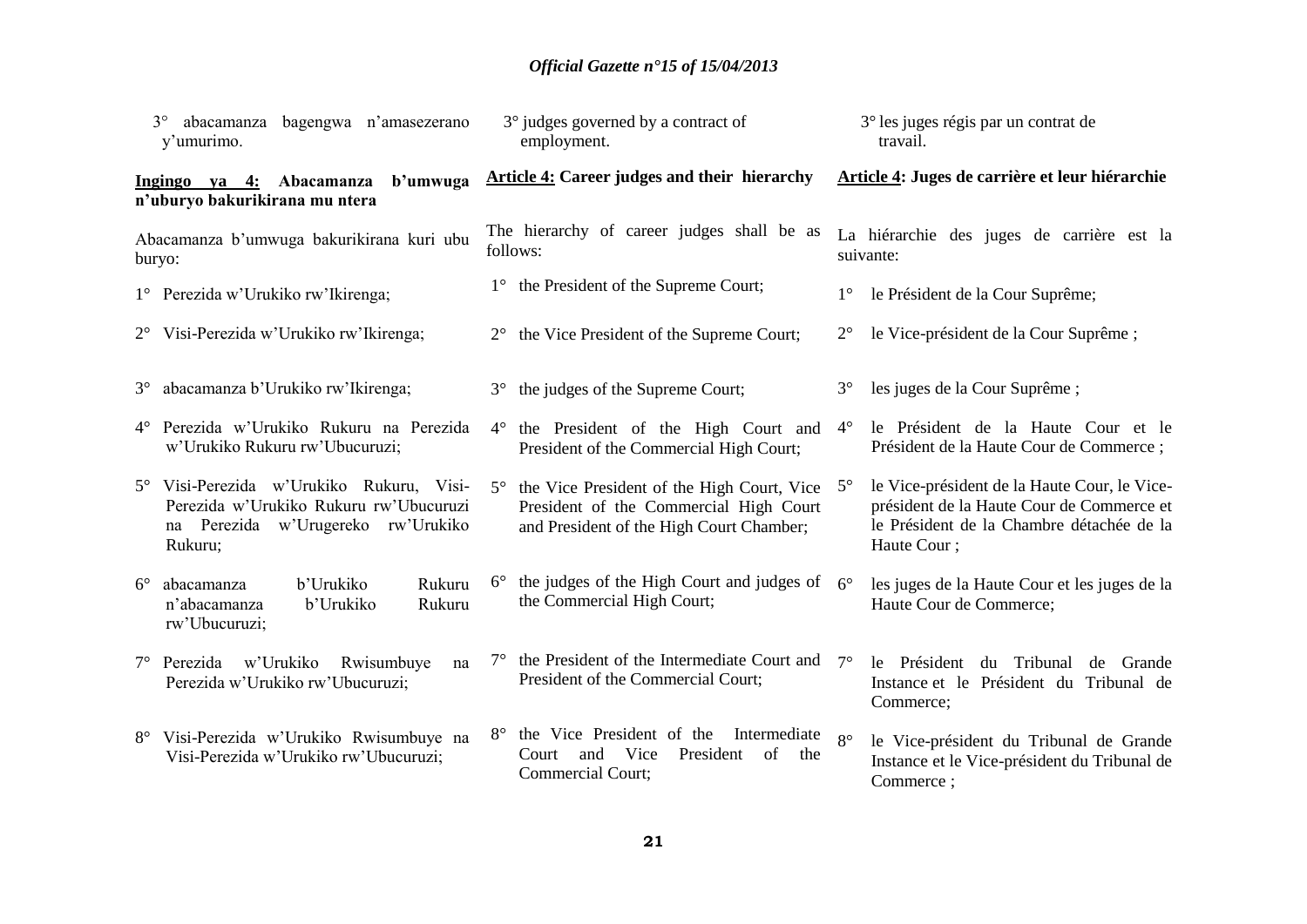| b'Urukiko<br>$9^\circ$<br>abacamanza<br>Rwisumbuye<br>n'abacamanza b'Urukiko rw'Ubucuruzi;                                                                                        | the judges of the Intermediate Court and<br>$9^{\circ}$<br>judges of the Commercial Court;                                                                                                                                              | les juges du Tribunal de Grande Instance et<br>$9^{\circ}$<br>les juges du Tribunal de Commerce;                                                                                                          |
|-----------------------------------------------------------------------------------------------------------------------------------------------------------------------------------|-----------------------------------------------------------------------------------------------------------------------------------------------------------------------------------------------------------------------------------------|-----------------------------------------------------------------------------------------------------------------------------------------------------------------------------------------------------------|
| 10° Perezida w'Urukiko rw'Ibanze;                                                                                                                                                 | 10° the President of the Primary Court;                                                                                                                                                                                                 | 10° le Président du Tribunal de Base;                                                                                                                                                                     |
| 11° abacamanza b'Urukiko rw'Ibanze.                                                                                                                                               | $11^{\circ}$ the judges of the Primary Court.                                                                                                                                                                                           | 11° les juges du Tribunal de Base.                                                                                                                                                                        |
| Ingingo ya 5: Abacamanza bihariye                                                                                                                                                 | <b>Article 5: Specialised judges</b>                                                                                                                                                                                                    | Article 5: Juges spécialisés                                                                                                                                                                              |
| Abacamanza bihariye ni abacamanza bakora mu<br>nkiko zihariye, uretse abacamanza b'inkiko<br>z'ubucuruzi,<br>n'abandi<br>bacamanza<br>itegeko<br>ryagena.                         | Specialised judges are those who exercise<br>judicial functions in specialised courts, save for<br>those of commercial courts, and other judges<br>that may be determined by the law.                                                   | Sont juges spécialisés, les juges exerçant dans<br>des juridictions spécialisées, à l'exception des<br>juges des juridictions de commerce ainsi que<br>d'autres juges que la loi peut déterminer.         |
| Abo bacamanza ni abacamanza ba gisirikare<br>bakora imirimo y'ubucamanza mu nkiko za<br>Gisirikare, ari bo:                                                                       | Specialized judges shall be military judges who<br>exercise judicial functions in Military Courts,<br>and these are the following:                                                                                                      | Les juges spécialisés sont les juges militaires,<br>exerçant les fonctions judiciaires au sein des<br>Juridictions Militaires, à savoir :                                                                 |
| Visi-Perezida<br>1° Perezida,<br>n'abacamanza<br>b'Urukiko Rukuru rwa Gisirikare;                                                                                                 | the President, Vice President and Judges of<br>$1^{\circ}$<br>the Military High Court;                                                                                                                                                  | 1° le Président, le Vice-président et les juges de<br>la Haute Cour Militaire;                                                                                                                            |
| Visi-Perezida<br>$2^{\circ}$<br>Perezida,<br>n'abacamanza<br>b'Urukiko rwa Gisirikare.                                                                                            | the President, Vice President and Judges of<br>$2^{\circ}$<br>the Military Tribunal.                                                                                                                                                    | le Président, le Vice-président et les juges<br>du Tribunal Militaire.                                                                                                                                    |
| Abacamanza bihariye bakomeza kugengwa<br>n'amategeko y'imirimo yabo basanganywe,<br>ariko iyo bari mu mirimo y'ubucamanza,<br>bagengwa n'amategeko agenga abacamanza<br>b'umwuga. | Specialised judges shall continue to be governed<br>by the statutes governing their principal<br>functions but while performing their judicial<br>duties, they shall be governed by the law<br>governing the statutes of career judges. | Les juges spécialisés demeurent soumis aux<br>statuts de leurs fonctions principales. Toutefois,<br>dans l'exercice de la fonction de juge, ils sont<br>soumis au régime du statut des juges de carrière. |
| Ingingo ya 6: Abacamanza<br>bagengwa<br>n'amasezerano y'umurimo                                                                                                                   | Article 6: Judges governed by a contract of<br>employment                                                                                                                                                                               | Article 6: Juges régis par un contrat de<br>travail                                                                                                                                                       |
| n'amasezerano<br>Abacamanza<br>bagengwa<br>y'umurimo ni abacamanza bakora ku buryo<br>bw'amasezerano y'igihe kizwi mu nkiko                                                       | Judges governed by a contract of employment<br>shall be the judges who work in ordinary and<br>specialized courts on a fixed-term contract, in                                                                                          | Les juges régis par un contrat de travail sont des<br>juges travaillant sous contrat à durée déterminée<br>juridictions<br>ordinaires<br>sein<br>des<br>et<br>au                                          |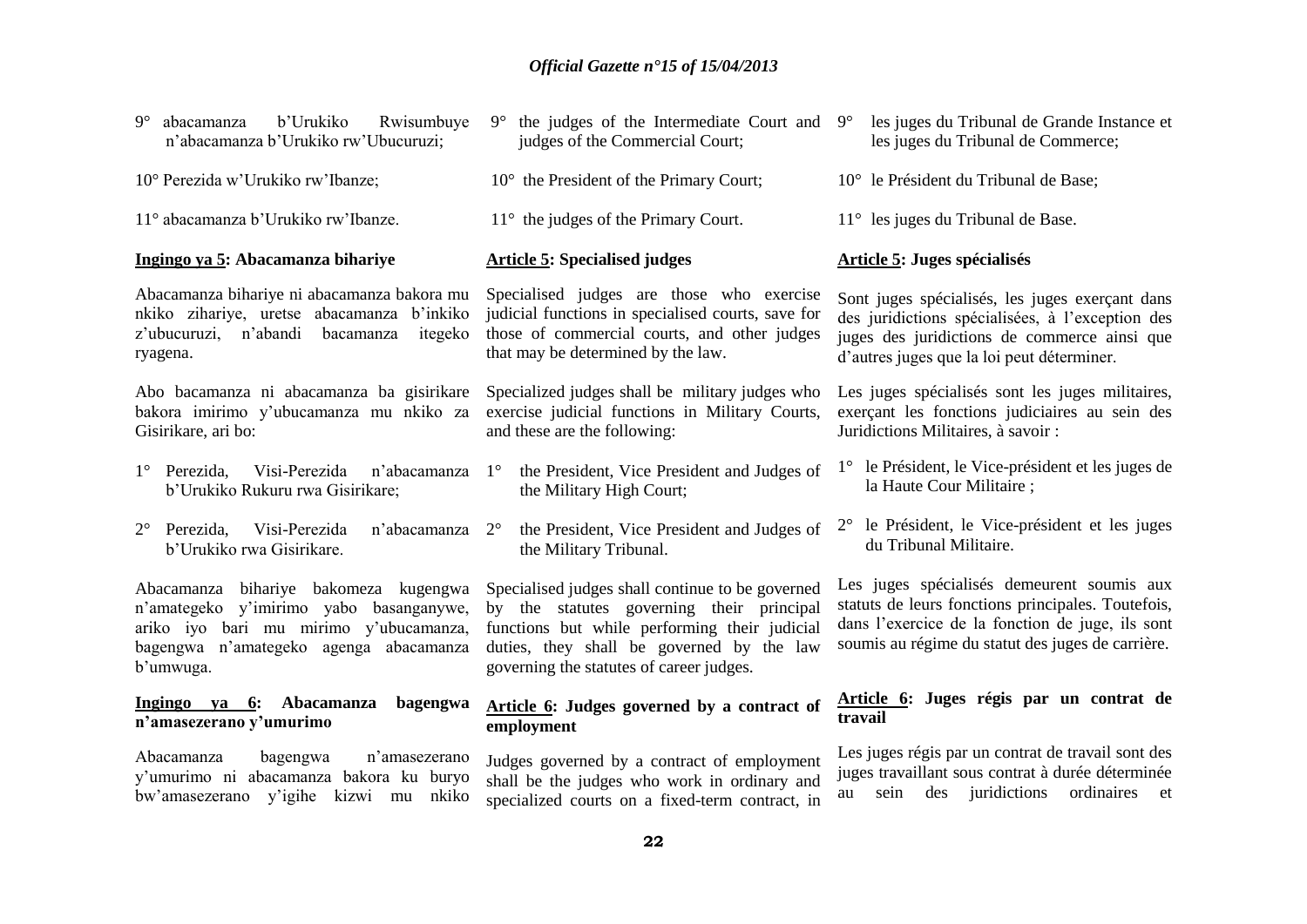| zisanzwe n'izihariye, kugira ngo bunganire izo<br>mu gihe kigenwa<br>n'amasezerano<br>nkiko<br>abagenga. Ayo masezerano bayagirana na<br>rw'Ikirenga,<br>bimaze<br>Perezida<br>w'Urukiko<br>kwemezwa n'Inama Nkuru y'Ubucamanza,<br>hamaze gusuzumwa ko ibisabwa byose kuri uwo<br>mwanya babyujuje. | order to support those courts during a period<br>determined by the contract that governs them.<br>Such a contract shall be concluded between<br>them and the President of the Supreme Court<br>upon approval by the High Council of the<br>Judiciary and upon complete scrutiny of<br>requirements for the posts. | spécialisées, en vue d'appuyer ces juridictions<br>pour une durée déterminée dans leur contrat. Ils<br>signent ce contrat avec le Président de la Cour<br>Suprême<br>après<br>approbation<br>du Conseil<br>Supérieur<br>de la Magistrature et<br>après<br>vérification intégrale des conditions requises<br>pour ces fonctions. |
|------------------------------------------------------------------------------------------------------------------------------------------------------------------------------------------------------------------------------------------------------------------------------------------------------|-------------------------------------------------------------------------------------------------------------------------------------------------------------------------------------------------------------------------------------------------------------------------------------------------------------------|---------------------------------------------------------------------------------------------------------------------------------------------------------------------------------------------------------------------------------------------------------------------------------------------------------------------------------|
| Urukiko rw'Ikirenga ntirushobora<br>kugira<br>abacamanza bagengwa n'amasezerano.                                                                                                                                                                                                                     | The Supreme Court shall have no judges<br>governed by contract of employment.                                                                                                                                                                                                                                     | La Cour Suprême ne peut pas avoir des juges<br>sous contrat de travail.                                                                                                                                                                                                                                                         |
| Icyiciro cya 2: Abanditsi b'inkiko                                                                                                                                                                                                                                                                   | <b>Section 2: Court registrars</b>                                                                                                                                                                                                                                                                                | <b>Section 2: Greffiers</b>                                                                                                                                                                                                                                                                                                     |
| Ingingo ya 7: Uko<br>abanditsi b'inkiko<br>bakurikirana mu ntera                                                                                                                                                                                                                                     | Article 7: Hierarchical order of court<br>registrars                                                                                                                                                                                                                                                              | Article 7 : Ordre hiérarchique des greffiers                                                                                                                                                                                                                                                                                    |
| Abanditsi bo mu nkiko zisanzwe n'iz'ubucuruzi<br>bari mu ntera zikurikira:                                                                                                                                                                                                                           | Court registrars of ordinary courts and those of<br>commercial courts<br>shall have the following<br>hierarchical order:                                                                                                                                                                                          | Les greffiers des juridictions ordinaires et ceux<br>des juridictions de commerce sont dans l'ordre<br>suivant:                                                                                                                                                                                                                 |
| 1° Umwanditsi<br>w'Urukiko<br>Mukuru<br>rw'Ikirenga;                                                                                                                                                                                                                                                 | the Chief Registrar of the Supreme Court;<br>$1^{\circ}$                                                                                                                                                                                                                                                          | le Greffier en Chef de la Cour Suprême;<br>$1^{\circ}$                                                                                                                                                                                                                                                                          |
| Umwanditsi w'Urukiko rw'Ikirenga;<br>$2^{\circ}$                                                                                                                                                                                                                                                     | $2^{\circ}$<br>the Registrar of the Supreme Court;                                                                                                                                                                                                                                                                | $2^{\circ}$<br>le Greffier de la Cour Suprême;                                                                                                                                                                                                                                                                                  |
| Umwanditsi Mukuru w'Urukiko Rukuru<br>$3^\circ$<br>n'Umwanditsi Mukuru w'Urukiko Rukuru<br>rw'Ubucuruzi;                                                                                                                                                                                             | the Chief Registrar of the High Court and<br>$3^\circ$<br>the Chief Registrar of the Commercial High<br>Court;                                                                                                                                                                                                    | le Greffier en Chef de la Haute Cour et le<br>Greffier en Chef de la Haute Cour de<br>Commerce;                                                                                                                                                                                                                                 |
| Umwanditsi<br>w'Urukiko<br>Rukuru<br>$4^{\circ}$<br>n'Umwanditsi<br>w'Urukiko<br>Rukuru                                                                                                                                                                                                              | the Registrar of the High Court and the<br>$4^\circ$<br>Registrar of the Commercial High Court;                                                                                                                                                                                                                   | le Greffier de la Haute Cour et le Greffier<br>$4^\circ$<br>de la Haute Cour de Commerce;                                                                                                                                                                                                                                       |
| rw'Ubucuruzi;<br>w'Urukiko<br>5° Umwanditsi<br>Mukuru<br>Rwisumbuye<br>n'Umwanditsi<br>Mukuru<br>w'Urukiko rw'Ubucuruzi;                                                                                                                                                                             | the Chief Registrar of the Intermediate<br>$5^\circ$<br>Court and the Chief Registrar of the<br><b>Commercial Court;</b>                                                                                                                                                                                          | le Greffier en Chef du Tribunal de Grande<br>$5^{\circ}$<br>Instance et le Greffier en Chef du Tribunal<br>de Commerce;                                                                                                                                                                                                         |
| 6° Umwanditsi<br>w'Urukiko<br>Rwisumbuye                                                                                                                                                                                                                                                             | the Registrar of the Intermediate Court and<br>$6^{\circ}$                                                                                                                                                                                                                                                        | le Greffier du Tribunal de Grande Instance<br>$6^{\circ}$                                                                                                                                                                                                                                                                       |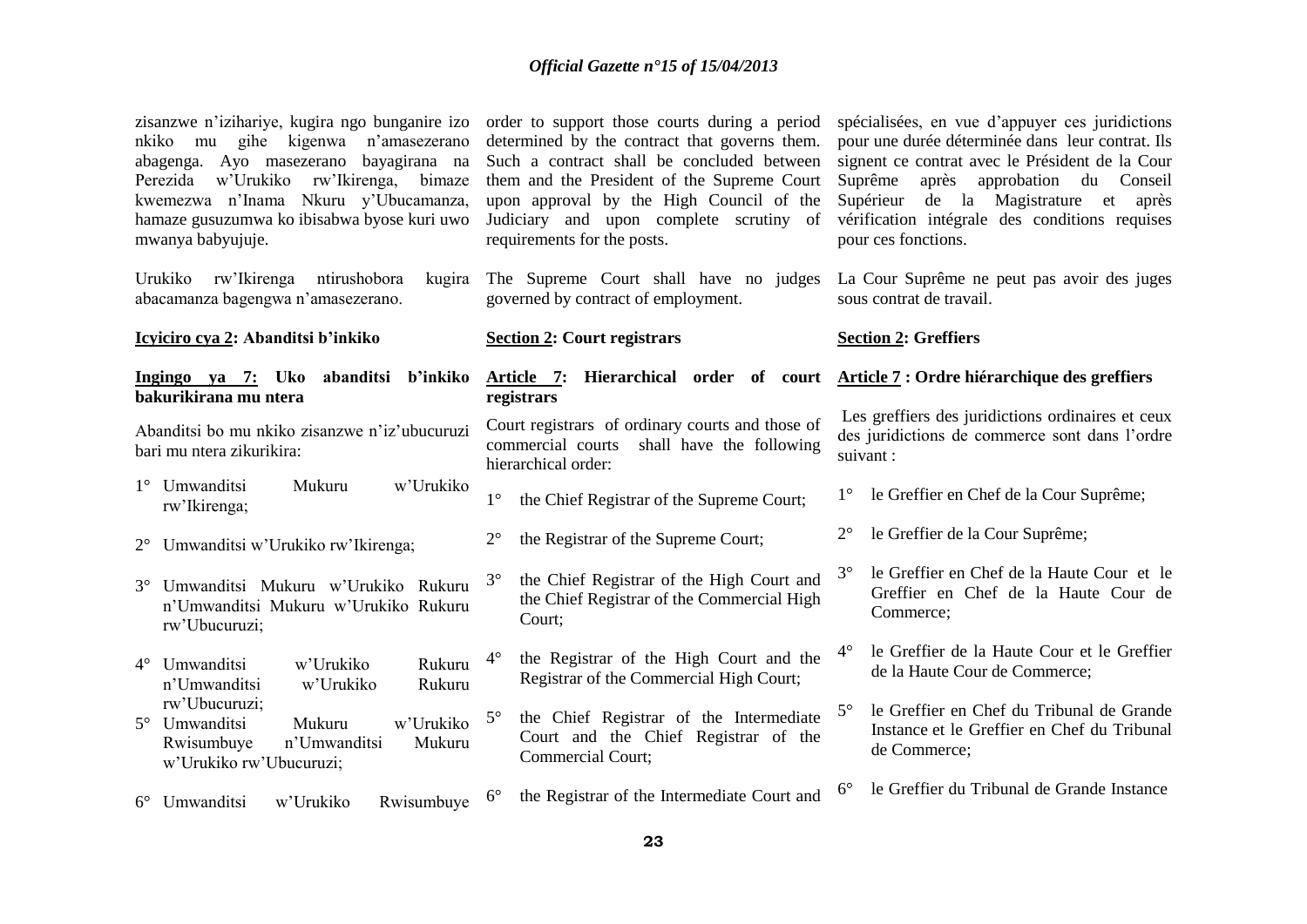| n'Umwanditsi w'Urukiko rw'Ubucuruzi;                                                        | the Registrar of the Commercial Court;                                                      | et le Greffier du Tribunal de Commerce;                                                       |
|---------------------------------------------------------------------------------------------|---------------------------------------------------------------------------------------------|-----------------------------------------------------------------------------------------------|
| 7° Umwanditsi Mukuru w'Urukiko rw'Ibanze;                                                   | the Chief Registrar of the Primary Court;<br>$7^{\circ}$                                    | le Greffier en Chef du Tribunal de Base;<br>$7^{\circ}$                                       |
| Umwanditsi w'Urukiko rw'Ibanze.<br>$8^{\circ}$                                              | $8^{\circ}$<br>the Registrar of the Primary Court.                                          | le Greffier du Tribunal de Base.<br>$8^{\circ}$                                               |
| Abanditsi<br>Gisirikare<br>nkiko<br>bo<br>mu<br>za<br>bakurikirana mu ntera kuri ubu buryo: | Court Registrars in the military courts shall have<br>the following hierarchical order:     | hiérarchique<br>L'ordre<br>des<br>greffiers<br>des<br>juridictions militaires est le suivant: |
| rwa Gisirikare;                                                                             | 1° Umwanditsi Mukuru w'Urukiko Rukuru 1° the Chief Registrar of the Military High<br>Court; | 1° le Greffier en Chef de la Haute Cour<br>Militaire;                                         |
| Umwanditsi<br>w'Urukiko<br>$2^{\circ}$<br>Rukuru<br>rwa<br>Gisirikare;                      | $2^{\circ}$<br>the Registrar of the Military High Court;                                    | 2° le Greffier de la Haute Cour Militaire;                                                    |
| 3° Umwanditsi<br>Mukuru<br>w'Urukiko<br>Gisirikare;                                         | rwa 3° the Chief Registrar of the Military Tribunal;                                        | le Greffier en Chef du tribunal Militaire;<br>$3^\circ$                                       |
| 4° Umwanditsi w'Urukiko rwa Gisirikare.                                                     | the Registrar of the Military Tribunal.                                                     | le Greffier du Tribunal Militaire.<br>$4^{\circ}$                                             |
| Icyiciro cya 3: Abagenzuzi b'inkiko                                                         | <b>Section 3: Inspectors of courts</b>                                                      | <b>Section 3: Inspecteurs des cours et tribunaux</b>                                          |
| Ingingo ya 8: Uko abagenzuzi b'inkiko<br>bakurikirana mu ntera                              | Article 8: Hierarchical order of inspectors of<br>courts                                    | Article 8: Ordre hiérarchique des<br>inspecteurs des cours et tribunaux                       |
| Abagenzuzi b'inkiko bari mu ntera zikurikira:                                               | Inspectors of courts shall have the following<br>hierarchical order:                        | L'ordre hiérarchique des inspecteurs des cours<br>et tribunaux est le suivant :               |
| Umugenzuzi Mukuru w'inkiko;                                                                 | 1° Inspector General of courts;                                                             | Inspecteur<br>Général<br>des<br>$1^{\circ}$<br>cours et<br>tribunaux;                         |
| Abagenzuzi b'inkiko.<br>$2^{\circ}$                                                         | Inspectors of Courts.<br>$2^{\circ}$                                                        | Inspecteurs des cours et tribunaux.<br>$2^{\circ}$                                            |
| Abagenzuzi b'inkiko ni abacamanza b'umwuga.                                                 | Inspectors of Courts shall be career judges.                                                | Les inspecteurs des cours et tribunaux sont des<br>juges de carrière.                         |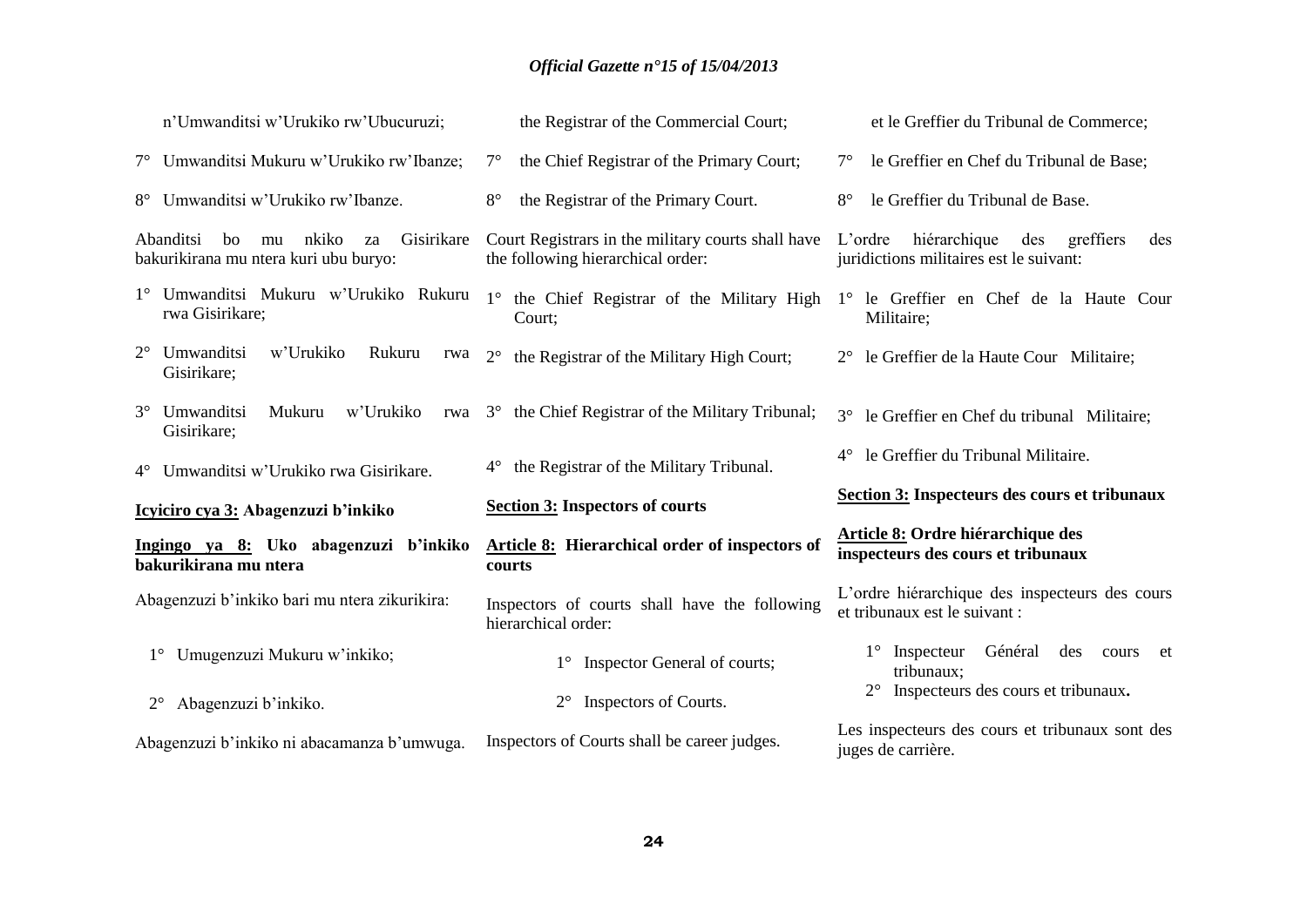| Icyiciro cya 4: Abakozi bo mu biro bya<br>Perezida w'Urukiko rw'Ikirenga                                                                                                                                                                                                                | Section 4: Personnel in the Office of the<br><b>President of the Supreme Court</b>                                                                                                                                                                                                                          | Section 4: Personnel affecté au cabinet du<br>Président de la Cour Suprême                                                                                                                                                                                                                                                                                                                  |  |
|-----------------------------------------------------------------------------------------------------------------------------------------------------------------------------------------------------------------------------------------------------------------------------------------|-------------------------------------------------------------------------------------------------------------------------------------------------------------------------------------------------------------------------------------------------------------------------------------------------------------|---------------------------------------------------------------------------------------------------------------------------------------------------------------------------------------------------------------------------------------------------------------------------------------------------------------------------------------------------------------------------------------------|--|
| Ingingo ya 9: Abakozi bo mu biro                                                                                                                                                                                                                                                        | <b>Article 9: Personnel in the Office</b>                                                                                                                                                                                                                                                                   | Article 9: Personnel affecté au cabinet                                                                                                                                                                                                                                                                                                                                                     |  |
| Abakozi bo mu biro bya Perezida w'Urukiko<br>rw'Ikirenga ni aba bakurikira:                                                                                                                                                                                                             | The personnel in the Office of the President of<br>the Supreme Court shall be comprised of:                                                                                                                                                                                                                 | Le personnel affecté au cabinet du Président de<br>la Cour Suprême comprend:                                                                                                                                                                                                                                                                                                                |  |
| w'Urukiko<br>$1^\circ$ umujyanama<br>Perezida<br>wa<br>rw'Ikirenga;                                                                                                                                                                                                                     | the advisor to the President of the<br>$1^{\circ}$<br>Supreme Court;                                                                                                                                                                                                                                        | 1° le conseiller du Président de la Cour<br>Suprême;                                                                                                                                                                                                                                                                                                                                        |  |
| abashakashatsi<br>by'amategeko<br>$2^{\circ}$<br>mu<br>mu<br>Rukiko rw'Ikirenga;                                                                                                                                                                                                        | the legal researchers for the Supreme<br>$2^{\circ}$<br>Court;                                                                                                                                                                                                                                              | $2^{\circ}$ les chercheurs en matières juridiques de<br>la Cour Suprême;                                                                                                                                                                                                                                                                                                                    |  |
| $3^\circ$<br>umujyanama wa Visi-Perezida w'Urukiko<br>rw'Ikirenga;                                                                                                                                                                                                                      | $3^\circ$<br>the advisor to the Vice President of the<br>Supreme Court;                                                                                                                                                                                                                                     | 3° le conseiller du Vice-président de la<br>Cour Suprême;                                                                                                                                                                                                                                                                                                                                   |  |
| umunyamabanga wa Perezida w'Urukiko<br>$4^{\circ}$<br>rw'Ikirenga;                                                                                                                                                                                                                      | the executive assistant to the President<br>$4^{\circ}$<br>of the Supreme Court;                                                                                                                                                                                                                            | 4° assistant exécutif du Président de la<br>Cour Suprême;                                                                                                                                                                                                                                                                                                                                   |  |
| abandi bakozi bashobora gushyirwaho<br>$5^\circ$<br>n'Inama Nkuru y'Ubucamanza.                                                                                                                                                                                                         | $5^\circ$<br>other staff members that may be<br>appointed by the High Council of the<br>Judiciary.                                                                                                                                                                                                          | 5° autres agents que peut nommer le<br>Conseil Supérieur de la Magistrature.                                                                                                                                                                                                                                                                                                                |  |
| Usibye<br>Umunyamabanga<br>Perezida<br>wa<br>w'Urukiko<br>rw'Ikirenga<br>uri<br>mu<br>rwego<br>rw'abanditsi b'inkiko, abakozi bo mu biro bya<br>Perezida w'Urukiko rw'Ikirenga ni abacamanza<br>b'umwuga. Ariko igihe bakora iyi mirimo, baba<br>bahagaritse inshingano zo guca imanza. | Except the executive assistant to the President of<br>the Supreme Court who is in the same category<br>of Court registrars, the staff appointed in the<br>Supreme Court President's office shall be career<br>judges. However, such staff shall, as long as<br>they perform such duties, stop trying cases. | A l'exception de l'assistant exécutif du<br>Président de la Cour Suprême qui est dans la<br>catégorie des greffiers, tous les membres du<br>personnel affecté au cabinet du Président de la<br>Cour Suprême sont des juges de carrière.<br>Toutefois, ces membres doivent, pour toute la<br>période pendant laquelle ils occupent ces<br>fonctions, arrêter d'exercer la fonction de juger. |  |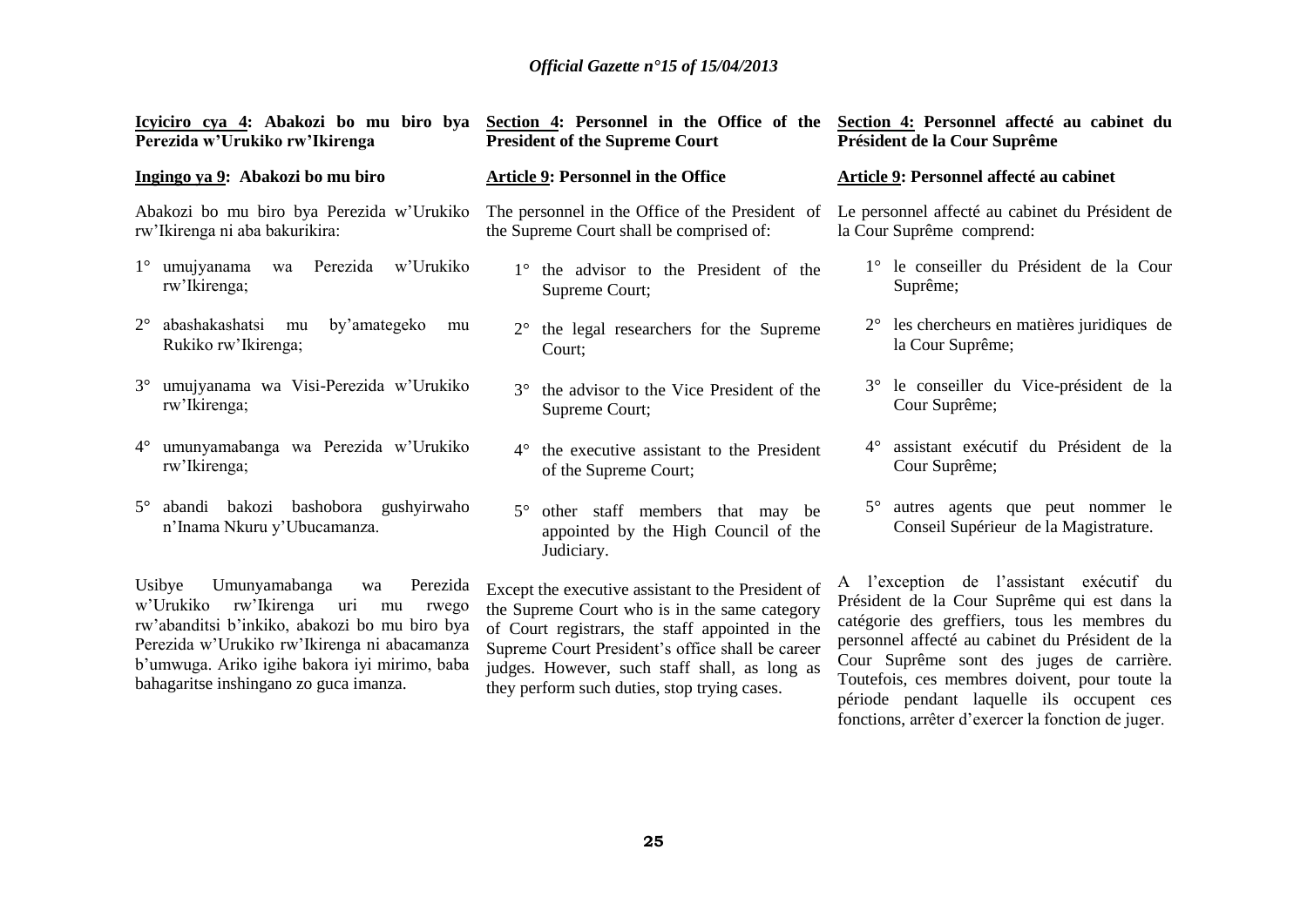| 5:<br><b>Icyiciro</b><br>Abakozi<br>bo<br>cya<br>mu<br><b>Bunyamabanga</b><br><b>Rukiko</b><br><b>Bukuru</b><br>mu<br>rw'lkirenga                                 | Section 5: Staff appointed in the General<br><b>Secretariat of the Supreme Court</b>                                                                                             | Section 5: Personnel affecté au Secrétariat<br>Général de la Cour Suprême                                                                                              |
|-------------------------------------------------------------------------------------------------------------------------------------------------------------------|----------------------------------------------------------------------------------------------------------------------------------------------------------------------------------|------------------------------------------------------------------------------------------------------------------------------------------------------------------------|
| Ingingo<br><b>10:</b><br>Abakozi<br>bo<br>ya<br>mu<br><b>Bunyamabanga</b><br><b>Rukiko</b><br><b>Bukuru</b><br>mu<br>rw'Ikirenga                                  | Article 10: Staff appointed in the General<br><b>Secretariat of the Supreme Court</b>                                                                                            | Article 10: Personnel affecté au Secrétariat<br>Général de la Cour Suprême                                                                                             |
| Abakozi bo mu Bunyamabanga Bukuru mu<br>Rukiko rw'Ikirenga barimo:                                                                                                | Staff appointed in the General Secretariat of the<br>Supreme Court shall include:                                                                                                | Le personnel affecté au Secrétariat Général de<br>la Cour Suprême comprend:                                                                                            |
| $1^\circ$ Umunyamabanga<br>Mukuru<br>Rukiko<br>mu<br>rw'Ikirenga;                                                                                                 | 1° the Secretary General of the Supreme<br>Court;                                                                                                                                | 1° le Secrétaire Général de la Cour<br>Suprême;                                                                                                                        |
| abandi bakozi bashinzwe imirimo inyuranye<br>$2^{\circ}$<br>mu Bunyamabanga Bukuru.                                                                               | $2^{\circ}$ other staff members in charge of various<br>duties in the General Secretariat.                                                                                       | 2 <sup>°</sup> autres membres du personnel chargés de<br>différentes<br>activités<br>Secrétariat<br>au<br>Général.                                                     |
| Abakozi bavugwa muri iyi ngingo bagengwa na<br>sitati rusange igenga abakozi ba Leta n'inzego<br>z'imirimo ya Leta.                                               | The staff referred to in this Article shall be<br>governed by the General Statutes for Rwanda le statut général de la fonction publique<br>Public Service.                       | Le personnel visé au présent article est régi par<br>Rwandaise.                                                                                                        |
| Icyiciro cya 6: Isumbana mu cyubahiro<br>ry'abacamanza n'abakozi bo mu nkiko                                                                                      | Section 6: Ranking of judges and judicial<br>personnel                                                                                                                           | Section 6: Ordre de préséance des juges et du<br>personnel judiciaire                                                                                                  |
| Ingingo ya 11: Isumbana mu cyubahiro<br>ry'abacamanza n'abakozi bo mu nkiko                                                                                       | Article 11: Ranking of judges and judicial<br>personnel                                                                                                                          | Article 11: Ordre de préséance des juges et<br>du personnel judiciaire                                                                                                 |
| Abacamanza kimwe n'abakozi bo mu nkiko<br>basumbana<br>mu cyubahiro hakurikijwe ibi<br>bikurikira:                                                                | Judges as well as judicial personnel shall take<br>precedence in accordance with the following:                                                                                  | La préséance des juges et du personnel judiciaire<br>dépend de:                                                                                                        |
| $1^\circ$ inzego z'imirimo bafite;<br>uburambe bugaragazwa n'icyemezo<br>cyabashyizeho, mu gihe bafite umurimo<br>umwe;<br>3° impamyabumenyi ya buri wese mu gihe | $1^\circ$ their ranks;<br>their experience as proven by their<br>appointing instruments in case they have<br>the same post;<br>$3^\circ$<br>their degrees in the event that they | $1^\circ$ leurs grades;<br>l'ordre d'ancienneté justifié par<br>l'acte de leur nomination s'ils<br>ont le même poste;<br>$3^\circ$<br>leurs diplômes lorsqu'ils ont la |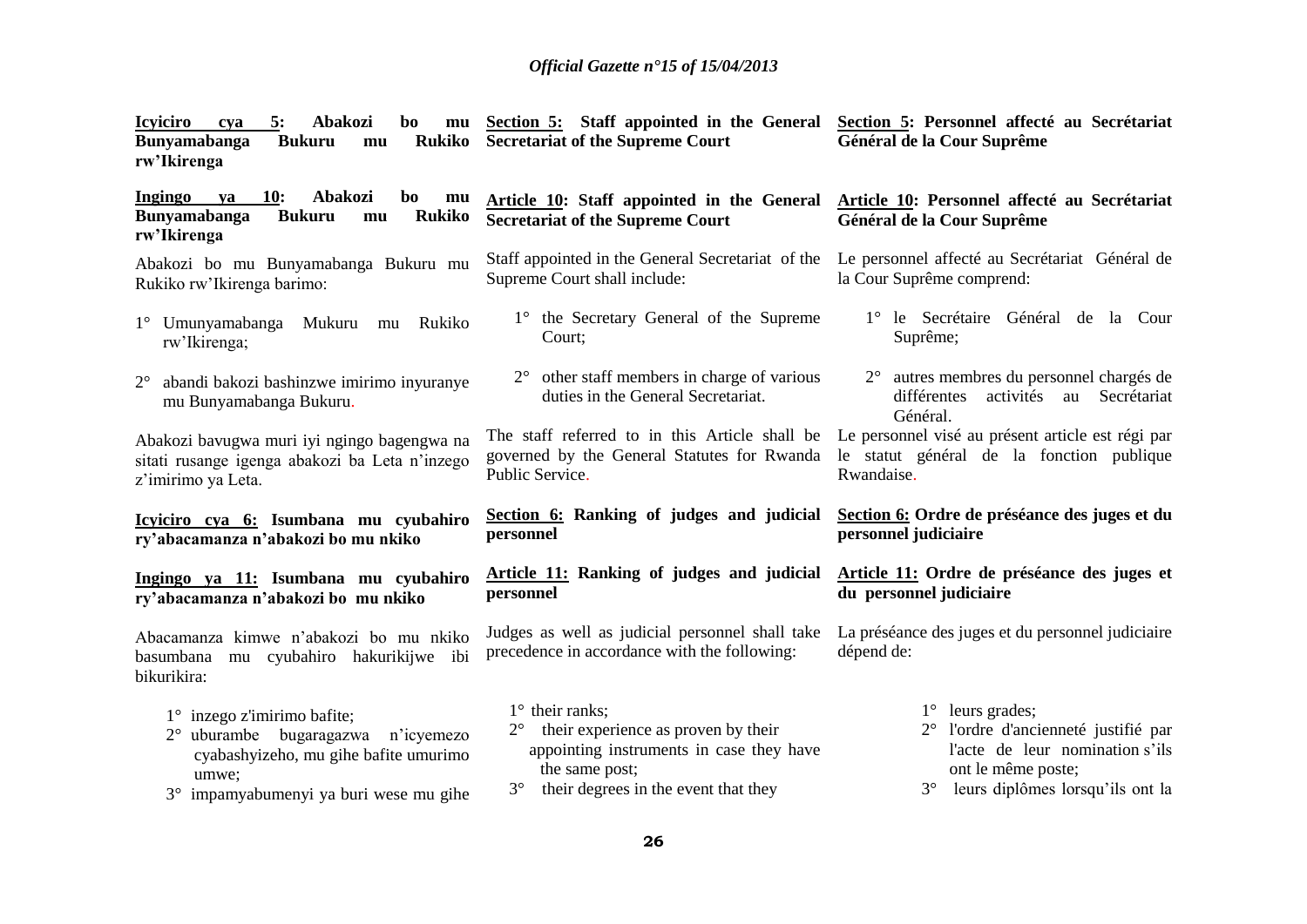| banganya uburambe mu kazi;                                                                                                                                           | have the same experience;                                                                                                                              | même expérience;                                                                                                                                                                         |
|----------------------------------------------------------------------------------------------------------------------------------------------------------------------|--------------------------------------------------------------------------------------------------------------------------------------------------------|------------------------------------------------------------------------------------------------------------------------------------------------------------------------------------------|
| 4° imyaka y'amavuko mu gihe banganya<br>uburambe n'impamyabumenyi.                                                                                                   | $4^\circ$<br>their age in the event that they have<br>the same experience and degrees.                                                                 | leur âge au cas où ils ont les<br>$4^\circ$<br>mêmes diplômes et la même<br>expérience.                                                                                                  |
| <b>GUTANGIRA NO</b><br><b>INTERURO YA II:</b><br><b>AKAZI</b><br><b>GUKORA</b><br><b>K'UBUCAMANZA</b><br>N'AKABAKOZI BO MU NKIKO                                     | TITLE II: TAKING UP AND EXERCISING<br><b>FUNCTION</b><br><b>JUDGES</b><br><b>AND</b><br><b>THE</b><br>OF<br><b>JUDICIAL PERSONNEL</b>                  | TITRE II: ENTREE EN SERVICE ET<br><b>EXERCICE DE LA FONCTION DE JUGES</b><br>ET DU PERSONNEL JUDICIAIRE                                                                                  |
| ABACAMANZA<br><b>UMUTWE WA MBERE:</b><br><b>B'UMWUGA</b>                                                                                                             | <b>CHAPTER ONE : CAREER JUDGES</b>                                                                                                                     | <b>CHAPITRE</b><br><b>PREMIER:</b><br><b>JUGES</b><br>DE<br><b>CARRIERE</b>                                                                                                              |
| Icyiciro cya mbere: Ibisabwa kugira ngo<br>umuntu ahabwe akazi k'ubucamanza                                                                                          | Section One: Requirements to be appointed<br>judge                                                                                                     | Section première: Conditions pour être<br>nommé juge                                                                                                                                     |
| Ingingo ya 12: Ibisabwa muri rusange<br>kugira ngo umuntu abe umucamanza                                                                                             | Article 12:<br>General<br>requirements<br>for<br>becoming a judge                                                                                      | Article 12: Conditions générales d'accès à la<br>fonction de juge                                                                                                                        |
| ushaka gukora umurimo<br>Umuntu<br>wese                                                                                                                              | Any person aspiring to be a judge should fulfil                                                                                                        | Tout candidat à la fonction de juge doit répondre                                                                                                                                        |
| w'ubucamanza agomba kuba:                                                                                                                                            | the following requirements:                                                                                                                            | aux conditions suivantes :                                                                                                                                                               |
| $1^{\circ}$<br>afite nibura imyaka<br>makumyabiri 1 <sup>o</sup><br>n'umwe $(21)$ y'amavuko;                                                                         | to be at least twenty one $(21)$ years of age;                                                                                                         | être âgé d'au moins vingt et un (21) ans;<br>$1^{\circ}$                                                                                                                                 |
| afite nibura impamyabumenyi ihanitse 2°<br>$2^{\circ}$<br>mu byerekeye amategeko n'icyemezo<br>cy'uko yatsinze inyigisho mu ishuri<br>ry'ubucamanza ryemewe na Leta; | to be a holder of at least a bachelor degree<br>in law and a certificate issued by a judicial<br>training institution recognised by the<br>Government; | être détenteur d'un diplôme de licence en<br>$2^{\circ}$<br>Droit au moins et d'un certificat<br>sanctionnant un cycle de formation à une<br>école de la magistrature agréée par l'Etat; |
| $3^\circ$<br>ari inyangamugayo;                                                                                                                                      | $3^\circ$<br>to be a person of integrity;                                                                                                              | $3^\circ$<br>être intègre;                                                                                                                                                               |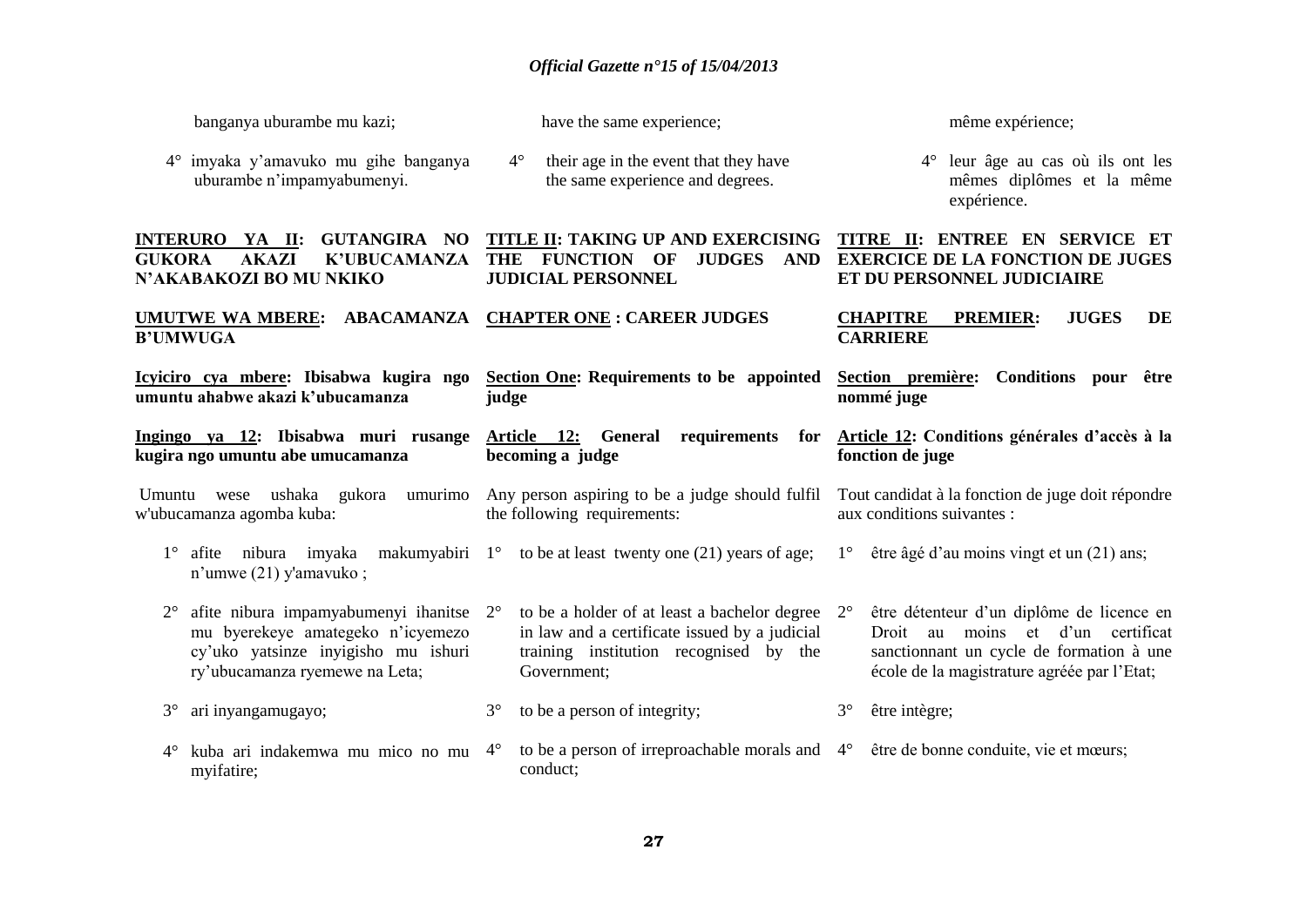| $5^\circ$<br>atarahamwe<br>cy'ingengabitekerezo ya jenoside;                                                                                                                                                                                                           | n'icyaha 5°  |             | not to be convicted for ideology of the 5°<br>genocide;                                                                                                                                                                                                                         |              | n'avoir pas été condamné pour idéologie<br>du génocide;                                                                                                                                                                                                                                                                                                             |
|------------------------------------------------------------------------------------------------------------------------------------------------------------------------------------------------------------------------------------------------------------------------|--------------|-------------|---------------------------------------------------------------------------------------------------------------------------------------------------------------------------------------------------------------------------------------------------------------------------------|--------------|---------------------------------------------------------------------------------------------------------------------------------------------------------------------------------------------------------------------------------------------------------------------------------------------------------------------------------------------------------------------|
| atarangwa n'amacakubiri ayo ariyo<br>$6^{\circ}$                                                                                                                                                                                                                       |              | $6^{\circ}$ | not to be characterized by any form of<br>sectarianism;                                                                                                                                                                                                                         | $6^{\circ}$  | être exempt de toute forme de sectarisme;                                                                                                                                                                                                                                                                                                                           |
| yose;<br>$7^{\circ}$<br>atabogama;                                                                                                                                                                                                                                     |              | $7^\circ$   | to be impartial;                                                                                                                                                                                                                                                                | $7^\circ$    | être impartial;                                                                                                                                                                                                                                                                                                                                                     |
| $8^{\circ}$<br>atavugirwamo;                                                                                                                                                                                                                                           |              | $8^{\circ}$ | to be independent minded;                                                                                                                                                                                                                                                       | $8^{\circ}$  | être indépendant;                                                                                                                                                                                                                                                                                                                                                   |
| $9^\circ$<br>kuba nta bumuga bwo mu mutwe<br>bwatuma adashobora gukora imirimo<br>y'ubucamanza, byemejwe na muganga<br>wemewe na Leta;                                                                                                                                 |              | $9^{\circ}$ | to have no mental illness that may prevent<br>him/her from performing the judge's duties<br>as attested by a recognised physician;                                                                                                                                              | $9^\circ$    | ne pas avoir d'incapacité mentale pouvant<br>l'empêcher d'exercer les fonctions de juge<br>attestée par un médecin agréé;                                                                                                                                                                                                                                           |
| $10^{\circ}$ atarambuwe n'inkiko uburenganzira<br>mbonezamubano n'ubwa politiki;                                                                                                                                                                                       |              |             | $10^{\circ}$ not to have been subject to deprivation of $10^{\circ}$ ne pas avoir été déchu de ses droits civils et<br>civil and political rights;                                                                                                                              |              | politiques;                                                                                                                                                                                                                                                                                                                                                         |
| $11^\circ$ atarigeze<br>guhanishwa<br>cy'igifungo kingana cyangwa kirengeje<br>amezi atandatu (6) cyabaye ndakuka;                                                                                                                                                     | igihano      |             | $11^{\circ}$ not to have been sentenced to a six (6) $11^{\circ}$ ne<br>months or more imprisonment;                                                                                                                                                                            |              | l'objet<br>avoir<br>fait<br>d'une<br>pas<br>condamnation égal ou supérieur à six (6)<br>mois d'emprisonnement;                                                                                                                                                                                                                                                      |
| 12° atarigeze yirukanwa mu mirimo yakoze<br>cyangwa ngo asezererwe nta mpaka,<br>atarakoresheje uburiganya mu kazi,<br>atarataye umurimo, cyangwa ataranze<br>kuwugarukaho<br>$\rm{mu}$<br>yarasezerewe by'igihe gito cyangwa<br>atarawugarutseho igihe yari abisabwe; | gihe<br>yari |             | $12^{\circ}$ not to have been dismissed or automatically<br>removed from<br>office, not to<br>have<br>committed in service fraudulent acts,<br>desertion of duty or refusal to resume duty<br>after the end of the period of suspension or<br>after request to do so;           | $12^{\circ}$ | ne pas avoir fait l'objet d'une mesure de<br>révocation dans les fonctions occupées ni<br>d'une démission d'office, ne pas avoir usé<br>de manœuvres frauduleuses, dans ses<br>fonctions, ne pas avoir abandonné de<br>service, ne pas avoir refusé de réintégrer le<br>service à la fin d'une période de suspension<br>d'activité ou quand cela lui a été demandé; |
| y'Ubucamanza,<br><b>Nkuru</b><br>abacamanza bashyirwaho n'iteka rya<br>Perezida.                                                                                                                                                                                       | usibye       |             | 13° yaratsinze ipiganwa rikoreshwa n'Inama 13° to have successfully gone through the 13° réussir le test de recrutement organisé par<br>competitive process conducted by the High<br>Council of the Judiciary, except for judges<br>that are appointed by a Presidential Order. |              | le Conseil Supérieur de la Magistrature,<br>exception faite des juges nommés par arrêté<br>présidentiel.                                                                                                                                                                                                                                                            |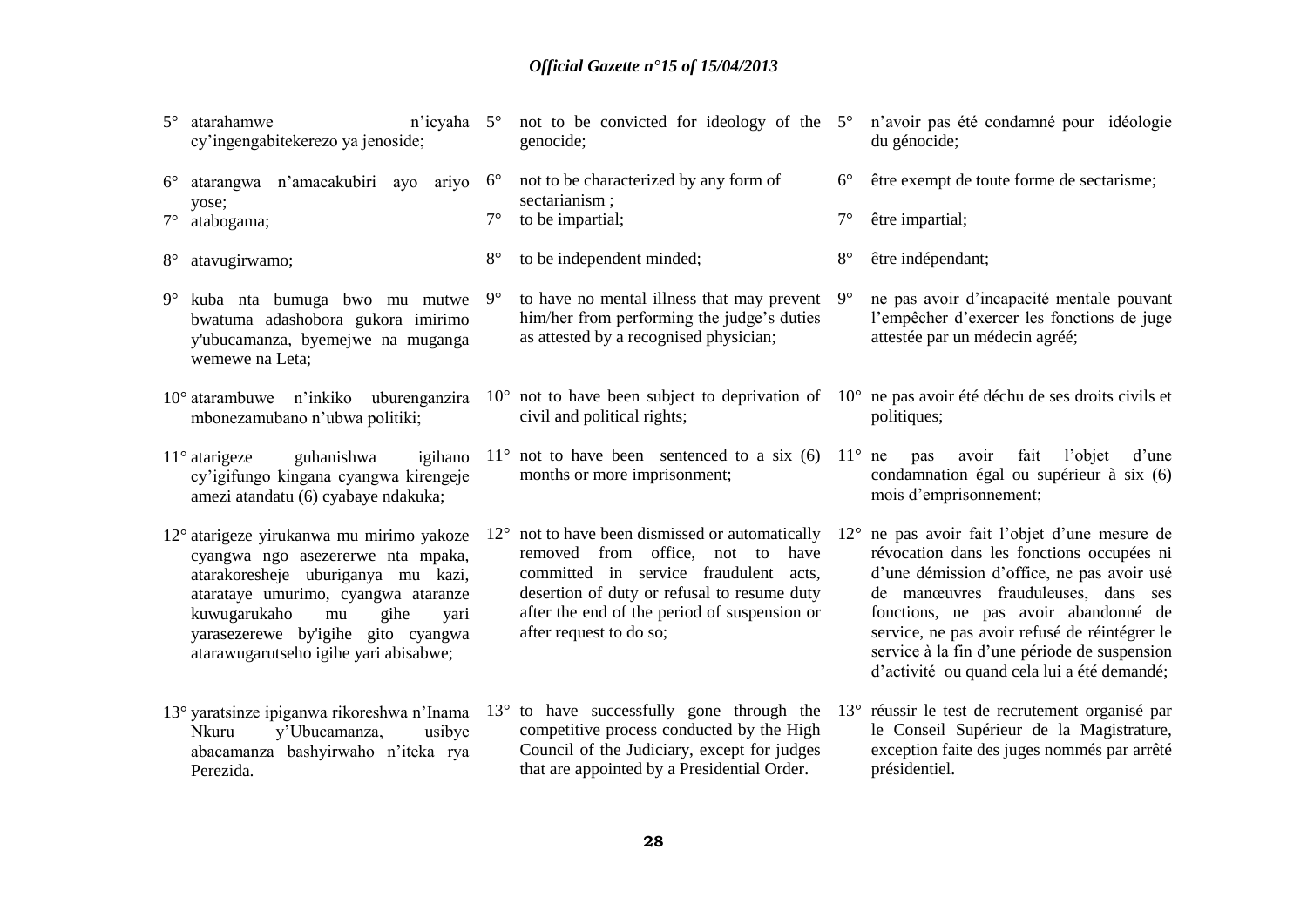### **Ingingo ya 13: Ibisabwa byihariye kugira ngo umuntu abe Perezida cyangwa umucamanza mu Rukiko rw'Ibanze**

Kugira ngo umuntu agirwe Perezida cyangwa umucamanza mu Rukiko rw'Ibanze agomba kuba yujuje ibyangombwa bivugwa mu ngingo ya 12 y'iri tegeko no kuba yarakoze, mu gihe cy'imyaka ibiri (2) nibura, imirimo irebana n'iby'amategeko uretse abafite impamyabumenyi y'icyiciro cya gatatu cya kaminuza cyangwa y'ikirenga mu by'amategeko.

Perezida w'Urukiko rw'Ibanze n'abacamanza barwo bashyirwaho na Perezida w'Urukiko rw'Ikirenga byemejwe n'Inama Nkuru y'Ubucamanza.

**Ingingo ya 14: Ibisabwa byihariye kugira ngo umuntu abe Perezida, Visi Perezida cyangwa umucamanza mu Rukiko Rwisumbuye cyangwa mu Rukiko rw'Ubucuruzi**

Kugira ngo umuntu agirwe Perezida, Visi In order to be appointed as President, Vice-Perezida cyangwa umucamanza mu Rukiko Rwisumbuye cyangwa mu Rukiko rw'Ubucuruzi, agomba kuba yujuje ibyangombwa bivugwa mu ngingo ya 12 y'iri tegeko no kuba yarakoze mu gihe cy'imyaka ine least four (4) years in legal matters. (4) nibura imirimo irebana n'iby'amategeko.

gatatu cya kaminuza cyangwa y'ikirenga mu by'amategeko basabwa uburambe nibura

# **appointed President or judge of the Primary Court**

In order to be appointed President or judge of a Primary Court, the candidate shall fulfil the requirements provided for in Article 12 of this Law and have at least a two (2) year working experience in legal matters, save for those with a master's or PhD degree in Law.

The President and judges of the Primary Court shall be appointed by the President of the Supreme Court upon approval by the High Council of the Judiciary.

**Article 14: Specific requirements to be appointed President, Vice President or judge of the Intermediate Court or the Commercial Court**

President or judge of the Intermediate Court or Commercial Court, the candidate shall fulfil the requirements provided for in Article 12 of this Law as well as having working experience of at

Ku bafite impamyabumenyi y'icyiciro cya For persons holding a Master's or PhD degrees in Law, the required working experience shall

### **Article 13: Specific requirements to be Article 13: Conditions particulières requises pour être Président ou juge du Tribunal de Base**

Pour être Président ou juge du Tribunal de Base, le candidat doit remplir les conditions prévues par l'article 12 de la présente loi et avoir une expérience professionnelle de deux (2) ans au moins dans le domaine du droit sauf pour les candidats ayant le diplôme de Maîtrise ou de Doctorat en Droit.

Le Président et les juges du Tribunal de Base sont nommés par le Président de la Cour Suprême sur décision du Conseil Supérieur de la Magistrature.

**Article 14: Conditions particulières requises pour être Président, Vice-président ou juge du Tribunal de Grande Instance ou du Tribunal de Commerce**

Pour être nommé Président, Vice-président ou juge du Tribunal de Grande Instance ou du Tribunal de Commerce, le candidat doit remplir les conditions prévues par l'article 12 de la présente loi et avoir une expérience professionnelle de quatre (4) ans au moins dans le domaine du droit.

Pour les candidats titulaires d'un diplôme de Maîtrise ou de Doctorat en Droit, l'expérience professionnelle requise est d'au moins deux (2)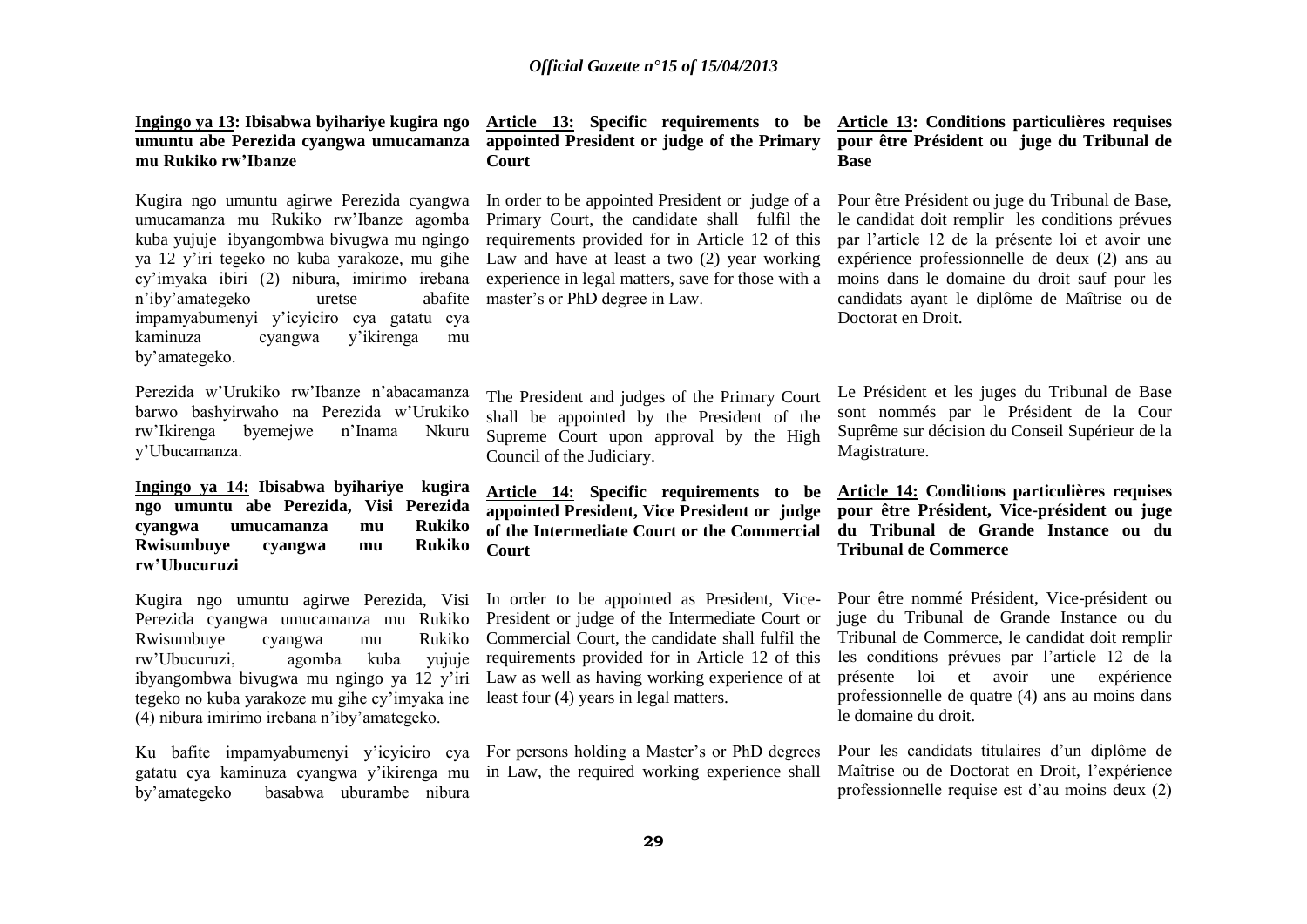bw'imyaka ibiri (2) mu by'amategeko.

be at least two (2) years in the field of law.

Perezida, Visi-Perezida n'abacamanza b'Urukiko Rwisumbuye cyangwa b'Urukiko rw'Ubucuruzi bashyirwaho na Perezida w'Urukiko rw'Ikirenga byemejwe n'Inama Nkuru y'Ubucamanza.

# **Rukuru cyangwa uw'Urukiko Rukuru of the Commercial High Court rw'Ubucuruzi**

Kugira ngo umuntu agirwe umucamanza w'Urukiko Rukuru cyangwa uw'Urukiko Rukuru rw'Ubucuruzi, agomba kuba yujuje ibyangombwa bivugwa mu ngingo ya 12 y'iri tegeko no kuba yarakoze mu gihe cy'imyaka itandatu (6) nibura imirimo irebana n'iby'amategeko.

Ku bafite impamyabumenyi y'icyiciro cya gatatu cya kaminuza cyangwa y'ikirenga mu by'amategeko, uburambe mu kazi busabwa ni imyaka ine (4) nibura mu by'amategeko.

Abacamanza b'Urukiko Rukuru cyangwa ab'Urukiko Rukuru rw'Ubucuruzi bashyirwaho na Perezida w'Urukiko rw'Ikirenga byemejwe n'Inama Nkuru y'Ubucamanza.

The President, Vice President and judges of Intermediate Court or Commercial Court shall be appointed by the President of the Supreme Court upon approval by the High Council of the Judiciary.

# **Ingingo ya 15: Ibisabwa byihariye kugira Article 15: Specific requirements to be ngo umuntu abe umucamanza w'Urukiko appointed judge of the High Court or judge**

In order to be appointed judge of the High Court or Commercial High Court, the candidate shall fulfil the requirements provided for in Article 12 of this Law as well as having working experience of at least six (6) years in legal matters.

For persons holding a Master's or PhD degree in Law, the required working experience shall be at least four (4) years in legal matters.

The judges of High Court or Commercial High Court shall be appointed by the President of the Supreme Court upon approval by the High Council of the Judiciary.

ans dans le domaine du droit.

Le Président, le Vice-président et les juges du Tribunal de Grande Instance ou du Tribunal de Commerce sont nommés par le Président de la Cour Suprême sur décision du Conseil Supérieur de la Magistrature.

### **Article 15: Conditions particulières requises pour être juge de la Haute Cour ou de la Haute Cour de Commerce**

Pour être nommé Juge de la Haute Cour ou de la Haute Cour de Commerce**,** le candidat doit remplir les conditions prévues par l'article 12 de la présente loi et avoir une expérience professionnelle de six (6) ans au moins dans le domaine du droit.

Pour les candidats titulaires d'un diplôme de Maîtrise ou de Doctorat en Droit, l'expérience professionnelle requise est d'au moins quatre (4) ans dans le domaine du droit.

Les juges de la Haute Cour ou de la Haute Cour de Commerce sont nommés par le Président de la Cour Suprême sur décision du Conseil Supérieur de la Magistrature.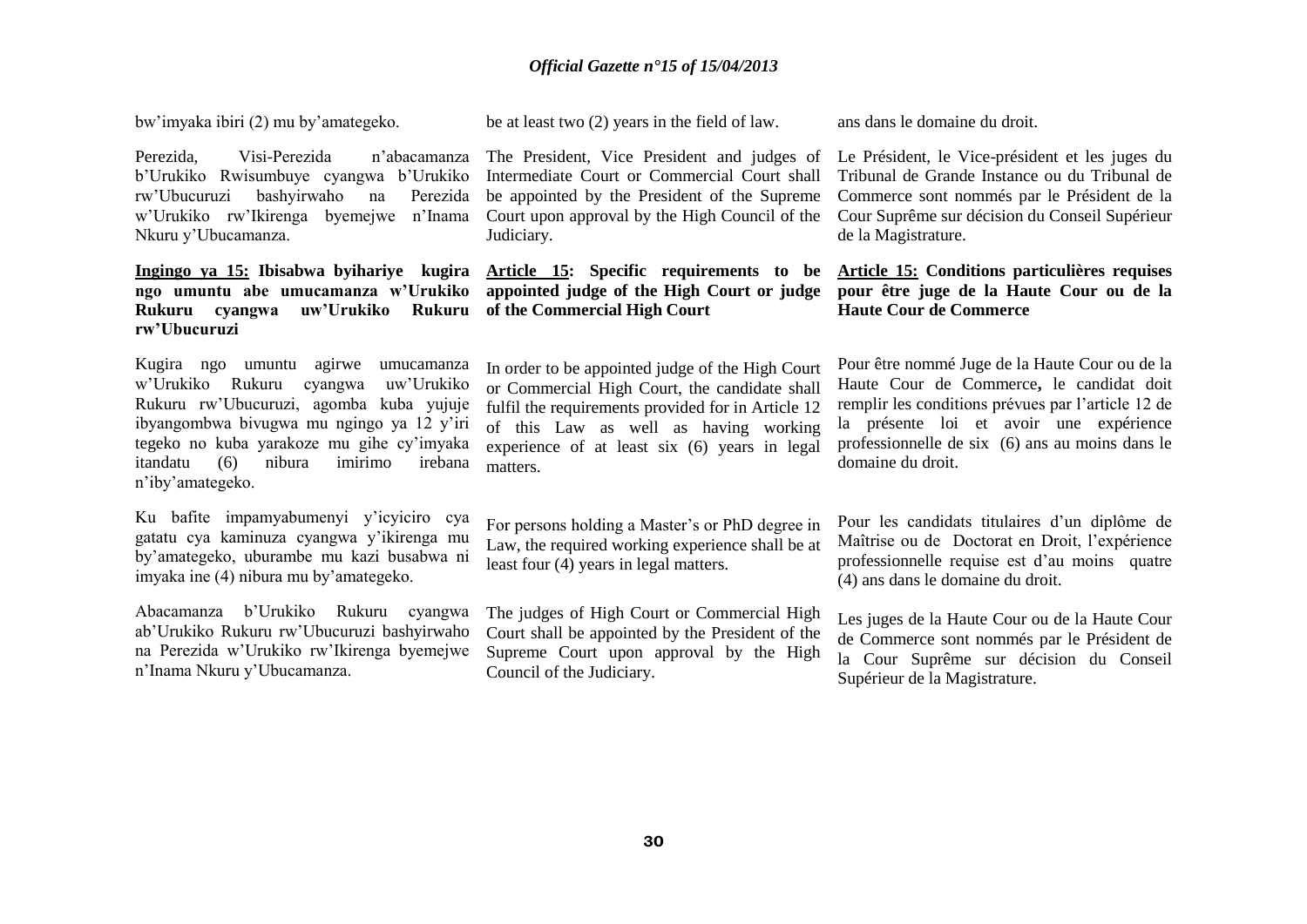**ngo umuntu abe Visi-Perezida w'Urukiko appointed Vice President of High Court or Rukuru cyangwa uw'Urukiko Rukuru Vice President of the Commercial High Court Cour ou Vice-président de la Haute Cour de rw'Ubucuruzi**

Kugira ngo umuntu agirwe Visi-Perezida In order to be appointed Vice President of the w'Urukiko Rukuru cyangwa uw'Urukiko High Court or Vice President of the Commercial Rukuru rw'Ubucuruzi, agomba kuba yujuje High Court, the candidate shall fulfil the ibyangombwa bivugwa mu ngingo ya 12 y'iri requirements provided for in Article 12 of this tegeko no kuba yarakoze mu gihe cy'imyaka Law as well as having working experience of at  $irindwi$  (7) nibura n'iby'amategeko.

Ku bafite impamyabumenyi y'icyiciro cya gatatu cyangwa y'ikirenga mu by'amategeko, uburambe mu kazi busabwa ni imyaka ine (4) nibura mu byerekeranye n'amategeko.

### **Ingingo ya 17: Ibisabwa byihariye kugira ngo umuntu abe Perezida w'Urukiko Rukuru cyangwa uw'Urukiko Rukuru rw'Ubucuruzi**

Kugira ngo umuntu agirwe Perezida w'Urukiko Rukuru cyangwa uw'Urukiko Rukuru rw'Ubucuruzi, agomba kuba yujuje ibyangombwa bivugwa mu ngingo ya 12 y'iri tegeko no kuba yarakoze mu gihe cy'imyaka umunani (8) nibura imirimo irebana years in legal matters. n'iby'amategeko.

Ku bafite impamyabumenyi y'icyiciro cya gatatu cya kaminuza cyangwa y'ikirenga mu by'amategeko, uburambe mu kazi busabwa ni imyaka itanu (5) nibura mu byerekeranye n'amategeko.

**Ingingo ya 16: Ibisabwa byihariye kugira Article 16: Specific requirements to be Article 16: Conditions particulières requises** 

 $\lim_{x \to \infty}$  irebana least seven (7) years in legal matters.

For persons holding a Master's or PhD degree in Law, the required working experience shall be at least four (4) years in legal matters.

### **Article 17: Specific requirements to be appointed President of the High Court or President of the Commercial High Court**

In order to be appointed President of the High Court or President of the Commercial High Court, the candidate shall fulfil the requirements provided for in Article 12 of this Law as well as having working experience of at least eight (8)

For persons holding a Master's or PhD degree in Law, the required working experience shall be at least five  $(5)$  years in legal matters.

# **pour être nommé Vice- Président de la Haute Commerce**

Pour être nommé Vice-président de la Haute Cour ou Vice-président de la Haute Cour de Commerce, le candidat doit remplir les conditions prévues par l'article 12 de la présente loi et avoir une expérience professionnelle de sept (7) ans au moins dans le domaine du droit.

Pour les candidats titulaires d'un diplôme de Maîtrise ou de Doctorat en Droit, l'expérience professionnelle requise est d'au moins quatre (4) ans dans le domaine du droit.

### **Article 17: Conditions particulières requises pour être nommé Président de la Haute Cour ou Président de la Haute Cour de Commerce**

Pour être nommé Président de la Haute Cour ou de la Haute Cour de Commerce**,** le candidat doit remplir les conditions prévues par l'article 12 de la présente loi et avoir une expérience professionnelle de huit (8) ans au moins dans le domaine du droit.

Pour les candidats titulaires d'un diplôme de Maîtrise ou de Doctorat en Droit, l'expérience professionnelle requise est d'au moins cinq (5) ans dans le domaine du droit.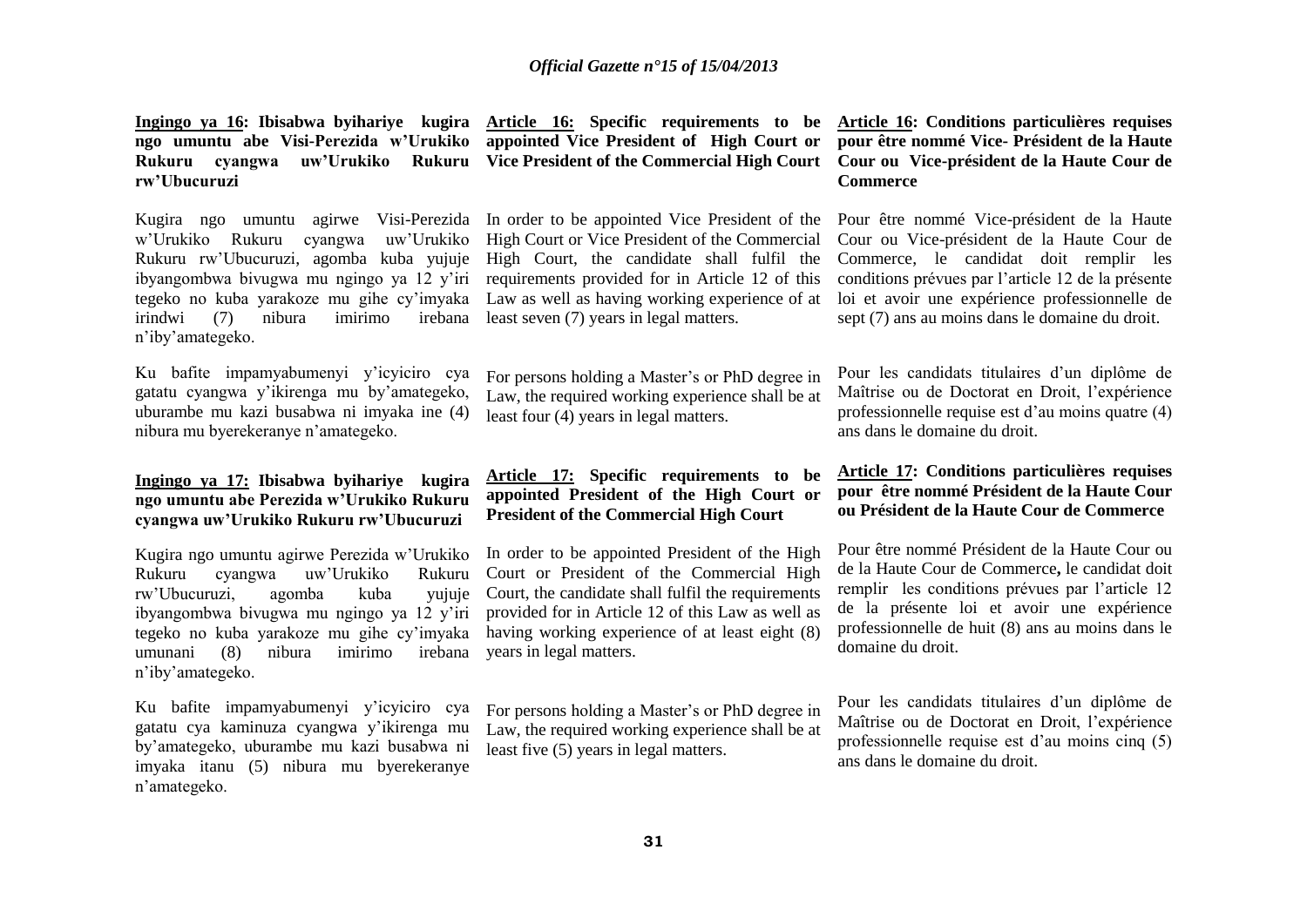| Perezida na Visi Perezida b'Urukiko Rukuru<br>cyangwa b'Urukiko Rukuru rw'Ubucuruzi<br>bashyirwaho n'Iteka rya Perezida bamaze<br>kwemezwa na Sena. Mu kugena abakandida kuri<br>iyo myanya, Perezida wa Repubulika abanza<br>kugisha inama Inama y'Abaminisitiri n'Inama<br>Nkuru y'Ubucamanza. | The President and Vice President of the High<br>Court or Commercial High Court shall be<br>appointed by a Presidential Order upon approval<br>by the Senate. The President of the Republic<br>shall designate candidates for such posts after<br>consultation with the Cabinet and High Council<br>of the Judiciary. | Le Président et le Vice-président de la Haute<br>Cour ou de la Haute Cour de Commerce sont<br>nommés par arrêté présidentiel après leur<br>approbation par le Sénat. Les candidats à ces<br>postes sont désignés par le Président de la<br>République après consultation du Conseil des<br>Ministres et du Conseil Supérieur de la<br>Magistrature. |
|--------------------------------------------------------------------------------------------------------------------------------------------------------------------------------------------------------------------------------------------------------------------------------------------------|----------------------------------------------------------------------------------------------------------------------------------------------------------------------------------------------------------------------------------------------------------------------------------------------------------------------|-----------------------------------------------------------------------------------------------------------------------------------------------------------------------------------------------------------------------------------------------------------------------------------------------------------------------------------------------------|
| <u>Icyiciro cya 2:</u> Ibisabwa<br>byihariye ku<br><b>b'Urukiko</b><br>rw'Ikirenga<br><b>bacamanza</b><br>n'ishyirwaho ryabo                                                                                                                                                                     | <b>Section 2: Specific requirements for judges of</b><br>the Supreme Court and their appointment                                                                                                                                                                                                                     | Section 2: Conditions particulières requises<br>pour les juges de la Cour Suprême et leur<br>nomination                                                                                                                                                                                                                                             |
| Ingingo ya 18: Itoranywa ry'abacamanza<br>b'Urukiko rw'Ikirenga                                                                                                                                                                                                                                  | <b>Article 18: Selection of judges of the Supreme</b><br>Court                                                                                                                                                                                                                                                       | Article 18: Choix des juges de la Cour<br><b>Suprême</b>                                                                                                                                                                                                                                                                                            |
| Ibisabwa mu ngingo ya 12 y'iri tegeko bireba<br>n'abacamanza bo mu Rukiko rw'Ikirenga.                                                                                                                                                                                                           | The requirements provided for by Article 12 of<br>this Law shall also apply for judges of Supreme<br>Court.                                                                                                                                                                                                          | Les conditions prévues par l'article 12 de la<br>présente loi sont également exigées pour être<br>juges de la Cour Suprême.                                                                                                                                                                                                                         |
| b'Urukiko<br>rw'Ikirenga<br>Abacamanza<br>batoranywa:                                                                                                                                                                                                                                            | Judges of the Supreme Court shall be selected Les juges de la Cour Suprême sont choisis<br>from:                                                                                                                                                                                                                     | parmi:                                                                                                                                                                                                                                                                                                                                              |
| $1^{\circ}$<br>bafite<br>nibura<br>bacamanza<br>mu<br>impamyabumenyi ihanitse mu by'amategeko<br>kandi bakoze umwuga w'ubucamanza nibura<br>mu gihe cy'imyaka umunani (8);                                                                                                                       | 1° judges who hold at least a Bachelor degree<br>in Law and have served as judges for at least<br>eight $(8)$ years;                                                                                                                                                                                                 | 1° les juges titulaires d'une licence en Droit au<br>moins et ayant exercé, durant au moins huit<br>(8) années, les fonctions de juge;                                                                                                                                                                                                              |
| 2° muri ba Avoka bafite nibura uburambe ku<br>bw'imyaka<br>(8)<br>bakora<br>umunani<br>kazi<br>umurimo w'Avoka;                                                                                                                                                                                  | $2^{\circ}$ advocates who have professional experience<br>of at least eight (8) years in practice;                                                                                                                                                                                                                   | 2° les avocats bénéficiant d'une expérience<br>professionnelle au barreau d'au moins huit<br>$(8)$ ans;                                                                                                                                                                                                                                             |
| 3°mu barimu bigisha mu mashami y'amategeko<br>ya za Kaminuza bafite uburambe ku kazi<br>bw'imyaka nibura umunani (8);                                                                                                                                                                            | 3° university lecturers in faculties of Law with<br>at least eight (8) years of working experience;                                                                                                                                                                                                                  | 3° les enseignants des facultés de Droit des<br>universités bénéficiant d'une expérience<br>professionnelle d'au moins huit (8) ans;                                                                                                                                                                                                                |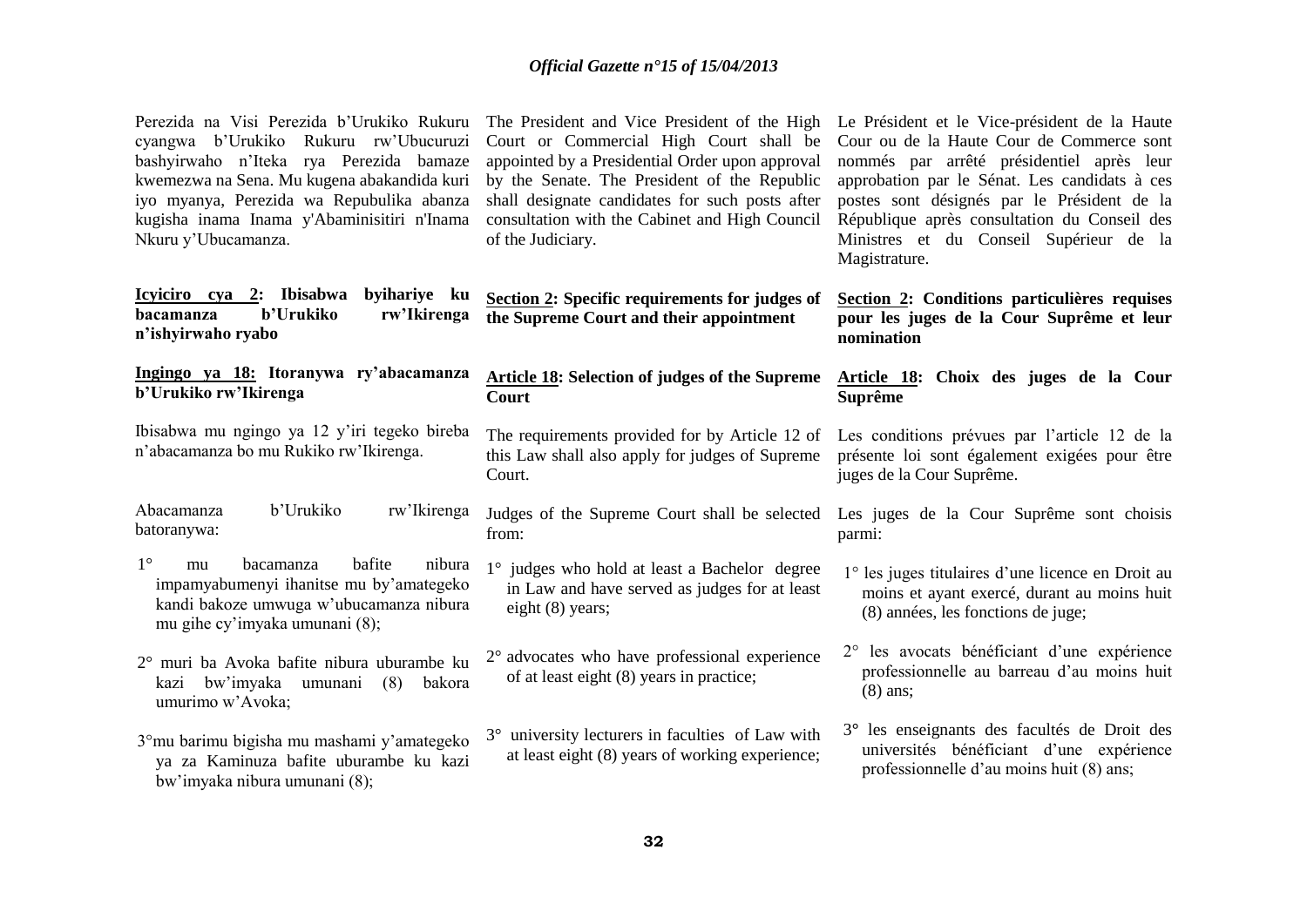- 4°mu bashinjacyaha bafite nibura impamyabumenyi ihanitse mu by'amategeko kandi bakoze umwuga w'ubushinjacyaha nibura mu gihe cy'imyaka umunani (8);
- 5° mu bantu bafite nibura impamyabumenyi 5° persons who hold at least a bachelor degree ihanitse mu by'amategeko kandi bafite uburambe bw'imyaka umunani (8) nibura mu mirimo yerekeye amategeko.

Ku bafite impamyabumenyi y'icyiciro cya For persons holding a Master's or PhD degree in by'amategeko, uburambe mu kazi busabwa ni imyaka itanu (5) nibura mu byerekeranye n'amategeko.

### **Ingingo ya 19: Ibisabwa kugira ngo umuntu abe Perezida cyangwa Visi Perezida w'Urukiko rw'Ikirenga**

Kugira ngo umuntu abe Perezida cyangwa Visi In order to be appointed President or Vice Perezida w'Urukiko rw'Ikirenga agomba kuba yujuje ibisabwa mu ngingo ya 12 y'iri tegeko, kuba afite uburambe bw'imyaka nibura umunani (8) mu mirimo yerekeye amategeko, no kuba kandi yaragaragayeho ubushobozi mu miyoborere y'inzego nkuru z'ubuyobozi in high level institutions. bw'Igihugu.

Abafite impamyabumenyi y'ikirenga mu For holders of a PhD in Law the required bw'imyaka itanu (5) nibura mu mirimo yerekeye years in legal matters. amategeko.

- 4° prosecutors who hold at least a Bachelor degree in Law and have served as prosecutors for at least eight (8) years;
- in Law and have working experience of at least eight (8) years in legal matters.

gatatu cya kaminuza cyangwa y'ikirenga mu Law, the required working experience shall be five (5) years in legal matters.

### **Article 19: Requirements to be President or Vice President of the Supreme Court**

President of the Supreme Court, the candidate shall fulfil the requirements provided for by Article 12 of this Law and have a working experience of at least eight (8) years in legal matters as well as proven management abilities

by'amategeko, bagomba kuba bafite uburambe working experience shall be at least five (5)

- 4°les Officiers de poursuite judiciaire titulaires d'une licence en Droit au moins et ayant exercé durant au moins huit (8) ans, les fonctions d'Officier de poursuite judiciaire;
- 5° les personnes titulaires d'au moins un diplôme de licence en Droit et justifiant d'une expérience professionnelle de huit (8) ans au moins dans le domaine du droit.

Pour les candidats titulaires d'un diplôme de Maîtrise ou de Doctorat en Droit, l'expérience professionnelle requise est d'au moins cinq (5) ans dans le domaine du droit.

### **Article 19: Conditions requises pour être Président ou Vice-président de la Cour Suprême**

Pour être nommé Président ou Vice-président de la Cour Suprême, le candidat doit remplir les conditions prévues par l'article 12 de la présente loi, avoir une expérience professionnelle de huit (8) ans au moins dans le domaine du droit et avoir fait preuve d'aptitude dans l'administration d'institutions au plus haut niveau.

Pour les détenteurs d'un diplôme de doctorat en Droit, l'expérience professionnelle requise est de cinq (5) ans au moins dans le domaine du droit.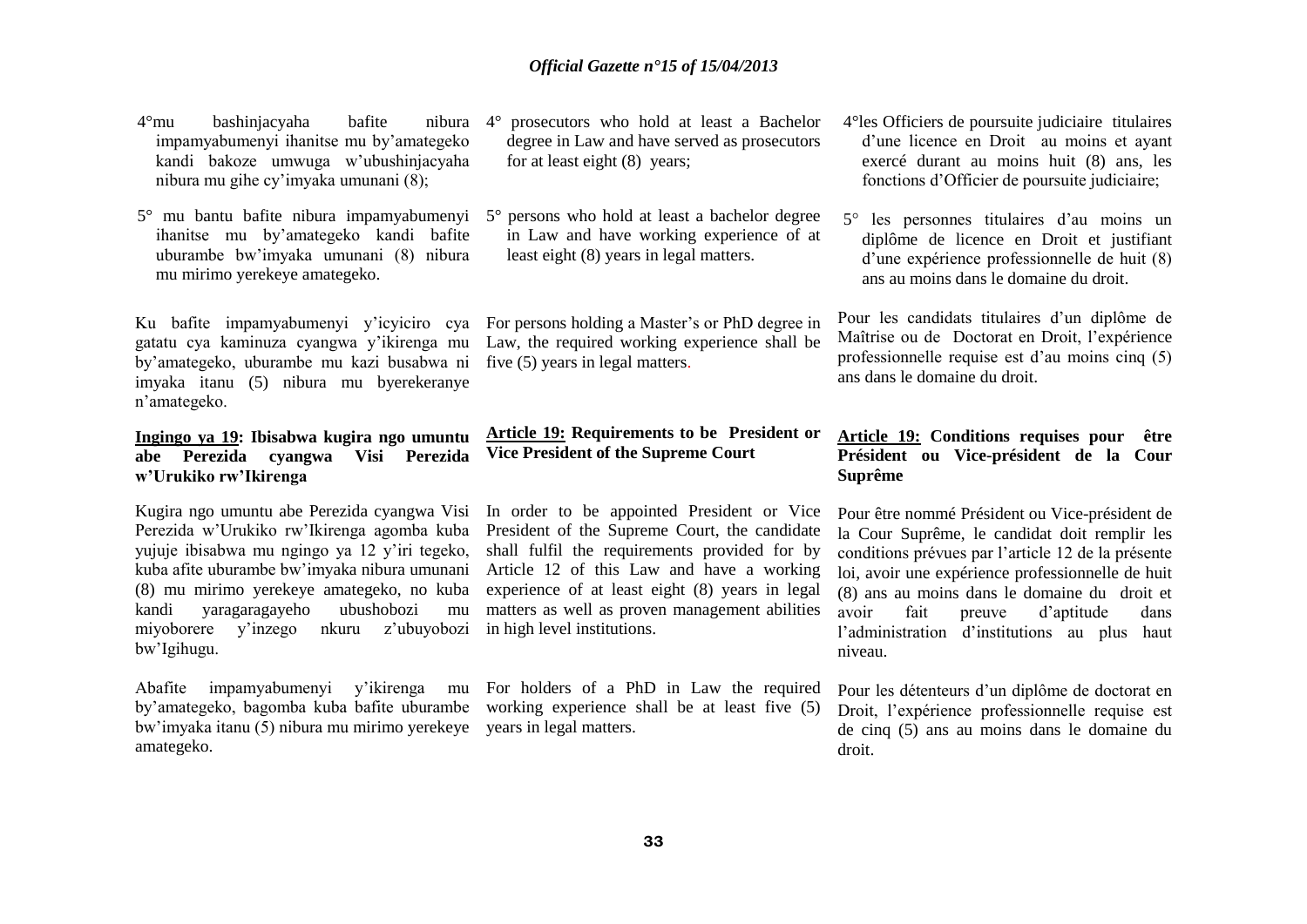| Perezida<br>n'Abacamanza<br>b'Urukiko<br>rw'Ikirenga                                                                                                                                                                                                                             | Ingingo ya 20: Ishyirwaho rya Perezida, Visi Article 20: Appointment of the President, Article 20: Nomination du Président, Vice-<br>Vice President and judges of the Supreme président et des juges de la Cour Suprême<br>Court                                                                                   |                                                                                                                                                                                                                                                                                                                          |
|----------------------------------------------------------------------------------------------------------------------------------------------------------------------------------------------------------------------------------------------------------------------------------|--------------------------------------------------------------------------------------------------------------------------------------------------------------------------------------------------------------------------------------------------------------------------------------------------------------------|--------------------------------------------------------------------------------------------------------------------------------------------------------------------------------------------------------------------------------------------------------------------------------------------------------------------------|
| Perezida<br>Perezida,<br>Visi<br>n'Abacamanza<br>b'Urukiko rw'Ikirenga bashyirwaho n'iteka rya<br>Perezida bamaze kwemezwa na Sena. Mu<br>kugena abakandida kuri iyo myanya, Perezida<br>wa Repubulika abanza kugisha inama Inama<br>y'Abaminisitiri n'Inama Nkuru y'Ubucamanza. | The President, the Vice President and the judges<br>of the Supreme Court shall be appointed by a<br>Presidential Order upon approval by the Senate.<br>The President of the Republic shall designate<br>candidates for such posts after consultation with<br>the Cabinet and the High Council of the<br>Judiciary. | Le Président, le Vice-président et les juges de la<br>Cour Suprême sont nommés par arrêté<br>présidentiel après approbation par le Sénat. Les<br>candidats à ces postes sont désignés par le<br>Président de la République après consultation du<br>Conseil des Ministres et du Conseil Supérieur de<br>la Magistrature. |
| Ingingo ya 21: Gutangaza imyanya idafite Article 21: Advertising vacant posts<br>abayirimo                                                                                                                                                                                       |                                                                                                                                                                                                                                                                                                                    | <b>Article 21: Publication des postes vacants</b>                                                                                                                                                                                                                                                                        |
| Imirimo mu bucamanza itangwa hakurikijwe<br>imyanya ihari.                                                                                                                                                                                                                       | Posts in the judiciary shall be allocated in Les postes dans la magistrature sont conférés à<br>accordance with the vacant employment concurrence d'emplois vacants.<br>opportunities.                                                                                                                             |                                                                                                                                                                                                                                                                                                                          |
| w'Inama<br>Nkuru y'Ubucamanza<br>Perezida<br>atangaza imyanya idafite abayirimo iri mu nkiko<br>zose zo mu gihugu.                                                                                                                                                               | Courts in the country.                                                                                                                                                                                                                                                                                             | The President of the High Council of the Le Président du Conseil Supérieur de la<br>Judiciary shall advertise vacant posts in all Magistrature publie les postes vacants dans<br>toutes les juridictions du pays.                                                                                                        |
| Amatangazo agomba kandi gusobanura neza<br>ibisabwa muri rusange n'iby'umwihariko iyo<br>bihari, kugira ngo abantu bashyirwe muri iyo<br>myanya.                                                                                                                                 | The advertisements shall also specify<br>the<br>general and, particular requirements to be<br>satisfied in order to obtain such posts.                                                                                                                                                                             | Les communiqués relatifs à ces postes précisent<br>également les conditions générales et les<br>conditions particulières d'accès à ces postes.                                                                                                                                                                           |
| 22: Gusaba gushyirwa mu<br>Ingingo ya<br>myanya                                                                                                                                                                                                                                  | <b>Article 22: Application for appointment</b>                                                                                                                                                                                                                                                                     | <b>Article 22: Demande de nomination</b>                                                                                                                                                                                                                                                                                 |
| abantu bashyirwe mu myanya<br>Kugira ngo<br>y'abacamanza bagomba kuba babisabye mu<br>Perezida<br>w'Inama<br>nyandiko<br>Nkuru<br>y'Ubucamanza.                                                                                                                                  | The appointment of judges shall be made upon<br>application to the President of the High Council<br>of the Judiciary.                                                                                                                                                                                              | La nomination à des postes de juges est<br>effectuée sur demande préalable écrite au<br>Président<br>Conseil<br>Supérieur<br>du<br>de<br>la<br>Magistrature.                                                                                                                                                             |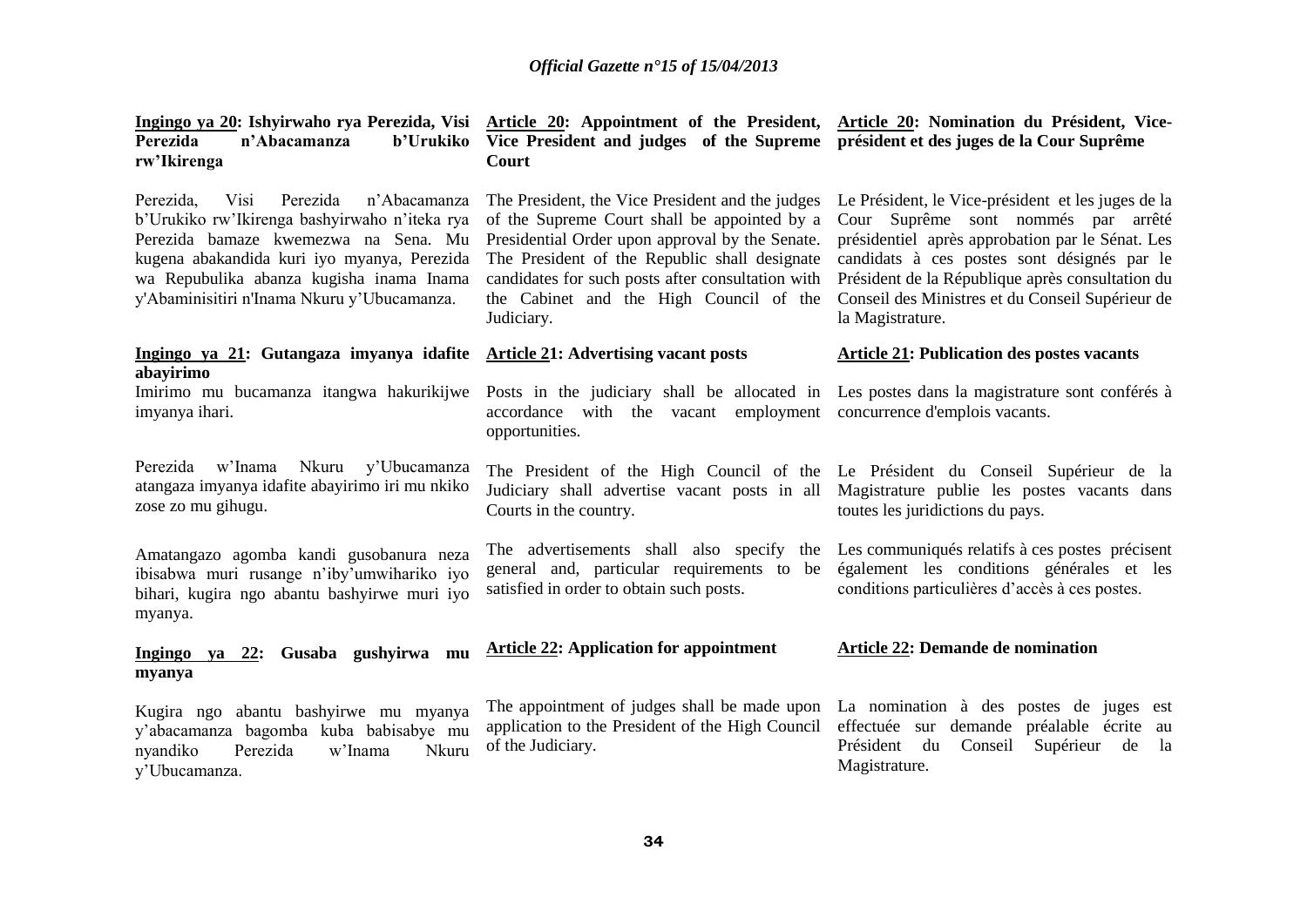Kugira ngo itange imyanya y'abacamanza, Inama Nkuru y'Ubucamanza ikoresha ipiganwa.

### **Icyiciro cya 3: Igeragezwa ry'abacamanza**

#### **Ingingo ya 23: Igeragezwa mu kazi**

Buri mucamanza atangira akazi ageragezwa mu gihe cy'umwaka umwe (1) aho umuyobozi we wo ku rwego rwa mbere asuzuma ubushobozi bwe n'imyitwarire ye.

Umuyobozi uvugwa mu gika cya mbere cy'iyi ngingo, ashyikiriza Perezida w'Inama Nkuru y'Ubucamanza raporo ngufi yerekeranye n'ubushobozi n'imyitwarire by'uwo mucamanza ugeragezwa hasigaye nibura ukwezi kumwe (1) ngo igihe cy'igeragezwa kirangire. Kopi y'iyo raporo ishyikirizwa nyir'ubwite.

Inama Nkuru y'Ubucamanza isanze ari The High Council of the Judiciary may, where ngombwa, ishobora kongera cy'igeragezwa. Icyo gihe cy'inyongera ntigishobora kurenza amezi atandatu (6).

Iyo Inama Nkuru y'Ubucamanza isanze raporo yerekana ko uwageragezwaga abishoboye, agirwa umucamanza burundu.

passing a competition organised by the High Council of the Judiciary.

### **Section 3: Probation period of judges**

#### **Article 23: Probation period**

Every judge, after being appointed, shall undergo probation period of one (1) year. His/her immediate superior shall evaluate his/her performance and behaviour.

The superior referred to in Paragraph One of this Article shall make a short report on the performance and behaviour of the judge under probation and submit it to the President of the High Council of Judiciary at least one (1) month before the probation period ends. A copy of the report shall be given to the judge under probation.

igihe necessary, extend the probation period. Such additional period shall not exceed six (6) months.

> Where the High Council of the Judiciary finds the evaluation report to be positively conclusive, the person under probation shall be definitively appointed as a judge.

Iyo Inama Nkuru y'Ubucamanza isanze raporo Where the High Council of the Judiciary finds yerekana ko uwageragezwaga atabishoboye, the report indicating that the person is incapable,

Vacant posts of judges shall be filled after Les postes vacants de juges sont attribués sur concours organisé par le Conseil Supérieur de la Magistrature.

#### **Section 3: Stage probatoire des juges**

#### **Article 23: Stage probatoire**

Chaque juge qui commence sa carrière effectue un stage probatoire d'une année (1) sous la supervision de son supérieur hiérarchique direct qui évalue ses aptitudes professionnelles et sa conduite.

Le supérieur dont il est question au premier alinéa du présent article soumet au Président du Conseil Supérieur de la Magistrature, au moins un (1) mois avant l'expiration du délai de stage, un rapport synthétique sur les aptitudes professionnelles et la conduite du juge en cours de stage. Une copie du rapport est transmise au juge concerné.

Le Conseil Supérieur de la Magistrature peut, s'il l'estime nécessaire, décider de proroger la durée du stage probatoire. Cette prorogation ne peut pas dépasser six (6) mois.

Lorsque le Conseil Supérieur de la Magistrature constate que le rapport synthétique conclut à l'aptitude du stagiaire, ce dernier est nommé juge à titre définitif.

Lorsque le Conseil Supérieur de la Magistrature constate que le rapport synthétique conclut à l'inaptitude du stagiaire, il décide qu'il est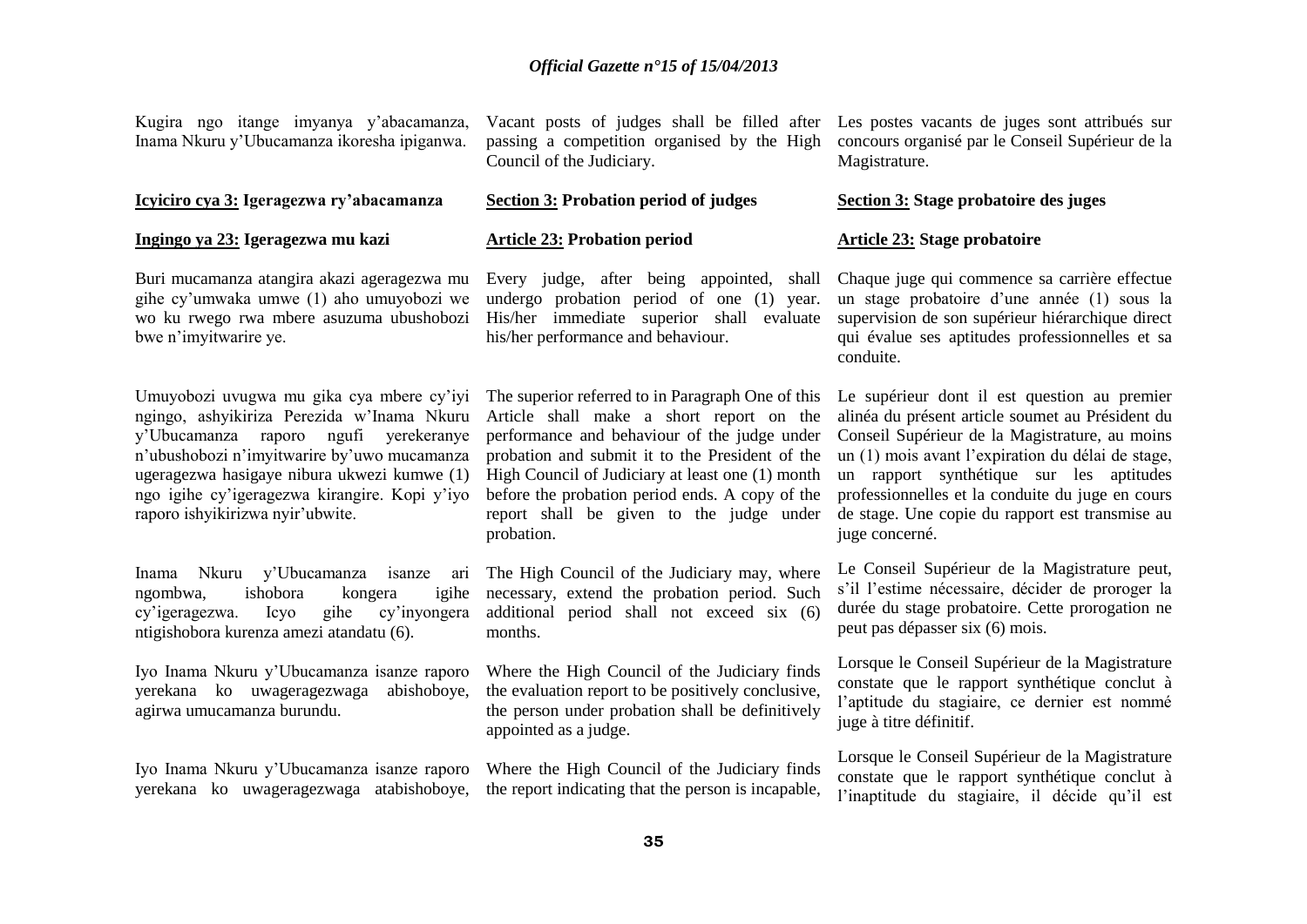ifata icyemezo cyo kumusezerera.

it shall take a decision of dismissing him/her.

relevé de ses fonctions.

Icyakora, iyo ugeragezwa atemeye ibikubiye However, when the person under probation does muri raporo, ashobora kubigaragaza mu ibaruwa ishinganye mu iposita cyangwa itanzwe mu ntoki yandikirwa Perezida w'Inama Nkuru y'Ubucamanza mu gihe kitarenze iminsi cumi n'itanu (15) uhereye ku munsi yaboneyeho iyo raporo.

Inama Nkuru y'Ubucamanza isuzuma baruwa ikayifataho icyemezo mu gihe kitarenze amezi atatu (3) uhereye igihe serivisi za Perezida w'Inama Nkuru y'Ubucamanza ziyiboneye.

ngingo kirenze hatarafatwa icyemezo, uwageragezwaga afatwa ko yemerewe akazi burundu.

Icyakora, ibivugwa muri iyi ngingo ntibireba abacamanza bashyirwaho n'iteka rya Perezida.

# **cyangwa cyima akazi umucamanza kigirira confirming or rejecting a person as a judge agaciro**

Icyemezo cy'Inama Nkuru y'Ubucamanza cyemerera burundu umucamanza akazi cyangwa kimuhakanira kigira agaciro kuva igihe ugeragezwa akimenyesherejwe.

not agree with the contents of the report, he/she may appeal against it to the President of the High Council of the Judiciary through a registered postal mail or a hand delivered letter within a period not exceeding fifteen (15) days from the date of receipt of the report.

The High Council of the Judiciary shall examine the letter and take a decision within three (3) months from the date the office of the President of the High Council of the Judiciary received it.

Iyo igihe giteganyijwe mu gika cya 7 cy'iyi If the period provided for in Paragraph 7 of this Article elapses before a decision are taken, the person under probation shall be definitively considered as a judge.

> However, the provisions of this Article shall not apply to the judges appointed by a Presidential Order.

**Ingingo ya 24: Igihe icyemezo cyemerera Article 24: Effective date of the** d**ecision** 

The decision of the High Council of the Judiciary confirming or rejecting a person as judge shall have effect from the date it was notified to the judge under probation.

Toutefois, lorsque le stagiaire désapprouve le contenu du rapport synthétique, il peut faire recours, par lettre recommandée à la poste ou remise en main, adressée au Président du Conseil Supérieur de la Magistrature, dans un délai n'excédant pas quinze (15) jours à compter du jour de la réception du rapport.

Le Conseil Supérieur de la Magistrature examine et se prononce sur le recours dans un délai n'excédant pas trois (3) mois à compter du jour de la réception de la lettre par les services du Président du Conseil Supérieur de la Magistrature.

L'absence de décision dans le délai prévu à l'alinéa 7 du présent article vaut nomination à titre définitif du juge en cours de stage.

Toutefois, les dispositions du présent article ne s'appliquent pas aux juges nommés par arrêté présidentiel.

### **Article 24: Date d'effet de la décision portant approbation ou non du juge**

La décision du Conseil Supérieur de la Magistrature portant approbation ou non du juge, sort ses effets dès sa notification au juge stagiaire.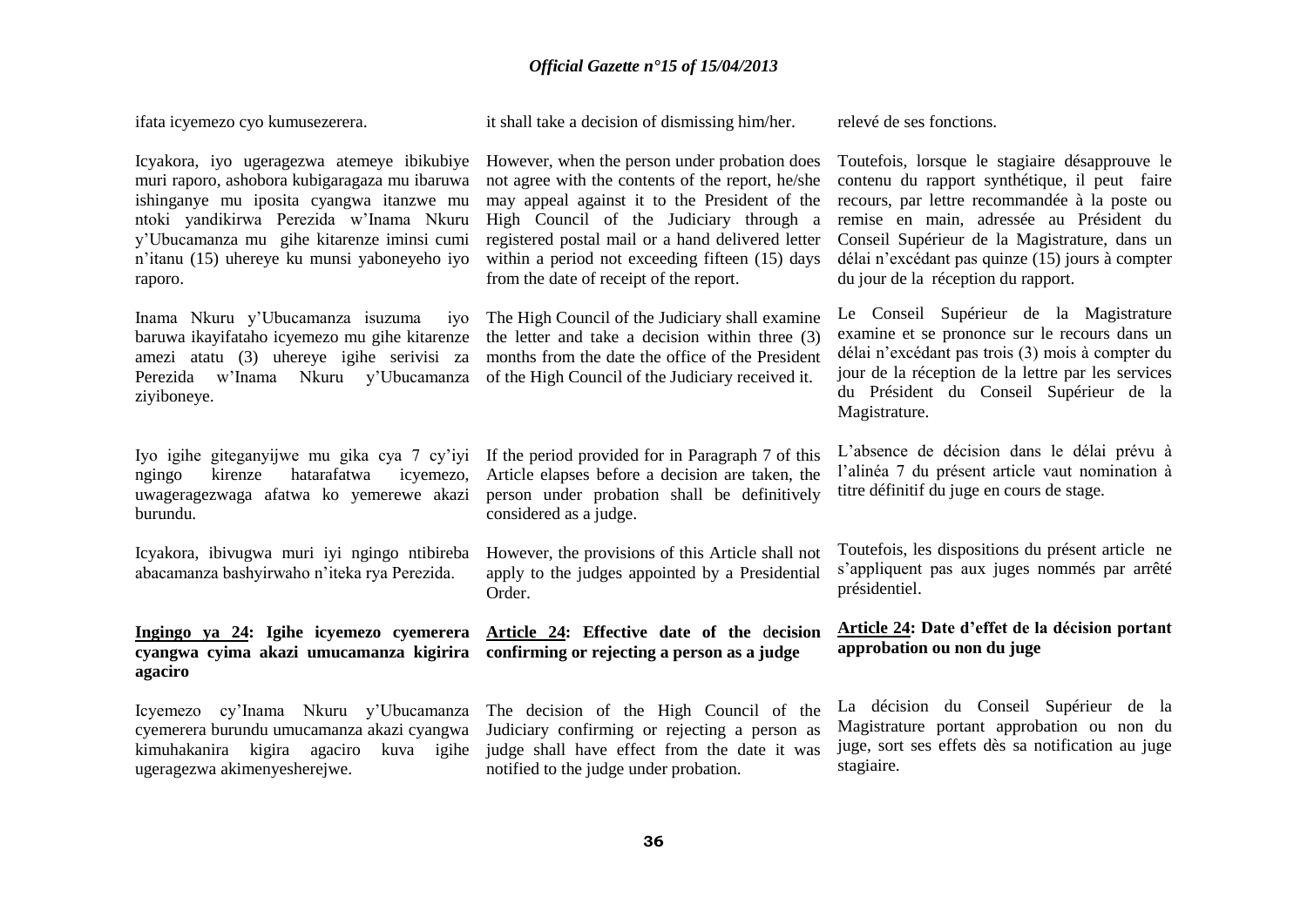| Icyiciro cya 4: Manda y'abayobozi b'Inkiko                                                                                                                                                                                                                                                                                                    | Section 4: Term of office of heads of courts                                                                                                                                                                                                                                                        | Section 4: Mandat des responsables des<br>juridictions                                                                                                                                                                                                                                                                    |
|-----------------------------------------------------------------------------------------------------------------------------------------------------------------------------------------------------------------------------------------------------------------------------------------------------------------------------------------------|-----------------------------------------------------------------------------------------------------------------------------------------------------------------------------------------------------------------------------------------------------------------------------------------------------|---------------------------------------------------------------------------------------------------------------------------------------------------------------------------------------------------------------------------------------------------------------------------------------------------------------------------|
| Ingingo ya 25: Manda y'abayobozi b'Inkiko                                                                                                                                                                                                                                                                                                     | Article 25: Term of office of heads of courts                                                                                                                                                                                                                                                       | Article 25: Mandat des responsables des<br>juridictions                                                                                                                                                                                                                                                                   |
| manda y'abayobozi<br>b'Inkiko<br>Igihe<br>cya<br>giteganyijwe mu buryo bukurikira:                                                                                                                                                                                                                                                            | The term of office of heads of courts shall be<br>determined as follows:                                                                                                                                                                                                                            | La durée du mandat des responsables des<br>juridictions est déterminée de la manière<br>suivante :                                                                                                                                                                                                                        |
| Perezida<br>Visi<br>Perezida<br>b'Urukiko<br>na<br>rw'Ikirenga bashyirirwaho igihe cya<br>manda<br>imwe (1) gusa y'imyaka umunani (8).                                                                                                                                                                                                        | The President and the Vice President of the<br>Supreme Court shall be appointed for only one<br>$(1)$ term of eight $(8)$ years.                                                                                                                                                                    | Le Président et le Vice-président de la Cour<br>Suprême sont nommés pour un mandat unique<br>de huit $(8)$ ans.                                                                                                                                                                                                           |
| Perezida<br>w'Urukiko<br>Rukuru,<br>Perezida<br>w'Urukiko Rukuru rw'Ubucuruzi, Visi Perezida<br>w'Urukiko Rukuru na Visi Perezida w'Urukiko<br>Rukuru rw'Ubucuruzi bashyirirwaho igihe cya<br>manda y'imyaka itanu (5) gishobora kongerwa<br>inshuro imwe (1) gusa n'iteka rya Perezida.                                                      | The President of the High Court, President of<br>the Commercial High Court, Vice President of<br>the High Court and Vice President of the<br>Commercial High Court shall be appointed for a<br>five $(5)$ year term renewable only once $(1)$ by a<br>Presidential Order.                           | Le Président de la Haute Cour, le Président de la<br>Haute Cour de Commerce, le Vice-président de<br>la Haute Cour et le Vice-président de la Haute<br>Cour de Commerce sont nommés pour un<br>mandat de cinq (5) ans renouvelable une seule<br>(1) fois par arrêté présidentiel.                                         |
| Perezida w'Urukiko Rwisumbuye, Perezida<br>rw'Ubucuruzi<br>w'Urukiko<br>Perezida<br>na<br>w'Urukiko rw'Ibanze bashyirirwaho igihe cya<br>manda y'imyaka itanu (5) gishobora kongerwa<br>inshuro imwe (1) gusa n'Inama Nkuru<br>gukorerwa<br>y'Ubucamanza<br>nyuma<br>yo<br>isuzumamikorere<br><b>Biro</b><br>y'Urwego<br>na<br>rw'Ubucamanza. | The President of the Intermediate Court,<br>President of the Commercial Court and<br>President of the Primary Court shall be<br>appointed for a five (5) year term renewable<br>only once (1) by the High Council of the<br>Judiciary following their evaluation by the<br>Bureau of the Judiciary. | Le Président du Tribunal de Grande Instance, le<br>Président du Tribunal de Commerce et le<br>Président du Tribunal de Base sont nommés<br>pour un mandat de cinq (5) ans renouvelable une<br>seule (1) fois par le Conseil Supérieur de la<br>Magistrature après leur évaluation par le Bureau<br>du pouvoir judiciaire. |
| Umucamanza urangije manda ye y'ubuyobozi<br>akomeza kuba umucamanza mu rukiko ruri<br>nibura ku rwego rw'urwo yayoboraga.                                                                                                                                                                                                                     | Any judge that has served for his/her term of<br>office as head of a court shall continue to be a<br>judge in the Court with at least the same level as<br>the one he/she was a leader for.                                                                                                         | Tout juge qui termine son mandat en tant que<br>responsable continue d'être juge dans une<br>juridiction de même niveau au moins que celui<br>de la juridiction qu'il dirigeait.                                                                                                                                          |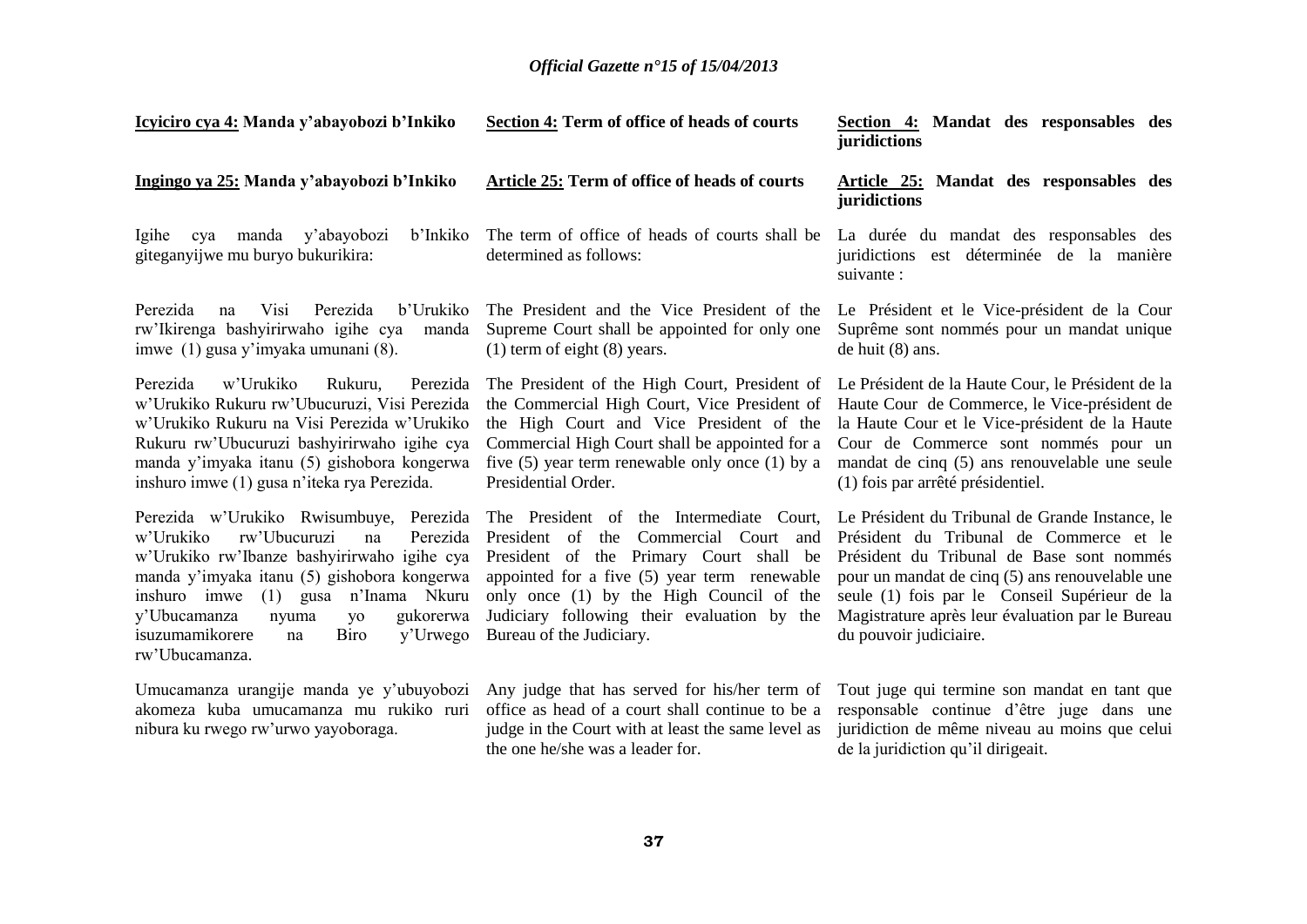Abandi bacamanza ntibagira manda, bakorerwa Other judges shall be appointed for a non isuzumamikorere buri mwaka nk'uko biteganywa mu ngingo ya 57 n'iya 58 z'iri tegeko.

#### **Ingingo ya 26: Igihe manda itangira kubarwa**

Igihe cya manda ku bayobozi b'inkiko bavugwa mu ngingo ya 25 y'iri tegeko gitangira kubarwa guhera ku itariki ya 13 Kanama 2008.

Ku bandi bayobozi b'inkiko bashyizweho nyuma y'itariki ya 13 Kanama 2008, igihe cya manda gitangira kubarwa uhereye igihe bagizwe abayobozi b'inkiko.

Ibiteganyijwe mu gika cya mbere n'icya 2 by'iyi ngingo ntibireba Perezida na Visi Perezida b'Urukiko rw'Ikirenga, kuko bateganyirizwa manda ku buryo bwihariye n'Itegeko Nshinga, kimwe n'abayobozi b'inkiko bagengwa n'amasezerano y'umurimo.

Iyo umuyobozi w'urukiko atijwe cyangwa ashyizwe ahandi nk'uko biteganywa n'iri tegeko, igihe cya manda ye kirahagarara; yaba asubijwe mu mirimo ye, igihe cya manda ye gikomereza aho cyari kigeze.

specified term of office and shall be subject to an annual evaluation in accordance with the provisions of Articles 57 and 58 of this Law.

## **Article 26: Date on which the term of office starts to run**

The term of office heads of courts referred to in Article 25 of this Law shall start running on 13 August 2008.

For other heads of courts that are appointed after 13 August 2008, the term of office start running on date on which they are appointed.

The provisions of Paragraph One and Paragraph 2 of this Article shall not apply to the President and Vice President of the Supreme Court as their term of office is specifically determined by the Constitution; the provisions shall also not apply to heads of courts that are governed by contract.

Where a head of court is on secondment or placement as provided for in this Law, his/her term of office shall be interrupted until he/she is reinstated into his/her post, the term of office shall resume running and the period before interruption shall be taken into account.

Les autres juges n'ont pas de mandat et sont soumis à une évaluation annuelle conformément aux dispositions des articles 57 et 58 de la présente loi.

## **Article 26: Date à laquelle le mandat commence à courir**

Pour les responsables des juridictions visés à l'article 25 de la présente loi, le mandat commence à courir le 13 août 2008.

Pour les autres responsables des juridictions nommés après le 13 août 2008, le mandat commence à courir le jour de leur nomination.

Les dispositions de l'alinéa premier et de l'alinéa 2 du présent article ne s'appliquent pas au Président et Vice-président de la Cour Suprême car leur mandat est spécifiquement fixé par la Constitution. Ces mêmes dispositions ne s'appliquent non plus aux responsables des juridictions régis par le contrat.

En cas de détachement ou de mise à la disposition d'une autre administration d'un responsable de juridiction tel que prévu par la présente loi, la durée de son mandat cesse de courir jusqu'à la reprise de ses fonctions ; son mandat reprend cours et la période d'avant l'interruption est tenue en considération.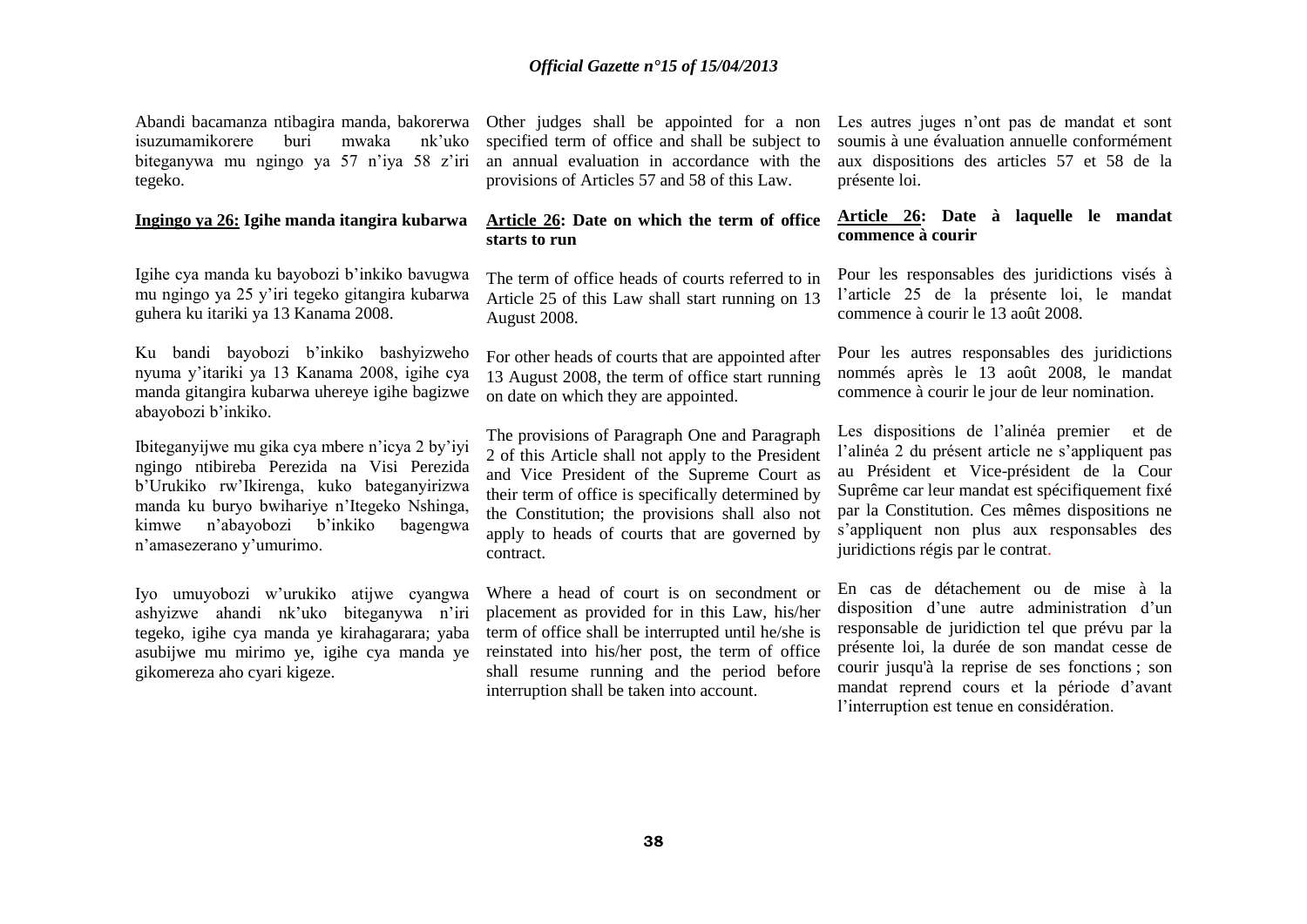| Icyiciro cya 5: Imyitwarire ku kazi, irahira<br>ry'abacamanza,<br>igaragaza<br>ry'umutungo<br>n'ibitabangikanywa                                                                                                                                              | Section 5: Code of conduct, oath of office for<br>declaration<br>of<br>and<br>judges,<br>assets<br>incompatibilities                                                                                                                                                          | Section 5: Déontologie, serment des juges,<br>déclaration du patrimoine et incompatibilités                                                                                                                                                                        |
|---------------------------------------------------------------------------------------------------------------------------------------------------------------------------------------------------------------------------------------------------------------|-------------------------------------------------------------------------------------------------------------------------------------------------------------------------------------------------------------------------------------------------------------------------------|--------------------------------------------------------------------------------------------------------------------------------------------------------------------------------------------------------------------------------------------------------------------|
| Ingingo ya 27: Imyitwarire y'abacamanza                                                                                                                                                                                                                       | Article 27: Code of conduct of judges                                                                                                                                                                                                                                         | Article 27: Déontologie des juges                                                                                                                                                                                                                                  |
| Ibyerekeranye n'imyifatire myiza y'abacamanza Code of conduct of judges shall be governed by<br>n'itegeko<br>rigenga<br>biteganywa<br>imyifatire<br>y'abacamanza.                                                                                             | the Law on judges' code of ethics.                                                                                                                                                                                                                                            | Les dispositions relatives à la déontologie des<br>juges sont prévues par la loi portant code<br>d'éthique judiciaire.                                                                                                                                             |
| Ingingo ya 28: Indahiro                                                                                                                                                                                                                                       | Article 28: Oath of office                                                                                                                                                                                                                                                    | <b>Article 28: Serment</b>                                                                                                                                                                                                                                         |
| Igihe ashyizwe mu kazi, mbere yo gutangira<br>imirimo ye, buri mucamanza agomba kurahira<br>indahiro iteganywa n'Itegeko Nshinga rya<br>Repubulika y'u Rwanda ryo kuwa 04 Kamena<br>2003 nk'uko ryavuguruwe kugeza ubu.                                       | After appointment and before commencing<br>his/her duties, every judge shall take the oath of<br>office provided for by the Constitution of the<br>Republic of Rwanda of 04 June 2003 as<br>amended to date.                                                                  | Après sa nomination et avant d'entrer en<br>fonction, tout juge prête le serment prévu par la<br>Constitution de la République du Rwanda du 04<br>juin 2003 telle que révisée à ce jour.                                                                           |
| ashobora<br><b>Nta</b><br>rimwe<br>na<br>umucamanza<br>kwemererwa gutangira akazi atarahiye.                                                                                                                                                                  | No judge shall be allowed to assume his/her<br>duties without taking oath.                                                                                                                                                                                                    | Aucun juge ne peut exercer ses fonctions sans<br>avoir prêté serment.                                                                                                                                                                                              |
| Perezida,<br>Visi<br>Perezida<br>n'Abacamanza<br>rw'Ikirenga, Perezida na Visi<br>b'Urukiko<br>b'Urukiko<br>Rukuru n'ab'Urukiko<br>Perezida<br>Rukuru rw'Ubucuruzi barahirira imbere ya<br>Perezida wa Repubulika hari n'abagize Inteko<br>Ishinga Amategeko. | The President, Vice President and judges of the<br>Supreme Court, the Presidents and Vice<br>Presidents of the High Court and Commercial<br>High Court shall take the oath of office before<br>the President of the Republic in the presence of<br>the members of Parliament. | Le Président, le Vice-président et les juges de la<br>Cour Suprême, les Présidents et les Vice-<br>présidents de la Haute Cour et de la Haute Cour<br>de Commerce prêtent serment devant le<br>Président de la République en présence des<br>membres du Parlement. |
| Abandi bacamanza bose barahirira imbere ya<br>Perezida w'Urukiko rw'Ikirenga hari n'abandi<br>bagize Inama Nkuru y'Ubucamanza.                                                                                                                                | All other judges shall take oath before the<br>President of the Supreme Court in the presence<br>of other members of the High Council of the<br>Judiciary.                                                                                                                    | Tous les autres juges prêtent serment devant le<br>Président de la Cour Suprême en présence des<br>autres membres du Conseil Supérieur de la<br>Magistrature.                                                                                                      |
| Inyandiko ikubiyemo indahiro<br>ishyirwaho<br>umukono n'urahiye n'uwayakiriye.                                                                                                                                                                                | The statement of oath shall be signed by the<br>concerned judge and the commissioner of oath.                                                                                                                                                                                 | L'acte de serment est signé par le juge concerné<br>et par l'autorité qui a reçu le serment.                                                                                                                                                                       |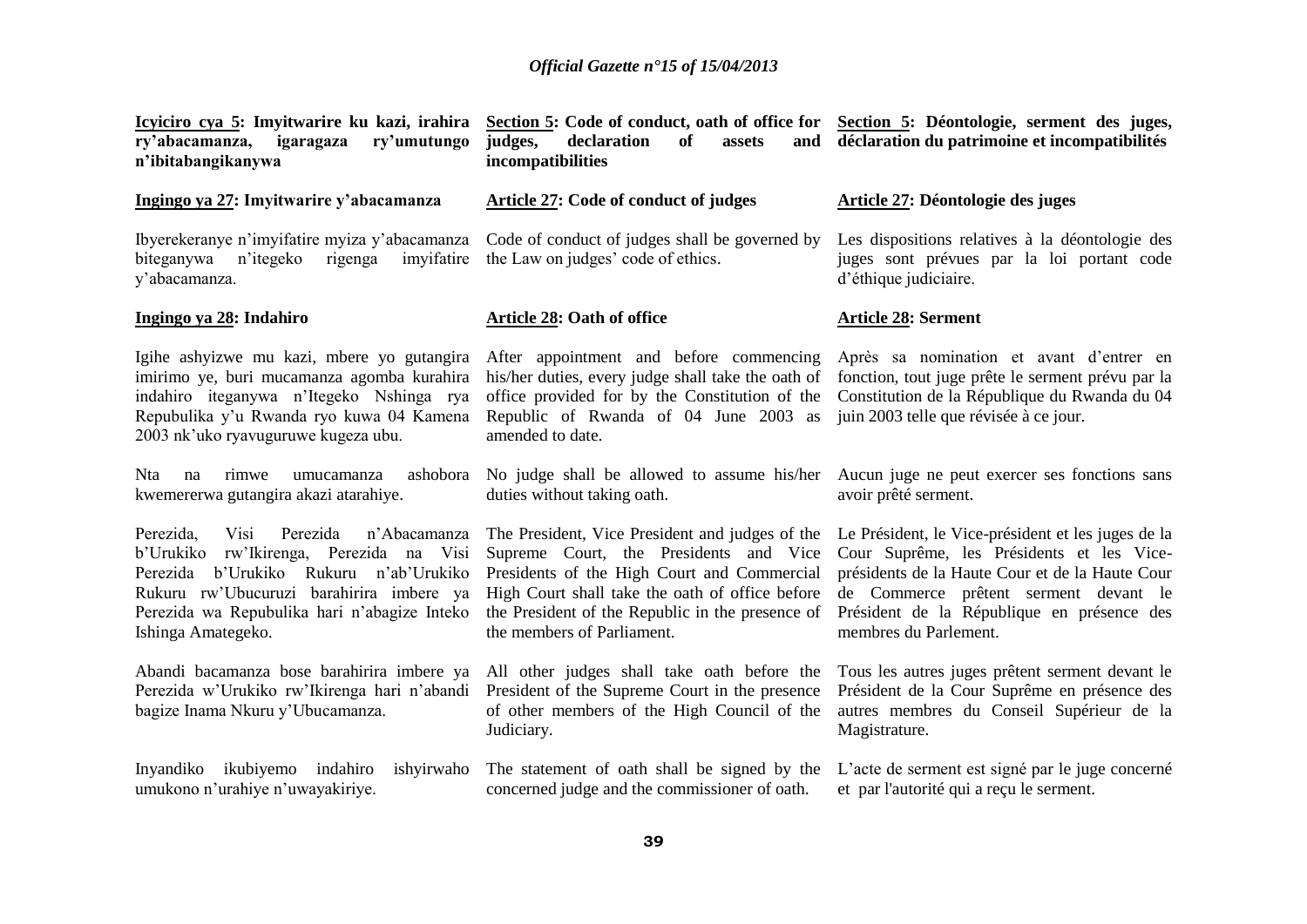| Iyo umucamanza yemerewe kugaruka ku<br>murimo w'ubucamanza yari yarawuvuyeho<br>burundu, asabwa kurahira bundi bushya.                                                                                                   | office, he/she shall be required to take the oath ses fonctions, il prête à nouveau serment.<br>of office afresh.                                                                                                                                                                                | In case a judge is reappointed after cessation of En cas de réintégration d'un juge qui avait cessé                                                                                                                        |
|--------------------------------------------------------------------------------------------------------------------------------------------------------------------------------------------------------------------------|--------------------------------------------------------------------------------------------------------------------------------------------------------------------------------------------------------------------------------------------------------------------------------------------------|----------------------------------------------------------------------------------------------------------------------------------------------------------------------------------------------------------------------------|
| Ingingo ya 29: Igaragaza ry'umutungo                                                                                                                                                                                     | <b>Article 29: Declaration of assets</b>                                                                                                                                                                                                                                                         | Article 29: Déclaration du patrimoine                                                                                                                                                                                      |
| Mu gihe cy'ukwezi nyuma y'uko batangiye<br>imirimo, abacamanza bose bashyikiriza Urwego<br>rw'Umuvunyi inyandiko yabo ya mbere<br>igaragaza imitungo nyakuri yabo.                                                       | Within one month of taking up office, all judges<br>shall submit to the Ombudsman the initial<br>faithful declaration of their assets.                                                                                                                                                           | Dans un délai d'un mois de leur entrée en<br>service, tous les juges font parvenir à<br>l'Ombudsman la déclaration sur l'honneur de<br>leur patrimoine.                                                                    |
| Inyandiko<br>nyakuri<br>igaragaza<br>imitungo<br>ishyikirizwa<br>y'abacamanza<br>Urwego<br>rw'Umuvunyi bitarenze tariki ya 30 Kamena ya<br>buri mwaka no mu gihe kitarenze iminsi cumi<br>n'itanu (15) bavuye ku mirimo. | A faithful declaration of the assets of the judges<br>shall be submitted to the Ombudsman not later<br>than $30th$ June of each year and in a period not<br>exceeding fifteen (15) days when they leave<br>office.                                                                               | Les déclarations sur l'honneur du patrimoine<br>des juges sont remises à l'Ombudsman chaque<br>année au plus tard le 30 juin et dans un délai ne<br>dépassant pas quinze (15) jours lorsqu'ils<br>cessent leurs fonctions. |
| Ingingo ya 30: Ibitabangikanywa                                                                                                                                                                                          | <b>Article 30: Incompatibilities</b>                                                                                                                                                                                                                                                             | <b>Article 30: Incompatibilités</b>                                                                                                                                                                                        |
| Ibitabangikanywa n'umurimo w'ubucamanza<br>biteganywa<br>n'itegeko<br>ryihariye<br>rigenga<br>imyifatire y'abacamanza.                                                                                                   | Incompatibilities with the duties of a judge shall<br>be provided for by a specific law on judges'<br>code of ethics.                                                                                                                                                                            | Les incompatibilités avec les fonctions de juge<br>sont prévues par la loi particulière portant code<br>d'éthique judiciaire.                                                                                              |
| Icyiciro cya 6: Imyambaro y'abacamanza                                                                                                                                                                                   | <b>Section 6: Dress code for judges</b>                                                                                                                                                                                                                                                          | Section 6: Tenue vestimentaire des juges                                                                                                                                                                                   |
| Ingingo ya 31: Umwambaro w'abacamanza<br>mu gihe cy'iburanisha                                                                                                                                                           | Article 31: Dress code for judges during<br>proceedings                                                                                                                                                                                                                                          | <b>Article 31: Toge d'audience</b>                                                                                                                                                                                         |
| Mu gihe cy'iburanisha, abacamanza bambara<br>umwambaro wabugenewe ugenwa n'icyemezo<br>w'Urukiko<br>Perezida<br>rw'Ikirenga<br>cya<br>abyumvikanyeho<br>n'Inama<br>Nkuru<br>y'Ubucamanza.                                | During court proceedings, judges shall be Pendant les audiences, les juges portent une toge<br>of the President of the Supreme Court after Président de la Cour Suprême en concertation<br>consultation with the High Council of the avec le Conseil Supérieur de la Magistrature.<br>Judiciary. | subject to a dress code determined by an Order d'audience déterminée par ordonnance du                                                                                                                                     |
|                                                                                                                                                                                                                          |                                                                                                                                                                                                                                                                                                  |                                                                                                                                                                                                                            |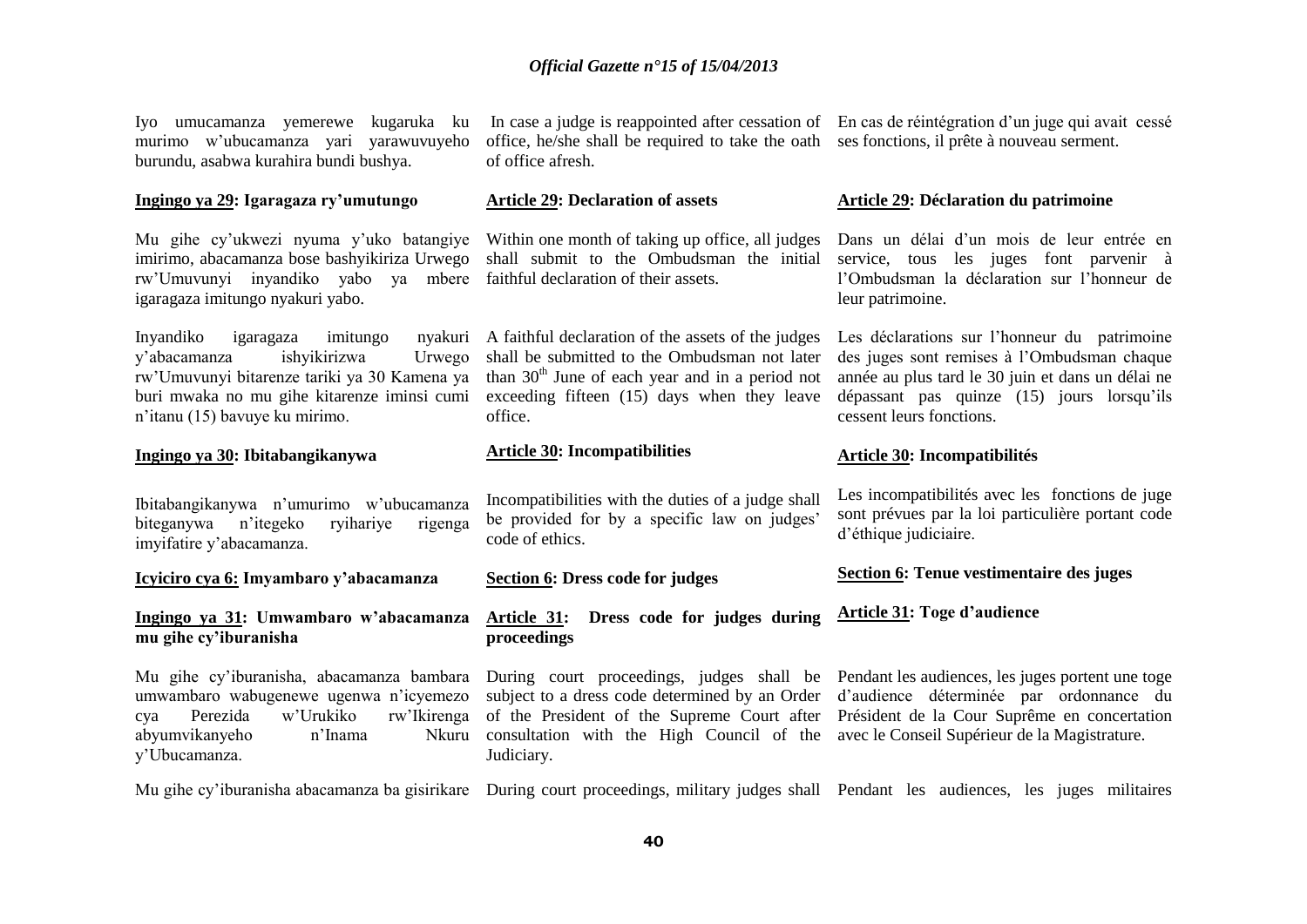| bambara umwambaro wabugenewe ugenwa<br>n'iteka rya Minisitiri ufite Ingabo z'u Rwanda<br>mu nshingano ze.                                                                                                                                 | be subject to a dress code specified by an Order<br>of the Minister in charge of Rwanda Defence<br>Forces.                                                                                                                                        | portent une toge d'audience déterminée par<br>arrêté du Ministre ayant les Forces Rwandaises<br>de Défense dans ses attributions.                                                                                                                                                      |
|-------------------------------------------------------------------------------------------------------------------------------------------------------------------------------------------------------------------------------------------|---------------------------------------------------------------------------------------------------------------------------------------------------------------------------------------------------------------------------------------------------|----------------------------------------------------------------------------------------------------------------------------------------------------------------------------------------------------------------------------------------------------------------------------------------|
| Ingingo ya 32: Umwambaro w'icyubahiro                                                                                                                                                                                                     | Article 32: Dress code during official Article 32: Toge d'apparat<br>ceremonies                                                                                                                                                                   |                                                                                                                                                                                                                                                                                        |
| Mu minsi mikuru no mu mihango ya Leta<br>bahagarariyemo<br>rw'ubucamanza,<br>urwego<br>abacamanza bambara umwambaro w'icyubahiro<br>ugenwa n'icyemezo cya Perezida w'Urukiko<br>rw'Ikirenga abyumvikanyeho n'Inama Nkuru<br>y'Ubucamanza. | The dress code for judges representing the<br>Judiciary during official ceremonies and<br>festivities shall be specified by an Order of the<br>President of the Supreme Court<br>after<br>consultation with the High Council of the<br>Judiciary. | Pendant les cérémonies officielles et les jours de<br>festivités où ils représentent<br>le Pouvoir<br>Judiciaire, les juges portent la toge d'apparat<br>déterminée par ordonnance du Président de la<br>Cour Suprême en concertation avec le Conseil<br>Supérieur de la Magistrature. |
| Icyiciro cya 7: Ubwigenge bw'abacamanza                                                                                                                                                                                                   | <b>Section 7: Independence of judges</b>                                                                                                                                                                                                          | Section 7: Indépendance des juges                                                                                                                                                                                                                                                      |
| Ingingo ya 33: Ubwigenge                                                                                                                                                                                                                  | <b>Article 33: Independence</b>                                                                                                                                                                                                                   | <b>Article 33: Indépendance</b>                                                                                                                                                                                                                                                        |
| Abacamanza bafite ubwigenge busesuye mu<br>mirimo yabo.                                                                                                                                                                                   | Judges are fully independent in exercising their<br>duties.                                                                                                                                                                                       | Les juges sont pleinement indépendants dans<br>l'exercice de leurs fonctions.                                                                                                                                                                                                          |
| Mu murimo wabo w'ubucamanza, abacamanza<br>bakurikiza itegeko kandi bakawukora mu<br>bwigenge batavugirwamo n'ubutegetsi cyangwa<br>ubuyobozi ubwo ari bwo bwose.                                                                         | In the exercise of their duties, judges shall be<br>subject to the law and be independent without<br>receiving injunction from authority or any<br>administration.                                                                                | Dans l'exercice de leurs fonctions, les juges ne<br>sont soumis qu'à l'autorité de la loi, ils sont<br>indépendants et ne reçoivent aucune injonction<br>de la part d'une autorité ou d'une quelconque<br>administration.                                                              |
| Perezida w'Urukiko<br>rw'Ikirenga<br>ni<br>we<br>bw'Ubutegetsi<br>wishingira<br>ubwigenge<br>bw'Ubucamanza.                                                                                                                               | guarantee the independence of the judicial l'indépendance du Pouvoir Judiciaire.<br>power.                                                                                                                                                        | The President of the Supreme Court shall Le Président de la Cour Suprême est garant de                                                                                                                                                                                                 |
| Ifungwa<br>ry'agateganyo<br>$Ingingo ya 34:$<br>ry'abacamanza                                                                                                                                                                             | Article 34:<br>judges                                                                                                                                                                                                                             | Remanding in custody of the Article 34: Détention provisoire des juges                                                                                                                                                                                                                 |
| ntibashobora<br>Abacamanza<br>gufungwa                                                                                                                                                                                                    | Judges shall not be remanded in custody Les juges ne peuvent faire l'objet de détention                                                                                                                                                           |                                                                                                                                                                                                                                                                                        |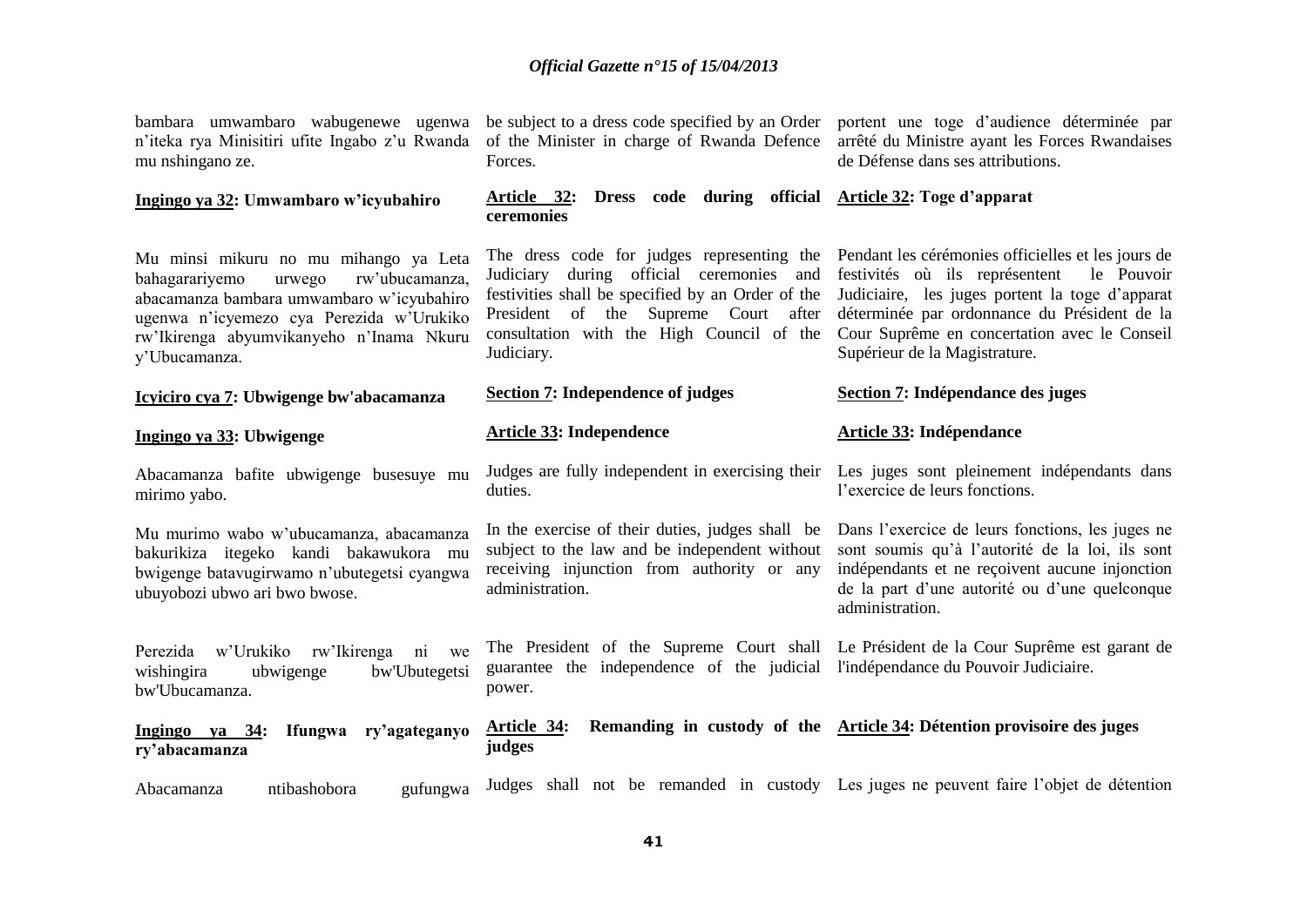| by'agateganyo keretse gusa iyo bafatiwe mu<br>cyuho bakora icyaha cy'ubugome.                                                                                                                                                                         | pending investigation or trial unless they are provisoire sauf en cas de flagrant délit<br>caught in flagrante delicto while committing a d'infraction qualifiée de crime.<br>felony.                                                                                                             |                                                                                                                                                                                                                                                                                                                        |
|-------------------------------------------------------------------------------------------------------------------------------------------------------------------------------------------------------------------------------------------------------|---------------------------------------------------------------------------------------------------------------------------------------------------------------------------------------------------------------------------------------------------------------------------------------------------|------------------------------------------------------------------------------------------------------------------------------------------------------------------------------------------------------------------------------------------------------------------------------------------------------------------------|
| Icyiciro cya 8:<br>Umushahara<br>n'ibindi<br>bigenerwa abacamanza                                                                                                                                                                                     | Section 8: Salaries and other benefits for<br>judges                                                                                                                                                                                                                                              | Section 8: Salaires et autres avantages des<br>juges                                                                                                                                                                                                                                                                   |
| n'ibindi bijyana na wo                                                                                                                                                                                                                                | Ingingo ya 35: Igenwa ry'umushahara Article 35: Determining the salaries and<br>other benefits                                                                                                                                                                                                    | Article 35: Détermination de salaire et autres<br>avantages                                                                                                                                                                                                                                                            |
| abacamanza b'umwuga bigenwa n'iteka rya<br>Perezida.                                                                                                                                                                                                  | Umushahara n'ibindi bijyana na wo bihabwa Career judges' salaries and other benefits shall Les salaires et autres avantages des juges de<br>be determined by a Presidential Order.                                                                                                                | carrière sont fixés par arrêté présidentiel.                                                                                                                                                                                                                                                                           |
| Ingingo ya<br>36:<br>w'umucamanza                                                                                                                                                                                                                     | Kongera umushahara Article 36: Salary increments                                                                                                                                                                                                                                                  | <b>Article 36: Augmentation de salaire</b>                                                                                                                                                                                                                                                                             |
| Imishahara fatizo ya buri ntera abacamanza<br>bashyizweho burundu yongerwaho ishimwe<br>ritangwa buri mwaka rishingiye ku manota<br>babonye agaragaza uko bakora akazi. Uko<br>amanota atangwa n'uko ishimwe ribarwa<br>bigenwa n'iteka rya Perezida. | The initial salaries of judges who have been<br>confirmed in their posts shall be subject to<br>annual increments based on their performance<br>evaluation. The manner of carrying out<br>performance evaluation and computation of<br>increments shall be determined by a Presidential<br>Order. | Les salaires de base des juges nommés à titre<br>définitif sont majorés annuellement suivant la<br>note obtenue à l'évaluation de performance dans<br>la carrière. La façon dont l'appréciation du<br>mérite et des majorations annuelles de<br>traitement sont attribuées, est déterminée par<br>Arrêté Présidentiel. |
| Uretse gusa ku mpamvu z'igihano, umushahara<br>w'umucamanza ntushobora kugabanywa.                                                                                                                                                                    | Except only under disciplinary sanctions, the<br>salary of a judge shall not be reduced.                                                                                                                                                                                                          | Sauf s'il s'agit uniquement de sanction<br>disciplinaire, le salaire d'un juge ne peut faire<br>l'objet de réduction.                                                                                                                                                                                                  |
| Ingingo ya 37: Ibigenerwa abayobozi Article 37:<br>b'Urukiko rw'Ikirenga bacyuye igihe                                                                                                                                                                | authorities of the Supreme Court at the<br>expiry of their term of office                                                                                                                                                                                                                         | Allowances allocated to the Article 37: Indemnités allouées aux autorités<br>de la Cour Suprême à l'expiration de leur<br>mandat                                                                                                                                                                                       |
|                                                                                                                                                                                                                                                       | Iyo Perezida w'Urukiko rw'Ikirenga cyangwa Where they cease to discharge their duties as a Lorsqu'ils cessent leur fonction à la suite de<br>Visi Perezida w'Urukiko rw'Ikirenga avuye ku result of the expiry of their term of office and l'expiration de leur mandat, et qu'ils ne sont         |                                                                                                                                                                                                                                                                                                                        |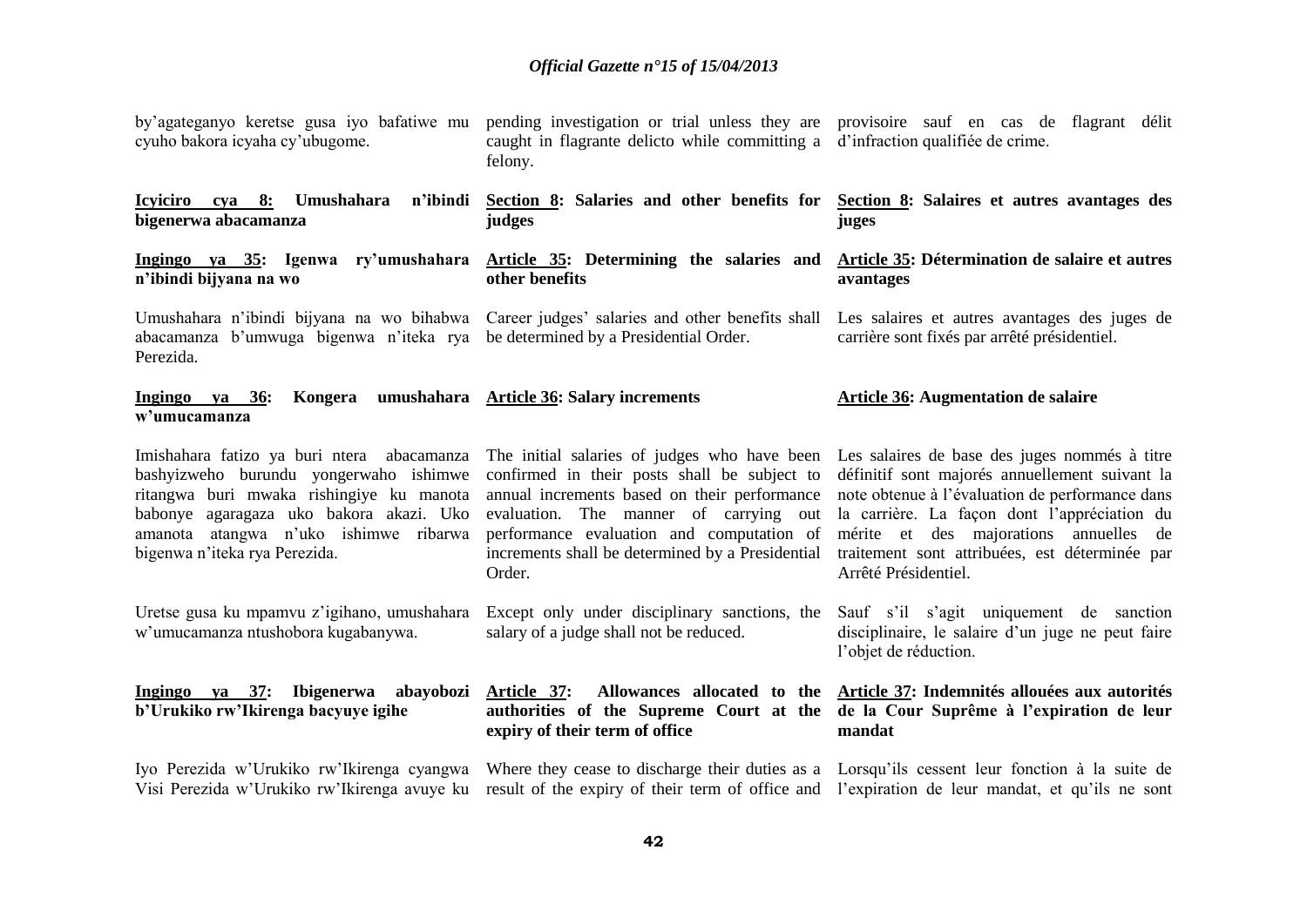kazi ke kubera ko manda ye irangiye, nta makosa yerekeye imirimo yari ashinzwe amuhama, akomeza guhabwa umushahara n'ibindi yari asanzwe ahabwa buri kwezi mu gihe cy'amezi cumi n'abiri (12) ku byerekeye Perezida, no mu gihe cy'amezi atandatu (6) ku byerekeye Visi Perezida. Muri icyo gihe, iyo abonye undi murimo umuhesha umushahara muke k'uwo yahabwaga, Leta imwongerera ikinyuranyo, mu gihe cy'amezi cumi n'abiri (12) kuri Perezida, no mu gihe cy'amezi atandatu (6) kuri Visi Perezida.

Iyo hari icyaha kibahama cyo kugambanira If they are convicted of treason, divisionism or Igihugu, icyo kubiba amacakubiri cyangwa ibindi byaha by'ubugome bihanwa n'amategeko mpanabyaha, cyangwa bagaragayeho for in Paragraph One of this Article shall be imyitwarire igayitse, ibyo bagenerwa mu gika cya mbere cy'iyi ngingo ntibabihabwa.

igayitse yatuma badahabwa ibiteganywa mu gika cya kabiri cy'iyi ngingo.

#### **Ingingo ya 38: Kwimuka k'umucamanza**

Iyo umucamanza yimuriwe ahandi, ahabwa uburyo bwo kwimuka we n'umuryango we. Igihe ubwo buryo butaratangwa, umucamanza ntiyimuke afatwa nk'uri ku kazi.

without incurring any disciplinary action, the President and Vice President of the Supreme Court shall be entitled to their salaries and benefits for twelve (12) and six (6) months respectively. Where during that period they get an appointment allowing them to be paid a salary lower than the former salary, the Government shall pay the balance for twelve (12) or six (6) months respectively.

other felony provided under the Penal Code or with indecent behaviour, the benefits provided cancelled.

Iteka rya Perezida rigaragaza imyitwarire A Presidential Order shall determine the kind of Un arrêté présidentiel définit le comportement indecent behaviour that would lead to the indigne privatif des avantages prévus par cancellation of the benefits provided for in l'alinéa 2 du présent article. Paragraph 2 of this Article.

#### **Article 38: Transfer of a judge**

In case of transfer, a judge shall be given all necessary means for himself/herself and his/her family. If the transfer cannot be effected due to unavailability of such means, the concerned judge shall be considered as being on duty.

poursuivis d'aucune faute liée aux fonctions qu'ils occupaient, le Président de la Cour Suprême et le Vice-président de la Cour Suprême continuent à percevoir, pendant une période de douze mois (12) pour le Président, et pendant une période de six (6) mois pour le Vice-président, des indemnités et autres avantages qui leur étaient alloués chaque mois en cours de fonction. S'ils sont pendant cette période nommés à d'autres fonctions leur octroyant des indemnités inférieures à celles qu'ils percevaient, l'Etat leur accorde la différence pendant la période de douze (12) ou de six (6) mois respectivement.

Lorsqu'ils sont coupables de crime de haute trahison, de divisionnisme ou d'autres crimes prévus par le Code Pénal ou s'ils manifestent un comportement indigne, ils ne peuvent pas bénéficier des avantages prévus dans l'alinéa premier du présent article.

#### **Article 38: Mutation de juge**

En cas de mutation, le juge bénéficie des moyens nécessaires à son déplacement et à celui de sa famille. Si la mutation n'est pas effective du fait que ces moyens ne sont pas disponibles, le juge est considéré comme étant au service.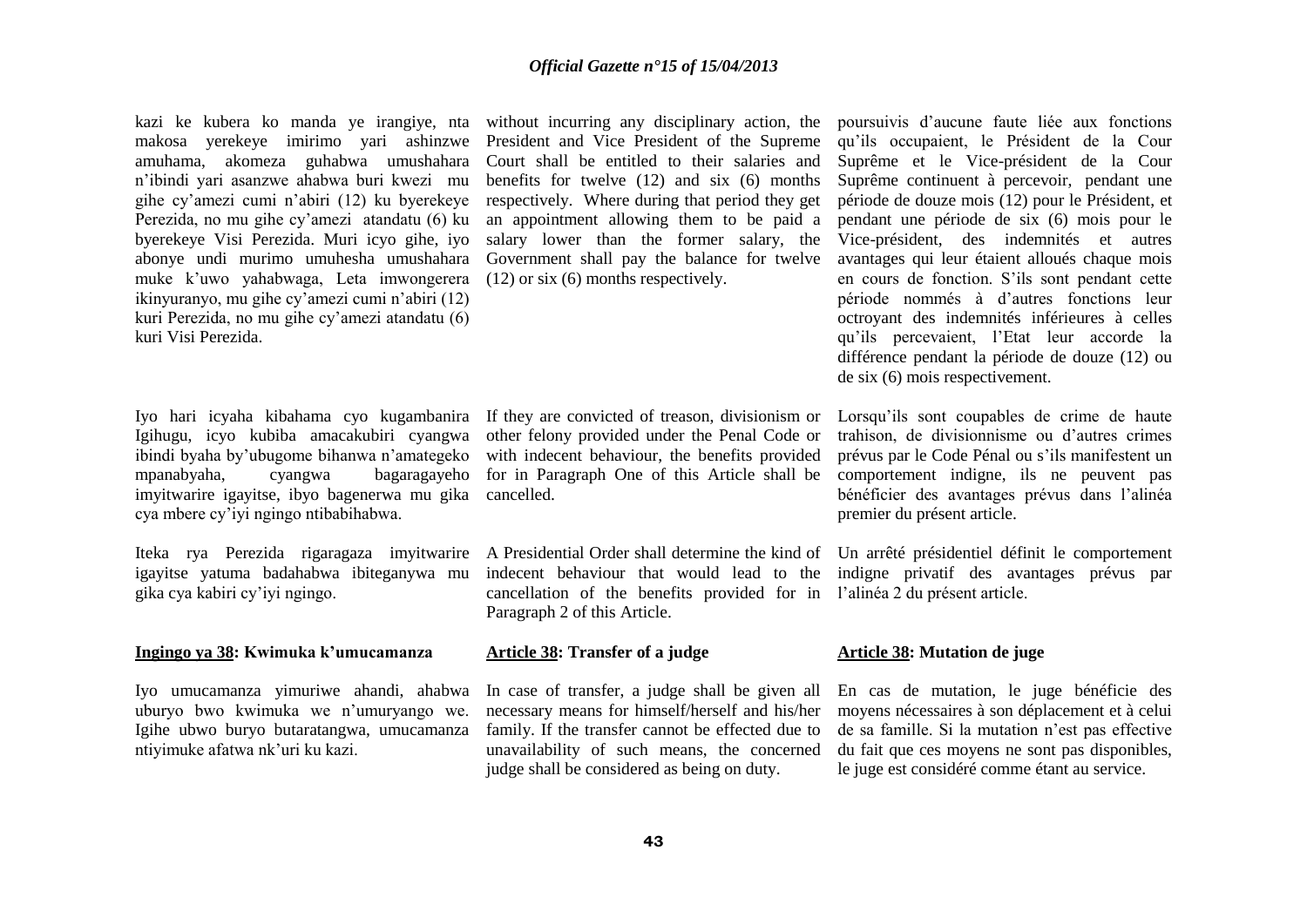| <b>Ingingo</b><br>39:<br>Amabwiriza<br>agenga<br>va<br>ubutumwa                                                  | Article 39: Rules governing official missions                                                                                              | Article 39: Règles régissant les missions<br><b>officielles</b>                                                                         |
|------------------------------------------------------------------------------------------------------------------|--------------------------------------------------------------------------------------------------------------------------------------------|-----------------------------------------------------------------------------------------------------------------------------------------|
| Uburyo bwo gutanga amafaranga agenerwa<br>abacamanza b'umwuga bagiye mu butumwa<br>bugenwa n'iteka rya Perezida. | Modalities for allocating mission allowances to<br>career judges while on official mission shall be<br>determined by a Presidential Order. | Les modalités d'octroi des frais de mission des<br>juges de carrière en mission officielle sont<br>déterminées par arrêté présidentiel. |
| Icyiciro cya 9: Imihanirwe y'abacamanza                                                                          | <b>Section 9: Disciplinary sanctions for judges</b>                                                                                        | Section 9: Sanctions disciplinaires des juges                                                                                           |
|                                                                                                                  |                                                                                                                                            |                                                                                                                                         |
| Akiciro ka mbere: Ingingo rusange                                                                                | <b>Sub section One: General provisions</b>                                                                                                 | Sous section première : Dispositions générales                                                                                          |

Umucamanza wese uteshutse ku nshingano ze Any omission or failure by a judge to perform Tout manquement aux responsabilités ou le non cyangwa ku mategeko mbonezamyitwarire his/her duties or comply with the code of y'abacamanza ahanishwa, hakurikijwe uburemere bw'ikosa yakoze, kimwe mu bihano to their level of seriousness, with one of the sanctions suivantes : bikurikira:

- 1° kwihanangirizwa;
- 2° kugawa bikandikwa mu idosiye;
- 3° kwamburwa imwe mu mirimo;
- $4^{\circ}$  gukatwa kimwe cya kane  $(1/4)$  cy'umushahara w'ukwezi kumwe gusa;
- 5° guhagarikwa by'agateganyo igihe cy'amezi kuva kuri atatu (3) kugeza kuri atandatu (6) no gukatwa kimwe cya kabiri (½) cy'umushahara w'ukwezi;
- 6° kwirukanwa burundu.

conduct of judges shall be punished, according following sanctions:

1° warning;

6° dismissal.

- 2° official blaming that is recorded in his/her file;
- 3° withdrawal of certain duties;
- $4^{\circ}$  deduction of a quarter  $(1/4)$  of the salary for a period of one month only;
- 5° suspension for a period of three (3) to  $six(6)$  months with deduction of a half  $(\frac{1}{2})$  of the monthly salary;

1° l'avertissement ;

- 2° le blâme qui doit être versé dans
	- son dossier;
- 3° le retrait de certaines responsabilités;

respect du code de conduite par le juge est puni selon le niveau de gravité par l'une des

- $4^{\circ}$  la retenue du quart  $(½)$  du traitement pour une période d'un mois seulement;
- 5° la suspension temporaire de fonctions pour une durée de trois (3) à six (6) mois avec retenue de la moitié (½) du traitement mensuel;

6° la révocation.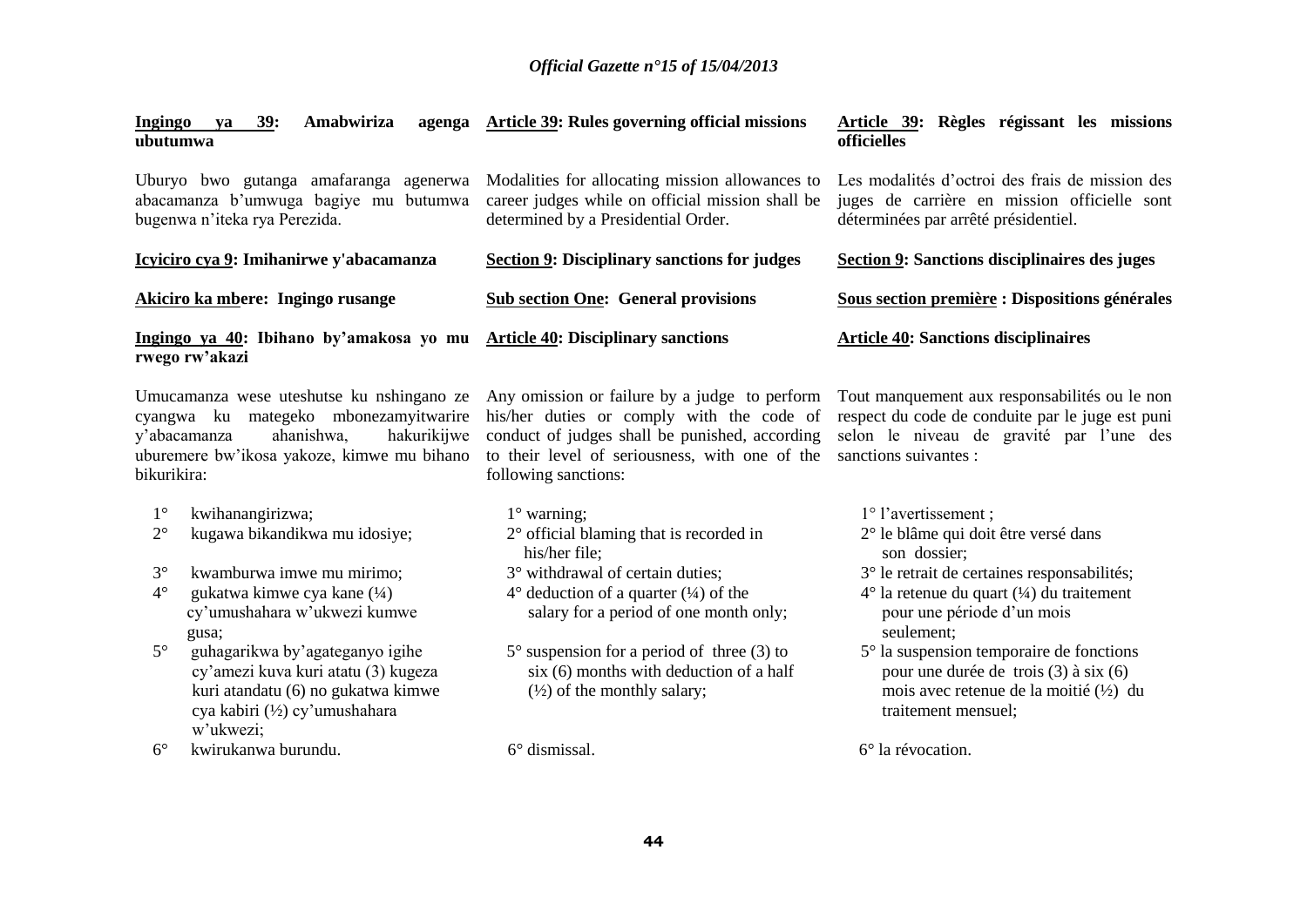#### **Ingingo ya 41: Igenwa ry'ibihano byo mu Article 41: Deciding of disciplinary sanctions rwego rw'akazi** Ikosa rimwe rihanishwa kimwe gusa mu bihano biteganywa mu ngingo ya 40 y'iri tegeko. **Ingingo ya 42: Urwego rufite ububasha bwo**  Buri Perezida w'Urukiko afite ububasha bwo Any disciplinary fault shall be sanctioned by one of the punishments provided for in Article 40 of this Law. Subject to the provision of Paragraph One of this Article, if a judge is said to have committed several disciplinary faults, he/she shall be given the strongest punishment provided for those faults only. **Article 42: Competent organ to decide on disciplinary sanctions** Every President of a Court has the power to give warning and official blame to the judges under his/her supervision and the President of a lower Court in his/her jurisdiction. Such a disciplinary sanction may be appealed against to the High Council of the Judiciary. **disciplinaires** la présente loi. puni que par la sanction la plus sévère. **pouvoir disciplinaire** Chaque Président d'une juridiction a le pouvoir de donner un avertissement et un blâme au juge de sa juridiction et au Président d'une juridiction inférieure relevant de sa compétence territoriale. Cette sanction peut faire l'objet d'un recours auprès du Conseil Supérieur de la Magistrature.

Le Président de la Cour Suprême a également ce pouvoir de donner un avertissement et un blâme sur chaque juge, y'compris ceux de la juridiction dont il est responsable, et sur chaque Président d'une juridiction inférieure et ce, sur base d'un rapport lui soumis par l'Inspection Générale des Cours et Tribunaux, sauf en ce qui concerne les juges de la Cour suprême qui ne sont pas soumis au contrôle de l'inspection des cours et tribunaux.

The President of the Supreme Court shall also have such power to give warning and official blame to each judge, including the supreme court's judges and to each lower Court President, basing on the report submitted to him/her by the Inspectorate General of Courts, except for the supreme court judges who are not under its inspection.

Haseguriwe ibivugwa mu gika cya mbere cy'iyi ngingo, iyo umucamanza akurikiranwaho amakosa menshi, ahabwa gusa igihano gisumba ibindi mu biteganyirijwe ayo makosa.

# **gutanga ibihano byo mu rwego rw'akazi**

kwihanangiriza cyangwa kugaya abacamanza ayobora, na ba Perezida b'inkiko zo mu ifasi ayobora. Icyo gihano gishobora kujuririrwa Inama Nkuru y'Ubucamanza.

Ubwo bubasha bwo kwihanangiriza cyangwa kugaya bufitwe kandi na Perezida w'Urukiko rw'Ikirenga kuri buri mucamanza wese, harimo nabo mu Rukiko ayobora, no kuri buri Perezida w'Urukiko rwo hasi, ashingiye kuri raporo yashyikirijwe n'Ubugenzuzi Bukuru bw'Inkiko, usibye kubijyanye n'abacamanza bo mu Rukiko rw'Ikirenga batagenzurwa n'Ubugenzuzi bw'Inkiko.

# **Article 41: Détermination des sanctions**

Une faute disciplinaire ne peut donner lieu qu'à une seule des sanctions prévues à l'article 40 de

Sous réserve de ce qui est prévu par l'alinéa premier du présent article, lorsque le juge est poursuivi de plusieurs faits susceptibles de plusieurs sanctions disciplinaires, il ne peut être

# **Article 42: Organe compétent pour exercer le**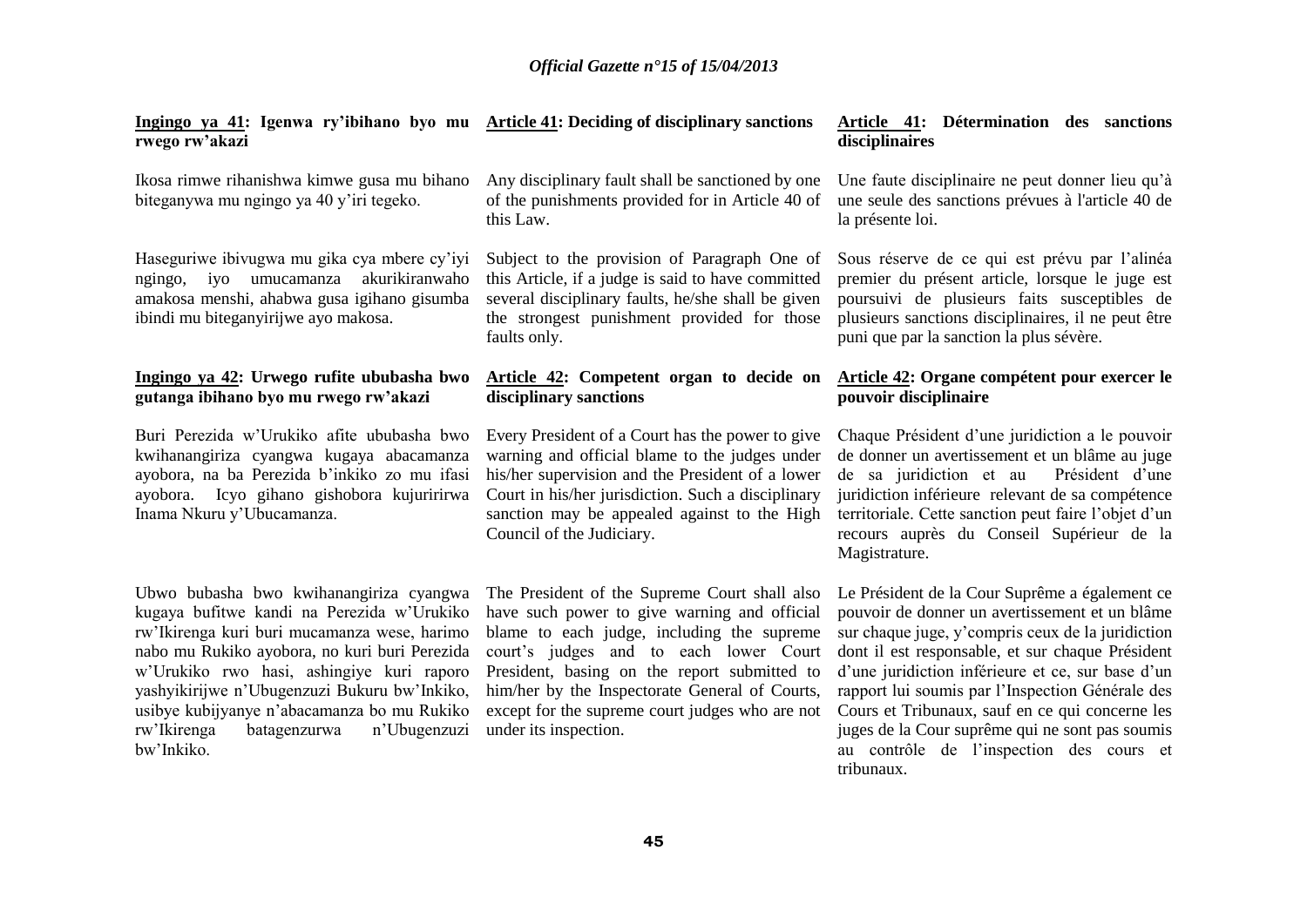Igihano cyo kugawa cyemejwe burundu The final disciplinary sanction as to official cyandikwa muri dosiye y'umucamanza kandi blaming shall be recorded in the judge's file and bikamenyeshwa Umunyamabanga the Executive Secretary of the High Council of et le Secrétaire Exécutif du Conseil Supérieur de Nshingwabikorwa w'Inama y'Ubucamanza.

Icyo gihano gihita gita agaciro iyo mu gihe The sanction automatically lapses at the cy'imyaka ibiri (2) Umucamanza nta kindi gihano ahawe.

Ibindi bihano biteganywa mu ngingo ya 40 y'iri tegeko bifatwa n'Inama Nkuru y'Ubucamanza.

Icyakora, Perezida, Visi Perezida n'abacamanza b'Urukiko rw'Ikirenga, ba Perezida na ba Visi Perezida b'Urukiko Rukuru n'Urukiko Rukuru rw'Ubucuruzi bashobora kuvanwa ku mirimo yabo kubera kwitwara nabi, kudashobora akazi, cyangwa gukora ikosa rikomeye ku kazi n'iteka rya Perezida byemejwe n'Inteko Ishinga Amategeko ku bwiganze bwa bibiri bya gatatu (2/3) by'amajwi y'abagize buri Mutwe, bisabwe n'Umutwe w'Abadepite cyangwa Umutwe wa Sena ku bwiganze bw'amajwi bwa bitatu bya gatanu (3/5).

Umutwe w'Abadepite cyangwa Umutwe wa Sena usaba ko hafatwa icyemezo cyavuzwe mu gika cya 6 cy'iyi ngingo ushingiye kuri raporo ya Perezida w'Urukiko rw'Ikirenga yemejwe n'Inama Nkuru y'Ubucamanza.

Nkuru the Judiciary shall be notified thereof.

expiration of two (2) years if no other sanction has been given within that period.

Other sanctions provided for in Article 40 of this Law shall be decided by the High Council of the Judiciary.

However, the President and Vice President as well as judges of the Supreme Court, Presidents and Vice Presidents of the High Court and Commercial High Court may be removed from their office on account of serious misconduct, incompetence or serious professional misconduct by a Presidential Order upon approval by the Parliament by a two-thirds (2/3) majority vote of each Chamber, on request by three fifths (3/5) of either the Chamber of Deputies or the Senate.

The Chamber of Deputies or the Senate request to take the decision referred to in Paragraph 6 of this Article shall be based on the Supreme Court President's report approved by the High Council of the Judiciary.

La sanction disciplinaire définitive en ce qui concerne le blâme est versée au dossier du juge la Magistrature en est informé.

Cette sanction devient caduque au bout de deux (2) ans si aucune nouvelle sanction n'est intervenue pendant cette période.

Les autres sanctions prévues par l'article 40 de la présente loi relèvent de la compétence du Conseil Supérieur de la Magistrature.

Toutefois, le Président, le Vice-président et les juges de la Cour Suprême, les Présidents et les Vice-présidents de la Haute Cour et de la Haute Cour de Commerce peuvent être relevés de leurs fonctions pour manque de dignité, incompétence, ou faute professionnelle grave, par arrêté présidentiel après approbation du Parlement statuant à la majorité des deux tiers (2/3) des membres de chaque Chambre, à l'initiative de trois cinquièmes (3/5) des membres de la Chambre des Députés ou du Sénat.

La proposition de la Chambre des Députés ou du Sénat quant à la prise de la décision visée à l'alinéa 6 du présent article est basée sur le rapport du Président de la Cour Suprême approuvé par le Conseil Supérieur de la Magistrature.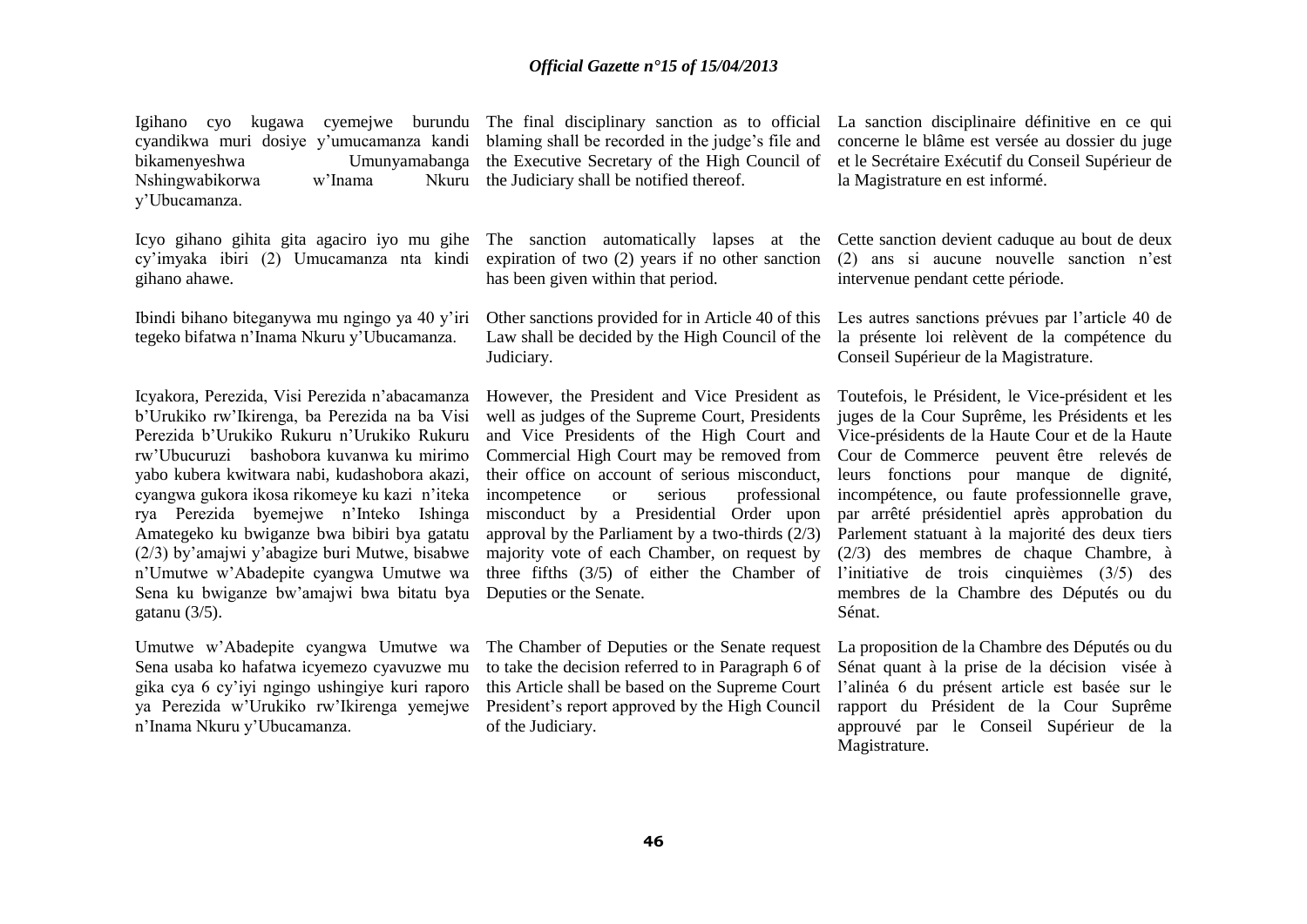#### **Ingingo ya 43: Ikurikirana ry'ikosa ryo mu Article 43: Disciplinary action rwego rw'akazi**

**Article 43: Poursuite de l'action disciplinaire** 

Gukurikiranwaho amakosa yo mu rwego Disciplinary action shall be carried out L'action disciplinaire est indépendante de yakurikiranwa n'Ubushinjacyaha cyangwa kuba proceedings. yaryozwa indishyi.

Imbabazi zitangwa n'itegeko cyangwa Amnesty or rehabilitation shall not have any ihanagurabusembwa ntibigira icyo bihindura ku effect on disciplinary sanctions meted out on bihano byahawe abacamanza bikomoka ku byo judges following their conviction for criminal bakoze byatumye bahanwa mu manza offences based on the same facts. z'inshinjabyaha.

rw'akazi, ntibibangamira kuba umuntu irrespective of any other criminal or civil l'action publique et de l'action civile.

L'amnistie ou la réhabilitation judiciaire n'ont pas d'effets sur les sanctions disciplinaires prononcées contre les juges à la suite des faits qui ont entraîné leur condamnation pénale.

#### **Ingingo ya 44: Guhagarika umucamanza Article 44: Temporary suspension of a judge by'agateganyo Article 44: Suspension temporaire d'un juge**

w'Urukiko rw'Ikirenga, bimaze kwemezwa na Biro y'Urwego rw'Ubucamanza, kandi imaze kumva icyo Perezida w'Urukiko umucamanza akoramo abivugaho ndetse n'Ubugenzuzi Bukuru bw'Inkiko, ashobora guhagarika by'agateganyo umucamanza ku mirimo kugira ngo akazi kagende neza kuzageza igihe Inama Nkuru y'Ubucamanza izafatira icyemezo ntakuka ku makosa akomeye akurikiranweho.

Iyo ari Perezida w'Urukiko ukurikiranywe icyemezo gifatwa hamaze kumvwa icyo Perezida wo ku rwego rwisumbuye abivugaho.

Iryo hagarikwa ntirishobora gutangazwa kandi ntirihagarika uburenganzira ku mushahara.

Iyo hari impamvu zihutirwa, Perezida In case of urgency, the President of the Supreme Court may, upon approval by the Bureau of the Judiciary and after seeking advice from the President of the Court to which the judge belongs and the Inspectorate General of Courts, temporarily suspend a judge from his/ her duties in the interest of work, until a final decision is taken by the High Council of the Judiciary as for the faults reproached to him/her.

> For the case of the President of a court, the decision shall be taken after seeking advice by the President of the immediate superior court.

> Such a measure shall not be published and does not entail deprivation of his /her salary.

En cas d'urgence, le Président de la Cour Suprême peut, sur approbation du Bureau du Pouvoir Judiciaire et après avis du Président de la juridiction à laquelle le juge est affecté ainsi que celui de l'Inspection Générale des Cours et Tribunaux, suspendre temporairement le juge par mesure d'ordre jusqu'à la décision définitive du Conseil Supérieur de la Magistrature quant aux fautes lui reprochées.

Pour le cas du Président d'une juridiction, la décision est prise après avis du Président de la juridiction supérieure.

Cette suspension ne peut être rendue publique ni affecter le droit au salaire.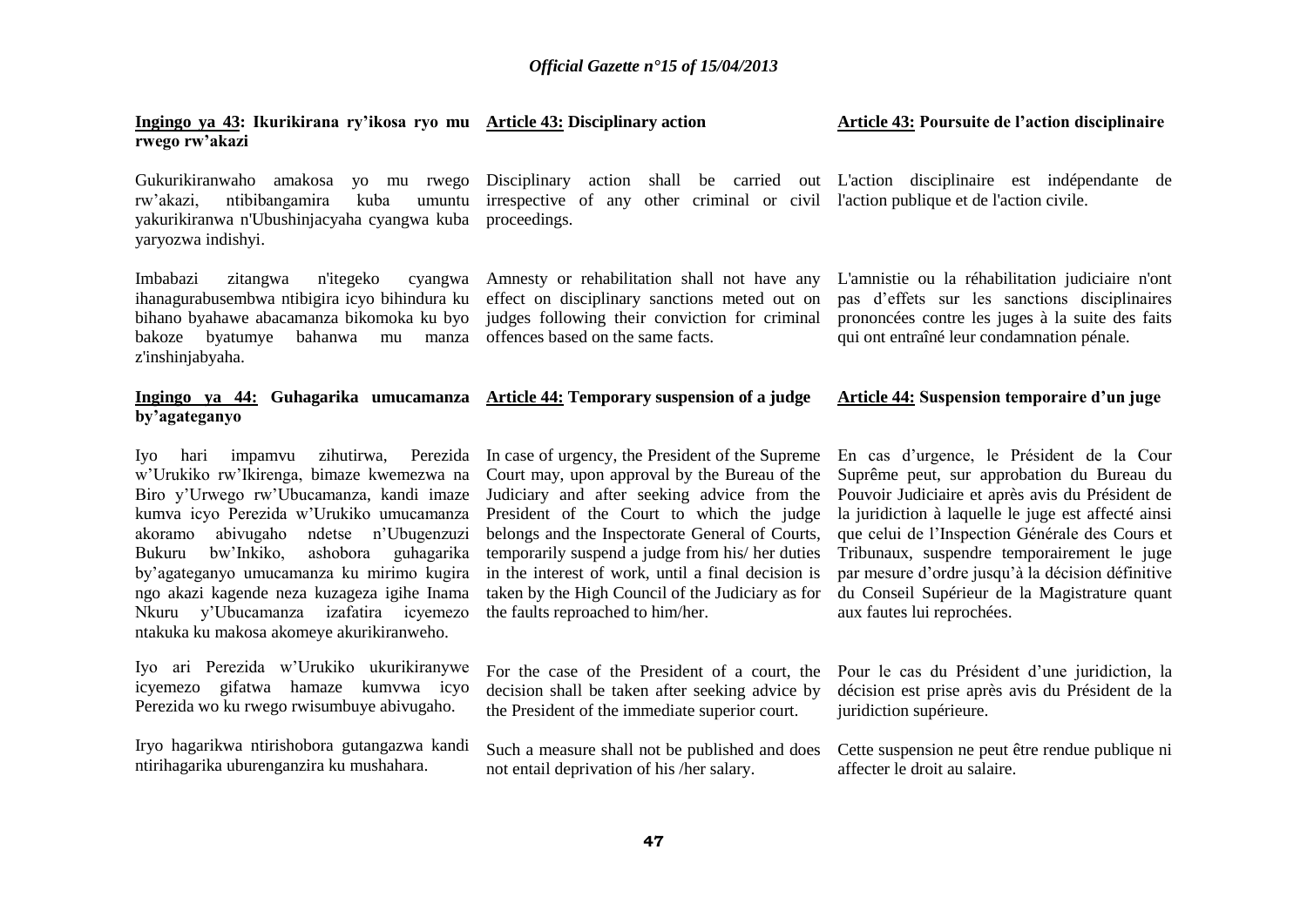Inama Nkuru y'Ubucamanza igomba kwiga The High Council of the Judiciary should Le Conseil Supérieur de la Magistrature doit ikibazo cy'uwo mucamanza mu nama yayo ya mbere ikurikira itangwa ry'ikirego.

## **Ingingo ya 45: Icyemezo cya burundu Article 45: Definitive decision by the High cy'Inama Nkuru y'Ubucamanza gikurikira ihagarikwa ry'agateganyo**

Iyo Inama Nkuru y'Ubucamanza irangije When at the conclusion of the disciplinary gusuzuma ibyerekeye ikosa ry'umucamanza, ikemeza ko agomba kwirukanwa burundu, guhagarikwa ku kazi birakomeza kugeza ku remain in force until the date on which the munsi icyemezo cyo kumwirukana gitangiriraho disciplinary penalty shall come into force. gukurikizwa.

Iyo Inama Nkuru y'Ubucamanza yemeje ko When the judge is given a temporary suspension umucamanza agomba guhabwa igihano cyo by the High Council of the Judiciary, the guhagarikwa ku kazi by'agateganyo, igihe duration of temporary suspension from duty yamaze adakora bagisuzuma ibye kibarirwa mu shall be taken into account starting from the date gihe igihano kigomba kumara, bahereye ku the judge ceased to discharge his /her duties. munsi yaburijweho gukora.

Iyo Inama Nkuru y'Ubucamanza yemeje igihano kiri munsi y'icyo guhagarikwa ku kazi, cyangwa basanze ibyo akurikiranwaho adashobora kubihanirwa, ihagarikwa ry'agateganyo rivanwaho, umucamanza agasubizwa uburenganzira bwe yataye kuva ku munsi imposed. yahagarikiweho.

examine the matter against the judge in its immediately following session.

# **Council of the judiciary after temporary suspension**

matter by the High Council of the Judiciary, a judge is dismissed, the suspension shall fully

the Judiciary is lower than temporary suspension or if there is no sanction imposed at all, the temporary suspension is lifted and all the rights restored from the date the suspension was

examiner le cas du juge mis en cause dans sa plus prochaine réunion.

## **Article 45: Décision d**é**finitive par le Conseil Supérieur de la Magistrature après la suspension temporaire**

Lorsque le Conseil Supérieur de la Magistrature vient de statuer sur l'action disciplinaire du juge et décide de sa révocation, sa suspension est maintenue jusqu'à la date où la décision de révocation commence à produire ses effets.

Lorsque le Conseil Supérieur de la Magistrature décide de la suspension temporaire du juge, la durée de suspension temporaire passée avant cette décision est comptée à partir de la date de la suspension par mesure d'ordre.

When the sanction given by the High Council of Lorsque le Conseil Supérieur de la Magistrature prononce une sanction inférieure à la suspension temporaire ou si l'action disciplinaire ne donne lieu à aucune sanction, les effets de la suspension temporaire par mesure d'ordre cessent à partir de la date où elle a été prononcée.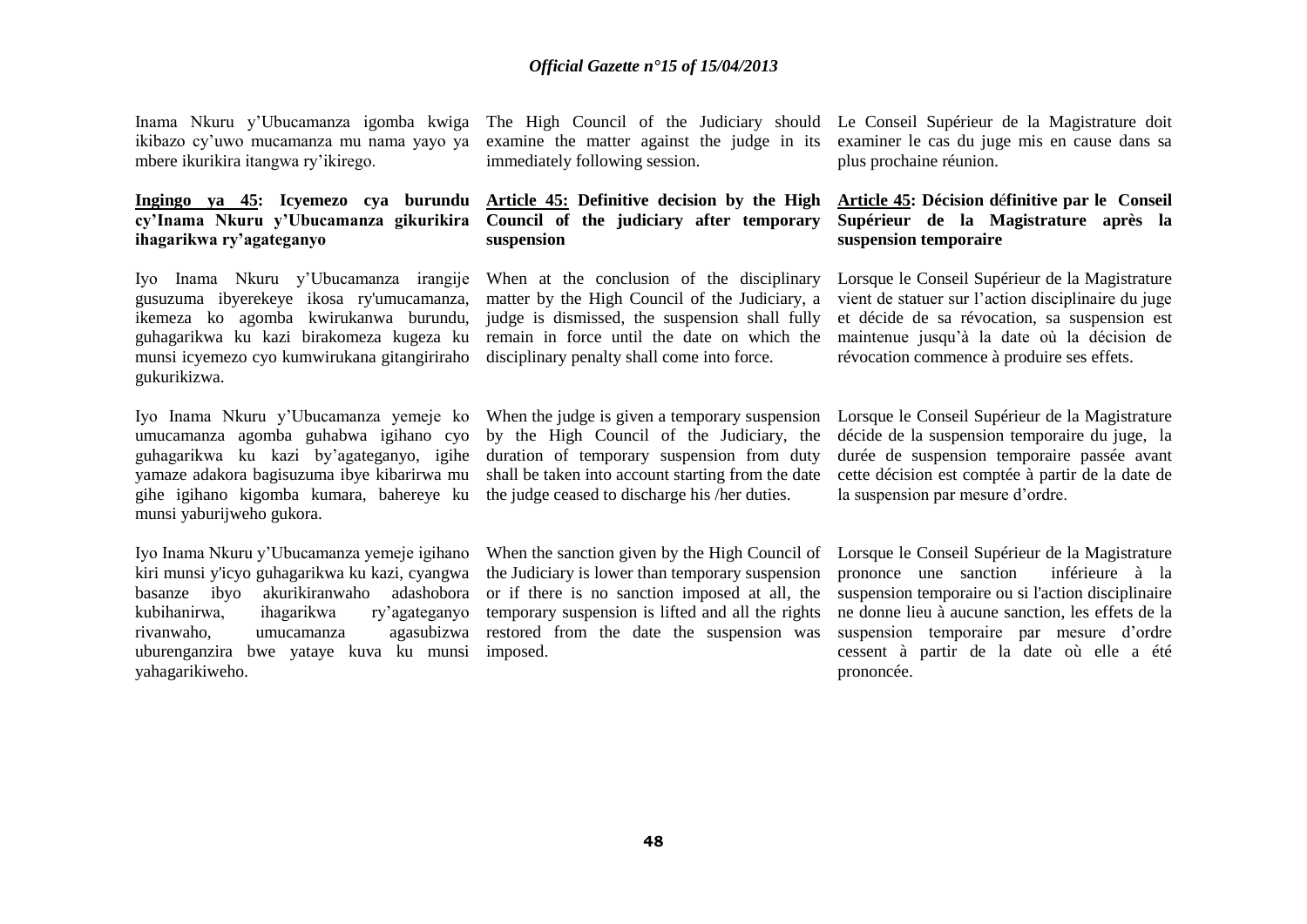| mihanirwe y'abacamanza                                                                                                                                                                                                         | Akiciro ka 2: Imihango ikurikizwa mu Sub Section 2: Disciplinary procedure                                                                                                                                                                                                                                                        | <b>Sous-section 2: Procédure disciplinaire</b>                                                                                                                                                                                                                                                                  |
|--------------------------------------------------------------------------------------------------------------------------------------------------------------------------------------------------------------------------------|-----------------------------------------------------------------------------------------------------------------------------------------------------------------------------------------------------------------------------------------------------------------------------------------------------------------------------------|-----------------------------------------------------------------------------------------------------------------------------------------------------------------------------------------------------------------------------------------------------------------------------------------------------------------|
| Ingingo ya 46: Kwisobanura mu nyandiko Article 46: Written explanations by a judge<br>k'umucamanza                                                                                                                             |                                                                                                                                                                                                                                                                                                                                   | Article 46: Explications écrites du juge                                                                                                                                                                                                                                                                        |
| Imihango<br>ikurikizwa<br>mu<br>y'abacamanza ntishobora gutangira uwo ireba<br>atabanje gusabwa mu nyandiko kwisobanura.                                                                                                       | mihanirwe No disciplinary procedure in respect of judges Aucune procédure disciplinaire ne peut être<br>requiring the<br>concerned judge to give<br>explanations.                                                                                                                                                                 | can commence without a written notice engagée sans que le juge intéressé n'ait été<br>préalablement invité par écrit à s'expliquer.                                                                                                                                                                             |
| Umucamanza agomba kwisobanura mu gihe<br>kitarenze iminsi cumi n'itanu (15) uhereye ku<br>yaboneyeho<br>urwandiko<br>rumusaba<br>munsi<br>kwisobanura.                                                                         | explanations within a period not exceeding<br>the letter requiring the explanation.                                                                                                                                                                                                                                               | The judge shall be required to give his / her Le juge doit s'expliquer dans un délai<br>n'excédant pas quinze (15) jours, à compter du<br>fifteen (15) days from the date he/she received jour de la notification de la demande<br>d'explication.                                                               |
| Ibirebana n'imihanirwe byose bikorwa mu<br>nyandiko.                                                                                                                                                                           | shall be done in writing.                                                                                                                                                                                                                                                                                                         | All matters relating to the disciplinary procedure Toute procedure en matière de régime<br>disciplinaire est obligatoirement faite par écrit.                                                                                                                                                                   |
|                                                                                                                                                                                                                                |                                                                                                                                                                                                                                                                                                                                   |                                                                                                                                                                                                                                                                                                                 |
| Ingingo ya 47: Gushyikiriza Inama Nkuru<br>y'Ubucamanza ibirego bishobora gutuma<br>umucamanza akurikiranwa                                                                                                                    | Article 47: Submitting to the High Council of<br>the Judiciary the facts which justify the<br>possibility for disciplinary procedure against<br>a judge                                                                                                                                                                           | Article 47: Saisine du Conseil Supérieur de la<br>Magistrature des faits pouvant engager la<br>procédure disciplinaire contre un juge                                                                                                                                                                           |
| Perezida w'Urukiko rw'Ikirenga ashyikiriza<br>Inama Nkuru y'Ubucamanza ibirego bishobora<br>gutuma umucamanza akurikiranwa yagejejweho<br>n'Umugenzuzi Mukuru w'Inkiko cyangwa na<br>Perezida w'Urukiko uwo mucamanza akoramo. | The President of the Supreme Court shall submit<br>to the High Council of the Judiciary for<br>consideration the facts which justify the<br>possibility for disciplinary procedure against a<br>judge and which were forwarded by the<br>Inspector General of Courts or the President of<br>the Court to which the judge belongs. | Le Président de la Cour Suprême saisit le<br>Conseil Supérieur de la Magistrature des faits<br>pouvant engager la procédure disciplinaire<br>contre un juge dont il a été saisi par l'Inspecteur<br>Général des Cours et Tribunaux ou par le<br>Président de la juridiction à la quelle le juge est<br>affecté. |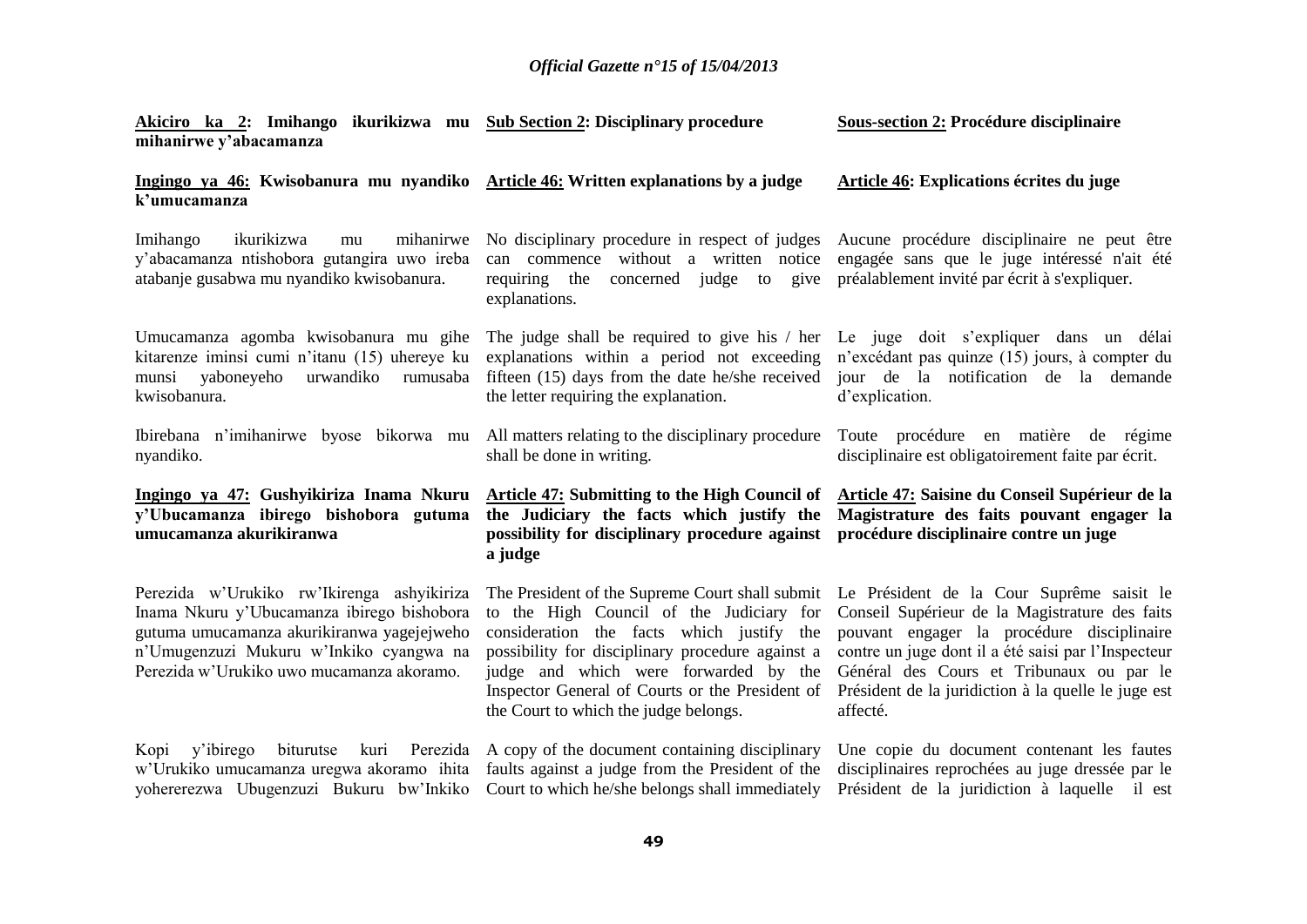| bukaba bwakora iperereza iyo ritakozwe<br>cyangwa ritarakozwe ku buryo bwuzuye.                                                                                                                                                                                                      | be sent to the Inspectorate General of Courts so<br>that it can carry out investigations in case it was<br>not done or partly done.                                                                                                                                                                                                                           | affecté<br>est immédiatement<br>envoyée<br>à<br>l'Inspection Générale des Cours et Tribunaux,<br>qui peut mener des investigations si elles n'ont<br>pas été faites ou si elles sont incomplètes.                                                                                                                                                                            |
|--------------------------------------------------------------------------------------------------------------------------------------------------------------------------------------------------------------------------------------------------------------------------------------|---------------------------------------------------------------------------------------------------------------------------------------------------------------------------------------------------------------------------------------------------------------------------------------------------------------------------------------------------------------|------------------------------------------------------------------------------------------------------------------------------------------------------------------------------------------------------------------------------------------------------------------------------------------------------------------------------------------------------------------------------|
| Ingingo ya 48: Itumizwa ry'umucamanza<br>warezwe mu Nama Nkuru y'Ubucamanza                                                                                                                                                                                                          | <b>Article 48:</b> Summoning the accused judge in<br>the High Council of the Judiciary                                                                                                                                                                                                                                                                        | Article 48: Invitation à comparaître d'un<br>juge mis en cause par le Conseil Supérieur de<br>la Magistrature                                                                                                                                                                                                                                                                |
| Umucamanza warezwe atumizwa n'ibaruwa ya<br>Perezida w'Inama Nkuru y'Ubucamanza mu<br>buryo bukurikira:                                                                                                                                                                              | The accused judge shall be summoned by a<br>letter of the President of the High Council of the<br>Judiciary in the following ways:                                                                                                                                                                                                                            | L'invitation à comparaître du juge en cause est<br>faite par lettre du Président du Conseil Supérieur<br>de la Magistrature dans l'une des voies<br>suivantes:                                                                                                                                                                                                               |
| $1^{\circ}$<br>ibaruwa ishinganye mu iposita;                                                                                                                                                                                                                                        | a registered postal mail;<br>$1^{\circ}$                                                                                                                                                                                                                                                                                                                      | une lettre recommandée à la poste;<br>$1^{\circ}$                                                                                                                                                                                                                                                                                                                            |
| $2^{\circ}$<br>ibaruwa yagejejweho ubwe n'ubifitiye<br>ububasha;                                                                                                                                                                                                                     | $2^{\circ}$<br>a letter submitted to him/her by a<br>competent person;                                                                                                                                                                                                                                                                                        | une lettre signifiée au juge par une<br>personne compétente;                                                                                                                                                                                                                                                                                                                 |
| $3^\circ$<br>ibaruwa yagejejweho<br>n'umucamanza umusumbya intera.                                                                                                                                                                                                                   | a letter submitted to him/her by a higher<br>$3^\circ$<br>rank judge.                                                                                                                                                                                                                                                                                         | 3° une lettre signifiée au juge par un juge<br>d'un grade supérieur.                                                                                                                                                                                                                                                                                                         |
| Iyo umucamanza atari iwe, iyo baruwa<br>ishyikirizwa uwashakanye n'uwahamagawe,<br>uwo bafitanye isano babana mu rugo ufite<br>nibura imyaka cumi n'itandatu (16) y'amavuko.<br>Iyo ntawe ubonetse muri abo, ishyikirizwa<br>Umunyamabanga Nshingwabikorwa w'Akagari<br>w'aho atuye. | Where the judge is not at home, the summoning<br>letter shall be handed in to the concerned<br>judge's spouse or to a relative who is at least<br>sixteen (16) years and who lives with the<br>concerned judge. If none of them is present, the<br>letter shall be submitted to the Executive<br>Secretary of the Cell in which the concerned<br>judge stays. | Faute de trouver le juge à son domicile, la lettre<br>d'invitation à comparaître est signifiée à son<br>conjoint ou à un membre de famille qui a l'âge<br>de seize (16) ans au moins et qui vit avec le juge<br>concerné. S'il n'y a personne, la lettre<br>d'invitation à comparaître est signifiée au<br>Secrétaire Exécutif de la Cellule où le juge<br>intéressé réside. |

Ibaruwa ihamagara umucamanza imushyikirizwa nibura iminsi cumi n'itanu (15) mbere y'uko inama isuzuma ikibazo cye iterana.

before the meeting examining his/ her case is tenue de la séance qui examine son cas. held.

The letter summoning the judge shall be L'invitation à comparaître est remise au juge submitted to him/her at least fifteen (15) days convoqué au moins quinze (15) jours avant la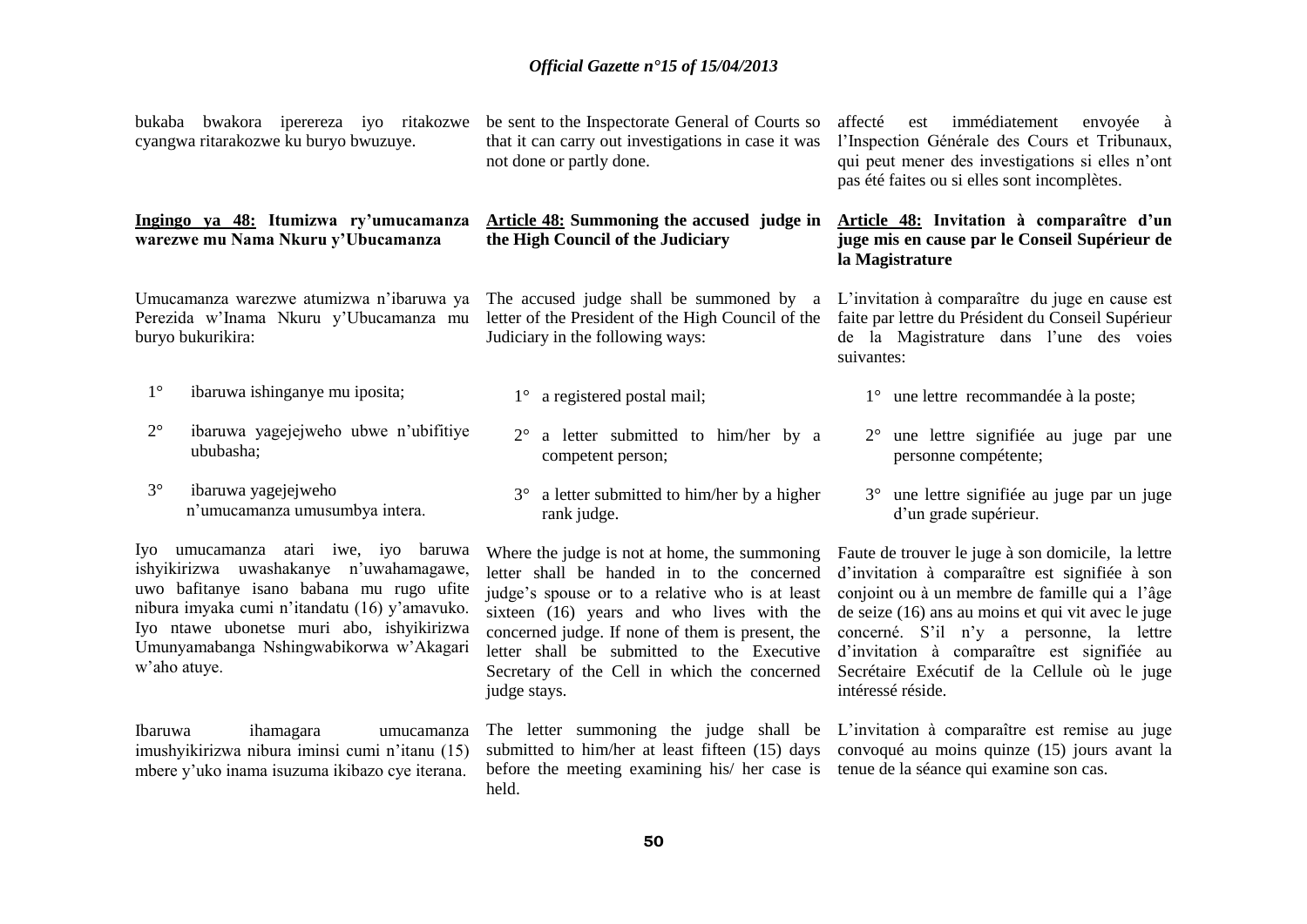| Iyo minsi ibarwa uhereye igihe ibaruwa Such a period shall be counted from the date the<br>ishinganye<br>yashyikirijwe iposita<br>igatanga<br>icyemezo cy'uko iyakiriye cyangwa uhereye<br>ko<br>igihe<br>hatangiwe<br>gihamya<br>uregwa<br>yashyikirijwe ibaruwa yatanzwe mu ntoki. | registered mail was posted or hand delivered<br>letter with acknowledgement of receipt by the<br>concerned judge.                                                                                                                                                               | Ce délai court à dater du jour où la lettre<br>recommandée a été déposée à la poste contre<br>récépissé ou du jour où elle a été remise de main<br>à main au juge mis en cause avec accusé de sa<br>réception.                                                                    |
|--------------------------------------------------------------------------------------------------------------------------------------------------------------------------------------------------------------------------------------------------------------------------------------|---------------------------------------------------------------------------------------------------------------------------------------------------------------------------------------------------------------------------------------------------------------------------------|-----------------------------------------------------------------------------------------------------------------------------------------------------------------------------------------------------------------------------------------------------------------------------------|
| gukoreshwa<br>Hashobora<br>kandi<br>uburyo<br>bw'ikoranabuhanga.                                                                                                                                                                                                                     | Correspondence<br>also<br>be<br>may<br>electronically.                                                                                                                                                                                                                          | done La correspondance peut aussi être effectuée par<br>voie électronique.                                                                                                                                                                                                        |
| <b>Ingingo</b><br>49:<br>Uburenganzira<br>va<br>bw'umucamanza uregwa<br>kumenya<br>bwo<br>ibikubiye mu idosiye                                                                                                                                                                       | Article 49: Right of an accused judge to<br>consult his/ her file                                                                                                                                                                                                               | Article 49: Droit du juge mis en cause à la<br>communication du dossier                                                                                                                                                                                                           |
| y'Ubucamanza<br>Nkuru<br>ikimara<br>Inama<br>kuregerwa,<br>umucamanza<br>afite<br>warezwe<br>uburenganzira bwo kumenya ibikubiye mu<br>idosiye ye n'inyandiko zijyanye n'iperereza<br>ry'ibanze iyo ryakozwe.                                                                        | When the matter is brought before the High<br>Council of the Judiciary, the accused judge shall<br>be allowed to consult his/her file as well as the<br>findings of the investigation where it has been<br>carried out.                                                         | Dès la saisine du Conseil Supérieur de la<br>Magistrature, le juge mis en cause a droit à la<br>communication du dossier et des pièces de<br>l'enquête préliminaire si elle a été faite.                                                                                          |
| Perezida<br>w'Inama<br>Nkuru y'Ubucamanza<br>ashyikiriza Komisiyo ishinzwe imyitwarire<br>y'abacamanza dosiye y'umucamanza kugirango<br>iyige.                                                                                                                                       | The President of the High Council of the<br>Judiciary shall submit the file to the disciplinary<br>committee for consideration.                                                                                                                                                 | Le Président du Conseil Supérieur de la<br>Magistrature<br>le<br>dossier<br>transmet<br>à<br>la<br>Commission chargée de la discipline pour<br>examen.                                                                                                                            |
| y'Ubucamanza<br>ishobora<br>Nkuru<br>Inama<br>guhagarika ku kazi by'agateganyo umucamanza<br>warezwe n'iyo byaba mbere y'uko agezwaho<br>dosiye kugeza ifashe icyemezo burundu. Icyo<br>cyemezo ntikibuza uburenganzira ku mushahara<br>kandi ntigitangazwa.                         | The High Council of the Judiciary may<br>temporarily suspend the accused judge from<br>his/her duties pending the final decision even<br>before he/she receives the file. Such decision<br>shall neither entail deprivation of the right to<br>receive salary nor be published. | Le Conseil Supérieur de la Magistrature peut<br>suspendre provisoirement le juge mis en cause<br>même avant de lui avoir communiqué son<br>dossier, jusqu'à la décision définitive. Cette<br>décision ne peut affecter le droit au traitement et<br>ne peut être rendue publique. |
| Inama Nkuru y'Ubucamanza igomba kwiga<br>ikibazo cy'uwo mucamanza mu nama yayo ya<br>mbere ikurikira ihagarikwa rye.                                                                                                                                                                 | The High Council of the Judiciary must decide Le Conseil Supérieur de la Magistrature doit<br>on the accused judge's case in the first session<br>following his/her suspension.                                                                                                 | examiner le dossier du juge mis en cause lors de<br>sa prochaine session qui suit la suspension.                                                                                                                                                                                  |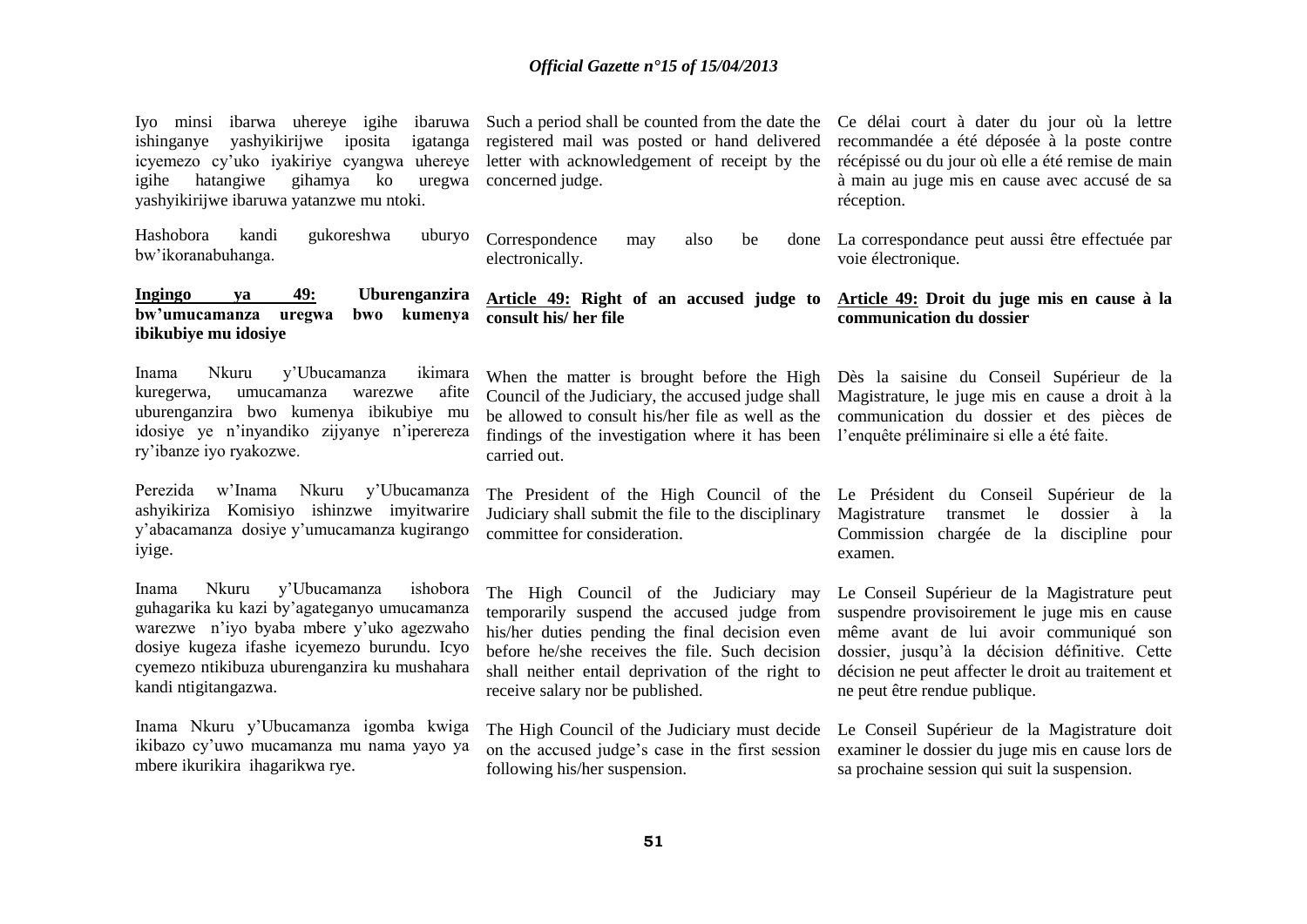| <u>50:</u><br><u>Ingingo</u><br>va<br>bw'umucamanza<br>mbere<br>uregwa<br>kwisobanura                                                                                                                                                                                                                         | Uburenganzira Article 50: Rights of an accused judge prior Article 50: Droits d'un juge mis en cause<br>yo to defence hearing                                                                                                                                                                                                          | avant la défense                                                                                                                                                                                                                                                                                                  |
|---------------------------------------------------------------------------------------------------------------------------------------------------------------------------------------------------------------------------------------------------------------------------------------------------------------|----------------------------------------------------------------------------------------------------------------------------------------------------------------------------------------------------------------------------------------------------------------------------------------------------------------------------------------|-------------------------------------------------------------------------------------------------------------------------------------------------------------------------------------------------------------------------------------------------------------------------------------------------------------------|
| Umucamanza wahamagawe agomba kwitaba<br>ubwe. Ashobora kwiyambaza umwunganira<br>kandi igihe hari impamvu yumvikana akaba<br>yashaka<br>umuhagararira.<br>Afite<br>kimwe<br>n'umuhagarariye<br>umwunganiye,<br>cyangwa<br>uburenganzira bwo kumenya ibikubiye mu<br>idosiye ye byose, mbere y'uko yisobanura. | When summoned, the respondent judge shall<br>appear in person. He/she may have an advocate<br>and when there is a justifiable reason, he/she<br>may seek legal representative. The judge<br>his/her<br>summoned<br>and<br>advocate<br><b>or</b><br>representative shall have the right to access the<br>file prior to defence hearing. | Le juge invité à comparaître est tenu de<br>comparaître en personne. Il peut se faire assister<br>et, en cas d'empêchement justifié, se faire<br>représenter. Le juge invité à comparaître et son<br>mandataire ou son assistant ont droit à la<br>communication du dossier avant la défense.                     |
| Iyo umucamanza yahamagawe mu<br>buryo<br>bukurikije amategeko ntiyitabe kandi nta<br>mpamvu n'imwe ikomeye yamubujije, Inama<br>Nkuru y'Ubucamanza ishobora gufata icyemezo<br>nk'aho uregwa yari ahari.                                                                                                      | Where a judge officially summoned does not<br>appear without any serious impeding reason, the<br>High Council of the Judiciary may proceed to<br>determine the matter as if he/she was present.                                                                                                                                        | Si le juge invité à comparaître suivant des voies<br>officielles ne comparaît pas, et sans aucun motif<br>valable, le Conseil Supérieur de la Magistrature<br>peut statuer et la décision est réputée<br>contradictoire.                                                                                          |
| Iyo impamvu ikomeye yatumye umucamanza<br>atitaba cyangwa ngo ahagararirwe yabashije<br>kumenyekana nyuma y'uko Inama Nkuru<br>y'Ubucamanza ifata icyemezo, icyo cyemezo<br>gishobora gukurwaho mu nama ikurikiyeho,<br>bisabwe n'ubifitemo inyungu.                                                          | If the force majeure impeding the appearance of<br>the judge or of his/her counsel is brought to the<br>attention of the High Council of the Judiciary<br>after making its decision, such a decision may<br>be rescinded during the subsequent meeting<br>upon request by the interested party.                                        | Si le cas de force majeure qui a empêché le juge<br>de comparaître ou de se faire représenter a été<br>porté à la connaissance du Conseil Supérieur de<br>la Magistrature après que ce dernier ait statué, la<br>décision peut être rétractée lors de la réunion<br>suivante sur demande de la partie intéressée. |
| Ingingo ya 51: Gusubirishamo icyemezo<br>cyafashwe                                                                                                                                                                                                                                                            | Article 51: Right to apply for opposition                                                                                                                                                                                                                                                                                              | <b>Article 51: Droit à l'opposition</b>                                                                                                                                                                                                                                                                           |
| utabashije kwitaba<br>Umucamanza warezwe<br>kubera impamvu ikomeye, ashobora gusaba ko<br>icyemezo cyamufatiwe gisubirwamo mu gihe<br>cy'iminsi cumi n'itanu (15) uhereye igihe<br>yakimenyesherejweho.                                                                                                       | In the event a decision is made in the absence of<br>the accused judge with justifiable reasons,<br>he/she may apply for opposition of such a<br>decision within fifteen (15) days from the date it<br>was communicated.                                                                                                               | Le juge mis en cause qui n'a pas pu comparaître<br>pour des raisons valables, peut former<br>opposition contre la décision dans les quinze<br>(15) jours de la notification de cette décision.                                                                                                                    |
|                                                                                                                                                                                                                                                                                                               | Gusubirishamo icyemezo bisabwa mu ibaruwa The application for opposition shall be made by L'opposition est faite par lettre recommandée à                                                                                                                                                                                              |                                                                                                                                                                                                                                                                                                                   |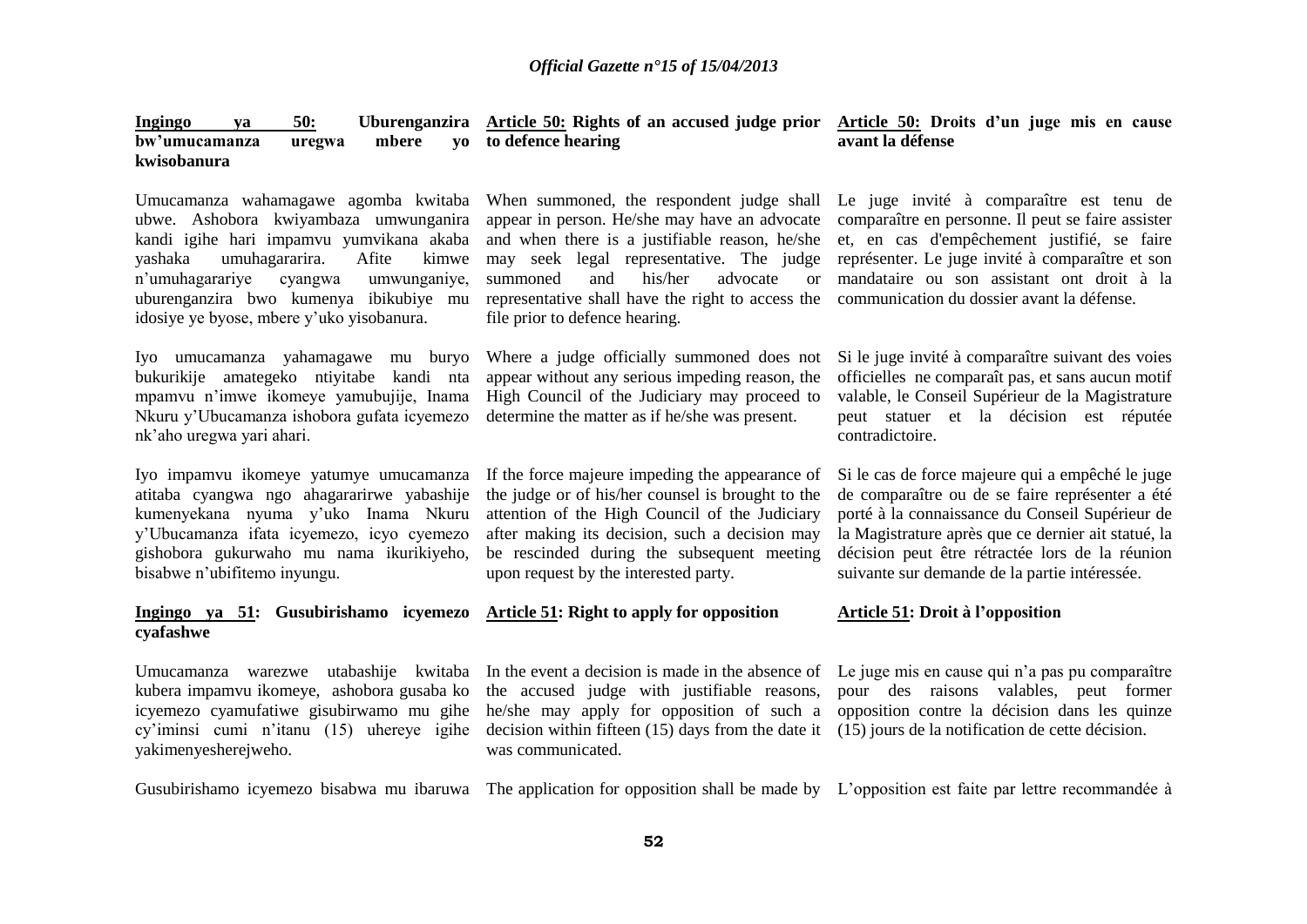ishinganye mu iposita cyangwa itanzwe mu ntoki kandi hagatangwa gihamya y'uwayakiriye. Iyo baruwa yandikirwa Perezida w'Inama Nkuru y'Ubucamanza na we akayishyikiriza Komisiyo ishinzwe imyitwarire y'abacamanza. Itariki yayoherejeho mu iposita cyangwa iyo yayitangiyeho mu ntoki ni yo ifatwa mu kubara ibihe.

Isubirishamo rihagarika ishyirwa mu bikorwa ry'icyemezo kinengwa. Iyo isubirishamo ryakozwe, Inama Nkuru y'Ubucamanza irongera igaterana, uregwa n'abatangabuhamya bahamagajwe.

Iyo nyir'ubwite yongeye kutitaba, usibye mu gihe habaye impamvu zitunguranye kandi zitamuturutseho, icyemezo gifatwa burundu shall be final and as if he/she was present. nk'aho nyir'ubwite yari ahari.

# **uregwa**

Ku munsi wemejwe mu nyandiko ihamagaza uregwa, Komisiyo ishinzwe imyitwarire imaze gusoma raporo ku idosiye, imaze no kumva uhagarariye Ubugenzuzi Bukuru bw'Inkiko, igihe bwatumijwe, n'abatangabuhamya mu gihe bahari, isaba umucamanza gutanga ibisobanuro no kwiregura ku byo ashinjwa**.**

#### **Ingingo ya 53: Gufata ibyemezo**

registered mail or hand delivered with acknowledgement of receipt. It is addressed to the President of the High Council of the Judiciary who shall in turn bring the matter before the Disciplinary Committee. The date of deposit of the letter at the post office or hand delivery shall be the one to be considered in calculating the time limits.

The application for opposition shall suspend the execution of the concerned decision. In case of such application, the High Council of the Judiciary shall be reconvened, when the accused judge and witnesses are summoned.

When the accused judge does not appear again except in case of force majeure, the decision

#### **Ingingo ya 52: Ukwisobanura k'umucamanza Article 52: Defence of the accused judge**

On the date indicated on the summons, the disciplinary committee shall, after submission of findings, and hearing from the representative of the Inspectorate General of Courts as the case may be, and hearing testimonies if any, request the judge to give his/her defence arguments on the facts he/she is de défense sur les faits lui reprochés. accused of.

la poste ou remise de main à main avec accusé de réception, adressée au Président du Conseil Supérieur de la Magistrature qui en saisit la Commission de discipline. La date du dépôt de la lettre à la poste ou de sa remise en main sert de base pour la computation des délais.

L'opposition suspend l'exécution de la décision attaquée. En cas d'opposition, le Conseil Supérieur de la Magistrature se réunit à nouveau, l'intéressé et les témoins dûment convoqués.

Si le juge mis en cause ne comparaît pas de nouveau, sauf en cas de force majeure, la décision prise est définitive et réputée contradictoire.

#### **Article 52: Défense du juge mis en cause**

Au jour fixé par la lettre d'invitation, la commission de discipline, après lecture du rapport du dossier et audition du représentant de l'Inspection Générale des Cours et Tribunaux le cas échéant, ainsi que l'audition des témoins éventuels, invite le juge à produire ses moyens

#### **Article 53: Délibération**

Mu byerekeye itangwa ry'ibihano, Inama Nkuru In disciplinary matters, the High Council of the En matière disciplinaire, le Conseil Supérieur de

**Article 53: Deliberations**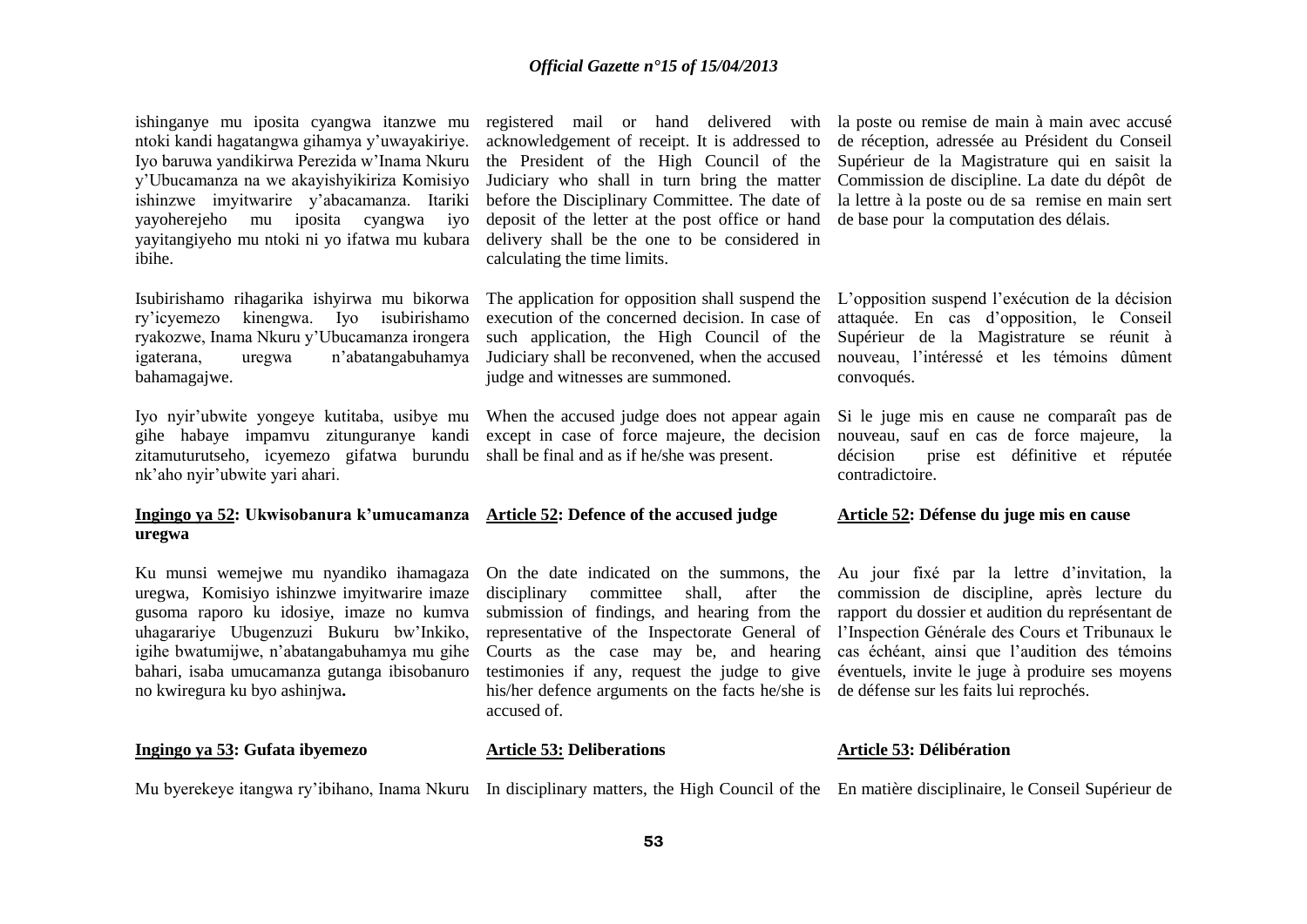| byemezo<br>bigomba<br>kugaragaza<br>zashingiweho.                                                                                                                                                                                       | y'Ubucamanza ifata ibyemezo mu muhezo. Ibyo Judiciary shall take decisions in camera with la Magistrature statue à huis clos. Ses décisions<br>impamvu explanation to their basis.                                                                                                                 | doivent être motivées.                                                                                                                                                                                                                                                           |
|-----------------------------------------------------------------------------------------------------------------------------------------------------------------------------------------------------------------------------------------|----------------------------------------------------------------------------------------------------------------------------------------------------------------------------------------------------------------------------------------------------------------------------------------------------|----------------------------------------------------------------------------------------------------------------------------------------------------------------------------------------------------------------------------------------------------------------------------------|
| Ibyemezo bifatwa ku bwiganze burunduye<br>bw'amajwi y'abahari mu itora rikozwe mu<br>ibanga. Iyo amajwi angana itora risubirwamo.<br>Iyo ku nshuro ya kabiri nta bwiganze bubonetse,<br>ijwi rya Perezida ni ryo rikemura impaka.       | Such decisions shall be taken by absolute<br>majority of the members present in a secret<br>ballot. In case of voting tie, the voting shall be<br>repeated. If no absolute majority during the<br>second round is obtained, the President's vote<br>shall be the casting vote.                     | Les décisions sont prises à la majorité absolue<br>des voix des membres présents et au scrutin<br>secret. En cas de parité des voix, il est procédé à<br>un deuxième jour. Si la majorité absolue ne se<br>dégage pas au second tour, la voix du Président<br>est prépondérante. |
| Icyakora, icyemezo cyo gusezerera umucamanza<br>burundu, gifatwa ku bwiganze bwa bibiri bya<br>gatatu (2/3) by'abahari.                                                                                                                 | However, the decision as to dismissal of a judge<br>shall be taken upon a majority vote of two third<br>$(2/3)$ of members present.                                                                                                                                                                | Toutefois, la décision de révocation d'un juge<br>est prise à la majorité des deux tiers (2/3) des<br>membres présents.                                                                                                                                                          |
| Bitabangamiye ibiteganywa n'ingingo ya 51 Without prejudice to the provisions of Article 51<br>y'iri tegeko, icyemezo<br>cy'Inama<br>Nkuru<br>y'Ubucamanza<br>ntigisubirwaho<br>ndetse<br>ntikiregerwa n'imbere y'inkiko<br>ziburanisha | of this Law, the decision of the High Council of<br>the Judiciary shall not be subject to appeal<br>neither shall it be referred to the administrative                                                                                                                                             | Sans préjudice des dispositions de l'article 51 de<br>la présente loi, la décision du Conseil Supérieur<br>de la Magistrature n'est susceptible d'aucun<br>recours, même devant les juridictions siégeant                                                                        |
| imanza z'ubutegetsi.                                                                                                                                                                                                                    | courts.                                                                                                                                                                                                                                                                                            | en matière administratives.                                                                                                                                                                                                                                                      |
| Ingingo ya 54: Imenyeshwa ry'icyemezo Article 54: Notification of the decision taken<br>cyafashwe                                                                                                                                       |                                                                                                                                                                                                                                                                                                    | Article 54: Notification de la décision prise                                                                                                                                                                                                                                    |
| akimenyeshwa<br>umucamanza<br>n'Umunyamabanga Nshingwabikorwa w'iyo<br>buryo<br>bukurikije ibiteganywa<br>Nama mu<br>n'ingingo ya 48 y'iri tegeko.                                                                                      | Icyemezo Inama Nkuru y'Ubucamanza yafatiye The decision of the High Council of the La décision du Conseil Supérieur de la<br>Judiciary shall be notified to the concerned<br>judge by the Executive Secretary of such a<br>Council in accordance with the provisions of<br>Article 48 of this Law. | Magistrature est notifiée au juge concerné par le<br>Secrétaire Exécutif dudit Conseil suivant les<br>dispositions de l'article 48 de la présente loi.                                                                                                                           |
| ukurikira<br>munsi<br>uwo<br>umucamanza<br>yakimenyesherejweho.                                                                                                                                                                         | Icyemezo cyafashwe gitangira gukurikizwa ku The decision shall take effect from the date La décision prise sort ses effets à partir du jour<br>following the date of the notification to the<br>concerned judge.                                                                                   | qui suit celui<br>de sa notification au juge<br>concerné.                                                                                                                                                                                                                        |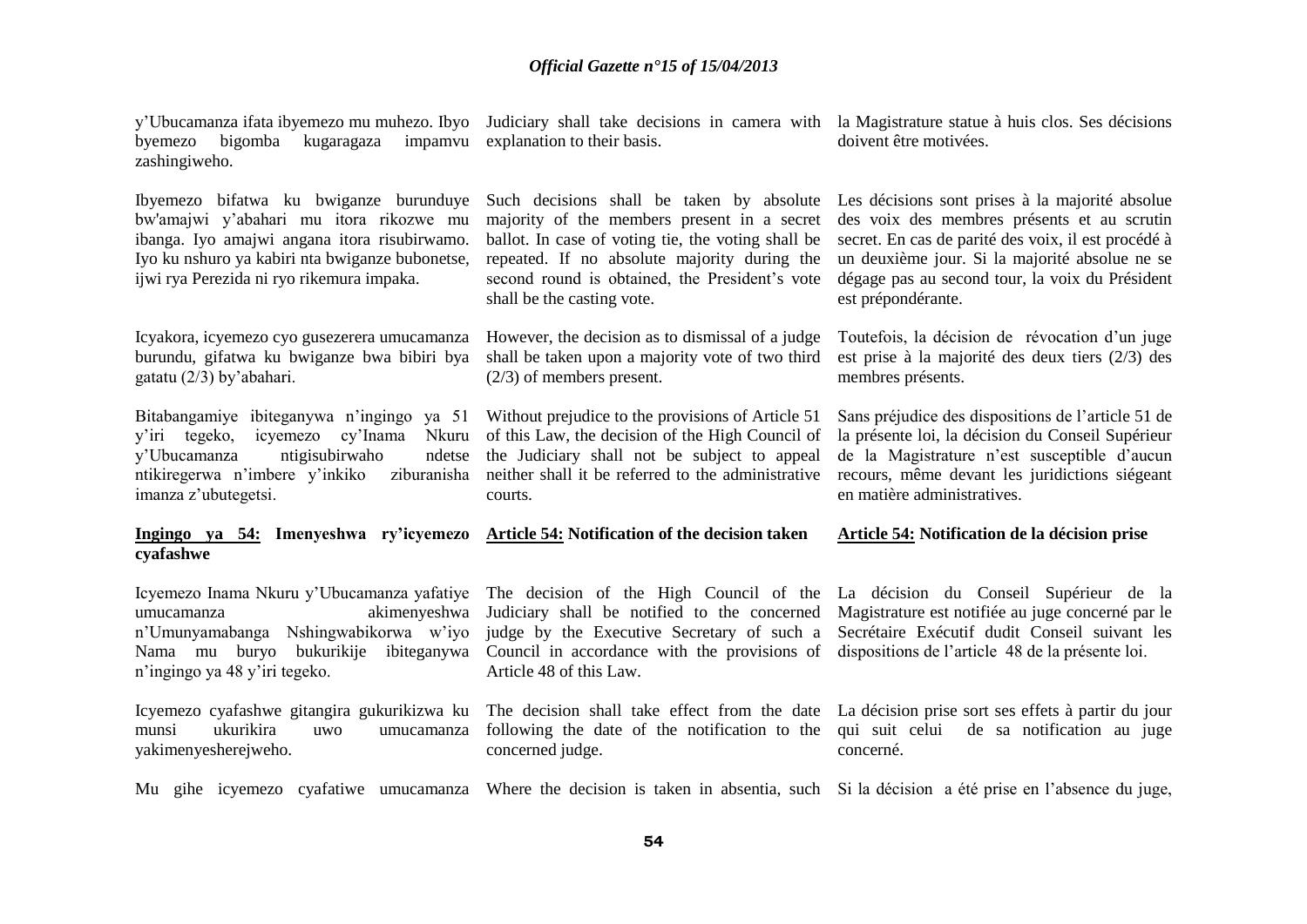| guhera ku munsi ukurikira uwo igihe cyo following the expiry of review period.<br>kugisubirishamo warangiyeho.                                                                 | utaritabye ngo yiregure, gitangira kubahirizwa decision shall take effect from the date elle prend effets à partir du jour qui suit celui                                          | d'expiration du délai d'opposition.                                                                                                                                       |
|--------------------------------------------------------------------------------------------------------------------------------------------------------------------------------|------------------------------------------------------------------------------------------------------------------------------------------------------------------------------------|---------------------------------------------------------------------------------------------------------------------------------------------------------------------------|
| Ingingo ya 55: Ibikurikizwa mu guhana<br>amakosa yo mu rwego rw'akazi                                                                                                          | Article<br>55:<br>Procedure<br>applicable<br>disciplinary sanction                                                                                                                 | in Article 55: Procédure applicable en cas de<br>sanction disciplinaire                                                                                                   |
| Ku byerekeye itangwa ry'ibihano byo mu rwego<br>rw'akazi, amabwiriza ngengamikorere y'Inama<br>Nkuru y'Ubucamanza asobanura ibigomba<br>gukurikizwa bitavugwa muri iri tegeko. | The internal rules and regulations of the High<br>Council of the Judiciary shall provide for the<br>details of the disciplinary procedure which are<br>not determined by this Law. | Le règlement d'ordre intérieur du Conseil<br>Supérieur de la Magistrature précise les<br>modalités de la procédure disciplinaire non<br>déterminées dans la présente loi. |
| <b>Icyiciro</b><br><b>10:</b><br>cva<br>ry'abacamanza                                                                                                                          | Isuzumamikorere Section 10: Performance evaluation of judges                                                                                                                       | Section 10: Evaluation de la performance des<br>juges                                                                                                                     |
| Ingingo ya 56: Isuzumamikorere                                                                                                                                                 | <b>Article 56: Performance evaluation</b>                                                                                                                                          | Article 56: Evaluation de la performance                                                                                                                                  |
| Uretse Perezida na Visi Perezida b'Urukiko<br>rw'Ikirenga,<br>buri<br>akorerwa<br>mucamanza<br>isuzumamikorere buri mwaka.                                                     | With the exception of the President and the Vice<br>President of the Supreme Court,<br>the<br>performance evaluation of every judge shall be<br>made annually.                     | Hormis le Président et le Vice-président de la<br>Cour Suprême, il est procédé à une évaluation<br>de la performance annuelle pour chaque juge.                           |
| suzumamikorere<br>rimenyeshwa<br>Iryo<br>umucamanza bireba uko ryakabaye.                                                                                                      | The performance evaluation shall be fully<br>communicated to the concerned judge.                                                                                                  | L'évaluation est intégralement communiquée au<br>juge qu'elle concerne.                                                                                                   |
| Ingingo ya 57: Abayobozi bafite ububasha<br>bwo gukora isuzumamikorere                                                                                                         | Article 57: Competent authorities to carry<br>out the performance evaluation                                                                                                       | Article 57: Autorités compétentes pour faire<br>l'évaluation de la performance                                                                                            |
| Isuzumamikorere ry'umucamanza ku rwego rwa<br>mbere rikorwa na Perezida w'urukiko akoramo.                                                                                     | The performance evaluation of a judge shall be<br>made at first instance by the President of the<br>Court to which the judge belongs.                                              | L'évaluation de la performance au premier<br>degré d'un juge est faite par le Président de la<br>juridiction à laquelle il est affecté.                                   |
| isuzumamikorere<br>ry'abacamanza<br>Icyakora,<br>b'Inkiko z'Ibanze rikorwa ku rwego rwa mbere<br>na ba Perezida b'Inkiko Zisumbuye.                                            | However, the performance evaluation of the<br>judges of Primary Courts shall be made at first<br>instance by the Presidents of Intermediate                                        | Toutefois, l'évaluation au premier degré de la<br>performance des juges des Tribunaux de Base<br>est faite par les Présidents des Tribunaux de                            |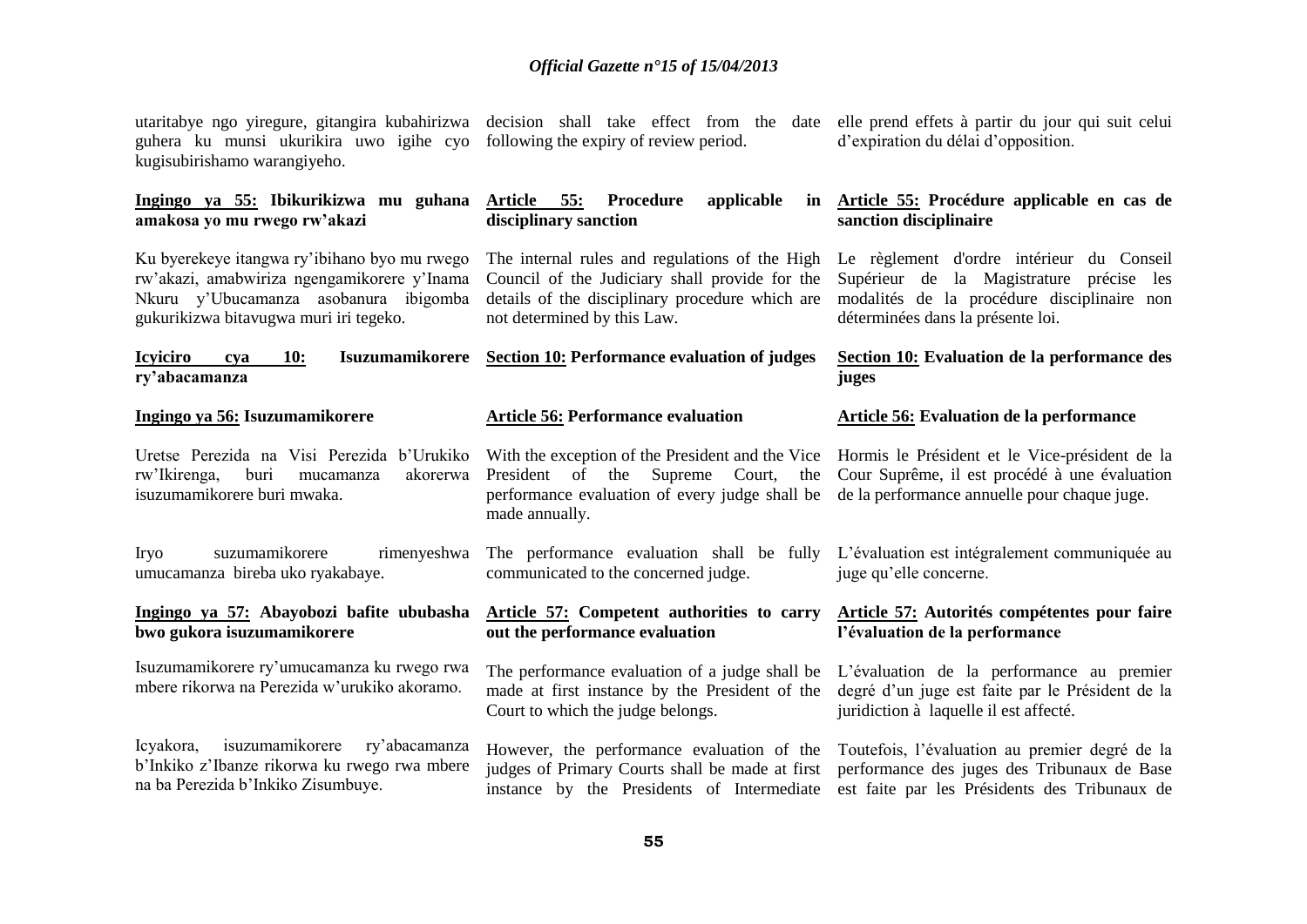### Courts.

Isuzumamikorere rivugwa mu gika cya 2 cy'iyi ngingo ribanzirizwa n'ibiganiro hagati ya Perezida w'Urukiko Rwisumbuye na Perezida w'Urukiko rw'Ibanze abo bacamanza bakoramo.

Isuzumamikorere ry'abacamanza bakora indi mirimo itari iyo guca imanza bavugwa muri iri tegeko kimwe n'iry'umucamanza watijwe cyangwa washyizwe ahandi mu nzego za Leta rikorwa ku rwego rwa mbere n'Umukuru w'urwego cyangwa uw'ikigo akoramo.

Isuzumamikorere rya Perezida na Visi-Perezida b'Urukiko, rikorwa ku rwego rwa mbere na Perezida w'urukiko ruri mu ntera yisumbuye.

Biro y'Urwego rw'Ubucamanza ni yo ikora isuzumamikorere ku rwego rwa nyuma.

Haseguriwe ibivugwa mu ngingo ya 55 y'iri tegeko, iyo Biro y'urwego rw'ubucamanza ihaye umucamanza amanota agayitse, yandika n'ibaruwa isaba Inama Nkuru y'Ubucamanza kumusezerera ku kazi.

Iyo ari umuyobozi w'urukiko wabonye amanota agayitse, Biro y'urwego rw'ubucamanza ishobora kumusabira kuvanwa ku buyobozi bw'urukiko cyangwa kutongererwa manda.

The performance evaluation mentioned in Paragraph 2 of this Article shall be preceded by consultation between the President of the Intermediate Court and the President of the Primary Court to which the judges belong.

The performance evaluation of judges performing duties other than those of conducting trials and who are referred to in this Law as well as the performance evaluation of judges in secondment or at the disposal of another administration shall be carried out at first instance by the head of the institution or department to which the judges belong.

The performance evaluation of the President and the Vice President of a Court shall be made at first instance by the President of the immediate superior Court.

The final performance evaluation shall be made by the Bureau of the Judiciary.

Without prejudice to the provisions of Article 55 of this Law, if the Bureau gives to a judge poor performance, it shall also write to the High Council of the Judiciary requesting to dismiss that judge.

Where a head of a court is given poor performance, the Bureau of the Judiciary may request that such a judge stops holding his/her position or his/her term of office not to be

#### Grande Instance.

L'évaluation de la performance prévue à l'alinéa 2 du présent article est précédée d'une concertation entre le Président du Tribunal de Grande Instance et le Président du Tribunal de Base où les juges concernés sont affectés.

L'évaluation de la performance des juges qui occupent des fonctions autres que celle de juger des affaires et qui sont visés par la présente loi ainsi que l'évaluation de la performance des juges détachés ou mis à la disposition d'une autre administration est faite, au premier degré, par le responsable de l'institution ou du service d'affectation.

Le Président et le Vice-président d'une juridiction sont évalués au premier degré par le Président de la juridiction immédiatement supérieure.

L'évaluation définitive est faite par le Bureau du Pouvoir Judiciaire.

Sans préjudice des dispositions de l'article 55 de la présente loi, si le Bureau accorde à un juge une mauvaise note, il adresse également une lettre au Conseil Supérieur de la Magistrature lui demandant de démettre ce juge de ces fonctions.

S'il s'agit d'un responsable de la juridiction qui obtient une mauvaise note, le Bureau peut demander que ce juge soit révoqué de ses fonctions ou que son mandat ne soit pas renouvelé.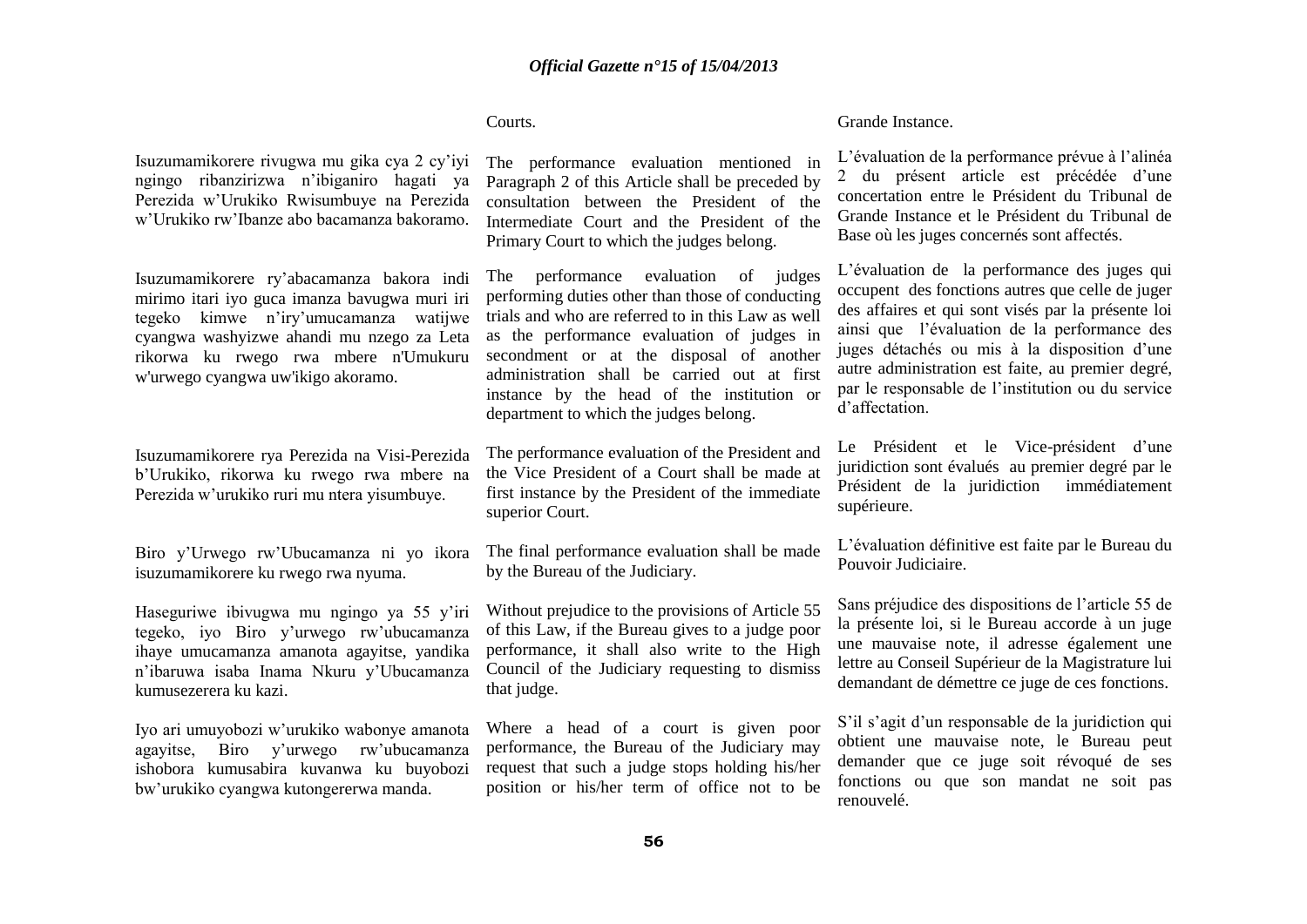renewed.

| Ingingo ya 58: Impapuro zikorerwaho Article 58: Performance evaluation forms<br>isuzumamikorere                                                                                                                    |                                                                                                                                                                                                                                        | Article 58: Fiches d'évaluation de la<br>performance                                                                                                                                                                                          |
|--------------------------------------------------------------------------------------------------------------------------------------------------------------------------------------------------------------------|----------------------------------------------------------------------------------------------------------------------------------------------------------------------------------------------------------------------------------------|-----------------------------------------------------------------------------------------------------------------------------------------------------------------------------------------------------------------------------------------------|
| Isuzumamikorere rya buri mwaka rikorerwa ku<br>mpapuro zigenwa n'Urwego rw'Ubugenzuzi<br>Bukuru bw'Inkiko mu miterere yazo zikemezwa<br>n'Inama Nkuru y'Ubucamanza.                                                | The annual performance evaluation report shall<br>be made on the forms designed by the<br>Inspectorate General of Courts and approved by<br>the High Council of the Judiciary.                                                         | L'évaluation de la performance annuelle est<br>faite sur la fiche dont le modèle est établi par<br>l'Inspection Générale des Cours et Tribunaux et<br>approuvé par le Conseil Supérieur de la<br>Magistrature.                                |
| Isuzumamikorere rigizwe n'inyandiko isobanura<br>ashimwa<br>ibikorwa<br>by'umucamanza,<br>ibyo<br>cyangwa agawa ku buryo bwa rusange, imirimo<br>bibaye ngombwa<br>hakavugwa<br>ashoboye,<br>n'amahugurwa akeneye. | The performance evaluation shall consist of a<br>written note stating the activities of a judge,<br>his/her general evaluation, his/her abilities and,<br>where necessary, his /her training needs.                                    | L'évaluation consiste en une note écrite qui<br>décrit les activités du juge, porte sur celui-ci une<br>appréciation d'ordre général, énonce les<br>fonctions auxquelles il est apte et définit, le cas<br>échéant, ses besoins en formation. |
| hashyirwa:                                                                                                                                                                                                         | Ku mugereka w'inyandiko y'isuzumamikorere To the performance evaluation shall be annexed: A cette évaluation sont annexés:                                                                                                             |                                                                                                                                                                                                                                               |
| y'umucamanza isobanura<br>inyandiko<br>$1^{\circ}$<br>ibikorwa bye n'amahugurwa yakurikiye;                                                                                                                        | $1^\circ$ a note written by the judge describing<br>his/her activities with a statement of the<br>training he/she attended;                                                                                                            | 1° une note rédigée par le juge décrivant ses<br>activités et faisant état des formations<br>qu'il a suivies;                                                                                                                                 |
| inyandiko zikubiyemo icyo<br>$2^{\circ}$<br>uyobora<br>umucamanza amuvugaho;                                                                                                                                       | $2^{\circ}$ remarks written by the supervisor of the<br>judge;                                                                                                                                                                         | 2° les observations écrites du supérieur<br>hiérarchique du juge;                                                                                                                                                                             |
| $3^\circ$<br>inyandiko<br>n'akazi<br>ijyanye<br>yose<br>k'umucamanza<br>n'ibyerekeye<br>amahugurwa, ariko umucamanza akaba<br>yabanje kuyimenyeshwa kugirango agire<br>icyo ayivugaho.                             | any other document relating to the duties of<br>$3^\circ$<br>the judge and his /her training provided that<br>it was brought to the knowledge of the<br>judge in advance and he /she was given a<br>chance to comment on its contents. | tout autre document en rapport avec les<br>$3^\circ$<br>activités du juge et sa formation à<br>condition que le juge en ait préalablement<br>eu connaissance et ait eu la possibilité de<br>présenter les observations sur son contenu.       |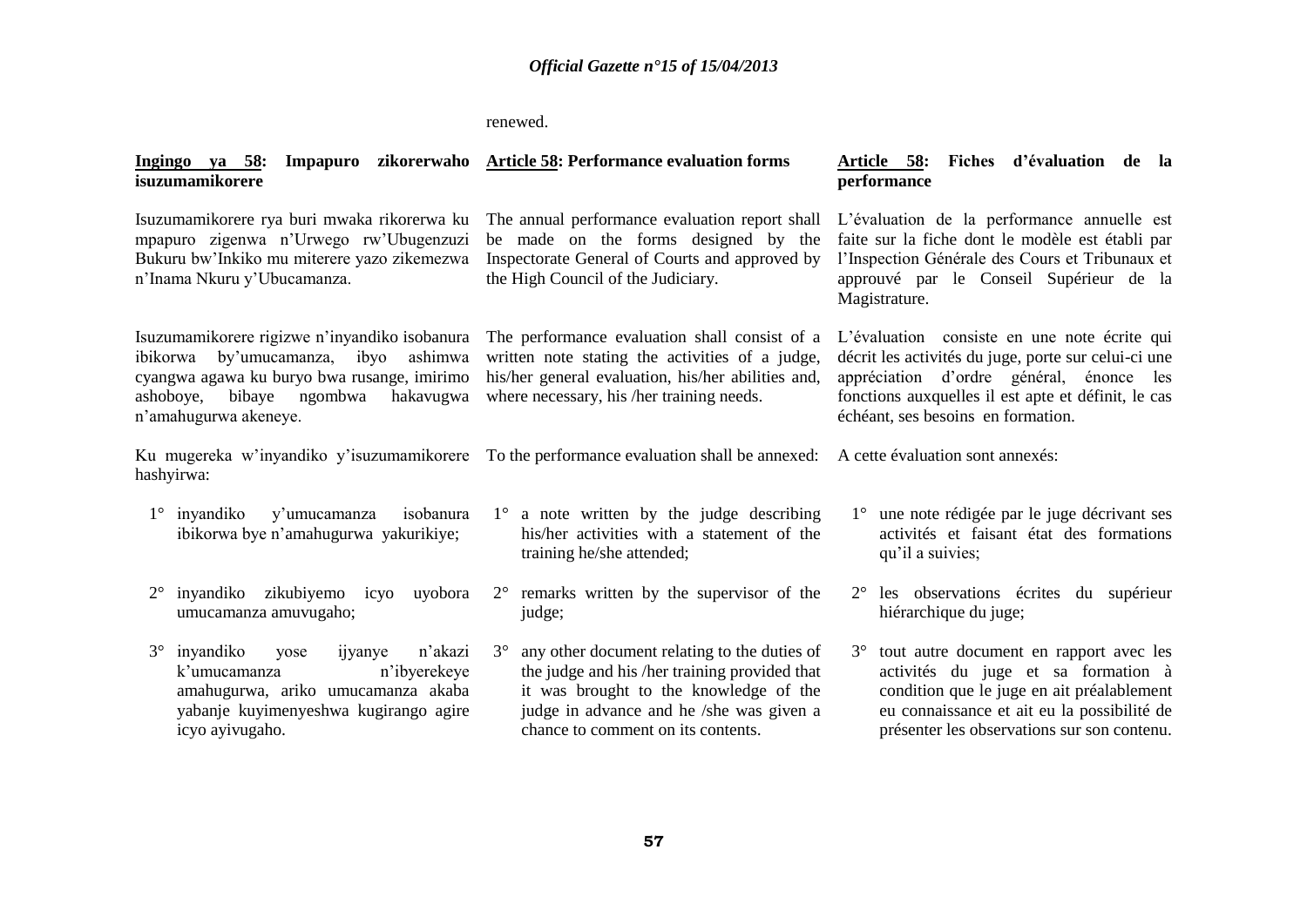| Ingingo ya 59: Guhabwa kopi y'inyandiko Article 59: Receiving<br>z'isuzumamikorere                                                                                                                                                                                                                                                                                           | a copy of<br>performance evaluation documents                                                                                                                                                                                                                                                                                                                                                                       | the <b>Article 59:</b> Réception de la copie des<br>documents relatifs à l'évaluation                                                                                                                                                                                                                                                                                                                                                                               |
|------------------------------------------------------------------------------------------------------------------------------------------------------------------------------------------------------------------------------------------------------------------------------------------------------------------------------------------------------------------------------|---------------------------------------------------------------------------------------------------------------------------------------------------------------------------------------------------------------------------------------------------------------------------------------------------------------------------------------------------------------------------------------------------------------------|---------------------------------------------------------------------------------------------------------------------------------------------------------------------------------------------------------------------------------------------------------------------------------------------------------------------------------------------------------------------------------------------------------------------------------------------------------------------|
| Umuyobozi<br>Urwego<br>cyangwa<br>rwakoze<br>isuzumamikorere rugomba gushyikiriza uwo<br>ryakorewe kopi z'inyandiko z'isuzumamikorere<br>kandi agasinya ko azibonye.                                                                                                                                                                                                         | The authority or the organ that made the<br>performance evaluation shall give a copy to the<br>concerned person and the latter shall sign for<br>acknowledgement of receipt.                                                                                                                                                                                                                                        | L'autorité ou l'organe qui a fait l'évaluation de<br>performance doit signifier par une copie<br>d'évaluation à la personne évaluée, qui signe<br>pour réception.                                                                                                                                                                                                                                                                                                   |
| Umucamanza cyangwa umuyobozi w'urukiko<br>utishimiye isuzumamikorere<br>ryamukorewe<br>ashobora gutanga ibitekerezo bye mu minsi<br>cumi n'itanu (15) ahereye ku wo yaboneyeho<br>kopi. Iyo ibyo bitekerezo bifite ishingiro<br>isuzumamikorere rirahindurwa. Uko byagenda<br>amenyeshwa<br>kose,<br>umucamanza<br>isuzumamikorere rye ryemejwe n'umuyobozi<br>warimukoreye. | A judge or a head of court who is not satisfied<br>with his/her performance evaluation may,<br>within a period of fifteen (15) days from the date<br>it is notified to him/her, make his/her comments<br>on the evaluation.<br>If these comments are<br>relevant, the evaluation shall be reviewed. In<br>any case, the final evaluation approved by the<br>supervisor shall be notified to the concerned<br>judge. | Le juge ou le responsable de la juridiction qui<br>n'est pas satisfait de l'évaluation de la<br>performance lui faite peut, dans les quinze (15)<br>jours à compter de la signification, faire des<br>observations<br>concernant<br>cette<br>évaluation.<br>Lorsque ces observations s'avèrent fondées,<br>est revue.<br>l'évaluation<br>Dans tous les cas,<br>l'évaluation définitive<br>approuvée par le<br>supérieur hiérarchique est<br>communiquée au<br>juge. |
| Umucamanza utishimiye iryo suzumamikorere<br>kwandikira<br>ashobora<br>Biro<br>y'Urwego<br>ko ryasubirwamo,<br>rw'Ubucamanza<br>asaba<br>nyandiko<br>yitabwaho<br>mu<br>isuzumamikorere rya burundu.                                                                                                                                                                         | Any judge who is unsatisfied with the<br>performance evaluation may give a written<br>notification to the Bureau of the Judiciary<br>akabigaragariza impamvu mu nyandiko. Iyo requesting for review, with a clear motive. That<br>gukora notice should be taken into consideration for the<br>final evaluation.                                                                                                     | Tout juge qui n'est pas satisfait par cette<br>évaluation peut notifier par écrit son recours<br>motivé au Bureau du Pouvoir Judiciaire. Cette<br>notification est prise en considération lors de<br>l'évaluation finale.                                                                                                                                                                                                                                           |
| Isuzumamikorere rya burundu ryohererezwa<br>Ubunyamabanga Nshingwabikorwa bw'Inama<br>Nkuru y'Ubucamanza mu minsi cumi n'itanu<br>ikurikira<br>(15)<br>itangirwa<br>ry'umwaka<br>ukurikira<br>w'ubucamanza<br>ukorerwa<br>isuzumamikorere.                                                                                                                                   | The final evaluation shall be transmitted to the<br>Executive Secretariat of the High Council of the<br>Judiciary in fifteen (15) days following the<br>beginning of the subsequent judicial year to the<br>one concerned by the evaluation.                                                                                                                                                                        | L'évaluation de la performance définitive est<br>transmise au Secrétariat Exécutif du Conseil<br>Supérieur de la Magistrature dans quinze (15)<br>jours du début de l'année judiciaire qui suit celle<br>sur laquelle a porté l'évaluation.                                                                                                                                                                                                                         |
|                                                                                                                                                                                                                                                                                                                                                                              |                                                                                                                                                                                                                                                                                                                                                                                                                     |                                                                                                                                                                                                                                                                                                                                                                                                                                                                     |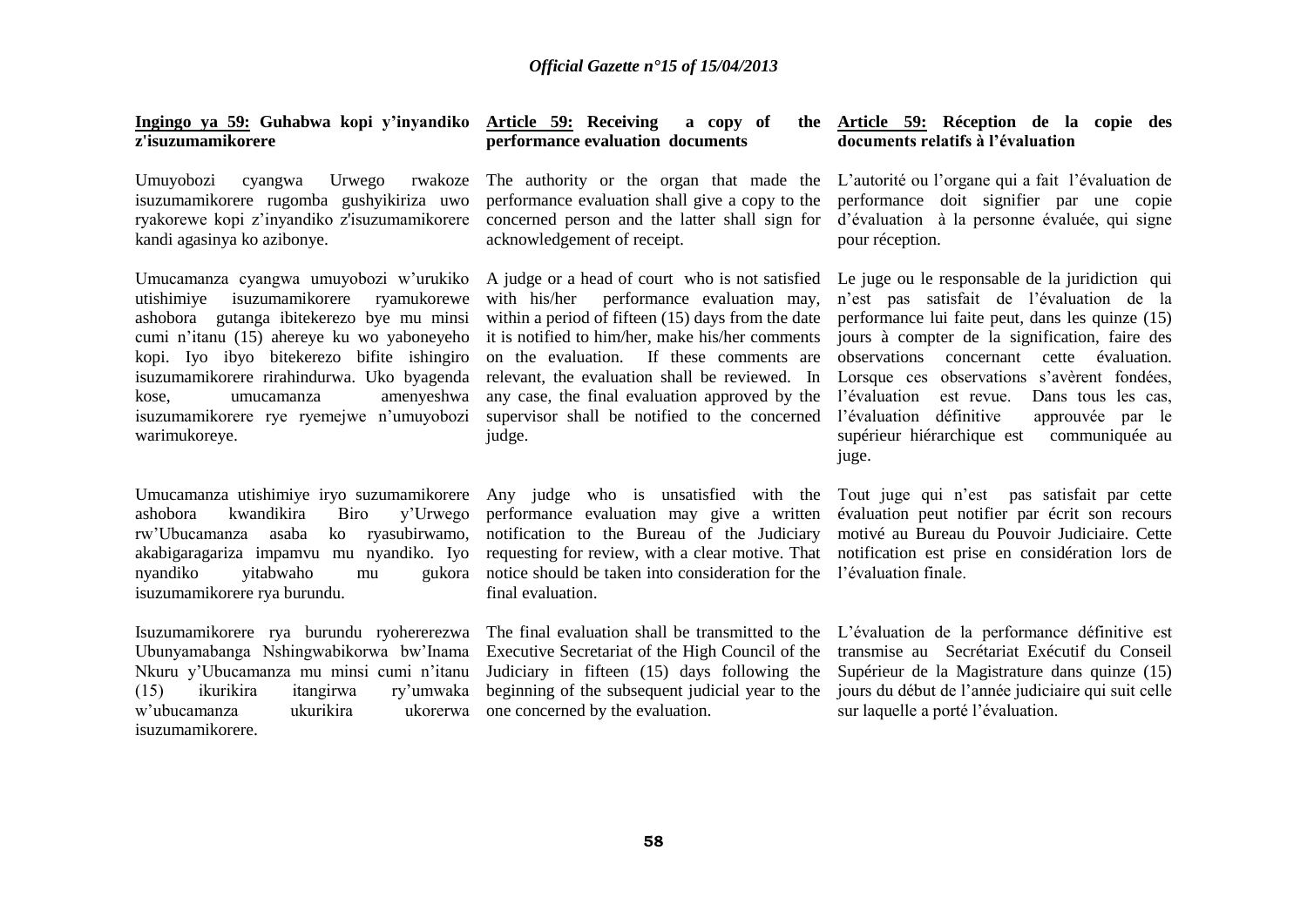| rya burundu                                                                                                                                                                                                                                                              | Ingingo ya 60: Kujuririra isuzumamikorere Article 60: Appealing against the final Article 60: Recours contre l'évaluation<br>evaluation performance                                                                                                                                                                                         | définitive de la performance                                                                                                                                                                                                                                                                     |
|--------------------------------------------------------------------------------------------------------------------------------------------------------------------------------------------------------------------------------------------------------------------------|---------------------------------------------------------------------------------------------------------------------------------------------------------------------------------------------------------------------------------------------------------------------------------------------------------------------------------------------|--------------------------------------------------------------------------------------------------------------------------------------------------------------------------------------------------------------------------------------------------------------------------------------------------|
| Mu gihe cy'iminsi cumi n'itanu (15) uhereye ku<br>munsi yamenyesherejweho isuzumamikorere rya<br>burundu, umucamanza ashobora gushyikiriza<br>y'Ubucamanza<br>Nkuru<br>Inama<br>ibyo<br>ataryemeraho, na yo igashyikiriza icyemezo<br>cyayo Ubugenzuzi Bukuru bw'Inkiko. | Within a period of fifteen (15) days from the<br>date the final performance evaluation is notified,<br>the concerned judge may submit an appeal<br>against it to the High Council of the Judiciary<br>which shall submit its decision to the<br>Inspectorate General of the Courts.                                                         | Dans un délai de quinze (15) jours à dater de la<br>signification de l'évaluation définitive de<br>performance, le juge peut faire parvenir au<br>Conseil Supérieur de la Magistrature<br>ses<br>contestations et celui-ci soumet sa décision à<br>l'Inspection Générale des Cours et Tribunaux. |
| Nkuru y'Ubucamanza, Urwego rw'Ubugenzuzi<br>bw'Inkiko<br><b>Bukuru</b><br>butanga<br>umwanzuro<br>kandi<br>usobanuwe<br>mpamvu<br>mu<br>zawo<br>ukamenyeshwa nyir'ubwite.                                                                                                | Nyuma yo gushyikirizwa iyo dosiye n'Inama After submission of the file by the High Council<br>of the Judiciary to the Department of<br>Inspectorate General of the Courts, the later<br>shall give a justified consideration, and it shall<br>be notified to the concerned person.                                                          | Après transmission de ce dossier par le Conseil<br>Supérieur de la Magistrature à l'Inspection<br>Générale des Cours et Tribunaux, celle-ci donne<br>une conclusion motivée, et celle-ci est notifiée à<br>la personne concernée.                                                                |
| Izo nyandiko zose nshya zohererezwa Inama<br>y'Ubucamanza<br>ikaba<br>yahindura<br>Nkuru<br>isuzumamikorere<br>bisabwe<br>n'Urwego<br>rw'Ubugenzuzi Bukuru bw'Inkiko.                                                                                                    | All those new documents shall be sent to the<br>High Council of the Judiciary, which may<br>change the performance evaluation if requested<br>by the Department of Inspectorate General of<br>Courts.                                                                                                                                       | Les nouveaux documents ainsi établis sont<br>adressés au Conseil Supérieur de la Magistrature<br>qui peut modifier l'évaluation si cela a été<br>demandé par l'Inspection Générale des Cours et<br>Tribunaux.                                                                                    |
| Imicungire<br>Ingingo ya 61:<br>ya<br>y'umucamanza                                                                                                                                                                                                                       | dosiye Article 61: Management of the file of each Article 61: Gestion du dossier de chaque juge<br>judge                                                                                                                                                                                                                                    |                                                                                                                                                                                                                                                                                                  |
| Umucamanza<br>agira<br>idosiye<br>wese<br>Nshingwabikorwa bw'Inama<br>Bunyamabanga<br>y'Ubucamanza<br>Rukiko<br>Nkuru<br>no<br>mu<br>akoreramo.                                                                                                                          | mu Each judge shall have a file kept in the<br>Executive Secretariat of the High Council of the<br>Judiciary as well as in the court he/she belongs.                                                                                                                                                                                        | Il est tenu pour chaque juge un dossier<br>au<br>Secrétariat Exécutif du Conseil Supérieur de la<br>Magistrature et dans la juridiction dans laquelle<br>il est affecté.                                                                                                                         |
| Dosiye igomba<br>n'imyitwarire<br>zifitanye<br>n'akazi<br>isano<br>zikandikwa mu<br>mwirondoro<br>ntihajyamo<br>we.                                                                                                                                                      | kujyamo inyandiko zose The file must comprise of all the documents<br>relating to his/her career and its behaviour,<br>buryo bwa gihanga. Mu written in a professional way. In his/her<br>ibyerekeye identification, it should not contain neither<br>ibitekerezo by'umucamanza, ibikorwa bye mu his/her opinions nor his/her activities in | Le dossier doit comporter toutes les pièces en<br>rapport avec sa carrière et son comportement,<br>rédigées de façon professionnelle. Dans son<br>identification, il ne peut y être fait état ni de ses<br>opinions ou activités associatives, syndicales,                                       |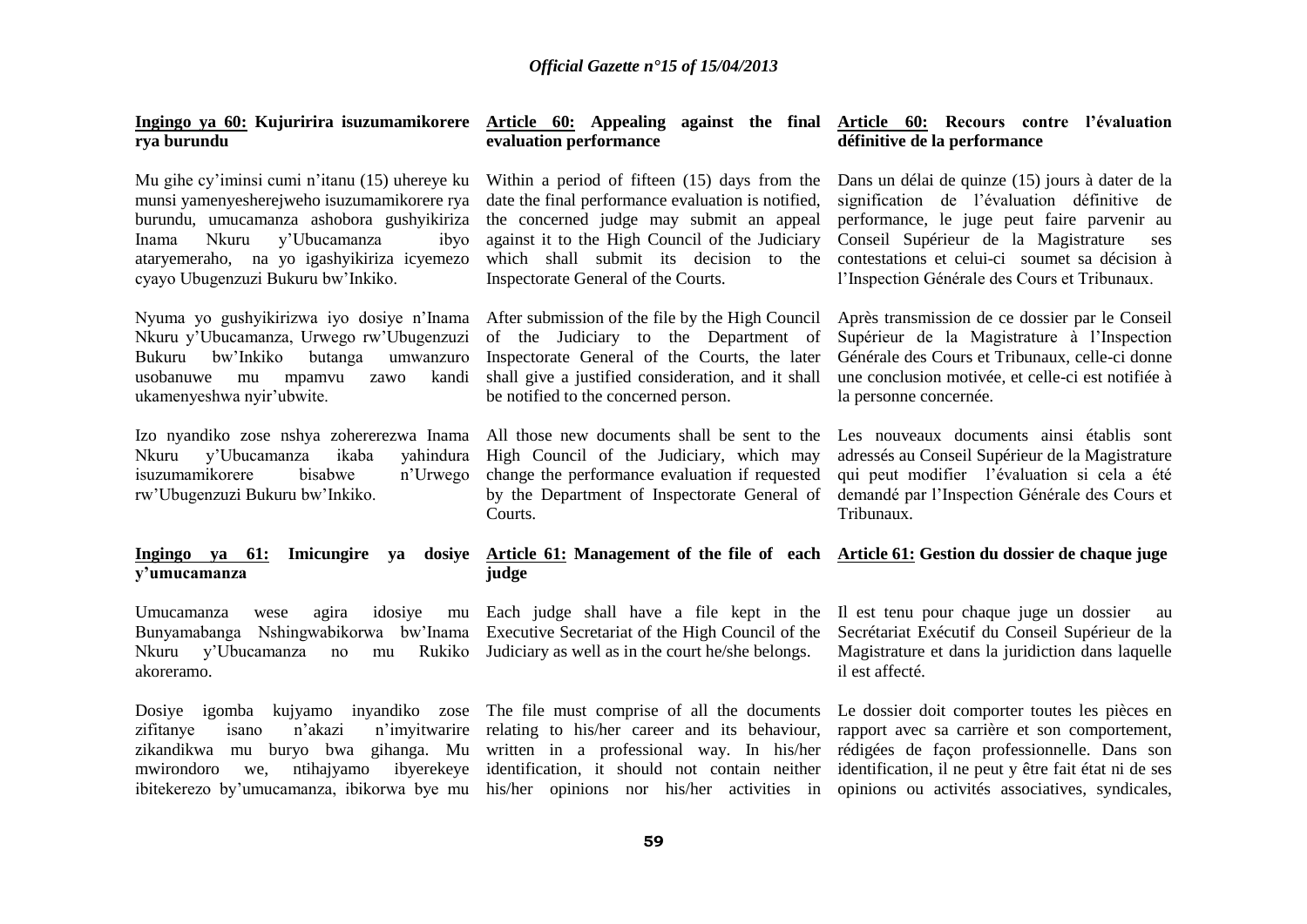| mashyirahamwe cyangwa mu masendika,<br>imyemerere ye y'idini cyangwa ibyo yemera mu<br>n'ibifitanye<br>mitekerereze y'abantu<br>isano<br>n'ubuzima bwe bwite. | trade-unions,<br>religious<br>associations,<br>philosophical and other matters relating to his/ relevant strictement de sa vie privée.<br>her private life.                                        | or religieuses ou philosophiques, ni d'éléments                                                                                                                              |                                                                                                                                                   |  |
|---------------------------------------------------------------------------------------------------------------------------------------------------------------|----------------------------------------------------------------------------------------------------------------------------------------------------------------------------------------------------|------------------------------------------------------------------------------------------------------------------------------------------------------------------------------|---------------------------------------------------------------------------------------------------------------------------------------------------|--|
| Umucamanza yemerewe kureba mu idosiye ye,<br>abiherewe uburenganzira kandi agenzurwa<br>n'Umunyamabanga Nshingwabikorwa w'Inama<br>Nkuru y'Ubucamanza.        | A judge shall be allowed to consult his/her<br>personal file with a prior authorization by the<br>Executive Secretary of the High Council of the<br>Judiciary and under supervision by the latter. | Il est permis au juge de consulter son dossier<br>avec l'autorisation préalable et sous la<br>supervision du Secrétaire Exécutif du Conseil<br>Supérieur de la Magistrature. |                                                                                                                                                   |  |
| Icyiciro cya 11: Ibyiciro umucamanza<br>ashobora kuba arimo mu kazi k'ubucamanza                                                                              | Section 11: Statutory positions for a judge                                                                                                                                                        |                                                                                                                                                                              | Section 11: Positions statutaires d'un juge                                                                                                       |  |
| <b>Ibyiciro</b><br>Ingingo<br><b>62:</b><br>ya<br>umucamanza ashobora kuba arimo                                                                              | binyuranye Article 62: Various statutory positions for a<br>judge                                                                                                                                  |                                                                                                                                                                              | Article 62: Différentes positions statutaires<br>d'un juge                                                                                        |  |
| mu byiciro bikurikira:                                                                                                                                        | Umucamanza wese ashobora kuba muri kimwe Every judge shall be in any of the following<br>positions:                                                                                                | suivantes:                                                                                                                                                                   | Tout juge est placé dans l'une des positions                                                                                                      |  |
| 1° ari ku murimo w'umucamanza;                                                                                                                                | $1^\circ$ judge in service;                                                                                                                                                                        |                                                                                                                                                                              | $1^\circ$ en fonction;                                                                                                                            |  |
| $2^{\circ}$ ari ku yindi mirimo yo<br>mu rwego<br>rw'ubucamanza ivugwa muri iri tegeko<br>ariko itari iyo guca imanza;                                        | $2^{\circ}$ in any other judiciary services as referred to<br>in this Law but this shall not include trying<br>court cases;                                                                        |                                                                                                                                                                              | 2° en exercice d'autres fonctions judiciaires<br>visées à la présente loi mais pas celle de<br>rendre les jugements;                              |  |
| 3° yaratijwe;                                                                                                                                                 | 3° on secondment;                                                                                                                                                                                  | $3^\circ$                                                                                                                                                                    | en détachement ;                                                                                                                                  |  |
| $4^{\circ}$ yarashyizwe ahandi;                                                                                                                               | $4^{\circ}$ at another administration disposal;                                                                                                                                                    | $4^\circ$                                                                                                                                                                    | la<br>disposition<br>d'une<br>à<br>autre<br>administration;                                                                                       |  |
| 5° yarahagaritswe ku kazi by'agateganyo ku<br>mpamvu z'uburwayi cyangwa umurimo<br>uvuyeho, cyangwa ku bw'igihano;                                            | $5^{\circ}$ on a temporary suspension due to sickness<br>or removal of its post or<br>due to a<br>disciplinary sanction;                                                                           |                                                                                                                                                                              | 5° en suspension temporaire de service pour<br>des raisons de maladie ou suppression de<br>son poste ou<br>une sanction<br>pour<br>disciplinaire; |  |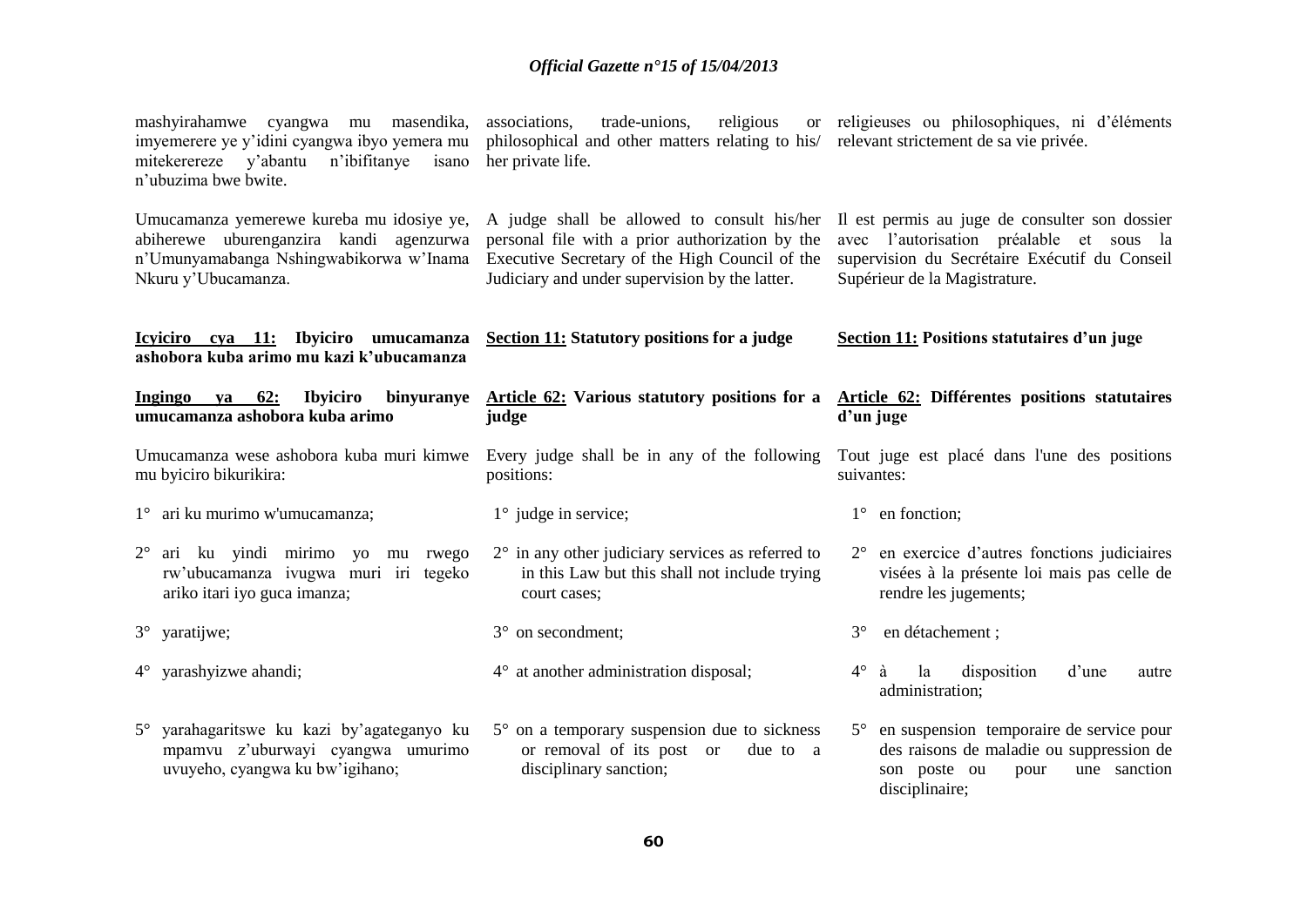| 6° yaremerewe kuba ahagaritse akazi.                                                                                                                                                                        | 6° on leave of absence.                                                                                                                                                                                                                      | $6^\circ$ en disponibilité.                                                                                                                                                                                                  |
|-------------------------------------------------------------------------------------------------------------------------------------------------------------------------------------------------------------|----------------------------------------------------------------------------------------------------------------------------------------------------------------------------------------------------------------------------------------------|------------------------------------------------------------------------------------------------------------------------------------------------------------------------------------------------------------------------------|
| Akiciro ka mbere:<br>Kuba ku murimo<br>k'umucamanza                                                                                                                                                         | <b>Sub Section One: Judge in service</b>                                                                                                                                                                                                     | Sous-section première: Juge en fonction                                                                                                                                                                                      |
| Ingingo ya 63: Umucamanza uri ku murimo                                                                                                                                                                     | Article 63: Judge in service                                                                                                                                                                                                                 | <b>Article 63: Juge en fonction</b>                                                                                                                                                                                          |
| Haseguriwe ibivugwa mu gace ka 5°, k'igika<br>cya mbere cy'ingingo ya 40 y'iri tegeko,<br>umucamanza aba ari ku murimo we igihe akora<br>koko akazi ko guca imanza ku ntera<br>yashyizweho.                 | Without prejudice to the provisions of point $5^\circ$<br>Paragraph One, Article 40 of this Law, a judge<br>shall be in service whenever he/she effectively<br>carries out his/her duties at the rank to which<br>he/she has been appointed. | Sans préjudice des dispositions de l'article 40,<br>alinéa premier, point 5° de la présente loi, un<br>juge en fonction est celui qui, régulièrement<br>titulaire d'un grade, exerce effectivement des<br>fonctions de juge. |
| Umucamanza<br>ku murimo<br>ategetswe<br>uri<br>kubahiriza amasaha n'iminsi y'akazi.                                                                                                                         | A judge in service must respect working hours<br>and days.                                                                                                                                                                                   | Le juge en fonction doit respecter les heures et<br>les jours de service.                                                                                                                                                    |
| Umucamanza uri mu kiruhuko, mu butumwa,<br>mu mahugurwa cyangwa woherejwe kwiga<br>n'Urukiko rw'Ikirenga, afatwa nk'uri ku kazi<br>kandi ahabwa umushahara we wose.                                         | A judge who is on leave, on official mission or<br>on training approved by the Supreme Court shall<br>be considered as being in service and paid all<br>his/her salary.                                                                      | Est également considéré comme étant en<br>fonction, le juge en congé, en mission officielle,<br>en formation approuvée par la Cour Suprême et<br>il a droit à l'entièreté de son salaire.                                    |
| cy'abacamanza<br>biruhuko<br>n'ibindi<br>by'ingoboka                                                                                                                                                        | Ingingo ya 64: Uburenganzira ku kiruhuko Article 64: Entitlement to judicial recess and<br>other incidental leaves                                                                                                                           | Article 64: Droit aux vacances judiciaires et<br>autres congés de circonstances                                                                                                                                              |
| Umucamanza uri ku murimo afite uburenganzira<br>bwo guhabwa ikiruhuko cy'abacamanza.                                                                                                                        | A judge who is in service shall be entitled to Le juge en fonction a droit aux vacances<br>judicial recess.                                                                                                                                  | judiciaires.                                                                                                                                                                                                                 |
| Uretse ikiruhuko cy'abacamanza, umucamanza<br>afite uburenganzira ku biruhuko by'ingoboka<br>nk'uko biteganywa n'Itegeko rishyiraho Sitati<br>rusange igenga abakozi ba Leta n'inzego<br>z'imirimo ya Leta. | In addition to judicial recess, a judge shall have<br>incidental leaves as provided for by the General<br>statutes for Rwanda Public Service.                                                                                                | Outre les vacances judiciaires, le juge a droit à<br>des congés de circonstance dans les conditions<br>fixées par la loi portant Statut général de la<br>Fonction Publique Rwandaise.                                        |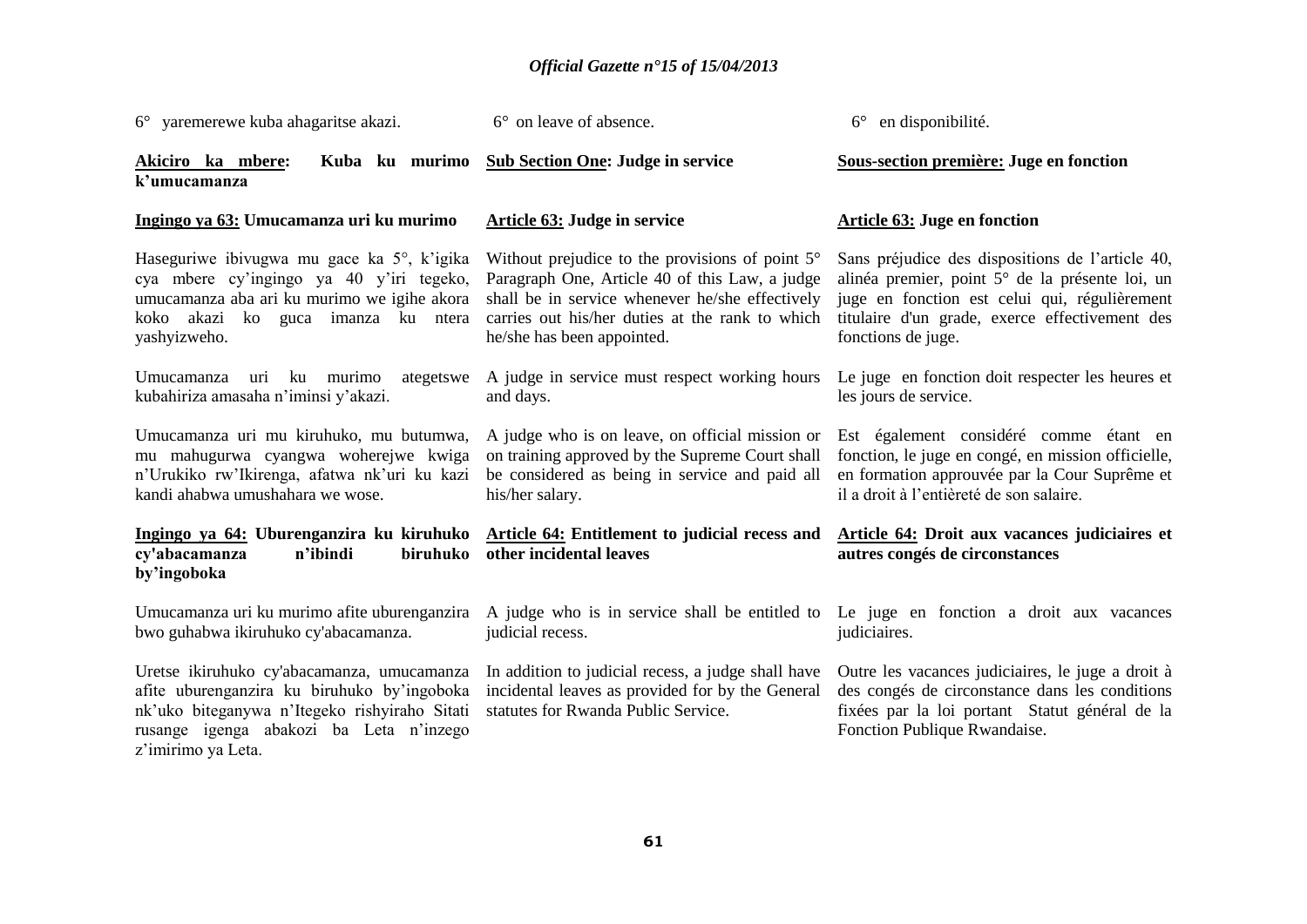| Ingingo ya 65: Ikiruhuko cy'abacamanza                                                                                                                                                                                                                                                          | <b>Article 65: Judicial recess</b>                                                                                                                                                                                                                                                                                                                       | <b>Article 65: Vacances judiciaires</b>                                                                                                                                                                                                                                                             |
|-------------------------------------------------------------------------------------------------------------------------------------------------------------------------------------------------------------------------------------------------------------------------------------------------|----------------------------------------------------------------------------------------------------------------------------------------------------------------------------------------------------------------------------------------------------------------------------------------------------------------------------------------------------------|-----------------------------------------------------------------------------------------------------------------------------------------------------------------------------------------------------------------------------------------------------------------------------------------------------|
| Ikiruhuko cy'abacamanza kigenwa na Perezida<br>w'Urukiko<br>rw'Ikirenga<br>abyumvikanyeho<br>n'Inama Nkuru y'Ubucamanza. Ikiruhuko<br>cy'Abacamanza kingana n'iminsi mirongo itatu<br>(30).                                                                                                     | Judicial recess shall be determined by the<br>President of the Supreme Court<br>after<br>consultation with the High Council of the<br>Judiciary. The duration of judicial recess is<br>thirty (30) calendar days.                                                                                                                                        | La période des vacances judiciaires est<br>déterminée par le Président de la Cour Suprême<br>après concertation avec le Conseil Supérieur de<br>la Magistrature. La durée des vacances<br>judiciaires est de trente (30) jours calendriers.                                                         |
| Mbere yo kujya mu kiruhuko cy'abacamanza,<br>Perezida wa buri rukiko agena umucamanza<br>usigara akora imirimo y'urukiko yihutirwa.<br>Ategetswe kandi kuba yagejeje ku Buyobozi<br>bw'Urukiko rw'Ikirenga raporo y'umwaka<br>y'imigendekere y'akazi.                                           | Before the judicial recess starts, the President of<br>each Court shall appoint a judge who will attend<br>to urgent matters during the judicial recess.<br>He/she shall also have to submit the annual<br>activity report to the management of the<br>Supreme Court.                                                                                    | Avant de partir pour les vacances judiciaires, le<br>Président de chaque juridiction désigne un juge<br>chargé d'expédier les affaires courantes et doit<br>en outre, avoir transmis à l'administration de la<br>Cour Suprême le rapport annuel des activités.                                      |
| Uruhushya<br>rw'ikiruhuko<br><b>Ingingo</b><br>66:<br>cy'umwihariko                                                                                                                                                                                                                             | <b>Article 66: Authorised absence</b>                                                                                                                                                                                                                                                                                                                    | Article 66: Absence autorisée                                                                                                                                                                                                                                                                       |
| mu minsi y'ikiruhuko cy'umwaka rushobora<br>guhabwa<br>buryo<br>umucamanza,<br>ku<br>bw'umwihariko, iyo amaze kwerekana impamvu<br>ifatika ituma arusaba kandi akaruhabwa<br>n'umukuriye mu kazi. Ariko umucamanza<br>ntashobora<br>iminsi<br>kurenza<br>icumi<br>(10)<br>y'uruhushya mu mwaka. | Uruhushya rutarengeje umunsi umwe rutavanwa An authorised absence for one day maximum<br>which is not deductible from the annual leave<br>may exceptionally be granted to a judge by<br>his/her immediate superior, for duly justified<br>reasons. However, a judge cannot benefit from<br>more than ten (10) days of authorized absence in<br>one year. | L'absence autorisée d'une journée au maximum<br>non déductible du congé annuel est accordée au<br>juge exceptionnellement par le supérieur<br>hiérarchique, pour des motifs dûment justifiés.<br>Toutefois, le juge ne peut pas bénéficier de plus<br>de dix (10) jours d'absence autorisée par an. |
| rwego rw'ubucamanza                                                                                                                                                                                                                                                                             | Akiciro ka 2: Gukora indi mirimo yo mu Sub Section 2: Exercising other judicial<br>services                                                                                                                                                                                                                                                              | <b>Sous-section 2: Exercice d'autres fonctions</b><br>judiciaires                                                                                                                                                                                                                                   |
| Ingingo ya 67: Umucamanza uri ku yindi Article 67: Judge in other judicial service<br>mirimo mu rwego rw'ubucamanza                                                                                                                                                                             |                                                                                                                                                                                                                                                                                                                                                          | <b>Article 67: Juge exercant une autre fonction</b><br>judiciaire                                                                                                                                                                                                                                   |
|                                                                                                                                                                                                                                                                                                 | Umucamanza uri ku yindi mirimo mu rwego A judge in any other judicial service as referred<br>rw'ubucamanza itari iyo guca imanza iyugwa to in this Law but which is not trying court                                                                                                                                                                     | Tout juge exerçant d'autres fonctions judiciaires<br>déterminées par la présente loi non liées au                                                                                                                                                                                                   |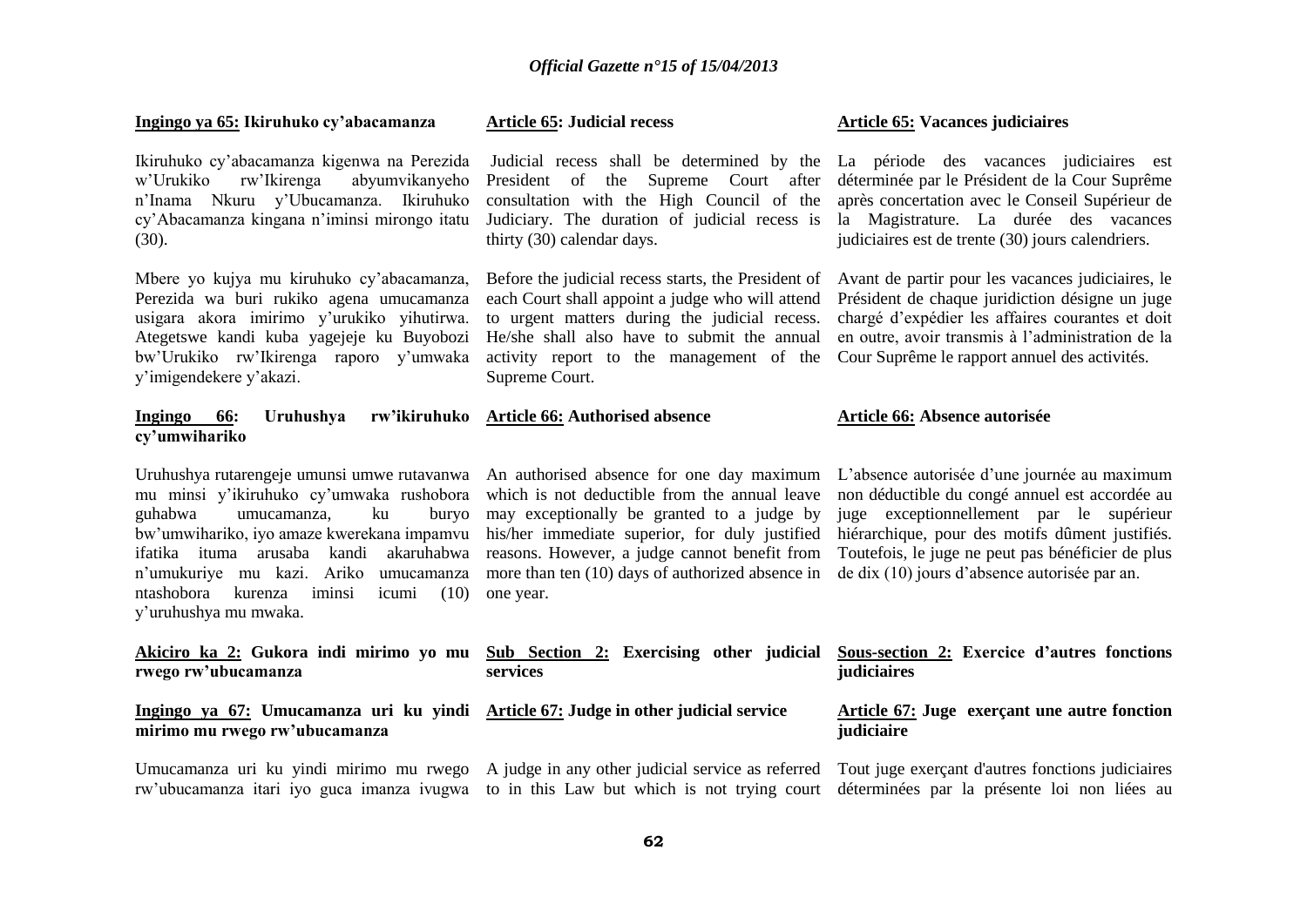| muri iri tegeko agumana sitati ye y'ubucamanza,<br>ariko akagengwa n'amategeko ngengamikorere<br>agenga imirimo yahawe.            | cases, shall keep the status of a judge, but he/she<br>shall be governed by the rules and regulation of<br>the service to which he/she is appointed.                     | jugement des procès garde le statut de juge,<br>mais il est régi par le règlement d'ordre<br>intérieur régissant la fonction qu'il exerce.                   |
|------------------------------------------------------------------------------------------------------------------------------------|--------------------------------------------------------------------------------------------------------------------------------------------------------------------------|--------------------------------------------------------------------------------------------------------------------------------------------------------------|
| Ayo mategeko ngengamikorere ashyirwaho na<br>w'Urukiko<br>rw'Ikirenga<br>Perezida<br>amaze<br>kwemezwa n'Inama Nkuru y'Ubucamanza. | These internal rules and regulations shall be<br>established by the President of Supreme Court<br>after they have been approved by the High<br>Council of the Judiciary. | Ledit règlement d'ordre intérieur est établi par<br>le Président de la Cour Suprême<br>après<br>approbation du Conseil Supérieur<br>de la<br>Magistrature.   |
| Akiciro ka 3: Ugutizwa k'umucamanza<br>n'ugushyirwa ahandi                                                                         | <b>Sub Section 3: Secondment and</b><br>placement<br>at another administration disposal                                                                                  | Sous-section 3: Détachement et mise à la<br>disposition d'une autre administration                                                                           |
| Ingingo ya 68: Ugutizwa                                                                                                            | <b>Article 68: Secondment</b>                                                                                                                                            | <b>Article 68: Détachement</b>                                                                                                                               |
| Ugutizwa ni igihe umucamanza ahagarika akazi<br>by'agateganyo kubera inyungu z'Igihugu kugira<br>ngo:                              | Secondment shall occur when a judge's<br>activities are interrupted in public interest in<br>order to:                                                                   | Le détachement est la position du juge appelé à<br>interrompre provisoirement ses fonctions dans<br>l'intérêt public, pour:                                  |
| $1^{\circ}$<br>akore umurimo mu muryango Leta<br>ifitemo inyungu cyangwa mu muryango<br>wigenga ufitanye amasezerano na Leta;      | perform duties in a public organisation or<br>$1^{\circ}$<br>in a private organisation that has a<br>contract with the Government;                                       | 1° occuper un emploi auprès d'un organisme<br>dans lequel l'Etat a des intérêts ou auprès<br>d'un organisme privé lié à l'Etat par un<br>contrat;            |
| $2^{\circ}$<br>akore<br>umurimo<br>muryango<br>mu<br>mpuzamahanga Leta irimo.                                                      | $2^{\circ}$<br>perform duties in an international<br>organisation to which the Government is a<br>party.                                                                 | occuper un emploi auprès d'un organisme<br>$2^{\circ}$<br>international dont l'Etat fait partie.                                                             |
| 69:<br>Ingingo<br>Amategeko<br>ya<br>agenga<br>umucamanza watijwe n'uburenganzira bwe                                              | Article 69: Regulations governing a judge on<br>secondment and his/her rights                                                                                            | Article 69: Règles régissant un juge en<br>détachement et ses droits                                                                                         |
| Umucamanza watijwe agengwa n'amategeko<br>y'ikigo cyangwa umuryango yajyanywemo<br>keretse ibyerekeye kurangiza akazi burundu.     | A judge on secondment shall be governed by the<br>regulations of the institution or organisation of<br>secondment with the exception of office<br>termination.           | Un juge détaché est soumis aux lois et<br>règlements de l'institution de détachement, sauf<br>pour ce qui a trait à la cessation définitive de<br>fonctions. |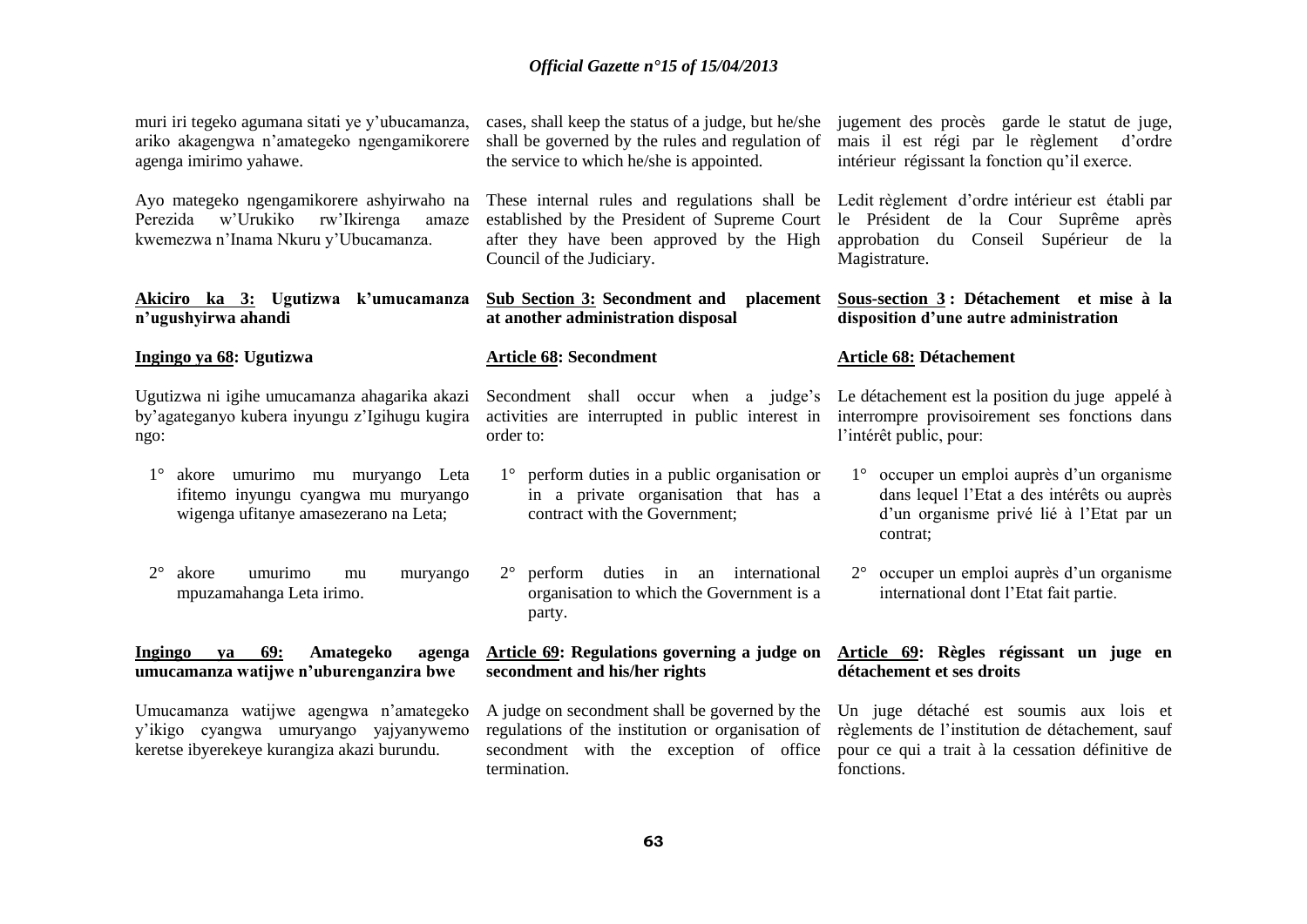Umucamanza watijwe agumana uburenganzira bwo kuzamurwa mu ntera, mu mushahara no mu burambe ku kazi.

#### **Ingingo ya 70: Gushyirwa ahandi**

Ugushyirwa ahandi ni igihe umucamanza ashyirwa mu bundi butegetsi bwa Leta bufite sitati itandukanye n'igenga abacamanza n'abakozi b'inkiko cyangwa mu muryango uharanira inyungu rusange.

## **Ingingo ya 71: Ingaruka zo gutizwa cyangwa gushyirwa ahandi**

Iyo umucamanza atijwe cyangwa ashyizwe In case a judge is placed on secondment or at Lorsqu'un juge est détaché ou mis à la mucamanza.

Iyo ugutizwa cyangwa ugushyirwa ahandi birangiye, umucamanza ahita asubizwa mu cyangwa ashyirwa ahandi.

| Ingingo          | va | 72:     | <b>Uburenganzira</b> |
|------------------|----|---------|----------------------|
| bw'umucamanza    |    | watijwe | cyangwa              |
| washyizwe ahandi |    |         |                      |

Ugutizwa cyangwa ugushyirwa ahandi k'umucamanza bikorwa byemewe n'Inama Nkuru y'Ubucamanza na nyir'ubwite.

as well as working experience.

## Article 70: Placement at **administration disposal**

administration disposal when he/she is transferred into a public administration with a statute that is different from the one governing judges and judicial personnel or into an organisation of general public interest.

# **Article 71: Effects of secondment or disposal**

ahandi, umurimo yakoraga ushakirwa undi another administration disposal, a new judge shall be appointed to replace him/her.

mirimo ye yakoraga mbere y'uko atizwa judge shall be automatically reinstated into est repris de droit dans ses anciennes fonctions. another administration disposal is over, the his/her previous post.

# **or placement at another administration la disposition d'une autre administration disposal**

administration disposal shall be carried out upon approval by the High Council of the Judiciary with the consent of the concerned judge.

A judge on secondment shall retain his/her Un juge en détachement conserve ses droits à rights as to promotion related to rank and salary, l'avancement de grade et de salaire ainsi qu'à l'ancienneté.

## **Article 70: Mise à la disposition d'une autre administration**

A judge shall be placed at another La mise à la disposition d'une autre administration est la position du juge qui lui permet d'être au service d'une administration publique ayant un statut différent de celui des juges et du personnel judiciaire ou d'une organisation d'intérêt public.

### **placement at another administration mise à la disposition d'une autre Article 71: Effets du détachement ou de la administration**

disposition d'une autre administration, un nouveau juge est recruté pour le remplacer.

When the period of secondment or placement at A la fin de son détachement ou de sa mise à la disposition d'une autre administration, le juge

# **Article 72: Rights of a judge on secondment Article 72: Droits du juge détaché ou mis à**

The secondment or placement at another Le détachement ou la mise à la disposition d'une autre administration sont décidés par le Conseil Supérieur de la Magistrature avec le consentement du juge intéressé.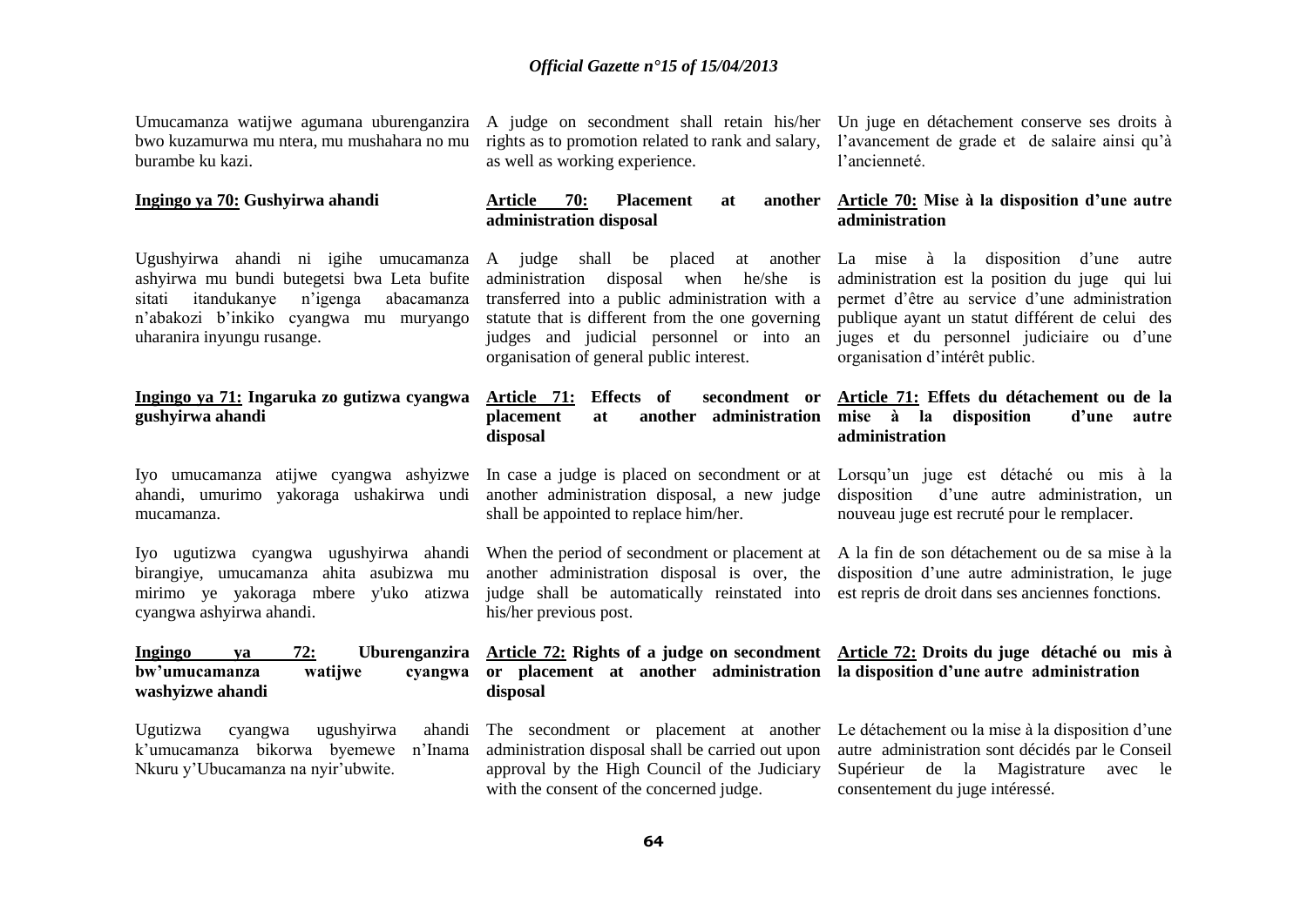| Umucamanza watijwe cyangwa washyizwe<br>ahandi agumana uburenganzira asanganywe mu<br>rwego rw'ubucamanza. Akomeza kugengwa<br>n'iri tegeko uretse mu bidashobora kubangikana<br>n'imirimo ye mishya. | The judge on secondment or placed at disposal<br>of another administration shall retain his/her<br>rights in the judiciary. He/she shall continue to<br>be governed by this Law except in matters<br>incompatible with his/her new responsibilities. | Le juge détaché ou mis à la disposition d'une<br>administration conserve ses droits dans l'ordre<br>judiciaire. Il reste soumis à la présente loi sauf<br>pour tout ce qui n'est pas compatible avec ses<br>nouvelles fonctions. |
|-------------------------------------------------------------------------------------------------------------------------------------------------------------------------------------------------------|------------------------------------------------------------------------------------------------------------------------------------------------------------------------------------------------------------------------------------------------------|----------------------------------------------------------------------------------------------------------------------------------------------------------------------------------------------------------------------------------|
| Ahembwa n'urwego yoherejwemo<br>nk'uko<br>amategeko yarwo abiteganya.                                                                                                                                 | He/she shall be remunerated by the department<br>or organisation he/she has been appointed to<br>serve in accordance with the rules governing<br>such department or organisation.                                                                    | Il est rémunéré par le service ou l'organisme<br>auprès duquel il est affecté conformément aux<br>règles qui régissent ledit service ou organisme.                                                                               |
| Guhagarikwa ku kazi<br>Akiciro ka 4:<br>by'agateganyo k'umucamanza ku mpamvu<br>z'uburwayi, ikurwaho ry'umurimo cyangwa<br>ku bw'igihano                                                              | <b>Sub Section 4: Temporary suspension of a</b><br>judge because of sickness, suppression of post<br>or disciplinary sanction                                                                                                                        | Sous-section 4: Suspension temporaire du<br>juge pour cause de maladie, de suppression<br>d'emploi ou de sanction disciplinaire                                                                                                  |
| Ingingo ya 73: Guhagarika by'agateganyo<br>umucamanza kubera impamvu z'uburwayi                                                                                                                       | Article 73: Temporary suspension of a judge<br>due to sickness                                                                                                                                                                                       | Article 73: Suspension temporaire du juge<br>pour cause de maladie                                                                                                                                                               |
| Inama Nkuru y'Ubucamanza, ibisabwe na<br>Perezida w'Urukiko rw'Ikirenga, ishobora                                                                                                                     | A judge may be temporarily suspended by the<br>High Council of the Judiciary upon proposal by                                                                                                                                                        | Le juge peut être placé en suspension temporaire<br>par le Conseil Supérieur de la Magistrature sur                                                                                                                              |
| guhagarika by'agateganyo umucamanza ku kazi<br>mu gihe afite uburwayi bwemejwe n'umuganga<br>wemewe na Leta, iyo ubwo burwayi bumaze<br>cyangwa bushobora kumara iminsi irenze<br>mirongo itatu (30). | the President of the Supreme Court during a<br>period of sickness, which has been certified by<br>an authorised medical doctor, if such period<br>exceeds or is likely to exceed thirty (30) days.                                                   | proposition du Président de la Cour Suprême<br>pendant la durée d'une maladie constatée par un<br>médecin agréé, si cette durée excède ou peut<br>excéder trente (30) jours.                                                     |
| Guhagarikwa ku kazi by'agateganyo kubera The duration of the temporary suspension due to<br>impamvu z'uburwayi<br>ntibishobora kurenga<br>amezi atandatu (6).                                         | sickness cannot exceed six (6) months.                                                                                                                                                                                                               | La durée de la suspension temporaire d'activités<br>pour cause de maladie ne peut excéder six (6)<br>mois.                                                                                                                       |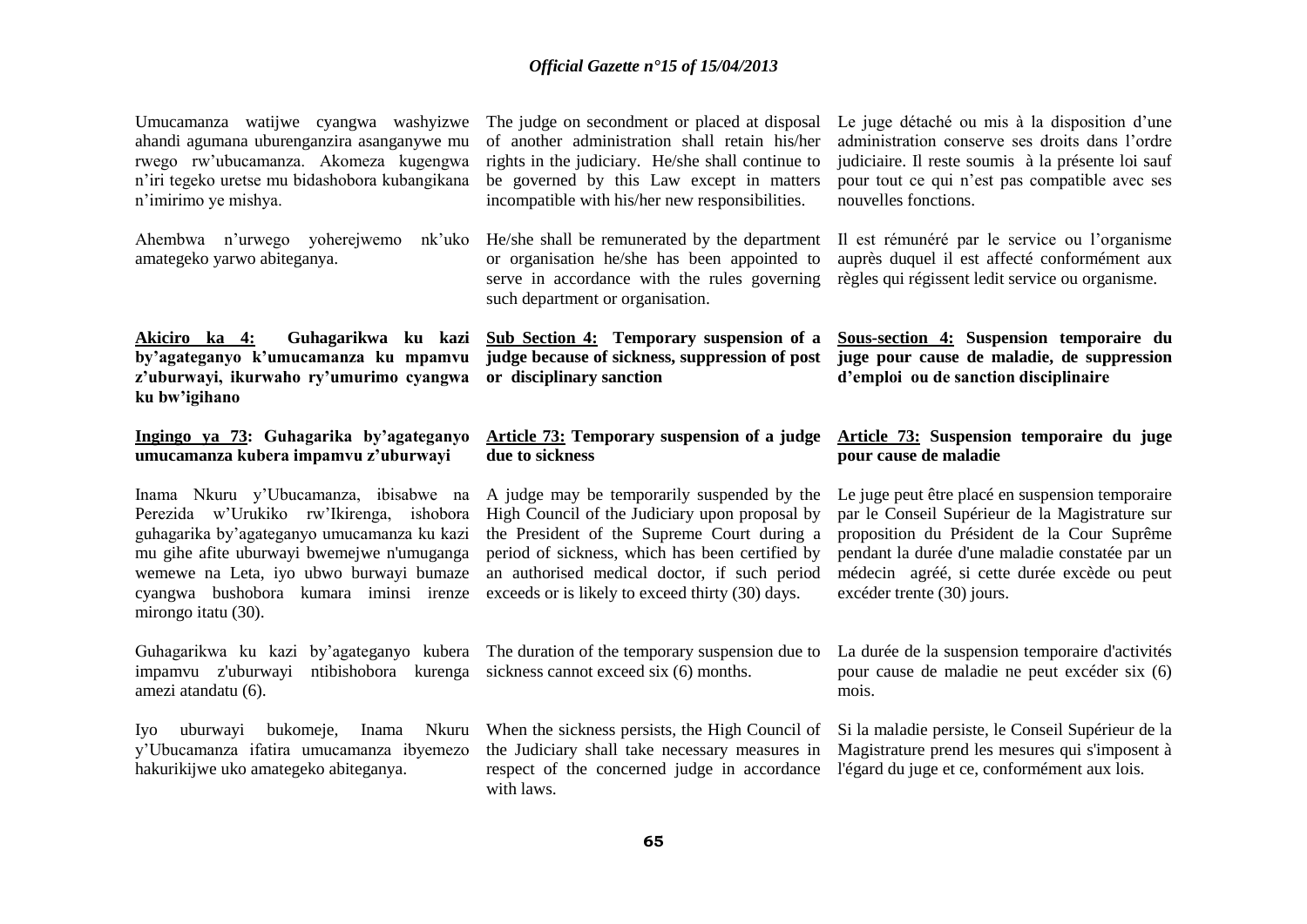| 74:<br>Ingingo<br>ya<br>bw'umucamanza<br>by'agateganyo kubera uburwayi                                                                                                                           | Uburenganzira Article 74: Rights of a judge on temporary<br>wahagaritswe suspension due to sickness                                                                                   | Article 74: Droits du juge en suspension<br>temporaire pour cause de maladie                                                                                                      |
|--------------------------------------------------------------------------------------------------------------------------------------------------------------------------------------------------|---------------------------------------------------------------------------------------------------------------------------------------------------------------------------------------|-----------------------------------------------------------------------------------------------------------------------------------------------------------------------------------|
| wahagaritswe<br>Umucamanza<br>ku<br>kazi<br>kubera impamvu z'uburwayi<br>by'agateganyo<br>umushahara<br>kandi<br>we<br>agumana<br>abona<br>uburenganzira bwose butangwa n'amategeko.             | A judge who is in temporary suspension because<br>of sickness shall enjoy his/her salary and retain<br>all other statutory benefits in accordance with<br>laws.                       | Le juge placé en suspension temporaire<br>d'activités pour cause de maladie bénéficie de<br>son traitement et conserve tous les avantages<br>statutaires prévus par les lois.     |
| Ingingo ya 75: Gusubira mu kazi                                                                                                                                                                  | <b>Article 75: Resumption of duties</b>                                                                                                                                               | <b>Article 75: Réintégration du service</b>                                                                                                                                       |
| Iyo igihe kivugwa mu ngingo ya 73 y'iri tegeko<br>kirangiye umucamanza ahita asubira ku kazi ke<br>nta bindi bisabwe.                                                                            | At the expiration of the period provided for in<br>Article 73 of this Law, the judge shall be<br>reinstated without any further formalities.                                          | A l'expiration du délai prévu par l'article 73 de<br>la présente loi, le juge réintègre son service sans<br>autre formalité.                                                      |
| Ingingo ya 76: Guhagarikwa by'agateganyo<br>bitewe n'uko umurimo cyangwa umwanya<br>bivuyeho                                                                                                     | Article 76: Temporary suspension due to<br>suppression of post                                                                                                                        | Article 76: Suspension temporaire pour cause<br>de suppression d'emploi                                                                                                           |
| Umucamanza ashobora guhagarikwa ku kazi<br>bitewe<br>n'uko<br>by'agateganyo<br>umwanya<br>yakoragamo cyangwa umurimo bivuyeho ku<br>nyungu z'akazi, ariko ibyo ntibirenza amezi<br>atandatu (6). | A judge may be temporarily suspended due to<br>suppression of post in the interest of work, for a<br>period not exceeding six (6) months.                                             | Le juge peut être placé en suspension temporaire<br>de fonction pour cause de suppression d'emploi<br>dans l'intérêt du service et pour une durée<br>n'excédant pas six (6) mois. |
| Umucamanza wahagaritswe kubera izo mpamvu<br>agumana bibiri bya gatatu (2/3) by'umushahara<br>we kimwe n'uburenganzira bwo kuzamurwa mu<br>ntera.                                                | A judge placed in such a situation shall have the<br>right to be paid two thirds $(2/3)$ of the salary and<br>shall be entitled to promotion related to rank.                         | Le juge placé dans cette position conserve le<br>droit à deux tiers $(2/3)$ du traitement, ainsi que<br>ses droits à l'avancement de grade.                                       |
| Iyo icyo gihe kirangiye atarabonerwa undi<br>mwanya, asezererwa nta mpaka mu buryo<br>buteganywa n'ingingo ya 82 y'iri tegeko.                                                                   | When such period expires before the judge is<br>given another appointment, he/she shall be<br>automatically dismissed in accordance with the<br>provisions of Article 82 of this Law. | Si à l'expiration de ce délai le juge n'a pas été<br>affecté à un autre poste, il est démis d'office<br>conformément à l'article 82 de la présente loi.                           |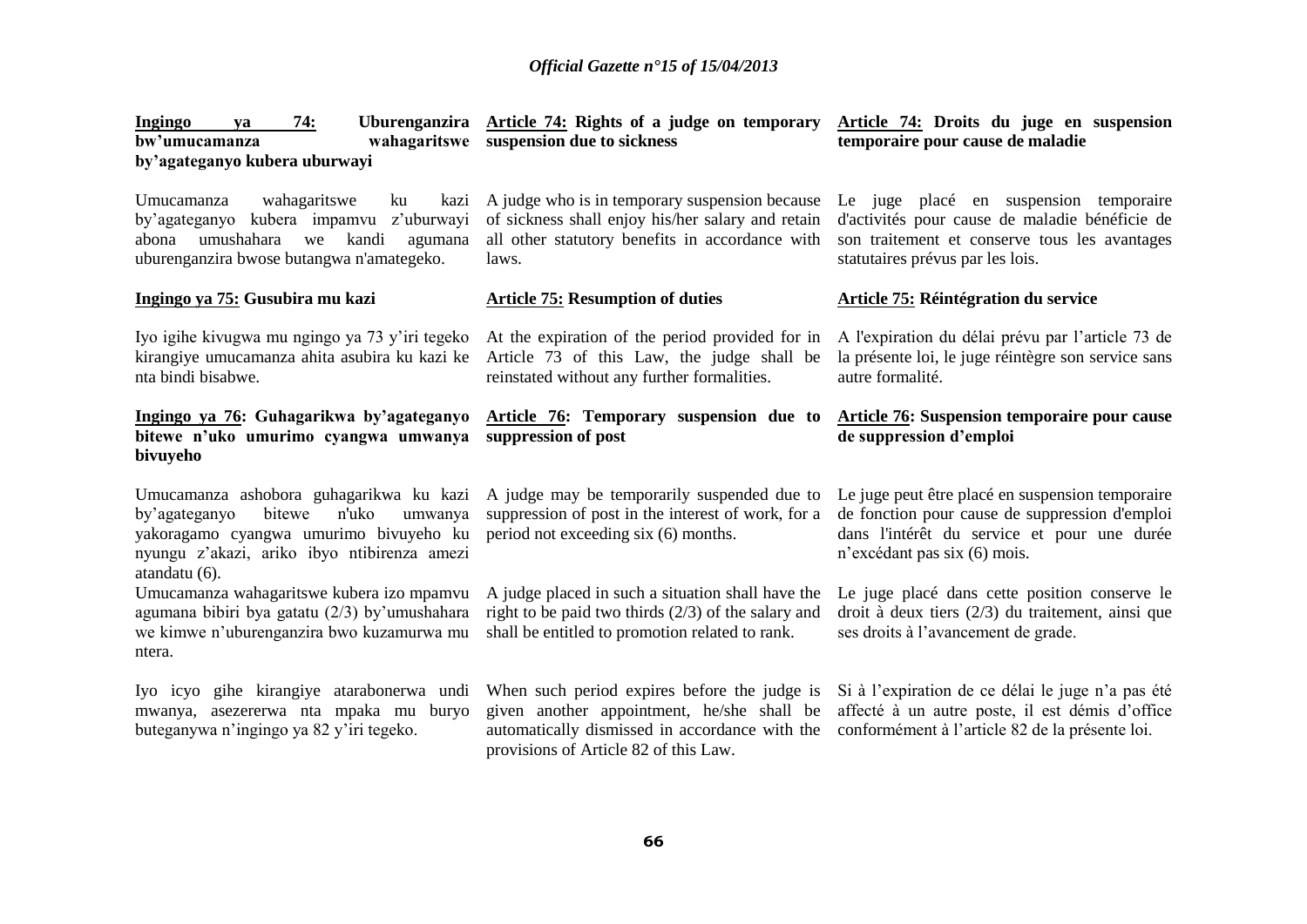| Ingingo ya 77: Guhagarikwa by'agateganyo<br>ku mpamvu z'igihano                                                                                                                                                                                                           | Article 77: Temporary suspension as a Article 77: Suspension temporaire comme<br>disciplinary sanction                                                                                                                                                                 | sanction disciplinaire                                                                                                                                                                                                                                                                                                                       |
|---------------------------------------------------------------------------------------------------------------------------------------------------------------------------------------------------------------------------------------------------------------------------|------------------------------------------------------------------------------------------------------------------------------------------------------------------------------------------------------------------------------------------------------------------------|----------------------------------------------------------------------------------------------------------------------------------------------------------------------------------------------------------------------------------------------------------------------------------------------------------------------------------------------|
| Umucamanza ashobora guhagarikwa ku kazi<br>by'agateganyo kubera ko ari mu gihano gituruka<br>ku makosa y'akazi nk'uko bivugwa mu gace ka<br>5° k'igika cya mbere cy'ingingo ya 40 y'iri<br>tegeko.                                                                        | A judge may be temporarily suspended<br>following the sanction he/she has been given<br>due to the faults he/she made when carrying out<br>duties as referred to in point 5°<br>his/her<br>paragraph One of Article 40 of this Law.                                    | Un juge peut faire l'objet d'une suspension<br>temporaire à raison d'une sanction lui imposée<br>suite aux fautes commises dans l'exercice de ses<br>fonctions conformément au point 5° de l'alinéa<br>premier de l'article 40 de la présente loi.                                                                                           |
| Akiciro ka 5: Kwemererwa kuba ahagaritse<br>akazi k'ubucamanza                                                                                                                                                                                                            | Sub Section 5: Acceptance of leave of absence<br>for a judge                                                                                                                                                                                                           | Sous-section 5: Acceptation de la mise en<br>disponibilité d'un juge                                                                                                                                                                                                                                                                         |
| Guhagarika<br><b>Ingingo</b><br>78:<br>va<br>k'ubucamanza                                                                                                                                                                                                                 | akazi Article 78: Leave of absence for a judge                                                                                                                                                                                                                         | Article 78: Mise en disponibilité d'un juge                                                                                                                                                                                                                                                                                                  |
| Umucamanza ashobora kuba ahagaritse akazi<br>byemejwe n'Inama Nkuru y'Ubucamanza<br>ibisabwe na Perezida w'Urukiko rw'Ikirenga:                                                                                                                                           | A judge may be placed on leave of absence by<br>the High Council of the Judiciary upon proposal<br>by the President of the Supreme Court:                                                                                                                              | Un juge peut être mis en disponibilité par le<br>Conseil Supérieur de la Magistrature sur<br>proposition du Président de la Cour Suprême:                                                                                                                                                                                                    |
| 1° iyo agiye kwiga cyangwa gukora<br>imirimo y'ubushakashatsi;                                                                                                                                                                                                            | 1° when he/she wants to undertake further<br>studies or research;                                                                                                                                                                                                      | 1° pour faire des études ou des recherches;                                                                                                                                                                                                                                                                                                  |
| $2^{\circ}$ iyo agiye gukora imirimo ya politiki;                                                                                                                                                                                                                         | $2^{\circ}$ for carrying out political activities;                                                                                                                                                                                                                     | $2^{\circ}$ pour exercer un mandat politique;                                                                                                                                                                                                                                                                                                |
| 3° ku zindi mpamvu ze bwite.                                                                                                                                                                                                                                              | 3° for other personal reasons.                                                                                                                                                                                                                                         | 3° pour d'autres raisons personnelles.                                                                                                                                                                                                                                                                                                       |
| Umucamanza wemerewe kuba ahagaritse akazi<br>aba avuye mu rwego rw'ubucamanza byemejwe<br>n'Inama Nkuru y'Ubucamanza. Ntiyongera<br>kubona umushahara no kuzamurwa mu ntera,<br>ntabona kandi muri icyo gihe, amafaranga<br>agenewe abasezerewe ku kazi kubera izabukuru. | A judge who has been allowed to undertake<br>leave of absence shall be discharged from the<br>judiciary upon the approval of the High Council<br>of the Judiciary. He/she shall no longer enjoy<br>salary and promotion and not be entitled to<br>retirement benefits. | Un juge mis en disponibilité est placé hors de<br>l'ordre judiciaire sur approbation du Conseil<br>Supérieur de la Magistrature. Il cesse de<br>bénéficier, dans cette position, de ses droits au<br>salaire et à l'avancement de grade et n'a pas<br>droit à l'indemnité de fin de carrière accordée au<br>moment de la mise à la retraite. |

Icyakora, mu gihe umucamanza ahagaritse akazi However, in case a judge is on a study leave Toutefois, le juge mis en disponibilité pour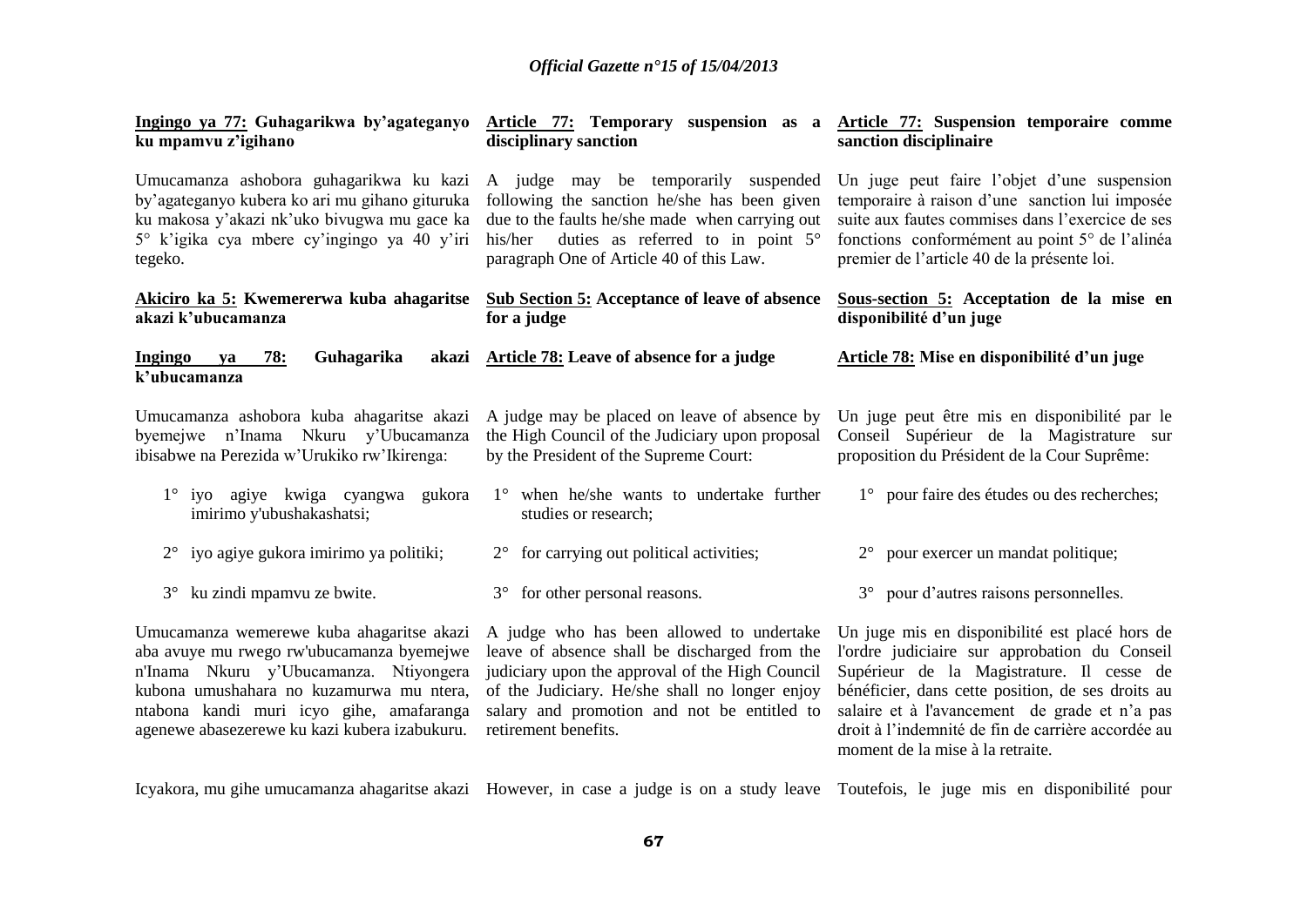kugira ngo ajye gukomeza kwiga, akomeza guhabwa umushahara n'ibindi agenerwa iyo yoherejwe n'Urukiko rw'Ikirenga.

#### **Ingingo ya 79: Gusaba guhagarika akazi k'ubucamanza**

Ibaruwa y'umucamanza usaba kuba ahagaritse akazi igezwa kuri Perezida w'Urukiko rw'Ikirenga ishinganye mu iposita cyangwa itanzwe mu ntoki. Iyo itanzwe mu ntoki, uyitanze ahabwa icyemezo cy'uko yakiriwe.

Perezida w'Urukiko rw'Ikirenga ageza iyo baruwa ku Nama Nkuru y'Ubucamanza igasubiza mu gihe kitarenze ukwezi kumwe (1) uhereye ku munsi ibaruwa yakiriwe na Perezida w'Urukiko rw'Ikirenga. Iyo icyo gihe kirenze, kuba ahagaritse akazi biba byemewe.

#### **Ingingo ya 80: Gusubizwa mu kazi k'umucamanza wagahagaritse**

Umucamanza wemerewe kuba ahagaritse akazi ashobora, abisabye mu nyandiko, gusubizwa mu kazi byemejwe n'Inama Nkuru y'Ubucamanza.

granted by the Supreme Court, he/she shall continue enjoying salary and other benefits he/she is entitled.

## **Article 79: Application for leave of absence for a judge**

The letter of application for leave of absence for a judge shall be addressed to the President of the Supreme Court either by registered postal mail or hand delivered. When it is hand delivered, an acknowledgement of receipt shall be issued.

The President of the Supreme Court shall direct the application letter to the High Council of the Judiciary which shall have to reply within a period not exceeding one (1) month from the date of the receipt of the application letter by the President of the Supreme Court. In case such a period expires, the leave of absence shall be presumed to have been granted.

#### **Article 80: Resumption of duties for a judge who was on leave of absence**

A judge who has been placed on leave of absence may, upon application in writing, be reinstated by the High Council of the Judiciary.

| <b>Icyiciro</b>                                   | <b>12:</b><br>cva | Kuva    | ku       |     | murimo Section 12: Ceasing to be a judge                            | Section 12: Cessation des fonctions de juge                 |
|---------------------------------------------------|-------------------|---------|----------|-----|---------------------------------------------------------------------|-------------------------------------------------------------|
| w'ubucamanza<br>Ingingo<br>ry'umwuga w'ubucamanza | 81:<br>va         | Impamvu |          |     | z'irangiza Article 81: Grounds for ceasing the career of<br>a judge | Article 81: Causes qui mettent fin à la<br>carrière de juge |
| Umwuga                                            | w'ubucamanza      |         | urangira | 1VO | The career of a judge shall cease when :                            | La carrière de juge prend fin par:                          |

poursuivre les études continue de bénéficier de son salaire et autres avantages s'il a été envoyé faire des études par la Cour Suprême.

#### **Article 79: Demande de mise en disponibilité d'un juge**

La lettre de demande de mise en disponibilité d'un juge est adressée au Président de la Cour Suprême soit par lettre recommandée à la poste contre récépissé, soit remise de main à main avec accusé de réception.

Le Président de la Cour Suprême adresse ladite lettre de demande au Conseil Supérieur de la Magistrature qui à son tour doit se prononcer dans un délai n'excédant pas un (1) mois à dater de la réception de la lettre de demande par le Président de la Cour Suprême. Passé ce délai, la demande de mise en disponibilité est réputée acceptée.

## **Article 80: Réintégration du service d'un juge mis en disponibilité**

Le juge mis en disponibilité peut, s'il en fait une demande écrite, réintégrer le service sur décision du Conseil Supérieur de la Magistrature.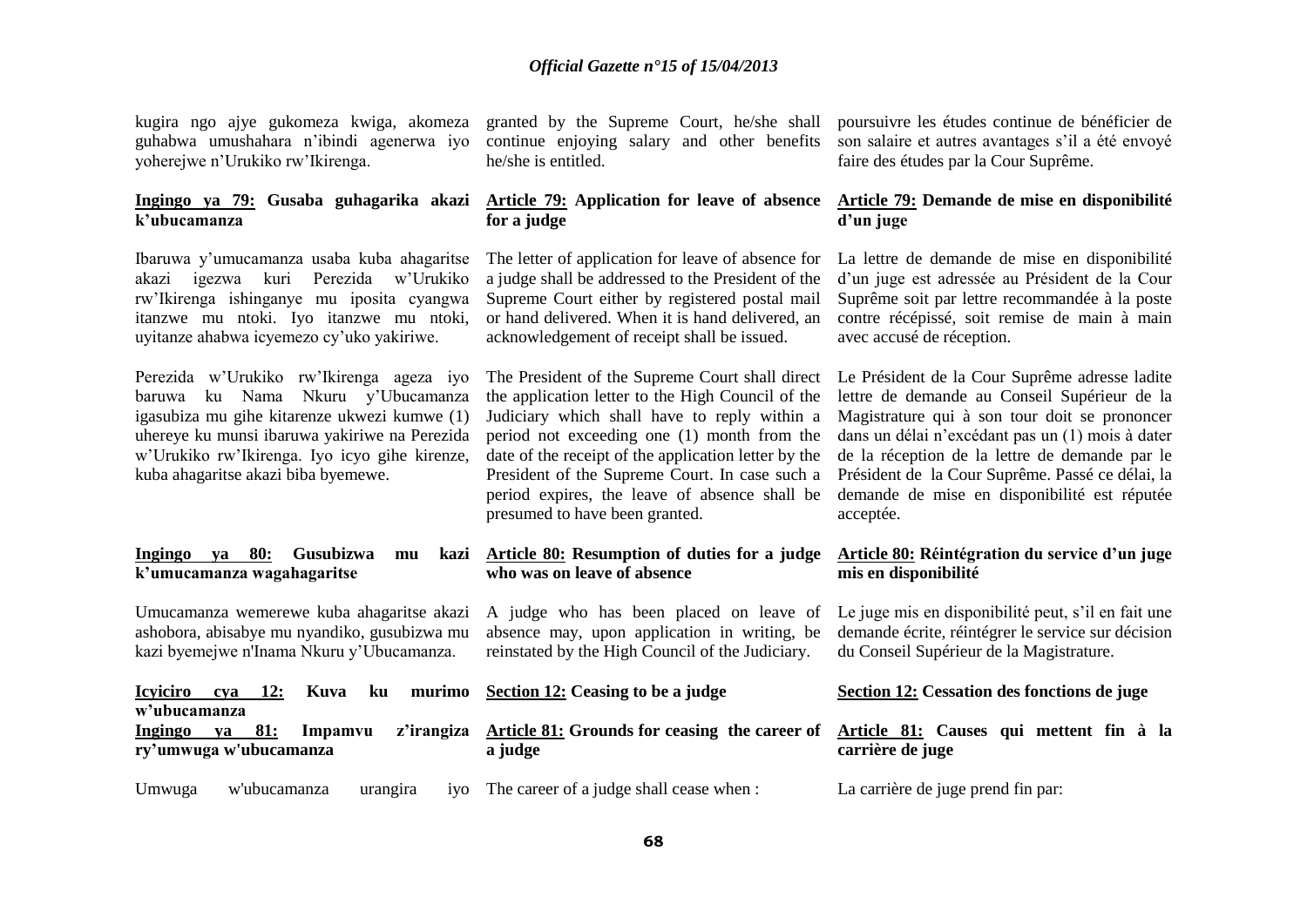## uwawukoraga:

| yeguye cyangwa asezeye ku bushake<br>bwe;                                                                                                                                                                        | $1^\circ$ he/she voluntarily resigns;                                                                                                                                                                                                                        | 1° la démission volontaire;                                                                                                                                                                                                                           |  |
|------------------------------------------------------------------------------------------------------------------------------------------------------------------------------------------------------------------|--------------------------------------------------------------------------------------------------------------------------------------------------------------------------------------------------------------------------------------------------------------|-------------------------------------------------------------------------------------------------------------------------------------------------------------------------------------------------------------------------------------------------------|--|
| $2^{\circ}$<br>asezerewe nta mpaka;                                                                                                                                                                              | $2^{\circ}$ he/she is automatically dismissed;                                                                                                                                                                                                               | 2° la démission d'office;                                                                                                                                                                                                                             |  |
| yirukanywe burundu;<br>$3^\circ$                                                                                                                                                                                 | $3^{\circ}$ he/she is expelled;                                                                                                                                                                                                                              | la révocation;<br>$3^\circ$                                                                                                                                                                                                                           |  |
| agiye mu kiruhuko cy'izabukuru;<br>$4^{\circ}$                                                                                                                                                                   | $4^\circ$ he/she retires;                                                                                                                                                                                                                                    | la mise à la retraite;<br>$4^\circ$                                                                                                                                                                                                                   |  |
| $5^{\circ}$<br>apfuye.                                                                                                                                                                                           | $5^\circ$ he/she dies.                                                                                                                                                                                                                                       | le décès.<br>$5^\circ$                                                                                                                                                                                                                                |  |
| Akiciro ka mbere: Gusezererwa nta mpaka<br>no kwegura ku bushake                                                                                                                                                 | <b>Sub Section One: Automatic dismissal and</b><br>voluntary resignation                                                                                                                                                                                     | Sous-section première: Démission d'office et<br>volontaire                                                                                                                                                                                            |  |
| Ingingo ya 82: Gusezererwa nta mpaka                                                                                                                                                                             | <b>Article 82: Automatic dismissal</b>                                                                                                                                                                                                                       | <b>Article 82: Démission d'office</b>                                                                                                                                                                                                                 |  |
| Umucamanza asezererwa nta mpaka iyo:                                                                                                                                                                             | A judge shall be automatically dismissed when:                                                                                                                                                                                                               | Est démis d'office, le juge :                                                                                                                                                                                                                         |  |
| 1° atacyujuje ibya ngombwa byatumye<br>yemererwa kuba umucamanza cyangwa<br>iyo bamusanganye ubushobozi buke;                                                                                                    | $1^\circ$ he/she no longer fulfils the conditions for<br>admission as a judge or if he/she is found<br>to have professional incompetence;                                                                                                                    | 1° qui ne remplit plus les conditions<br>d'admissibilité aux fonctions de juge ou<br>dont l'inaptitude professionnelle a été<br>constatée;                                                                                                            |  |
| umwanya yakoragamo uvuyeho<br>$2^{\circ}$<br>ku<br>nyungu z'akazi kandi batagishoboye<br>kumusubiza mu rwego rw'abacamanza<br>cyangwa mu bakozi ba Leta mu gihe<br>giteganyijwe mu ngingo ya 76 y'iri<br>tegeko; | suppression of his/her post is uprising in<br>$2^{\circ}$<br>the interest of duty, without any possibility<br>for reinstatement into the judiciary or<br>public administration at the expiration of<br>the period provided for in Article 76 of this<br>Law; | dont le poste est supprimé dans l'intérêt du<br>$2^{\circ}$<br>service sans qu'il soit possible de le<br>réintégrer dans l'ordre judiciaire ou dans<br>l'administration publique à l'expiration du<br>délai prévu à l'article 76 de la présente loi ; |  |
| yanze kurahira cyangwa iyo yarahiye<br>$3^\circ$<br>akamara amezi atatu (3) ataraboneka ku<br>kazi<br>ke<br>nta<br>mpamvu<br>yemewe<br>n'amategeko;                                                              | 3° he/she refuses to take oath of office or,<br>within a period of three (3) months after<br>taking the oath, he/she fails to report to<br>his/her workplace without any legally<br>accepted reason;                                                         | qui refuse de prêter serment ou qui, trois<br>$3^\circ$<br>(3) mois après sa prestation de serment ne<br>s'est pas présenté à son poste d'attache sans<br>motif légal valable;                                                                        |  |
| yataye akazi nta mpamvu mu gihe<br>$4^{\circ}$<br>cy'iminsi cumi n'itanu (15) ikurikirana;                                                                                                                       | $4^{\circ}$ he/she abandons office without any<br>justified reason for fifteen (15) consecutive                                                                                                                                                              | 4° qui abandonne le service sans<br>motif<br>valable<br>pendant<br>(15)<br>quinze<br>jours                                                                                                                                                            |  |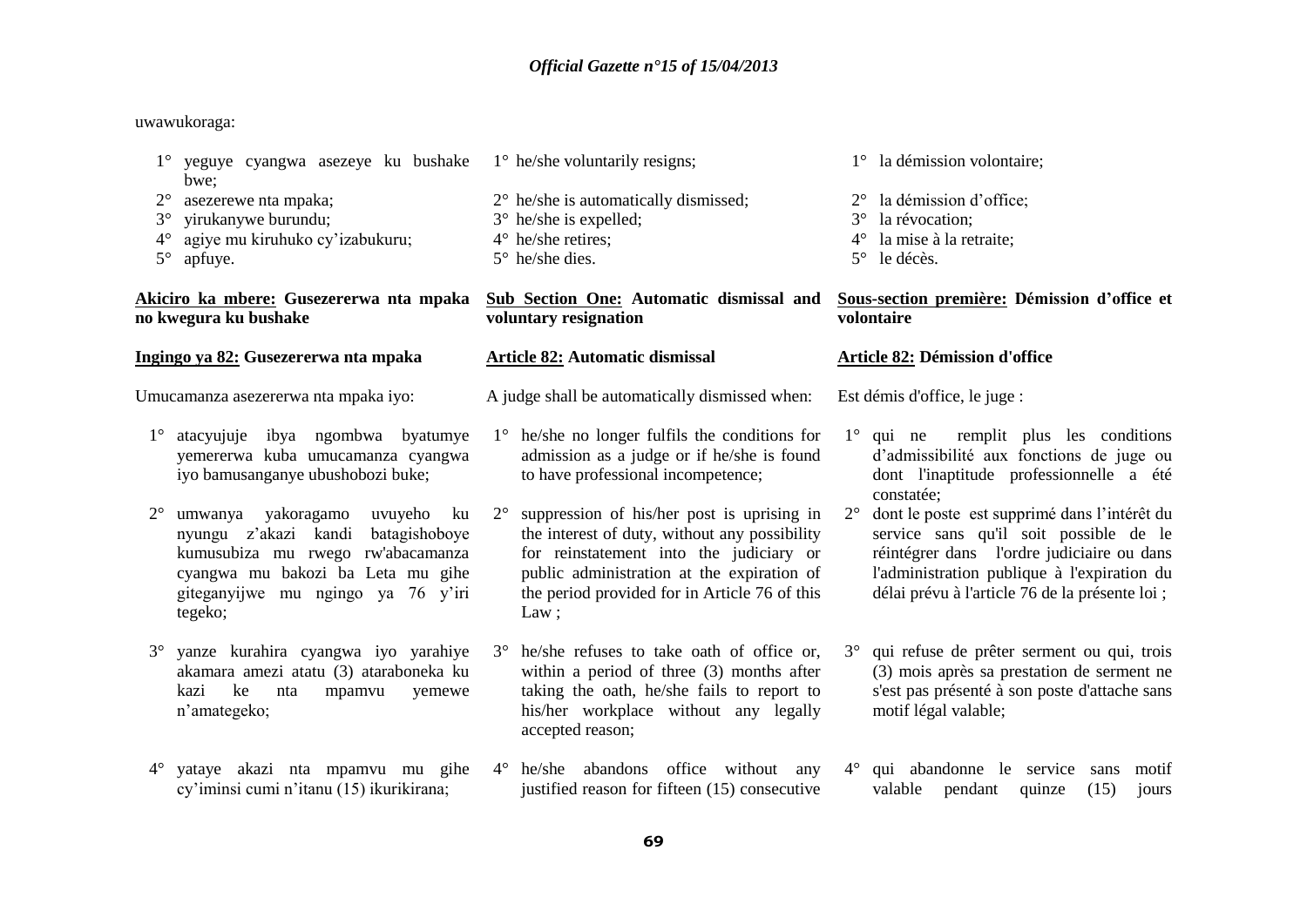days;

5° atagishoboye akazi ku mpamvu z'ubumuga cyangwa z'uburwayi.

#### **Ingingo ya 83: Kwemeza ko umucamanza atagishoboye akazi**

Kwemeza ko umucamanza atagishoboye akazi Certifying that a judge is incapable due to kubera impamvu z'ubumuga z'uburwayi bikorwa n'akanama kagizwe commission of three (3) authorized medical n'abaganga batatu (3) bemewe na Leta bagenwa doctors appointed by the Minister in charge of na Minisitiri ufite ubuzima mu nshingano ze, health upon request of the President of the High abisabwe na Perezida w'Inama Nkuru Council of the Judiciary. y'Ubucamanza.

Akanama k'abaganga kagomba kugaragaza uko The commission of medical doctors must submit umucamanza amerewe mbere y'uko igihe cy'amezi atandatu (6) kirangira hakurikijwe ibivugwa mu ngingo ya 73 y'iri tegeko.

Iyo ako kanama kemeje ko umucamanza atazabasha gusubira ku kazi nyuma y'igihe kimaze kuvugwa mu gika cya 2 cy'iyi ngingo, Inama Nkuru y'Ubucamanza ibisabwe na Perezida w'Urukiko rw'Ikirenga iramusezerera.

**Ingingo ya 84: Amafaranga agenerwa umucamanza kubera ivanwaho ry'umurimo**

5° he/she is incapable of discharging his/her duties due to infirmity or sickness.

# **incapable to fulfil his/her duties**

infirmity or sickness shall be made by a

a report on the status of the capability of the judge before the expiration of a period of six (6) months in accordance with the provisions of de la présente loi. Article 73 of this Law.

When the report of the commission of medical doctors concludes that the judge is incapable of resuming his/her duties at the expiration of the period referred to in Paragraph 2 of this Article, the High Council of the Judiciary, upon proposal by the President of the Supreme Court shall dismiss the concerned judge.

# **suppression of post**

successifs;

5° qui n'est plus capable de remplir ses fonctions pour cause d'infirmité ou de maladie.

### **Article 83: Certifying that a judge is Article 83: Constatation de l'inaptitude du juge**

La constatation de l'inaptitude du juge due à l'infirmité ou la maladie est constatée par une commission médicale composée de trois (3) médecins agréés par le Gouvernement désignés par le Ministre ayant la santé dans ses attributions sur demande du Président du Conseil Supérieur de la Magistrature.

La commission médicale doit se prononcer sur l'état de santé du juge avant l'expiration d'un délai de six (6) mois conformément à l'article 73

Si l'avis de la commission médicale conclut à l'inaptitude du juge à reprendre le service à l'expiration de la période prévue à l'alinéa 2 du présent article, le Conseil Supérieur de la Magistrature, sur proposition du Président de la Cour Suprême, met fin à ses fonctions.

#### **Article 84: Terminal benefits due to Article 84: Prime de cessation d'activités pour suppression d'emploi**

Iyo umucamanza asezerewe nta mpaka kubera When a judge is automatically dismissed due to Lorsqu'un juge est démis d'office suite à la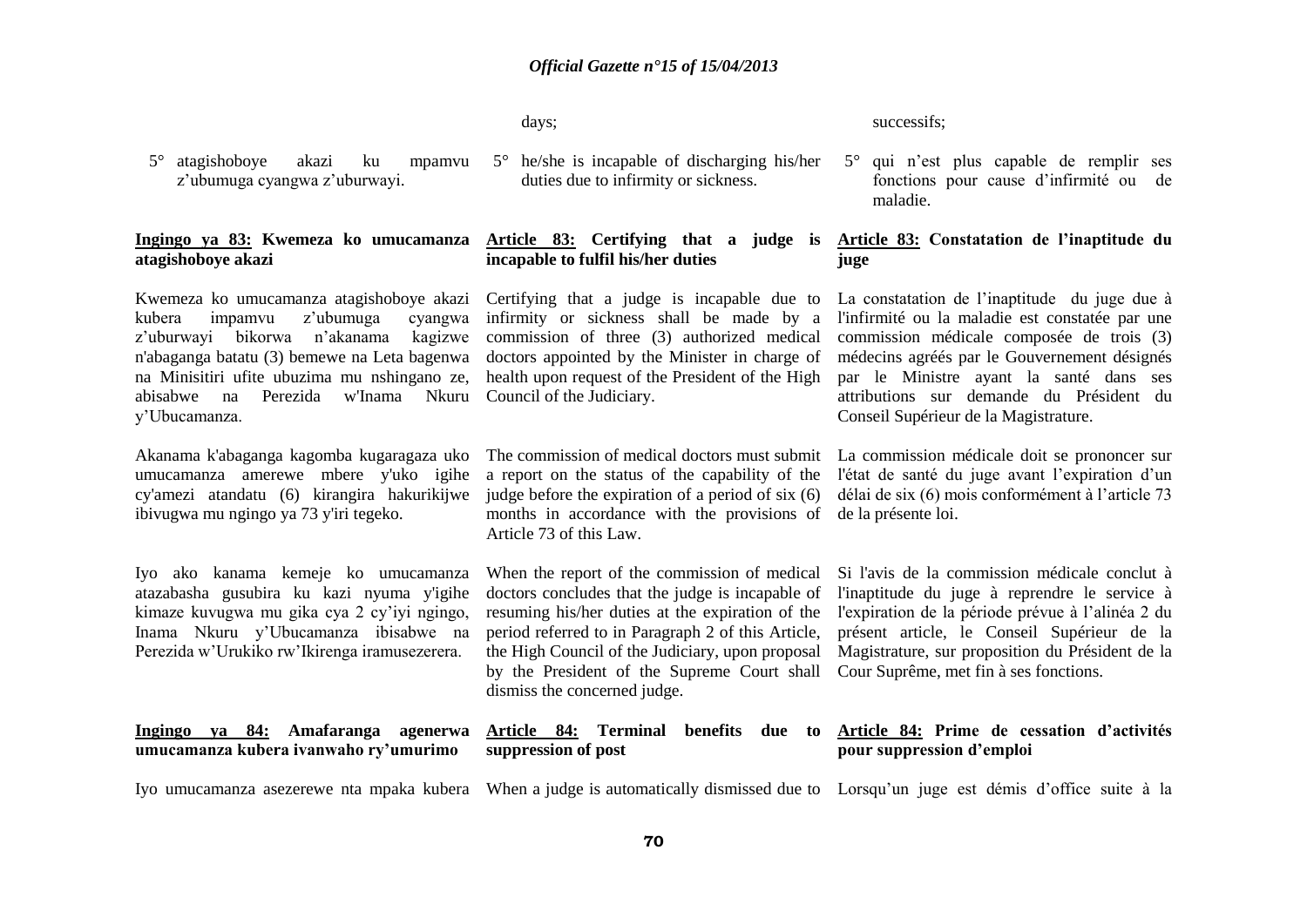ivanwaho ry'umurimo, agenerwa amafaranga y'ishimwe abarwa bahereye ku mushahara mbumbe kandi agatangwa ku buryo bukurikira:

- 1° ukwezi kumwe (1) ku mucamanza utaramara imyaka itanu (5) mu kazi k'ubucamanza;
- 2° amezi abiri (2) ku mucamanza umaze nibura imyaka itanu (5) ariko ataruzuza imyaka icumi (10) mu kazi k'ubucamanza;
- 3° amezi atandatu (6) ku mucamaza umaze nibura imyaka icumi (10) mu kazi k'ubucamanza.

## **Ingingo ya 85: Gusezera ku bushake**

Umucamanza ashobora gusezera ku bushake A judge may voluntarily resign from office in Le juge peut présenter sa démission volontaire abikoze mu nyandiko. Bigira agaciro iyo byemewe n'Inama Nkuru y'Ubucamanza.

Icyemezo cy'Inama Nkuru y'Ubucamanza The decision of the High Council of the La décision du Conseil Supérieur de la kigomba gufatwa kandi kikamenyeshwa umucamanza mu gihe kitarenze ukwezi kumwe (1) uhereye ku munsi yayigerejeho icyifuzo cye.

gusezera abyemerewe.

terminal benefits calculated on the basis of the gross salary and shall be paid in the following manner:

- $1^{\circ}$  one (1) month for a judge with less than five (5) years in service;
- 2° two (2) months for a judge with at least five (5) years but with less than ten (10) years in service;
- 3° six (6) months for a judge with at least ten (10) years in service.

#### **Article 85: Voluntary resignation**

writing. It shall be valid only if it is approved by the High Council of the Judiciary.

Judiciary must be made and notified to the concerned judge within a period of one (1) application.

will be deemed to have been accepted.

suppression of post, he/she shall be entitled to suppression d'emploi, il bénéficie d'une prime de cessation d'activités calculée sur base de son dernier salaire brut et déterminée comme suit :

- 1° un (1) mois de salaire pour le juge justifiant d'une ancienneté de moins de cinq (5) ans;
- 2° deux (2) mois de salaire pour le juge justifiant d'une ancienneté de cinq (5) ans au moins mais inférieure à dix (10) ans;
- 3° six (6) mois de salaire pour le juge justifiant d'une ancienneté de dix (10) ans au moins.

#### **Article 85: Démission volontaire**

par écrit. Celle-ci n'est valide que si elle est acceptée par le Conseil Supérieur de la Magistrature.

month from the date of receipt of the compter du jour de la réception de la demande Magistrature doit intervenir et être signifiée au juge concerné dans un délai d'un (1) mois à par le Conseil Supérieur de la Magistrature.

Iyo icyo gihe kirenze, bifatwa ko uwasabye At the expiration of such period, the resignation Passé ce délai, la démission est réputée acceptée.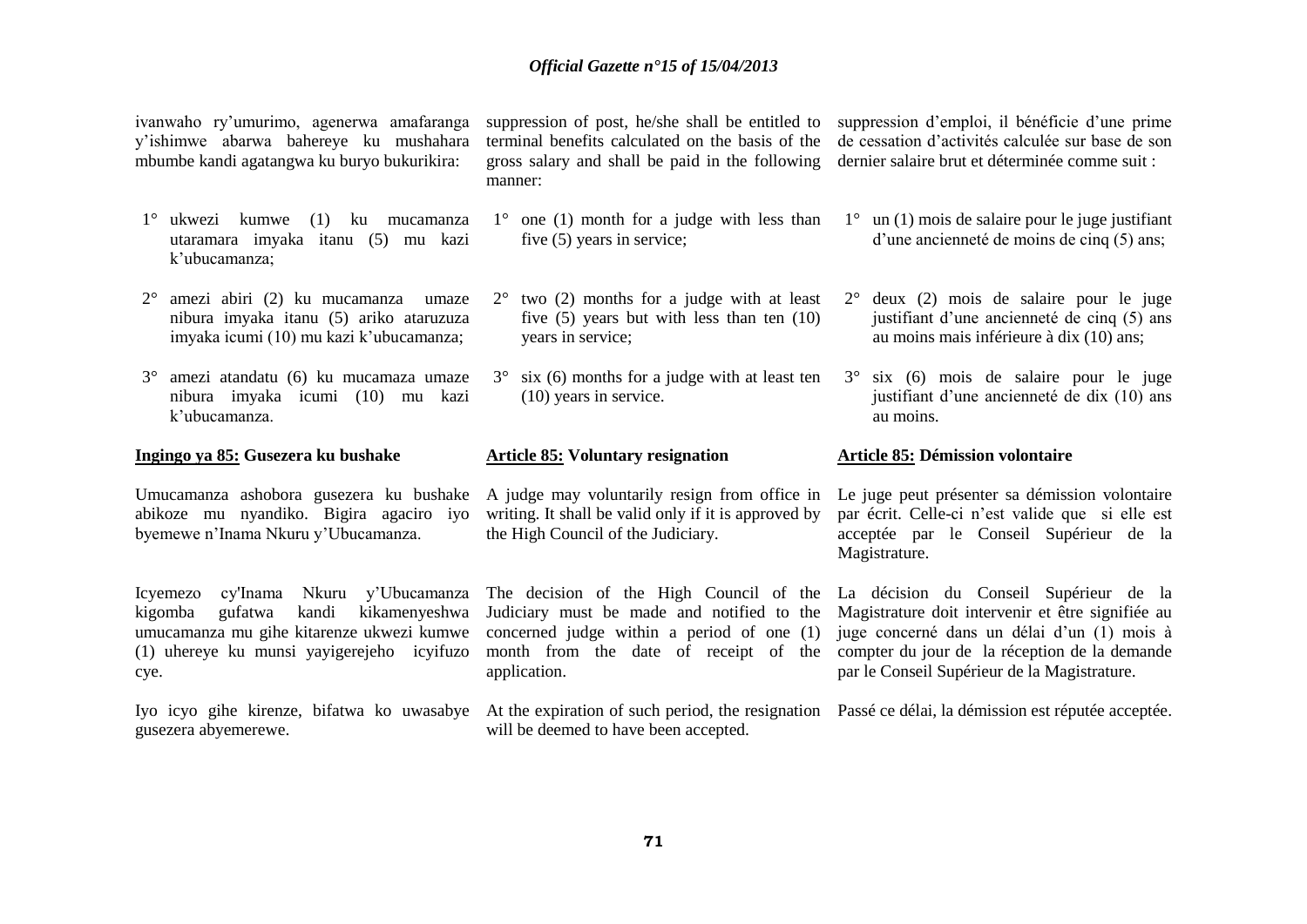| Ingingo ya 86: Kudasubirwaho ko gusezera                                                                                                                                                                                                                                      | Article 86: Irrevocability of resignation                                                                                                                                                                                                                                          | Article 86: Irrévocabilité de la démission                                                                                                                                                                                                                                                |
|-------------------------------------------------------------------------------------------------------------------------------------------------------------------------------------------------------------------------------------------------------------------------------|------------------------------------------------------------------------------------------------------------------------------------------------------------------------------------------------------------------------------------------------------------------------------------|-------------------------------------------------------------------------------------------------------------------------------------------------------------------------------------------------------------------------------------------------------------------------------------------|
| Iyo gusezera ku bushake bimaze kwemerwa<br>ntibishobora gusubirwaho.                                                                                                                                                                                                          | Once the resignation is accepted, it cannot be<br>revoked.                                                                                                                                                                                                                         | L'acceptation de la démission rend celle-ci<br>irrévocable.                                                                                                                                                                                                                               |
| Ntabwo bibuza uwasezeye gukurikiranwa mu<br>nkiko iyo hari ibyaha bimugaragayeho amaze<br>kwemererwa gusezera.                                                                                                                                                                | Authorization to resign shall not preclude<br>subsequent judicial proceedings against the<br>resigned judge on the grounds of offences<br>committed by him/herself but revealed after the<br>resignation was accepted.                                                             | L'autorisation de démission ne fait pas obstacle<br>aux poursuites judiciaires contre le juge<br>démissionnaire en raison des infractions qu'il<br>aurait commises mais qui n'ont été révélées<br>qu'après acceptation de la démission.                                                   |
| Ingingo ya 87: Urwego rwemeza isezererwa<br>nta mpaka cyangwa gusezera ku bushake                                                                                                                                                                                             | Article 87: Competent organ to decide an<br>automatic dismissal or voluntary resignation                                                                                                                                                                                           | Article 87: Organe compétent pour décider<br>de la démission volontaire ou d'office                                                                                                                                                                                                       |
| Gusezererwa nta mpaka cyangwa gusezera ku<br>bushake<br>byemezwa<br>n'Inama<br>Nkuru<br>y'Ubucamanza ibisabwe na Perezida w'Urukiko<br>rw'Ikirenga.                                                                                                                           | The dismissal, whether automatic or as a result<br>of voluntary resignation shall be decided by the<br>High Council of the Judiciary, upon proposal by<br>the President of the Supreme Court.                                                                                      | La démission volontaire ou d'office est décidée<br>par le Conseil Supérieur de la Magistrature sur<br>proposition du Président de la Cour Suprême.                                                                                                                                        |
| Icyakora ku birebana na Perezida, Visi-Perezida<br>n'Abacamanza b'Urukiko rw'Ikirenga, ba<br>Perezida na ba Visi Perezida b'Urukiko Rukuru<br>n'Urukiko Rukuru rw'Ubucuruzi, Perezida wa<br>Repubulika niwe wemeza isezererwa nta mpaka<br>cyangwa ukwegura ku bushake byabo. | However, the automatic dismissal or voluntary<br>resignation of the President and Vice President<br>as well as judges of the Supreme Court,<br>Presidents and Vice Presidents of the High<br>Court and Commercial High Court shall be<br>decided by the President of the Republic. | Cependant, pour le Président, le Vice-président<br>et les Juges de la Cour Suprême ainsi que les<br>Présidents et les Vice-présidents de la Haute<br>Cour et de la Haute Cour de Commerce, c'est le<br>Président de la République qui décide de leur<br>démission volontaire ou d'office. |
| Akiciro ka 2:<br>Kwirukanwa<br>k'umucamanza                                                                                                                                                                                                                                   | burundu Sub Section 2: Expulsion of a judge                                                                                                                                                                                                                                        | <b>Sous-section 2: Révocation du juge</b>                                                                                                                                                                                                                                                 |
| Ingingo ya 88: Kwirukanwa burundu                                                                                                                                                                                                                                             | <b>Article 88: Expulsion</b>                                                                                                                                                                                                                                                       | <b>Article 88: Révocation</b>                                                                                                                                                                                                                                                             |
| Hakurikijwe imihango yerekeye imihanirwe<br>iteganijwe n'iri tegeko kuva ku ngingo ya 46<br>kugeza ku ngingo ya 55, umucamanza ashobora<br>guhabwa igihano cyo kwirukanwa burundu                                                                                             | In accordance with the disciplinary procedure<br>provided for in Article 46 to 55 of this Law, a<br>judge shall be expelled as a sanction for serious<br>misconduct upon approval by the High Council                                                                              | Conformément à la procédure disciplinaire<br>prévue aux articles 46 à 55 de la présente loi, le<br>juge peut être révoqué sur approbation du<br>Conseil Supérieur de la Magistrature pour faute                                                                                           |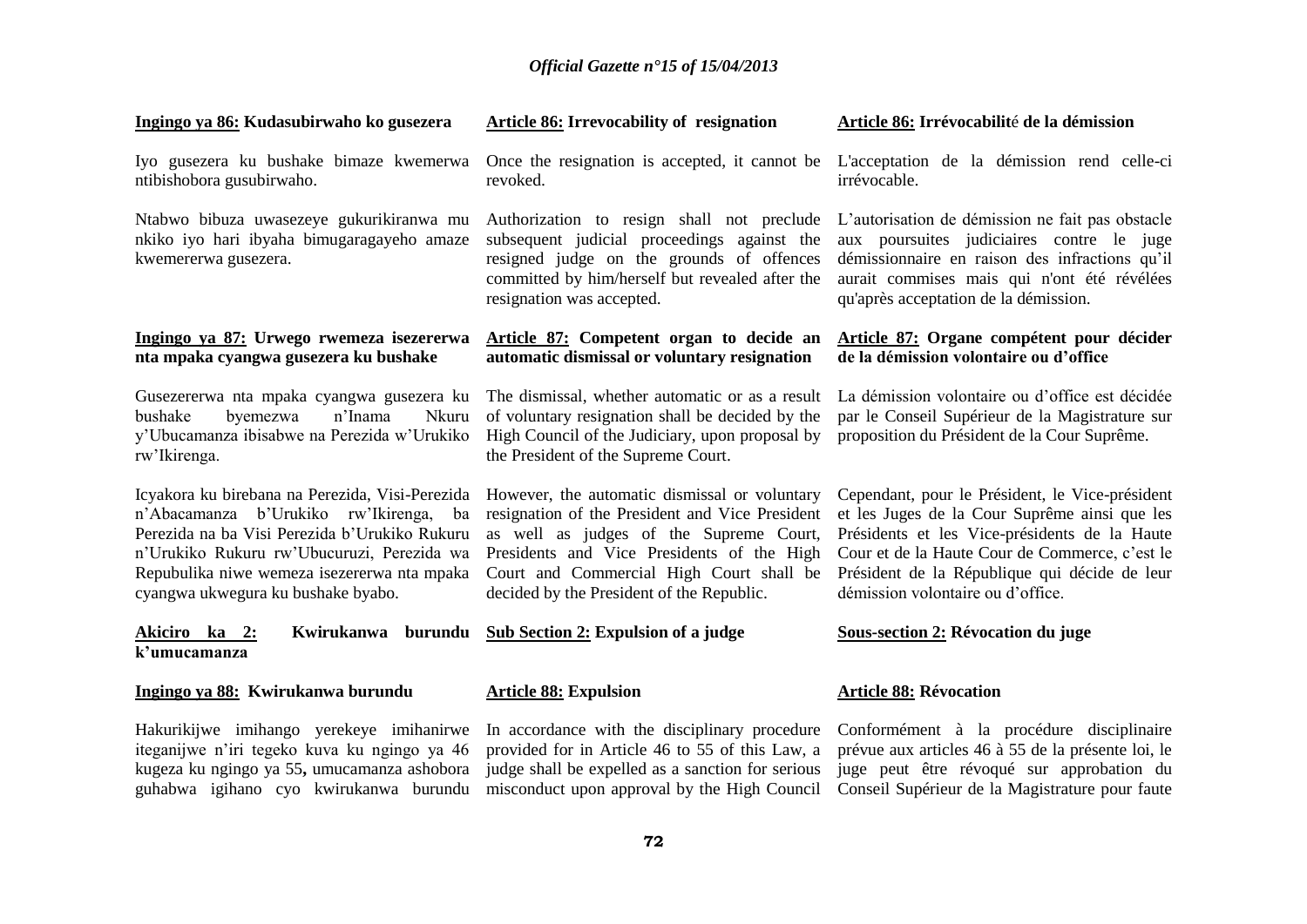| kubera amakosa akomeye yakoze byemejwe of the Judiciary.<br>n'Inama Nkuru y'Ubucamanza.                                                                                                         |                                                                                                                                                                                                                                          | grave retenue à sa charge.                                                                                                                                                                                                             |
|-------------------------------------------------------------------------------------------------------------------------------------------------------------------------------------------------|------------------------------------------------------------------------------------------------------------------------------------------------------------------------------------------------------------------------------------------|----------------------------------------------------------------------------------------------------------------------------------------------------------------------------------------------------------------------------------------|
| ashobora kandi kwirukanwa<br>Umucamanza<br>burundu kubera kunanirwa akazi atari ku<br>mpamvu z'uburwayi cyangwa ubumuga.                                                                        | A judge may also be expelled for failure to<br>discharge his/her duties on grounds other than<br>sickness or infirmity.                                                                                                                  | Le juge peut encore être révoqué<br>pour<br>inaptitude professionnelle pour des raisons<br>autres que l'infirmité ou la maladie.                                                                                                       |
| Kuba<br>umucamanza atagishoboye<br>akazi,<br>byemezwa n'Inama<br>Nkuru y'Ubucamanza<br>ishobora kumwirukana burundu bigashyirwa mu<br>bikorwa n'icyemezo cya Perezida w'Urukiko<br>rw'Ikirenga. | The failure to discharge the duties by a judge<br>shall be determined by the High Council of the<br>Judiciary which can expel him/her and the act<br>sanctioned by an Order of the President of the<br>Supreme Court.                    | L'inaptitude professionnelle du juge est<br>constatée par le Conseil Supérieur de la<br>Magistrature qui peut décider de sa révocation.<br>Cette décision est mise en application par<br>l'ordonnance du Président de la Cour Suprême. |
| Umucamanza wese wagize amanota agayitse mu<br>isuzumamikorere ahamagarwa n'Inama Nkuru<br>y'Ubucamanza kugira ngo yisobanure mbere yo<br>gufatirwa icyemezo.                                    | Any judge whose performance evaluation has<br>been graded as poor shall be summoned by the<br>High Council of the Judiciary so that he/she can<br>be heard before any sanction is taken.                                                 | Tout juge ayant obtenu une note médiocre dans<br>l'évaluation de la performance comparaît devant<br>le Conseil Supérieur de la Magistrature pour être<br>entendu avant qu'une sanction soit prise à son<br>encontre.                   |
| Akiciro ka 3:<br>Kujya mu<br>cy'izabukuru k'umucamanza                                                                                                                                          | kiruhuko Sub Section 3: Retirement of a judge                                                                                                                                                                                            | Sous-section 3: Mise à la retraite du juge                                                                                                                                                                                             |
| Ingingo<br>89:<br>Imyaka<br>va<br>cy'izabukuru                                                                                                                                                  | y'ikiruhuko Article 89: Retirement age                                                                                                                                                                                                   | Article 89: Age de la retraite                                                                                                                                                                                                         |
|                                                                                                                                                                                                 | Uretse Perezida na Visi Perezida b'Urukiko With the exception of the President and the Vice Sauf le Président et le Vice-président de la Cour<br>rw'Ikirenga, umucamanza ajya mu kiruhuko President of the Supreme Court, the retirement | Suprême, la limite d'âge de la retraite d'un juge                                                                                                                                                                                      |

cy'izabukuru iyo yujuje imyaka mirongo age of a judge is sixty five (65). However, it est fixée à soixante-cinq (65) ans. Toutefois, elle itandatu n'itanu (65) y'amavuko. Icyakora, icyo gihe gishobora kongerwa kugeza ku myaka mirongo irindwi (70) nyir'ubwite abyisabiye**,**  iyo agifite imbaraga zo gukora kandi ku nyungu service. z'akazi gusa.

is able to continue and only in the interest of apte et seulement dans l'intérêt du service.

may be extended to seventy (70) years upon peut être prolongée jusqu'à soixante-dix (70) application of the interested judge when he/she ans à la demande de l'intéressé s'il est encore

Umucamanza ashobora kujya mu kiruhuko The retirement may be given to a judge in La mise à la retraite d'un juge peut être accordée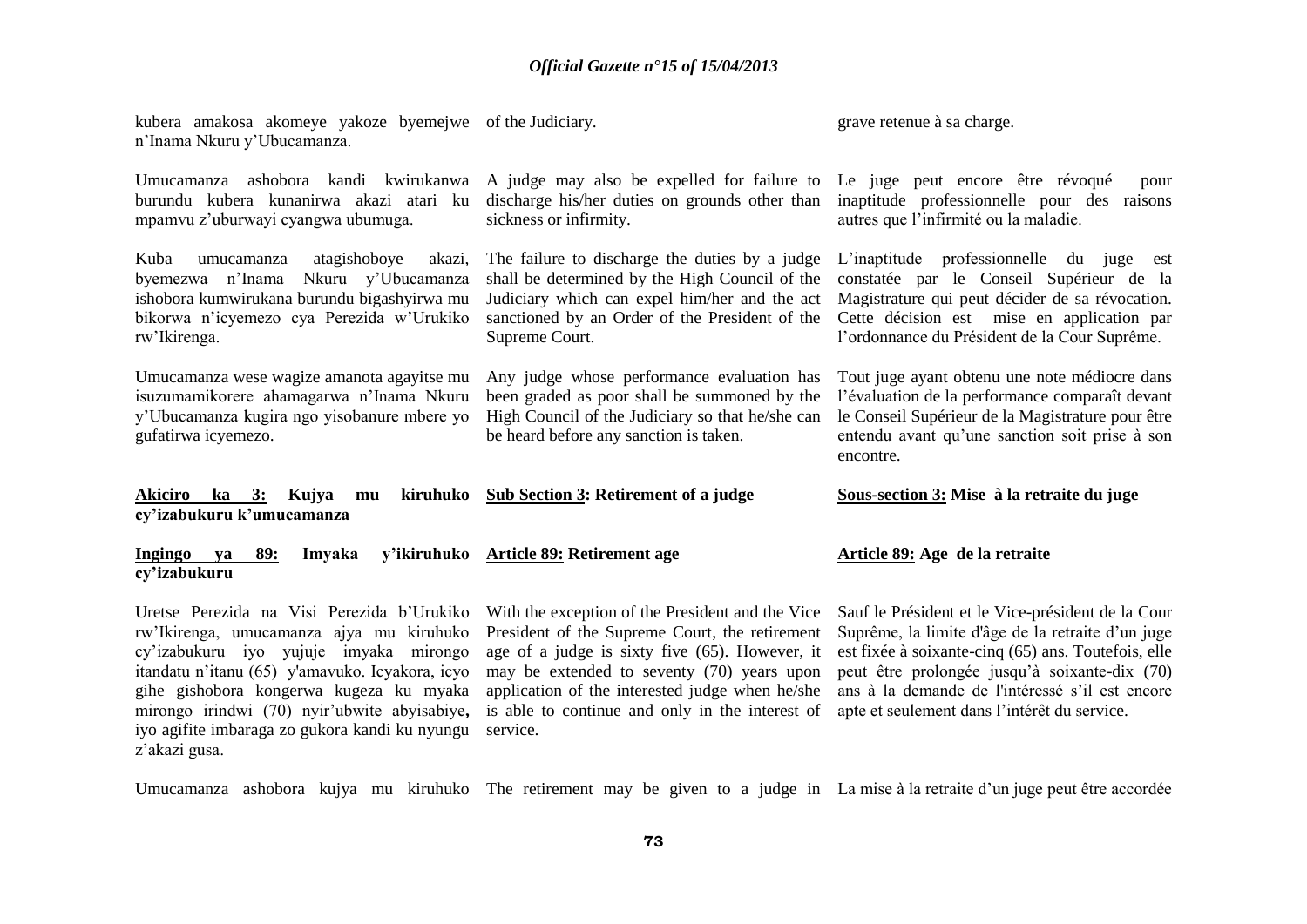cy'izabukuru icyo gihe kitaragera kubera anticipation due to sickness or infirmity as impamvu z'uburwayi cyangwa ubumuga nk'uko biteganywa mu ngingo ya 83 y'iri tegeko, iyo concerned judge has effectively served for at amaze nibura imyaka cumi n'itanu (15) mu kazi least fifteen (15) years in the judiciary. k'ubucamanza.

amaze nibura imyaka cumi n'itanu (15) mu kazi (15) years in the judiciary. k'ubucamanza.

Kujya mu kiruhuko cy'izabukuru igihe kigeze The decision of retirement, whether at the cyangwa kitaragera byemezwa n'Inama Nkuru y'Ubucamanza, ibisabwe na Perezida w'Urukiko rw'Ikirenga.

### **Ingingo ya 90: Amafaranga y'ishimwe Article 90: Retirement bonus ahabwa umucamanza ugiye mu kiruhuko cy'izabukuru**

cy'izabukuru ahabwa amafaranga y'ishimwe ahwanye n'amezi cumi n'abiri (12) abarirwa ku mushahara we w'imyaka itatu (3) ya nyuma.

Umucamanza w'umwuga ugiye mu kiruhuko cy'izabukuru afite imyaka mirongo itandatu (60) y'amavuko ahabwa inyongera y'ishimwe y'amafaranga ahwanye n'umushahara w'amezi atandatu (6) uvugwa mu gika cya mbere cy'iyi ngingo.

Umucamanza w'umwuga ugiye mu kiruhuko A career judge who is placed under retirement Tout juge de carrière mis à la retraite continue

provided for under Article 83 of this Law, if the

Ashobora kandi kujya mu kiruhuko The retirement may as well be granted due to cy'izabukuru ku mpamvu ze bwite iyo yujuje personal reasons, if the concerned judge is at nibura imyaka mirongo itandatu (60), kandi least sixty (60) years old with at least fifteen

> retirement age or prematurely shall be made by the High Council of the Judiciary upon proposal by the President of the Supreme Court.

Umucamanza w'umwuga ugiye mu kiruhuko A career judge who is placed under retirement shall be entitled to retirement bonus equal to twelve months (12) calculated on his/her last three (3) annual salary.

> A career judge who is placed under retirement at the age of sixty (60) years shall be entitled to an additional package equivalent to six (6) months of the salary provided for in Paragraph One of this Article.

anticipativement pour cause de maladie ou d'infirmité tel que prévu par l'article 83 de la présente loi, si le concerné totalise au moins quinze (15) ans de service dans la magistrature.

Un juge peut également obtenir la mise à la retraite pour des raisons personnelles lorsqu'il est âge de soixante (60) ans au moins avec un minimum de quinze (15) ans au service de la magistrature.

La mise à la retraite par limite d'âge ou par anticipation est décidée par le Conseil Supérieur de la Magistrature sur proposition du Président de la Cour Suprême.

#### **Article 90: Prime de fin de carrière**

Tout juge de carrière mis à la retraite reçoit une prime de fin de carrière égale à douze (12) mois calculé sur base du salaire des trois (3) dernières années.

Tout juge de carrière mis à la retraite à l'âge de soixante (60) ans reçoit une prime supplémentaire de fin de carrière égale à six (6) mois du salaire mentionné au premier alinéa du présent article.

cy'izabukuru akomeza kuvuzwa hakurikijwe shall continue to receive medical care in de bénéficier des soins de santé conformément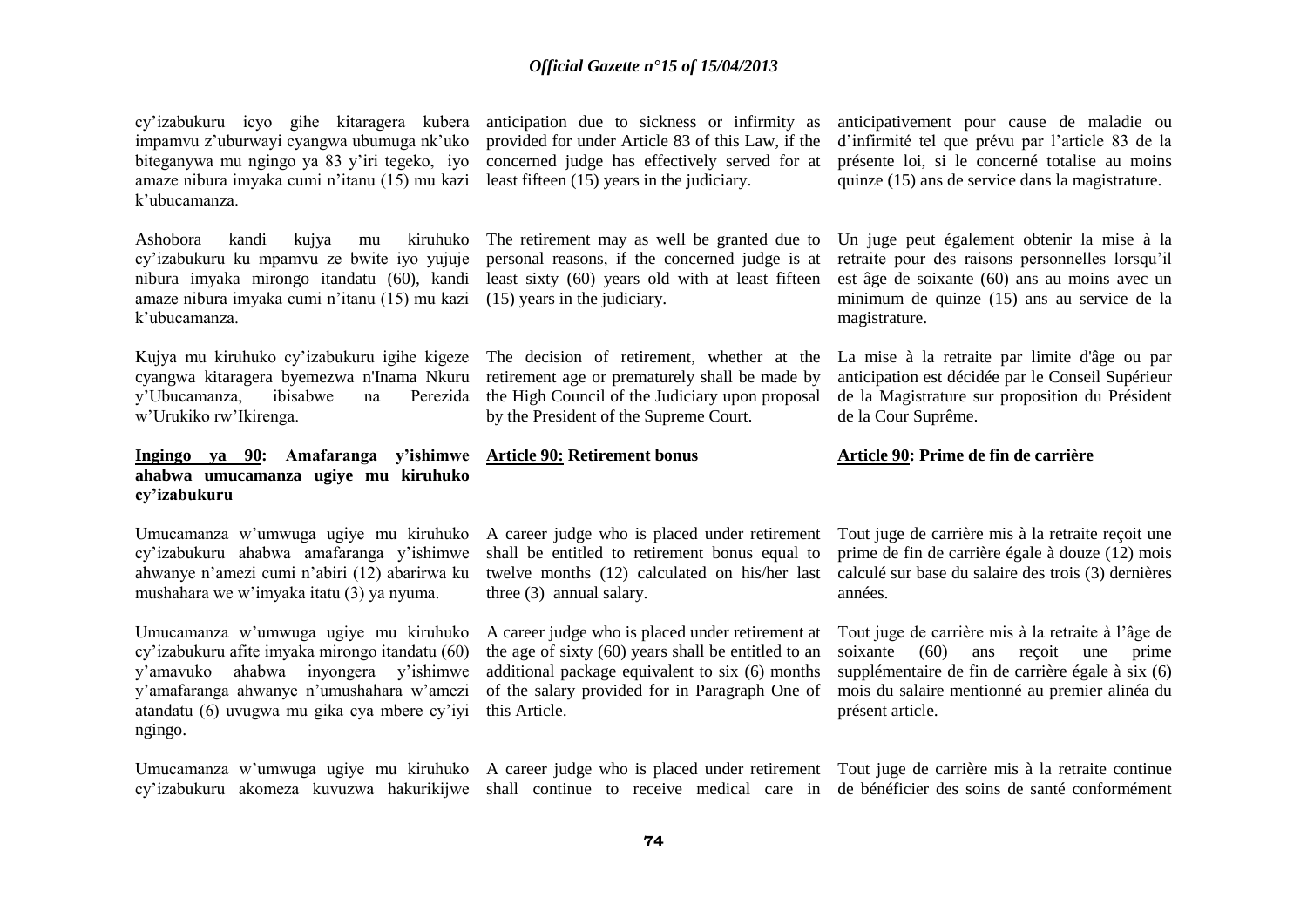| amategeko yo kuvuza abakozi ba Leta.                                                                                                                                                                                                                                                                                                             | accordance with laws applicable for civil aux lois relatives aux soins de santé des agents<br>servants.                                                                                                                                                                          | de l'Etat.                                                                                                                                                                                                                                                                                             |
|--------------------------------------------------------------------------------------------------------------------------------------------------------------------------------------------------------------------------------------------------------------------------------------------------------------------------------------------------|----------------------------------------------------------------------------------------------------------------------------------------------------------------------------------------------------------------------------------------------------------------------------------|--------------------------------------------------------------------------------------------------------------------------------------------------------------------------------------------------------------------------------------------------------------------------------------------------------|
| umurimo<br><b>Akiciro</b><br>ka<br>4:<br>Kurangiza<br>k'umucamanza kubera urupfu                                                                                                                                                                                                                                                                 | Sub Section 4: Termination of duties of a<br>judge due to death                                                                                                                                                                                                                  | Sous-section 4: Cessation de la carrière d'un<br>juge à cause du décès                                                                                                                                                                                                                                 |
| Ingingo ya 91: Urupfu rw'umucamanza                                                                                                                                                                                                                                                                                                              | <b>Article 91: Death of a judge</b>                                                                                                                                                                                                                                              | Article 91: Décès d'un juge                                                                                                                                                                                                                                                                            |
| Umucamanza upfuye aba arangije umurimo<br>w'ubucamanza kandi n'ikurikiranwa ku makosa<br>yaba yarakoze mu kazi rikarangirira aho.                                                                                                                                                                                                                | The death of a judge shall put an end to his/her Le décès d'un juge marque la cessation<br>duties as well as any procedure for faults<br>committed while on duties.                                                                                                              | définitive de ses activités et met fin à toute<br>procédure pour les fautes commises en cours de<br>service.                                                                                                                                                                                           |
| Ingingo ya 92: Amafaranga y'impozamarira                                                                                                                                                                                                                                                                                                         | <b>Article 92: Death allowance</b>                                                                                                                                                                                                                                               | Article 92: Indemnité de décès                                                                                                                                                                                                                                                                         |
| Iyo umucamanza apfuye akiri ku murimo,<br>amafaranga<br>y'impozamarira<br>angana<br>n'umushahara we mbumbe w'ukwezi aheruka<br>guhembwa wikubye inshuro esheshatu (6)<br>ashyikirizwa uwapfakaye n'impfubyi asize, yaba<br>atabafite agashyikirizwa abamuzungura bemewe<br>n'amategeko<br>bakayagabana<br>ku<br>buryo<br>buteganywa n'amategeko. | When the career of a judge terminates due to<br>death, an allowance equal to six (6) times of the<br>last gross monthly salary shall be given to the<br>surviving spouse and children, or in their<br>absence, to the rightful heirs and distributed in<br>accordance with laws. | En cas de décès d'un juge en cours d'activités,<br>une indemnité de décès d'un montant égal à six<br>(6) fois son dernier salaire brut mensuel est<br>accordée au conjoint survivant et aux enfants, et<br>à défaut de ceux-ci, aux ayants droit qui se<br>partagent le montant conformément aux lois. |
| <b>Icyiciro</b><br>13:<br><b>Izina</b><br>cya<br>ry'umucamanza                                                                                                                                                                                                                                                                                   | ry'icyubahiro Section 13: Honorary title of a judge                                                                                                                                                                                                                              | Section 13: Titre honorifique du juge                                                                                                                                                                                                                                                                  |
| Ingingo ya 93: Izina ry'icyubahiro                                                                                                                                                                                                                                                                                                               | <b>Article 93: Honorary title</b>                                                                                                                                                                                                                                                | <b>Article 93: Titre honorifique</b>                                                                                                                                                                                                                                                                   |
| Umucamanza ucyuye igihe amaze ku kazi<br>nibura imyaka makumyabiri<br>$(20)$ kandi<br>yarakomeje kuba inyangamugayo ahabwa izina<br>ry'icyubahiro rihwanye n'intera yari agezeho.                                                                                                                                                                | A judge who maintains high esteem and whose<br>career comes to an end after at least twenty (20)<br>years of service shall be awarded a honorary<br>title corresponding to his/her last rank.                                                                                    | Le juge n'ayant pas démérité qui cesse ses<br>fonctions après une carrière de vingt (20) ans au<br>moins reçoit le titre honorifique correspondant à<br>son dernier grade.                                                                                                                             |
|                                                                                                                                                                                                                                                                                                                                                  | Ahabwa kandi ishimwe rihwanye n'umushahara He/she shall also be awarded a bonus equal to Il bénéficie également d'une prime égale à trois                                                                                                                                        |                                                                                                                                                                                                                                                                                                        |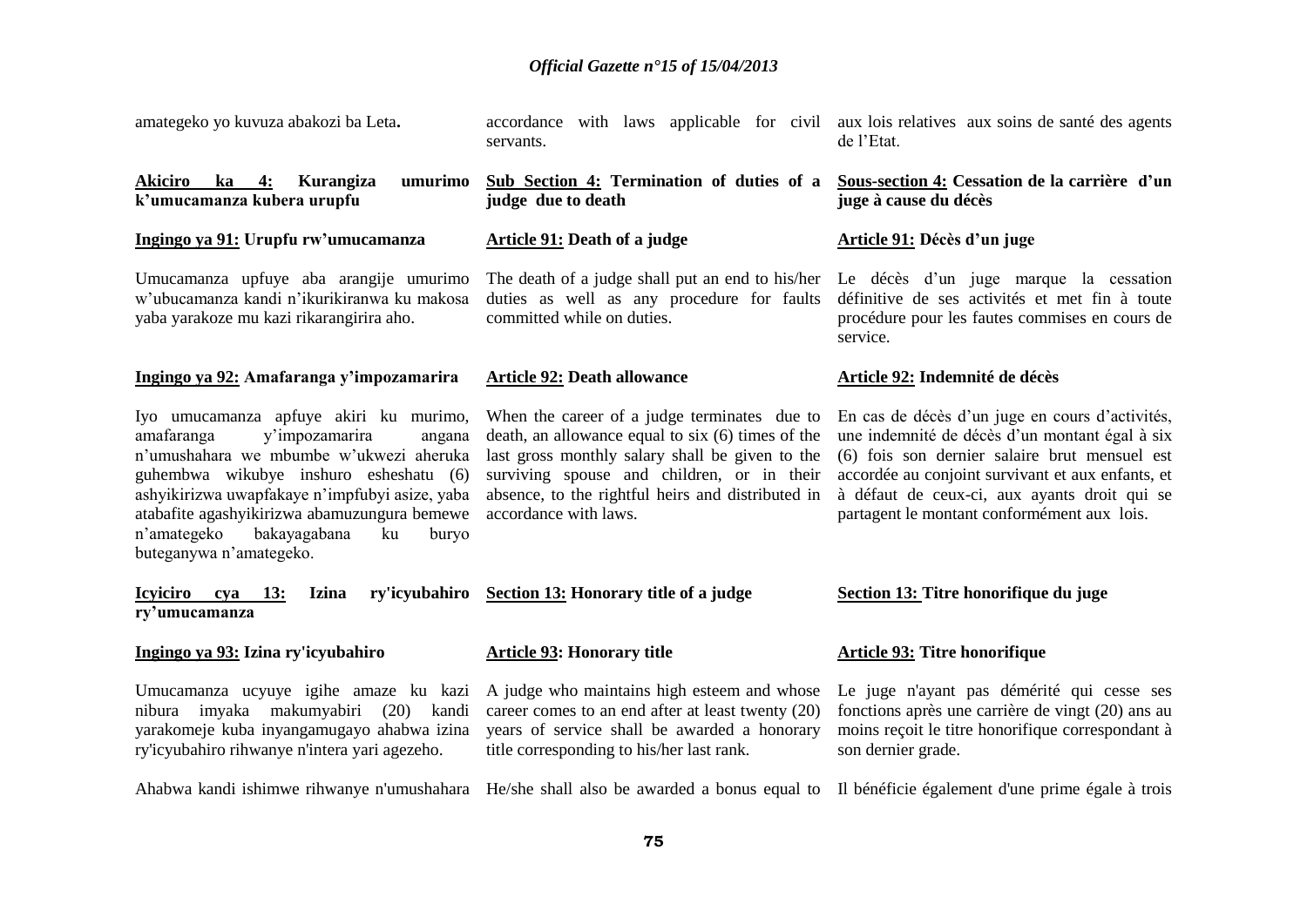| yari agezeho w'amezi atatu (3).                                                                                                                                                                       | three (3) times his/her last monthly salary.                                                                                                                                                                                   | (3) fois son dernier salaire mensuel.                                                                                                                                                                                                 |
|-------------------------------------------------------------------------------------------------------------------------------------------------------------------------------------------------------|--------------------------------------------------------------------------------------------------------------------------------------------------------------------------------------------------------------------------------|---------------------------------------------------------------------------------------------------------------------------------------------------------------------------------------------------------------------------------------|
| Buri ntangiriro y'umwaka, Perezida w'Urukiko<br>rw'Ikirenga akora urutonde rw'abakandida<br>bahabwa izina ry'icyubahiro rugashyikirizwa<br>ikarufataho<br>Nkuru<br>y'Ubucamanza<br>Inama<br>icyemezo. | At the beginning of each year, the President of<br>the Supreme Court shall draw up a list of those<br>who are supposed to be awarded an honorary<br>title for submission to the High Council of the<br>Judiciary for decision. | Au début de chaque année, le Président de la<br>Cour Suprême dresse la liste des candidats au<br>titre honorifique qu'il soumet au Conseil<br>Supérieur de la Magistrature pour décision.                                             |
| Ingingo ya 94: Icyubahiro cy'umucamanza<br>wahawe izina ry'icyubahiro                                                                                                                                 | Article 94: Honour of the judge having<br>received an honorary title                                                                                                                                                           | Article 94: Honneurs du juge ayant reçu un<br>titre honorifique                                                                                                                                                                       |
| Umucamanza wahawe izina ry'icyubahiro<br>akomeza kuba uw'Urukiko yahozemo.                                                                                                                            | A judge who has been awarded an honorary title<br>shall continue to belong to the court where<br>he/she was belonging.                                                                                                         | Le juge ayant reçu un titre honorifique demeure<br>attaché en cette qualité à la juridiction à laquelle<br>il appartenait.                                                                                                            |
| Ahamana icyubahiro<br>kimukwiriye,<br>kandi<br>ashobora kujya mu mihango ikomeye y'Urukiko<br>rwe yambaye imyambaro y'ubucamanza.                                                                     | He/she shall continue to enjoy the honour<br>attached to his/her status and may attend official<br>ceremonies of his/her court in the official dress.                                                                          | Il continue à jouir des honneurs attachés à son<br>état et peut assister en costume d'audience aux<br>cérémonies solennelles de sa juridiction.                                                                                       |
| Mu myanya y'icyubahiro, akurikira abacamanza<br>bageze ku ntera ingana n'iye.                                                                                                                         | In precedence, he/she shall come after the sitting<br>judges of his/her rank.                                                                                                                                                  | Dans la préséance, il vient après les juges de son<br>grade.                                                                                                                                                                          |
| Ingingo ya 95: Kwambura umucamanza izina Article 95: Withdrawing an honorary title<br>ry'icyubahiro                                                                                                   |                                                                                                                                                                                                                                | Article 95: Retrait du titre honorifique                                                                                                                                                                                              |
| ishobora<br>Nkuru<br>y'Ubucamanza<br>Inama<br>kwambura umucamanza izina ry'icyubahiro<br>kubera guhamwa n'icyaha gihanishwa igifungo<br>kingana cyangwa kirenze amezi atandatu (6).                   | The honorary title of a judge may be withdrawn<br>by the High Council of the Judiciary due to a<br>conviction for an offence punishable by a term<br>of imprisonment equal to or exceeding six (6)<br>months.                  | Le titre honorifique d'un juge peut lui être retiré<br>par le Conseil Supérieur de la Magistrature suite<br>à une condamnation pour une infraction passible<br>d'une peine d'emprisonnement égale<br>ou<br>supérieure à six (6) mois. |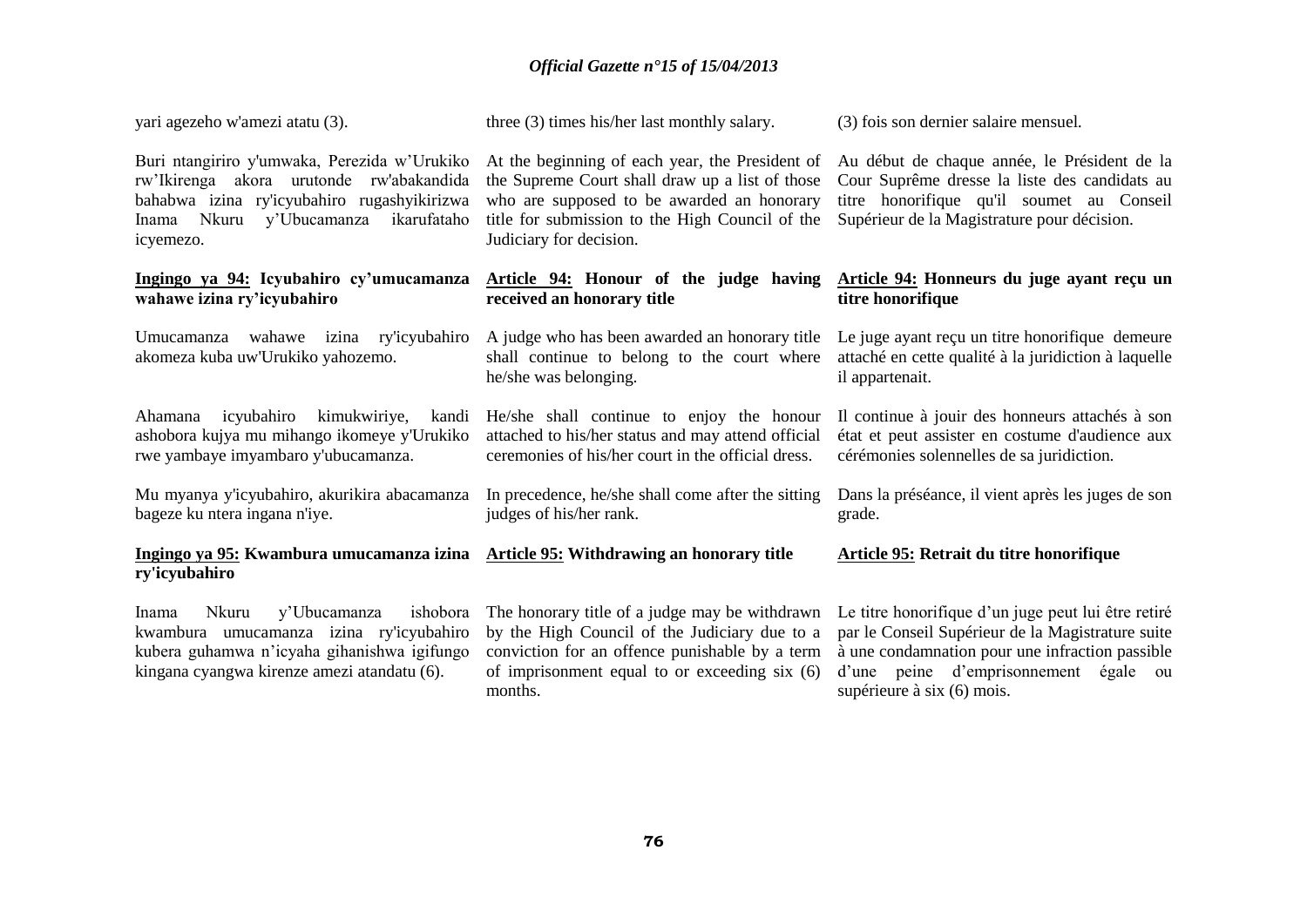### **UMUTWE WA II: ABANDI BAKOZI BO MU BUCAMANZA N'ABANDITSI B'INKIKO**

**Icyiciro cya mbere: Abandi bakozi bo mu bucamanza**

**Ingingo ya 96: Abandi bakozi bo mu bucamanza**

Uretse abacamanza n'abanditsi b'inkiko, abandi bakozi bo mu bucamanza bagengwa n'iri tegeko ni aba bakurikira:

- 1° Abagenzuzi b'Inkiko;
- 2° Umujyanama mu biro bya Perezida w'Urukiko rw'Ikirenga;
- 3° Umujyanama mu biro bya Visi Perezida w'Urukiko rw'Ikirenga;
- 4° Umushakashatsi mu Rukiko rw'Ikirenga;
- 5° Umunyamabanga Nshingwabikorwa w'Inama Nkuru y'Ubucamanza;
- 6° Umwarimu mu Ishuri rikuru ryo kwigisha no guteza imbere amategeko wagenwe n'Inama Nkuru y'Ubucamanza.

Abandi bakozi bo mu bucamanza batavuzwe mu gika cya mbere cy'iyi ngingo bagengwa **CHAPTER II: OTHER STAFF MEMBERS OF THE JUDICIARY AND COURT REGISTRARS**

**Section One: Other staff members of the judiciary**

### **Article 96: Other staff members of the judiciary**

Except for judges and court registrars, other staff members of the judiciary referred to in this Law shall be the following:

- 1° Inspectors of Courts;
- 2° Advisor of the President of the Supreme Court;
- 3° Advisor of the Vice President of the Supreme Court;
- 4° Researcher in the Supreme Court;
- 5° Executive Secretary of the High Council of the Judiciary;
- 6° A Lecturer of the Institute of Legal Les autres membres du personnel judiciaire qui Practice and Development appointed by ne sont pas visés par l'alinéa premier du présent

### **CHAPITRE II: AUTRES MEMBRES DU PERSONNEL JUDICIAIRE ET GREFFIERS**

**Section première: Autres membres du personnel judiciaire**

**Article 96: Autres membres du personnel judiciaire**

A part les juges et greffiers, les autres membres du personnel judiciaire visés par la présente loi sont les suivants:

- 1° les inspecteurs des cours et tribunaux;
- 2° le Conseiller du Président de la Cour Suprême;
- 3° le Conseiller du Vice- Président de la Cour Suprême;
- 4° le chercheur de la Cour Suprême;
- 5° le Secrétaire Exécutif du Conseil Supérieur de la Magistrature;
- 6° un Professeur de l'Institut Supérieur de Pratique et de Développement du Droit désigné par le Conseil Supérieur de la Magistrature.
-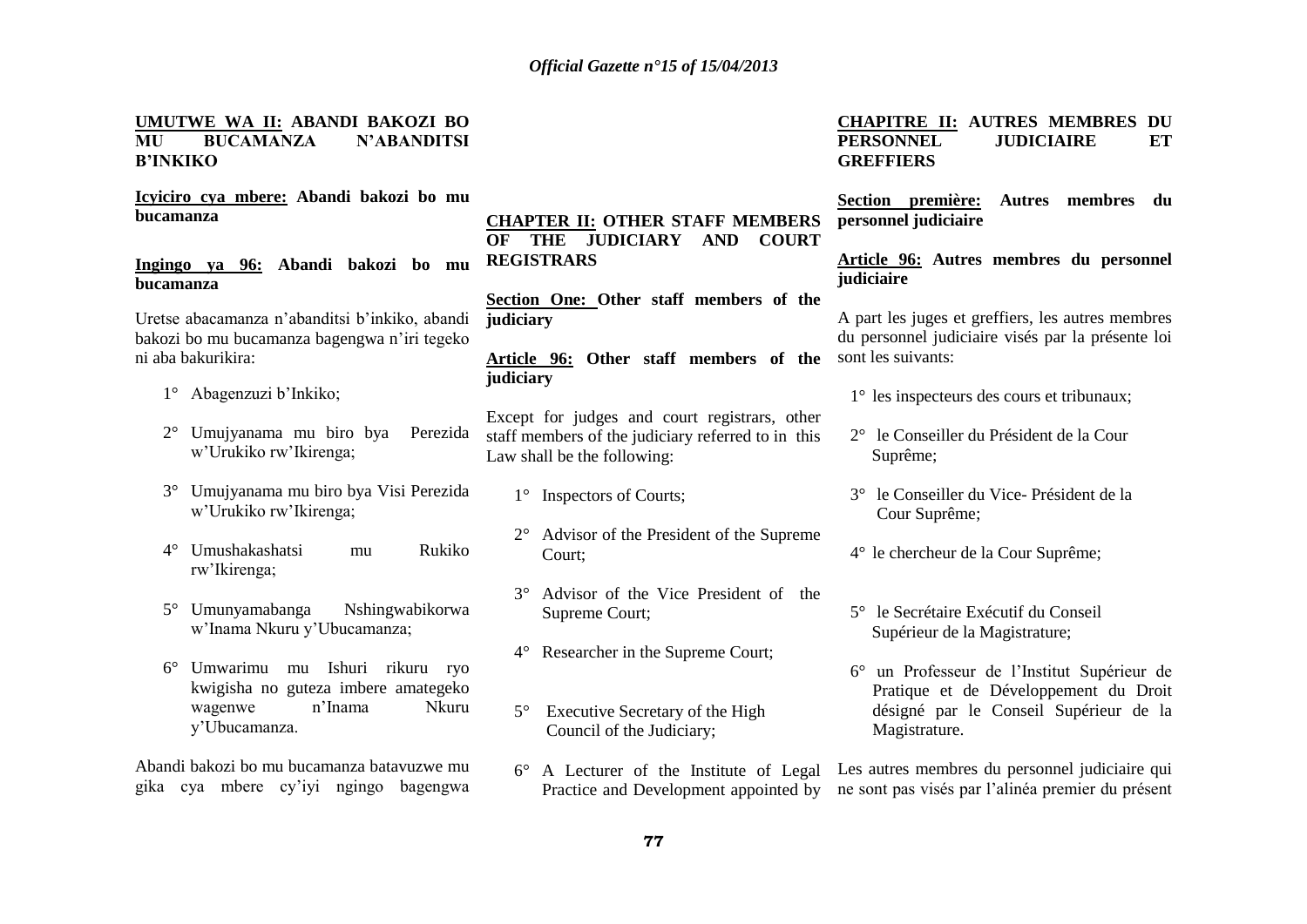n'itegeko rigenga Sitati Rusange igenga abakozi ba Leta.

### **Ingingo ya 97: Ishyirwaho ry'abagenzuzi b'inkiko**

Umugenzuzi Mukuru n'Abagenzuzi b'Inkiko batoranywa mu bacamanza b'Urukiko Rukuru. Bemezwa n'Inama Nkuru y'Ubucamanza bisabwe na Perezida w'Urukiko rw'Ikirenga.

Umugenzuzi Mukuru w'Inkiko ari ku ntera ya Perezida w'Urukiko Rukuru. Agomba kuba yujuje nibura ibisabwa kugira ngo umuntu yemererwe kuba Perezida w'Urukiko Rukuru. Agomba kandi kuba yarakoze mu bucamanza mu gihe cy'imyaka itanu (5) nibura.

Umugenzuzi w'Inkiko ari ku ntera ya Visi Perezida w'Urukiko Rukuru. Agomba kuba yujuje nibura ibisabwa kugira ngo umuntu yemererwe kuba Visi Perezida w'Urukiko Rukuru. Agomba kandi kuba yarakoze mu bucamanza mu gihe cy'imyaka ine (4) nibura.

Mu gihe Umugenzuzi Mukuru n'Abagenzuzi b'Inkiko bakora umurimo w'ubugenzuzi baba bahagaritse inshingano zo guca imanza.

### **Ingingo ya 98: Ishyirwaho ry'Umujyanama mu biro bya Perezida w'Urukiko rw'Ikirenga**

Perezida w'Urukiko rw'Ikirenga atoranya

the High Council of the Judiciary.

Other staff members of the judiciary who are not referred to in Paragraph one of this Article shall be governed by General Statute for Rwanda Public Service.

### **Article 97: Appointment of Inspectors of Courts**

The Inspector General and the Inspectors of Courts shall be selected from among the Judges of the High Court. They shall be approved by the High Council of the Judiciary upon request by the President of the Supreme Court.

The Inspector General of Courts shall be on the same rank as the President of High Court. He/she must fulfil at least the same conditions required to be appointed President of High Court. He/she shall also have served as judge for at least five (5) years.

An Inspector of Courts shall be on the same rank as the Vice President of the High Court. He/she must fulfil the conditions required to be appointed Vice President of High Court. He/she must also have served as judge for at least four (4) years.

While the Inspector General and the Inspectors of Courts perform the duty of inspection, they shall not be allowed to perform the duty of a judge.

article sont régis par le Statut Général de la Fonction Publique Rwandaise.

### **Article 97: Nomination des inspecteurs des Cours et Tribunaux**

L'Inspecteur Général et les Inspecteurs des Cours et Tribunaux sont choisis parmi les juges de la Haute Cour. Ils sont nommés par le Conseil Supérieur de la Magistrature sur proposition du Président de la Cour Suprême.

L'Inspecteur Général des cours et tribunaux est au même rang que le Président de la Haute Cour. Il doit remplir les conditions requises pour devenir Président de la Haute Cour. Il doit avoir également presté les services judiciaires pendant cinq (5) ans au moins.

L'Inspecteur des cours et tribunaux est au même rang que le Vice-président de la Haute Cour. Il doit au moins remplir les mêmes conditions que celles requises pour devenir Vice-président de la Haute Cour. Il doit avoir également presté les services judiciaires pendant quatre (4) ans au moins.

Dans l'exercice de leurs fonctions, l'Inspecteur Général et les Inspecteurs des Cours et Tribunaux ne peuvent pas assumer la fonction du juge.

### **Article 98: Nomination du Conseiller du Président de la Cour Suprême**

Le Président de la Cour Suprême choisit son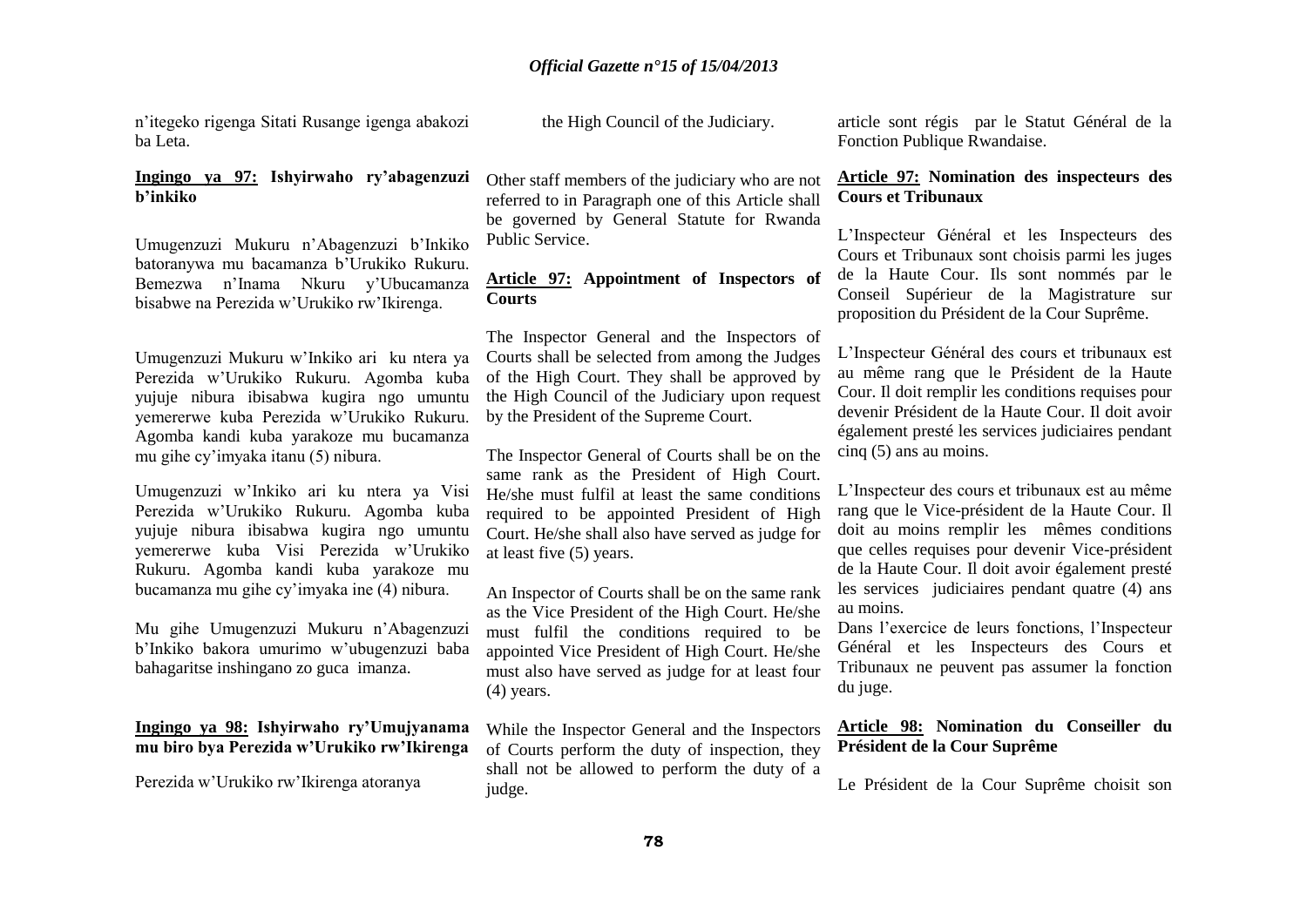Umujyanama we mu banyamategeko wujuje ibisabwa ku mucamanza w'Urukiko Rukuru akemezwa n'Inama Nkuru y'Ubucamanza.

Umujyanama wa Perezida w'Urukiko rw'Ikirenga ari ku ntera y'umucamanza mu Rukiko Rukuru.

### **Ingingo ya 99: Ishyirwaho ry'Umujyanama mu biro bya Visi Perezida w'Urukiko rw'Ikirenga**

Visi Perezida w'Urukiko rw'Ikirenga atoranya Umujyanama we mu banyamategeko wujuje ibisabwa umucamanza w'Urukiko Rwisumbuye akemezwa n'Inama Nkuru y'Ubucamanza.

Umujyanama wa Visi Perezida w'Urukiko rw'Ikirenga ari ku ntera ya Perezida mu Rukiko Rwisumbuye.

### **Ingingo ya 100: Ishyirwaho ry'abashakashatsi mu Rukiko rw'Ikirenga**

Abashakashatsi mu Rukiko rw'Ikirenga bashyirwaho binyuze mu ipiganwa bakemezwa n'Inama Nkuru y'Ubucamanza.

Abashakashatsi bagomba kuba bujuje ibisabwa umucamanza wo mu Rukiko Rwisumbuye.

Abashakashatsi mu Rukiko rw'Ikirenga bari ku

### **Article 98: Appointment of Advisor of the President of the Supreme Court**

The President of the Supreme Court shall select among lawyers his/her Advisor who fulfils conditions required to be a judge in High Court, and who shall be approved by the High Council of the Judiciary.

The Advisor of the President of the Supreme Court shall be on the same rank as the judge of High Court.

### **Article 99: Appointment of Advisor of the Vice President of the Supreme Court**

The Vice-President of the Supreme Court shall select among lawyers his/her Advisor who fulfils conditions required to be a judge in the Intermediate Court and who shall be approved by the High Council of the Judiciary

The Advisor of the Vice President of the Supreme Court shall be on the same rank as the President of the Intermediate Court.

### **Article 100: Appointment of researchers in the Supreme Court**

Researchers in the Supreme Court shall be appointed through competition and upon approval by the High Council of the Judiciary.

conseiller parmi les juristes remplissant les conditions requises pour être nommé juge de la Haute Cour et doit être approuvé par le Conseil Supérieur de la Magistrature.

Le Conseiller du Président de la Cour Suprême est au même rang que le juge de la Haute Cour.

### **Article 99: Nomination du Conseiller du Vice-président de la Cour Suprême**

Le Vice-président de la Cour Suprême choisit son conseiller parmi les juristes remplissant les conditions requises pour être nommé juge du Tribunal de Grande Instance et doit être approuvé par le Conseil Supérieur de la Magistrature.

Le Conseiller du Vice-président de la Cour Suprême est au même rang que le Président du Tribunal de Grande Instance.

### **Article 100: Nomination des chercheurs à la Cour Suprême**

Les chercheurs à la Cour Suprême sont nommés sur concours et après approbation par le Conseil Supérieur de la Magistrature.

Les chercheurs doivent remplir les conditions requises pour être nommé juge du Tribunal de Grande Instance.

Les chercheurs de la Cour Suprême sont au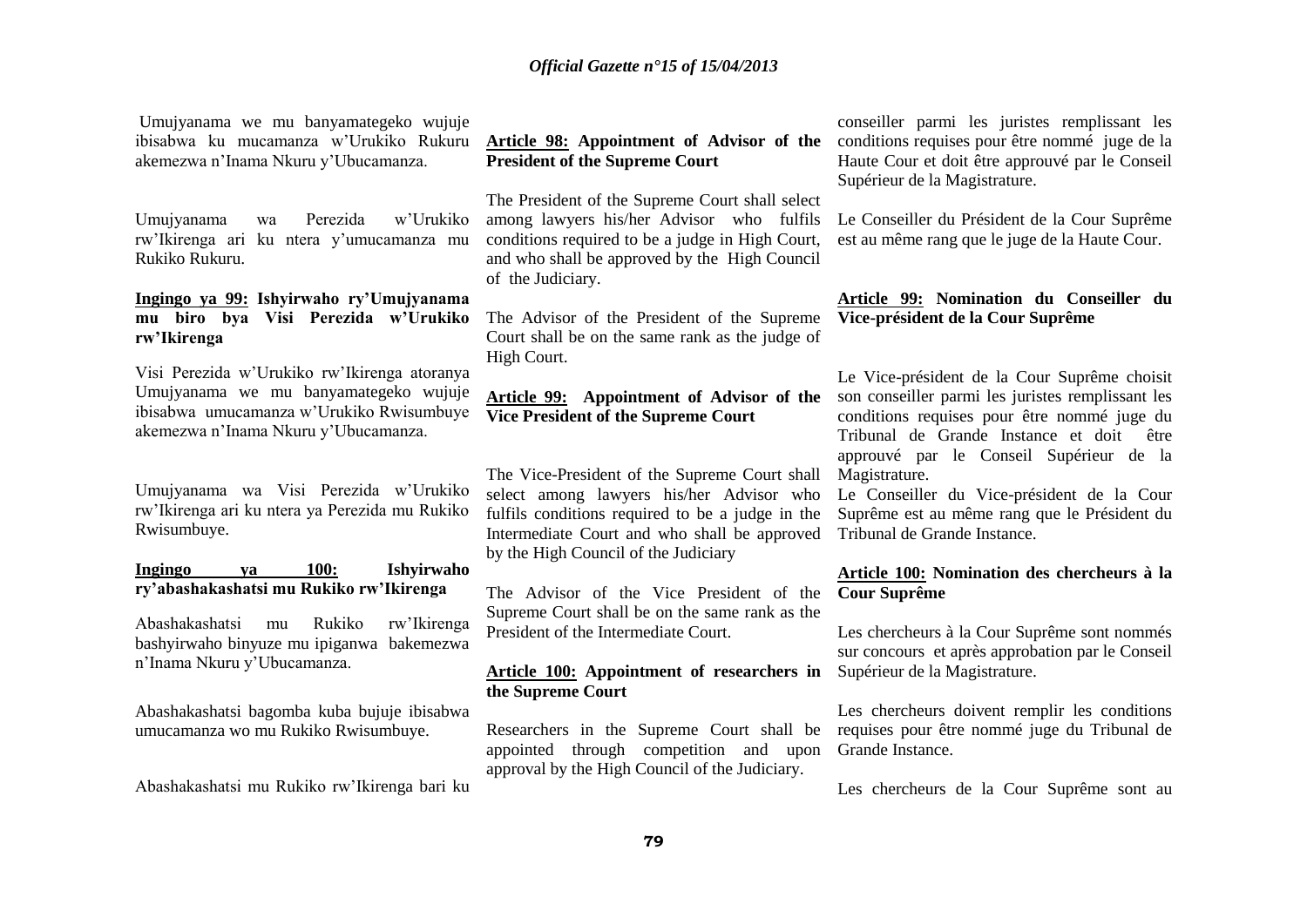ntera ya Perezida w'Urukiko Rwisumbuye.

Researchers shall fulfil the conditions required même rang que le Président du Tribunal de to be appointed judge in the Intermediate Court.

**Ingingo 101: Ishyirwaho ry'Umunyamabanga Nshingwabikorwa w'Inama Nkuru y'Ubucamanza**

Umunyamabanga Nshingwabikorwa w'Inama Nkuru y'Ubucamanza ashyirwaho binyuze mu ipiganwa akemezwa n'Inama Nkuru y'Ubucamanza. Agomba kuba yujuje ibisabwa umucamanza wo mu Rukiko Rwisumbuye.

Umunyamabanga Nshingwabikorwa ari ku ntera ya Perezida w'Urukiko Rwisumbuye.

### **Ingingo ya 102: Ishyirwaho ry'abarimu badahoraho mu Ishuri rikuru ryo kwigisha no guteza imbere amategeko**

Bisabwe n'Inama y'Ubutegetsi y'Ishuri rikuru ryo kwigisha no guteza imbere amategeko, Perezida w'Urukiko rw'Ikirenga atoranya mu bacamanza b'umwuga bo mu Rukiko rw'Ikirenga, mu Rukiko Rukuru no mu Rukiko Rukuru rw'Ubucuruzi, mu Bagenzuzi b'Inkiko no mu bashakashatsi bo mu Rukiko rw'Ikirenga, abarimu badahoraho bo kwigisha by'igihe gito muri iryo shuri, bakemezwa n'Inama Nkuru y'Ubucamanza.

Igihe abarimu bamara muri ako kazi ko kwigisha kigenwa n'Inama Nkuru

Researchers in the Supreme Court shall be on the same rank as the President of the **Magistrature**  Intermediate Court.

### **Article 101: Appointment of the Executive Secretary of the High Council of the Judiciary**

The Executive Secretary of the High Council of the Judiciary shall be appointed through competition and upon approval by the High Council of the Judiciary. He/she shall fulfil the conditions required to be appointed judge at the Intermediate Court.

The Executive Secretary shall be on the same rank as the President of the Intermediate Court.

### **Article 102: Appointment of non permanent lecturers at the Institute of Legal Practice and Development**

Upon request by the board of Directors of the Institute of Legal Practice and Development, the President of the Supreme Court shall designate, for a short period, part time lecturers of the Institute, from among the Supreme Court, High Court and Commercial High Court career judges, Inspectors of Courts and researchers of the Supreme Court to be approved by the High Council of the Judiciary.

Grande Instance.

### **Article 101: Nomination du Secrétaire Exécutif du Conseil Supérieur de la**

Le Secrétaire Exécutif du Conseil Supérieur de la Magistrature est nommé sur concours et après approbation par le Conseil Supérieur de la Magistrature. Il doit remplir les conditions requises pour être juge du Tribunal de Grande Instance.

Le Secrétaire Exécutif est au même rang que le Président du Tribunal de Grande Instance.

**Article 102 : Nomination des enseignants non permanents à l'Institut Supérieur de Pratique et de Développement du Droit** 

A la demande du Conseil d'Administration de l'Institut Supérieur de Pratique et de Développement du Droit, le Président de la Cour Suprême choisit, pour une courte durée, parmi les juges de carrière de la Cour Suprême, la Haute Cour et la Haute Cour de Commerce, les inspecteurs des cours et tribunaux et les chercheurs de la Cour Suprême, les enseignants non permanents devant dispensés les cours à l'Institut et sont approuvés par le Conseil Supérieur de la Magistrature.

La durée des fonctions des enseignants est déterminée par le Conseil Supérieur de la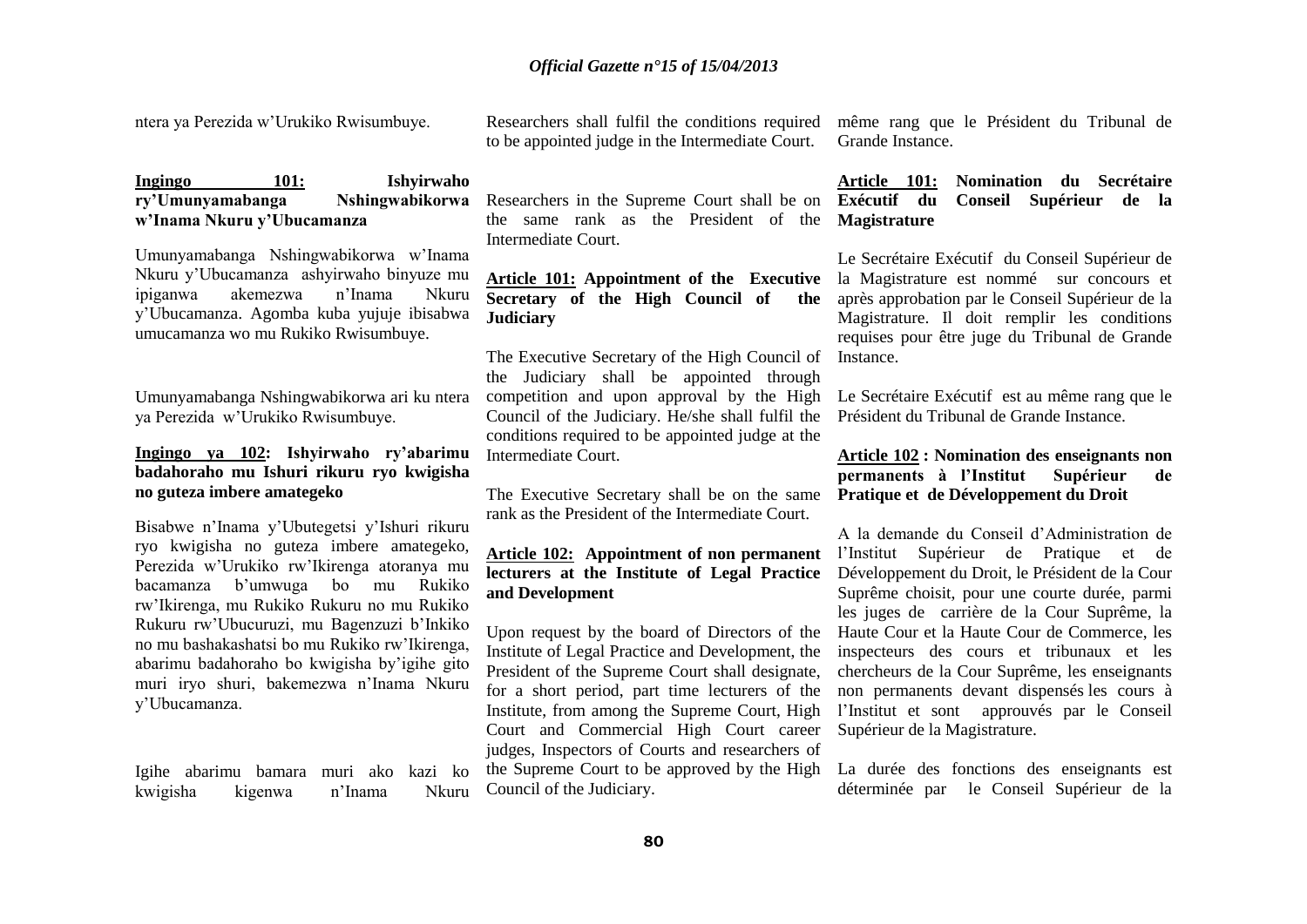| y'Ubucamanza kandi baguma ku ntera bariho.                                                                   |                                                                                                                                          | Magistrature. Ils gardent le rang qu'ils occupent.                                                      |
|--------------------------------------------------------------------------------------------------------------|------------------------------------------------------------------------------------------------------------------------------------------|---------------------------------------------------------------------------------------------------------|
| Icyiciro cya 2: Abanditsi b'Inkiko                                                                           | The term of office of lecturers shall be                                                                                                 | <b>Section 2: Greffiers</b>                                                                             |
| Akiciro ka mbere: Ibisabwa kugira ngo<br>k'ubwanditsi<br>ahabwe<br>akazi<br>umuntu<br>bw'inkiko              | determined by the High Council of the Judiciary<br>and they shall keep their rank.                                                       | <b>Conditions</b><br><b>Sous-section</b><br>première:<br>de<br>nomination au poste de greffier          |
|                                                                                                              | <b>Section 2: Court registrars</b>                                                                                                       |                                                                                                         |
| Ibisabwa muri rusange<br>Ingingo ya 103:<br>kugira ngo<br>abe<br>umwanditsi<br>umuntu<br>w'urukiko           | <b>Sub-Section One: Requirements for being</b><br>appointed a court registrar                                                            | <b>Conditions</b><br>Article 103:<br>générales<br>de<br>nomination au poste de greffier                 |
| usaba<br>gukora<br>umurimo<br>Umuntu<br>wese<br>w'ubwanditsi bw'Inkiko agomba kuba yujuje ibi<br>bikurikira: | <b>Article 103: General requirements for being</b><br>appointed a court registrar                                                        | Tout candidat à la fonction de greffier doit<br>répondre aux conditions suivantes:                      |
| 1° kuba ari umunyarwanda;                                                                                    |                                                                                                                                          | 1° être de nationalité rwandaise;                                                                       |
| $2^{\circ}$<br>(21) y'amavuko nibura;                                                                        | kuba afite imyaka makumyabiri n'umwe Any applicant to the post of court registrar must<br>fulfil the following requirements:             | $2^{\circ}$ être âgé d'au moins vingt et un (21) ans;                                                   |
| kuba afite impamyabumenyi ihanitse mu<br>$3^\circ$<br>by'amategeko;                                          | 1° to be of Rwandan Nationality;                                                                                                         | 3° avoir un diplôme de licence en Droit;                                                                |
| kuba ari inyangamugayo;<br>$4^\circ$                                                                         | to be at least twenty one $(21)$ years of<br>$2^{\circ}$<br>age;                                                                         | $4^{\circ}$ être intègre;                                                                               |
| $5^{\circ}$<br>kuba adafite ubumuga bwo mu mutwe<br>cyangwa ku mubiri bwatuma adashobora                     | to be a holder of a bachelor degree in<br>$3^\circ$<br>Law;                                                                              | être reconnu mentalement et physiquement<br>$5^{\circ}$<br>apte à l'exercice des fonctions de greffier, |
| gukora imirimo y'ubwanditsi bw'inkiko,<br>byemejwe na muganga wemewe na Leta;                                | $4^{\circ}$ to be a person of integrity;                                                                                                 | certifié par un médecin agréé;                                                                          |
| kuba atarambuwe n'inkiko uburenganzira<br>$6^{\circ}$<br>mbonezamubano n'ubwa politiki;                      | to have no mental or physical disability<br>$5^{\circ}$<br>which may prevent him/her from<br>performing his/her duties as certified by a | 6° ne pas avoir été déchu de ses droits civils<br>et politiques;                                        |
| atarigeze<br>guhanishwa<br>igihano<br>$7^{\circ}$<br>kuba<br>cyabaye ndakuka cy'igifungo<br>kingana          | recognised medical doctor;                                                                                                               | ne pas avoir fait l'objet d'une condamnation<br>définitive égale ou supérieure à six (6)                |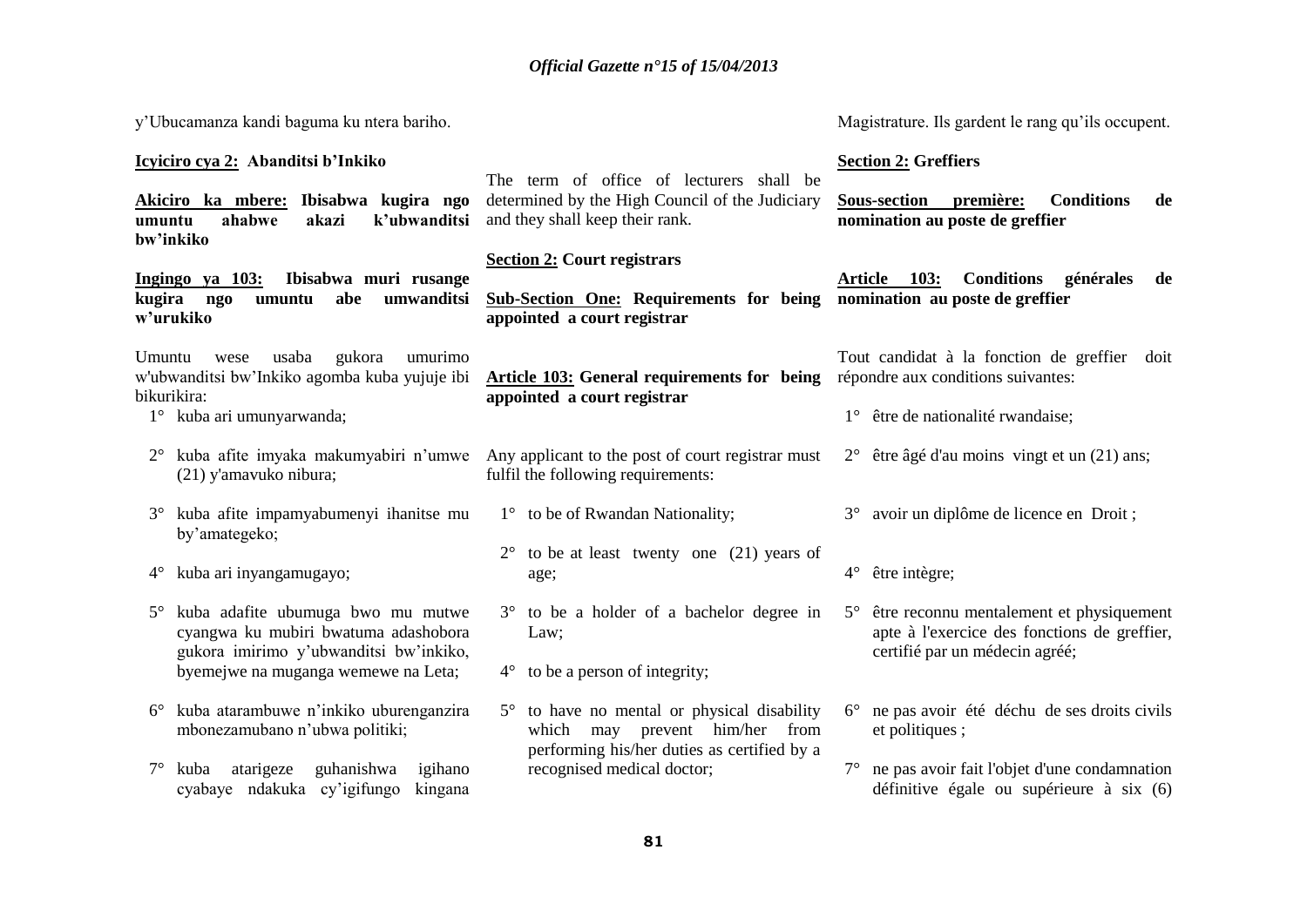cyangwa kirengeje amezi atandatu (6) kitahanaguwe n'imbabazi z'itegeko cyangwa ihanagurabusembwa;

- 8° kuba atarigeze yirukanwa mu mirimo yakoze cyangwa ngo asezererwe nta mpaka bitewe n'uko yakoresheje uburiganya, yataye umurimo, cyangwa se yanze kuwugarukaho yari yarasezerewe by'igihe gito;
- 9° kuba yaratsinze ipiganwa rikoreshwa n'Inama Nkuru y'Ubucamanza.

### **Ingingo ya 104: Ibisabwa kugira ngo umuntu agirwe Umwanditsi Mukuru cyangwa Umwanditsi w'Urukiko rw'Ibanze**

Kugira ngo umuntu agirwe Umwanditsi Mukuru cyangwa Umwanditsi w'Urukiko rw'Ibanze, agomba kuba yujuje ibisabwa mu ngingo ya 103 y'iri tegeko.

### **Ingingo ya 105: Ibisabwa kugira ngo umuntu abe Umwanditsi Mukuru cyangwa Umwanditsi w'Urukiko Rwisumbuye cyangwa uw'Urukiko rw'Ubucuruzi**

Kugira ngo umuntu agirwe Umwanditsi Mukuru w'Urukiko Rwisumbuye cyangwa uw'Urukiko rw'Ubucuruzi agomba kuba yujuje ibisabwa ku mwanya wa Perezida w'Urukiko rw'Ibanze.

- 6° to have not been deprived of civil and political rights;
- 7° to have not been sentenced to a term of imprisonment of six (6) months or more for which there has been no amnesty or rehabilitation;
- 8° to have not been expelled from office or removed for fraudulent acts, desertion of duty or refusal to resume duty after the end of the period of temporary suspension of activities;

organized by the High Council of the **Tribunal de Base** Judiciary.

**Article 104: Requirements to be appointed Chief Registrar or Registrar of the Primary Court**

In order to be appointed Chief Registrar or Registrar of the Primary Court, the candidate shall fulfil requirements referred to in Article 103 of this Law.

**Article 105: Requirements to be appointed Chief Registrar or Registrar of the Intermediate Court or the Commercial Court** mois d'emprisonnement non effacée par l'amnistie ou la réhabilitation;

- 8° ne pas avoir fait l'objet d'une mesure de révocation dans les fonctions exercées ni d'une mesure portant démission d'office, soit du fait des manœuvres frauduleuses, soit pour abandon de poste ou d'emploi, soit pour avoir refusé de réintégrer le service après la fin d'une période de suspension temporaire d'activités;
- 9° avoir réussi le test de recrutement organisé par le Conseil Supérieur de la Magistrature.

### 9° to have passed the test of recruitment **nommé Greffier en Chef ou Greffier du Article 104: Conditions requises pour être**

Pour être nommé Greffier en Chef ou Greffier du Tribunal de Base, le candidat doit remplir les conditions prévues à l'article 103 de la présente loi.

### **Article 105: Conditions requises pour être nommé Greffier en Chef ou Greffier du Tribunal de Grande Instance ou du Tribunal de Commerce**

Pour être nommé Greffier en Chef du Tribunal de Grande Instance ou du Tribunal de Commerce, le candidat doit remplir les conditions requises pour être nommé Président du Tribunal de Base.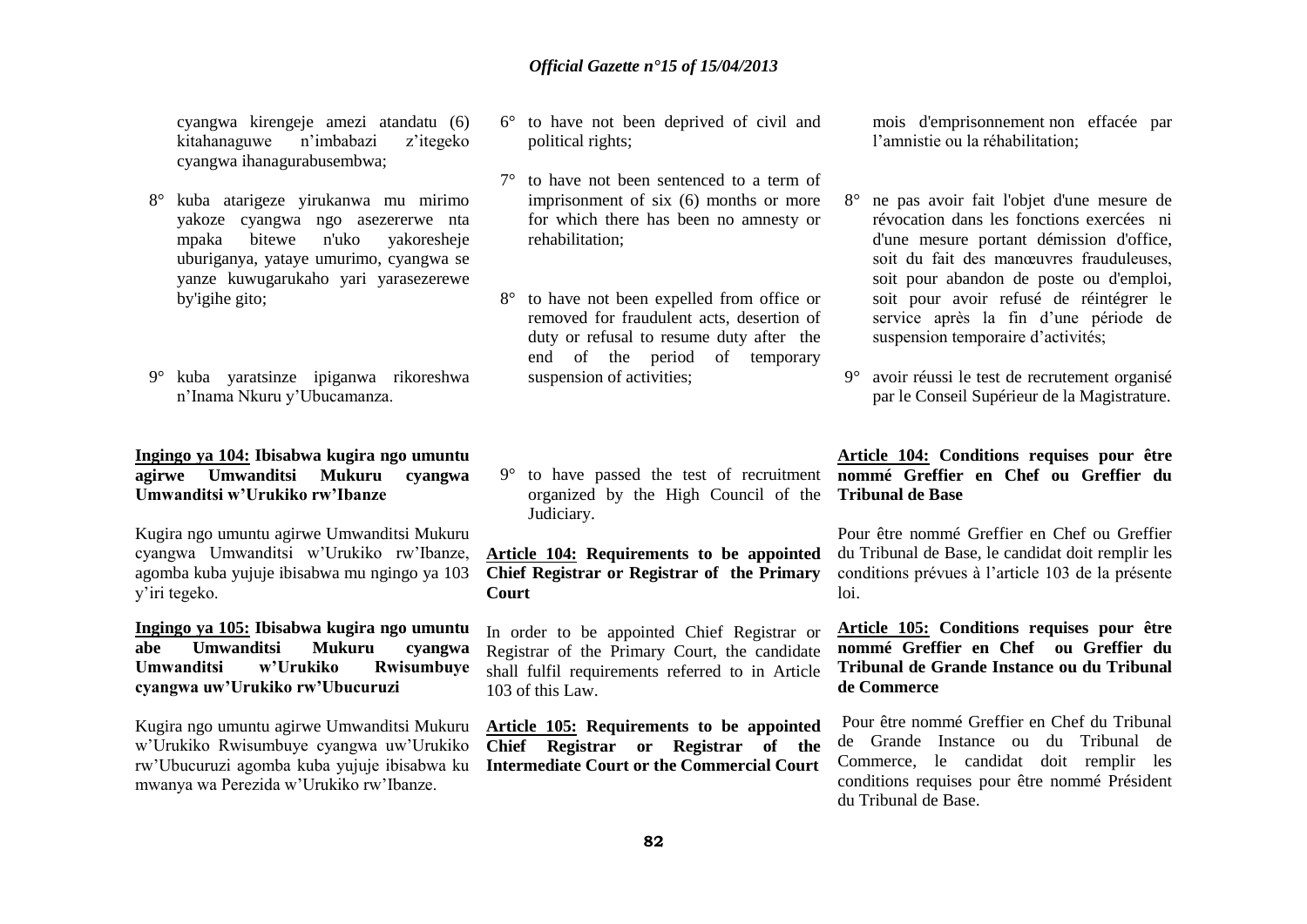Kugira ngo umuntu agirwe umwanditsi w'Urukiko rwisumbuye cyangwa uw'Urukiko rw'Ubucuruzi agomba kuba yujuje ibisabwa ku mwanya w'umucamanza w'Urukiko rw'Ibanze.

Umwanditsi Mukuru mu Rukiko Rwisumbuye cyangwa uw'Urukiko rw'Ubucuruzi bari ku ntera ya Perezida w'Urukiko rw'Ibanze.

Umwanditsi mu Rukiko Rwisumbuye cyangwa uw'Urukiko rw'Ubucuruzi ari ku ntera y'umucamanza w'Urukiko rw'Ibanze.

**Ingingo ya 106: Ibisabwa kugira ngo umuntu abe Umwanditsi Mukuru cyangwa Umwanditsi w'Urukiko Rukuru cyangwa uw'Urukiko Rukuru rw'Ubucuruzi** 

Kugira ngo umuntu agirwe Umwanditsi Mukuru w'Urukiko Rukuru cyangwa uw'Urukiko Rukuru rw'Ubucuruzi agomba kuba yujuje ibisabwa ku mwanya wa Perezida w'Urukiko Rwisumbuye cyangwa Perezida w'Urukiko rw'Ubucuruzi.

Kugira ngo umuntu agirwe Umwanditsi w'Urukiko Rukuru cyangwa uw'Urukiko Rukuru rw'Ubucuruzi agomba kuba yujuje ibisabwa ku mwanya w'umucamanza w'Urukiko Rwisumbuye cyangwa w'Urukiko rw'Ubucuruzi.

Umwanditsi Mukuru w'Urukiko Rukuru cyangwa uw'Urukiko Rukuru rw'Ubucuruzi ari ku ntera ya Perezida w'Urukiko Rwisumbuye.

In order to be appointed Chief Registrar of the Intermediate Court or the Commercial Court, the candidate shall fulfil the conditions required to be appointed President of the Primary Court.

In order to be appointed as a Registrar of the Intermediate Court or the Commercial Court, the candidate shall fulfil the conditions required to be appointed a judge of the Primary Court.

The Chief Registrar of the Intermediate Court or the Commercial Court shall be on same rank as the President of Primary Court.

The Registrar of the Intermediate Court or the Commercial Court shall be on same rank as the judge of Primary Court.

**Article 106: Requirements to be appointed Chief Registrar or Registrar of the High Court or the Commercial High Court** 

In order to be appointed as a Chief Registrar of the High Court or Commercial High Court, the candidate shall fulfil the conditions required to be appointed the President of the Intermediate Court or Commercial Court.

In order to be appointed as Registrar of the High Court or Commercial High Court, the candidate shall fulfil the conditions required to be appointed judge of the Intermediate Court or le Président du Tribunal de Grande Instance.Commercial Court.

Pour être nommé Greffier du Tribunal de Grande Instance ou du Tribunal de Commerce, le candidat doit remplir les conditions requises pour être nommé juge du Tribunal de Base.

Le Greffier en Chef du Tribunal de Grande Instance et celui du Tribunal de Commerce sont au même rang que le Président du Tribunal de Base.

Le Greffier du Tribunal de Grande Instance et celui du Tribunal de Commerce sont au même rang que le juge du Tribunal de Base.

**Article 106: Conditions requises pour être nommé greffier en chef ou greffier de la Haute Cour ou de la Haute Cour de Commerce** 

Pour être nommé Greffier en Chef de la Haute Cour ou de la Haute Cour de Commerce, le candidat doit remplir les conditions requises pour être Président du Tribunal de Grande Instance ou du Tribunal de Commerce.

Pour être nommé Greffier de la Haute Cour ou de la Haute Cour de Commerce, le candidat doit remplir les conditions requises pour être juge du Tribunal de Grande Instance ou du Tribunal de Commerce.

Le Greffier en Chef de la Haute Cour ou de la Haute Cour de Commerce est au même rang que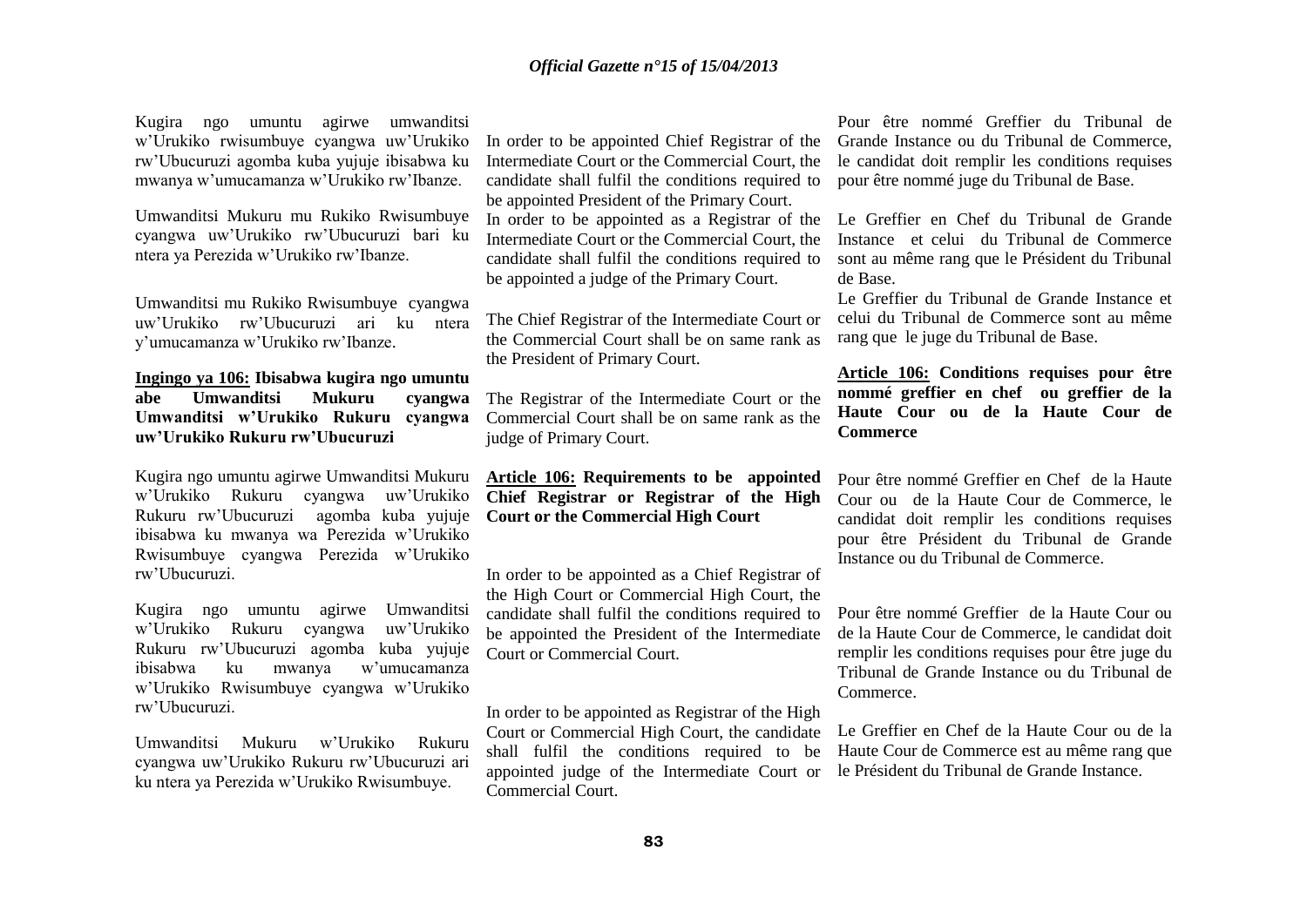Umwanditsi w'Urukiko Rukuru cyangwa uw'Urukiko Rukuru rw'Ubucuruzi ari ku ntera y'Umucamanza w'Urukiko Rwisumbuye.

### **Ingingo ya 107: Ibisabwa kugira ngo umuntu abe Umwanditsi Mukuru cyangwa Umwanditsi w'Urukiko rw'Ikirenga**

Kugira ngo umuntu agirwe Umwanditsi Mukuru w'Urukiko rw'Ikirenga agomba kuba yujuje ibisabwa ku mwanya w'umucamanza w'Urukiko Rukuru cyangwa uw'Urukiko Rukuru rw'Ubucuruzi.

Kugira ngo umuntu agirwe Umwanditsi mu Rukiko rw'Ikirenga agomba kuba yujuje ibisabwa ku mwanya wa Perezida w'Urukiko Rwisumbuye cyangwa Perezida w'Urukiko rw'Ubucuruzi.

Umwanditsi Mukuru w'Urukiko rw'Ikirenga ari ku ntera y'umucamanza w'Urukiko Rukuru.

Umwanditsi w'Urukiko rw'Ikirenga ari ku ntera ya Perezida w'Urukiko Rwisumbuye cyangwa Perezida w'Urukiko rw'Ubucuruzi.

### **Ingingo ya 108: Gushyirwa mu myanya**

Abanditsi b'inkiko bahabwa akazi kandi bagashyirwa mu myanya na Perezida w'Urukiko rw'Ikirenga bamaze gutsinda ipiganwa kandi byemejwe n'Inama Nkuru y'Ubucamanza.

The Chief Registrar of the High Court or Commercial High Court shall be on the same rank as the President of the Intermediate Court.

The Registrar of the High Court or Commercial High Court shall be on the same rank as the judge of the Intermediate Court.

### **Article 107: Requirements to be appointed Chief Registrar or Registrar of the Supreme Court**

In order to be appointed Chief Registrar of the Supreme Court, the candidate shall fulfil the conditions required to be appointed judge of the High Court or High Court of Commerce.

In order to be appointed as a Registrar of the Supreme Court, the candidate shall fulfil the conditions required to be appointed judge of the Intermediate Court or Commercial Court.

The Chief Registrar of the Supreme Court shall be on the same rank as the judge of the High Court.

The Registrar of the Supreme Court shall be on the same rank as the President of the Intermediate Court or Commercial Court.

### **Article 108: Appointment**

Court Registrars shall be appointed and placed by the President of the Supreme Court through

Le Greffier de la Haute Cour ou de la Haute Cour de Commerce est au même rang que le juge du Tribunal de Grande Instance.

### **Article 107: Conditions requises pour être nommé Greffier en Chef ou Greffier de la Cour Suprême**

Pour être nommé Greffier en Chef de la Cour Suprême, le candidat doit remplir les conditions requises pour être juge de la Haute Cour ou de la Haute Cour de Commerce.

Pour être nommé Greffier de la Cour Suprême, le candidat doit remplir les conditions requises pour être Président du Tribunal de Grande Instance ou du Tribunal de Commerce.

Le Greffier en Chef de la Cour Suprême est au même rang que le juge de la Haute Cour.

Le Greffier de la Cour Suprême est au même rang que le Président du Tribunal de Grande Instance ou du Tribunal de Commerce.

#### **Article 108: Nomination**

Les greffiers sont nommés et affectés par le Président de la Cour Suprême sur concours et après approbation du Conseil Supérieur de la Magistrature.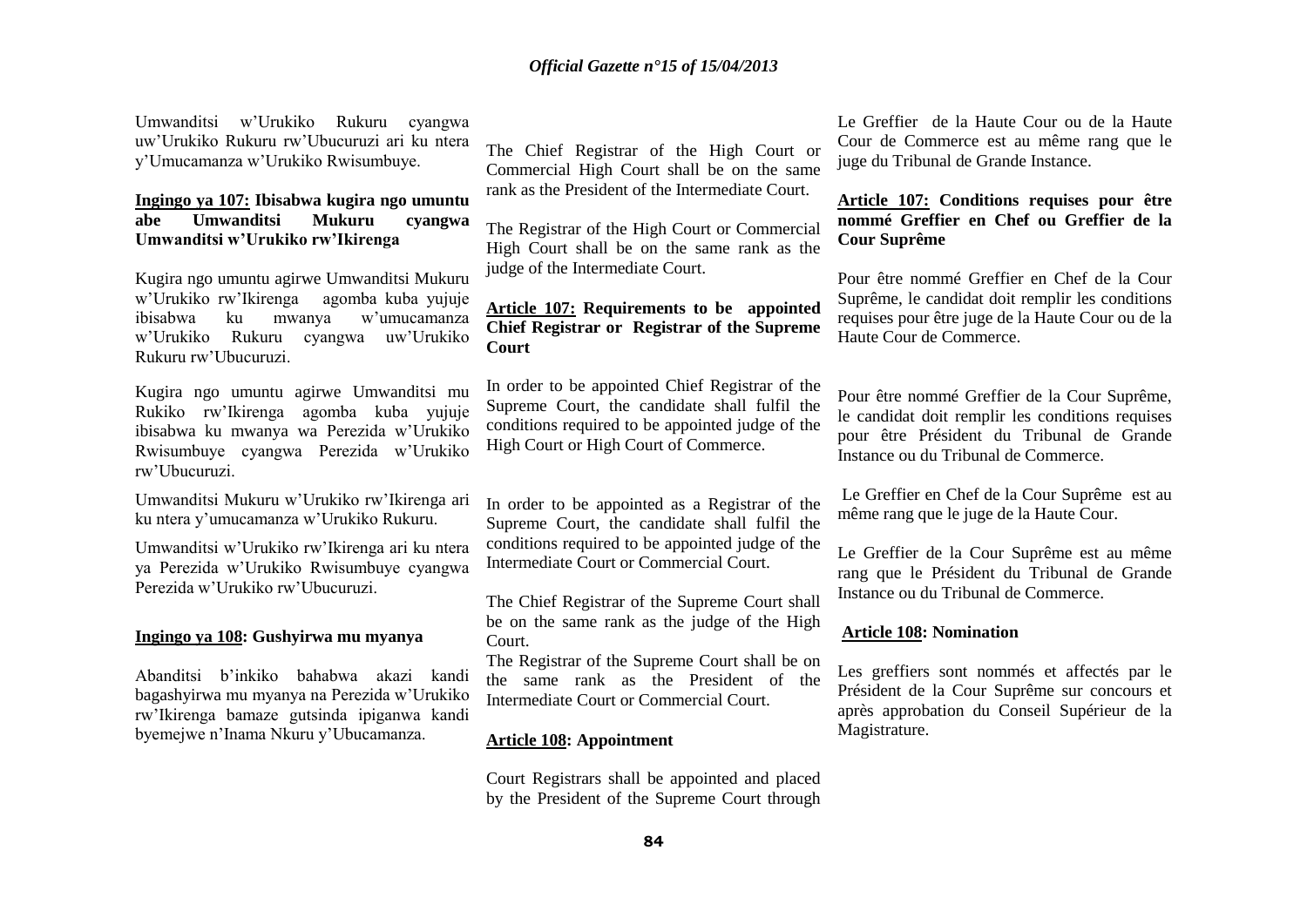| 109:<br>Guteganya<br>Ingingo ya<br>byihariye                                                                                                                                | ibisabwa competition and upon approval by the High Article 109: Détermination des conditions<br>Council of the Judiciary.                                                                       | particulières                                                                                                                                                                                  |
|-----------------------------------------------------------------------------------------------------------------------------------------------------------------------------|-------------------------------------------------------------------------------------------------------------------------------------------------------------------------------------------------|------------------------------------------------------------------------------------------------------------------------------------------------------------------------------------------------|
| hakurikijwe<br>Imirimo<br>itangwa<br>umubare<br>w'imyanya ihari.                                                                                                            |                                                                                                                                                                                                 | Les fonctions sont conférées à concurrence des<br>postes vacants.                                                                                                                              |
| ishobora<br>Nkuru<br>y'Ubucamanza<br>Inama<br>guteganya ibisabwa byihariye abashaka kujya<br>mu myanya imwe n'imwe y'Abanditsi b'Inkiko<br>bagomba kuba bujuje.             | <b>Article</b><br><b>Determining</b><br>specific<br><b>109:</b><br>requirements<br>Recruitment shall be done in accordance with<br>the available posts.                                         | L'accès à certaines fonctions de Greffier peut<br>être subordonné à des conditions particulières<br>déterminées par le Conseil Supérieur de la<br>Magistrature.                                |
| Imyanya ihari itangwa hakoreshejwe ipiganwa.                                                                                                                                | The High Council of the Judiciary shall                                                                                                                                                         | Les places vacantes sont attribuées sur concours.                                                                                                                                              |
| Akiciro ka 2: Umwuga w'ubwanditsi<br>bw'inkiko                                                                                                                              | determine the specific requirements to be met<br>for the appointment to certain posts of Court                                                                                                  | Sous-section 2: Carrière des greffiers                                                                                                                                                         |
| Ingingo ya 110: Igeragezwa ry'umwanditsi<br>w'urukiko                                                                                                                       | Registrars.<br>Vacant posts shall be filled through competition.                                                                                                                                | Article 110: Stage probatoire du greffier                                                                                                                                                      |
|                                                                                                                                                                             |                                                                                                                                                                                                 |                                                                                                                                                                                                |
| Buri mwanditsi w'urukiko utangiye akazi<br>ageragezwa mu gihe cy'umwaka umwe (1).<br>Umwanditsi Mukuru muri urwo rukiko ni we<br>usuzuma ubushobozi bwe n'imyitwarire ye ku | <b>Sub-section 2: Career of court registrars</b><br>Article 110: Probation period for court<br>registrar                                                                                        | Chaque greffier commence sa carrière en<br>effectuant un stage probatoire d'une (1) année.<br>Le Greffier en chef de la juridiction évalue ses<br>aptitudes professionnelles au premier degré. |
| rwego rwa mbere.<br>Iyo ari Umwanditsi Mukuru isuzumwa rikorwa<br>n'Umuyobozi w'Urwego akoramo.                                                                             | Every court registrar shall, after being<br>appointed, undergo a probation period of one $(1)$<br>year. The Chief Registrar of the court shall<br>evaluate his/her performance on first degree. | Si le concerné est le Greffier en Chef,<br>l'évaluation est faite par l'autorité de l'instance<br>dans laquelle il travaille.                                                                  |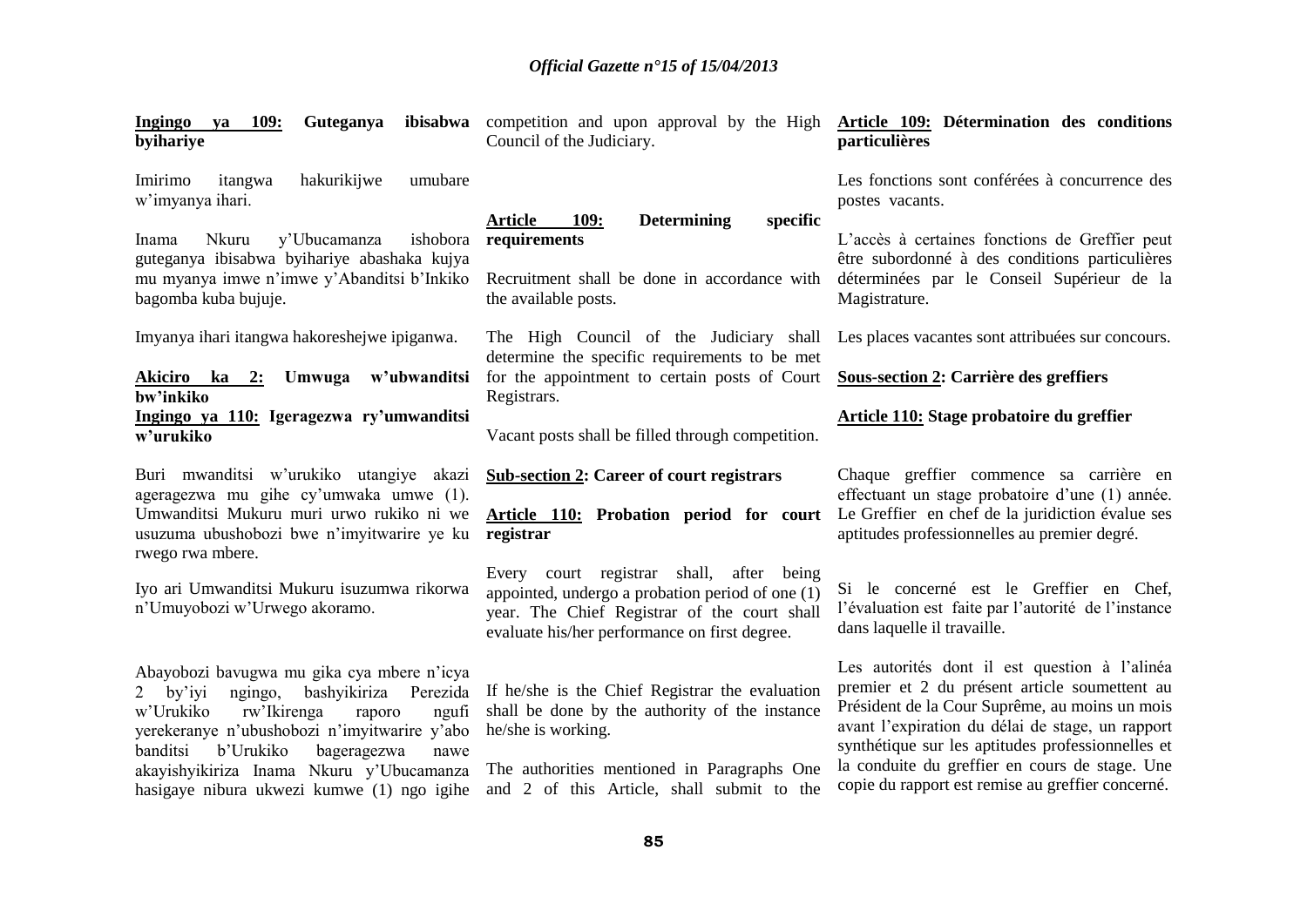cy'igeragezwa kirangire. Kopi y'iyo raporo ishyikirizwa ba nyir'ubwite.

Iyo ugeragezwa atemeye ibikubiye muri raporo, ashobora kubigaragaza mu ibaruwa ishinganye mu iposita cyangwa itanzwe mu ntoki yandikirwa Perezida w'Urukiko rw'Ikirenga mu minsi itarenze cumi n'itanu (15) uhereye ku munsi yaboneyeho iyo raporo.

Inama Nkuru y'Ubucamanza isuzuma iyo baruwa ikayifataho icyemezo mu gihe kitarenze ukwezi kumwe (1) uhereye igihe yagereye mu Bunyamabanga Nshingwabikorwa bw'Inama Nkuru y'Ubucamanza.

Inama Nkuru y'Ubucamanza isanze ari ngombwa, ishobora kongera igihe cy'igeragezwa. Icyo gihe cy'inyongera ntigishobora kurenza amezi atandatu (6).

Iyo Inama Nkuru y'Ubucamanza isanze ugeragezwa ashoboye akazi, agirwa Umwanditsi w'Urukiko.

Iyo Inama Nkuru y'Ubucamanza isanze raporo yerekana ko uwageragezwaga adashoboye akazi, iramusezerera.

Iyo igihe giteganyijwe mu gika cya 5 cy'iyi ngingo kirenze hatarafatwa icyemezo, uwageragezwaga aba yemewe burundu.

President of the Supreme Court a brief report relating to the capability and conduct of the court registrar under probation at least one (1) month before the probation period ends. The copy of such a report shall be given to the concerned court registrar.

If the court registrar under probation does not agree with the content of the report, he/she may indicate it in a registered or hand delivered letter addressed to the President of the Supreme Court within fifteen (15) days starting from the date of receipt of the report.

The High Council of the Judiciary shall examine such a letter and take a decision in a period not exceeding one (1) month starting from the date the Executive Secretariat of the High Council of the Judiciary received it.

If the High Council of the Judiciary considers it necessary, it may extend the probation period. Such a period of extension cannot exceed six (6) months.

If the High Council of the Judiciary finds that the report indicates that the person under probation is capable, he/she shall be appointed the Court Registrar.

If the High Council of the Judiciary finds that the report indicates that the person under probation is not capable, it shall dismiss him or Lorsque le greffier stagiaire n'est pas d'accord avec le contenu du rapport synthétique, il peut faire recours, par lettre recommandée à la poste ou donnée de main à main, adressée au Président de la Cour Suprême, dans un délai n'excédant pas quinze (15) jours à compter du jour de la notification du rapport.

Le Conseil Supérieur de la Magistrature examine et se prononce sur le recours dans un délai n'excédant pas un (1) mois à compter du jour de la réception de la lettre par le Secrétariat Exécutif du Conseil Supérieur de la Magistrature.

Le Conseil Supérieur de la Magistrature peut, s'il l'estime nécessaire, proroger la durée du stage probatoire. Cette prorogation ne peut pas excéder six (6) mois.

Lorsque le Conseil Supérieur de la Magistrature constate que le rapport synthétique conclut à l'aptitude du stagiaire, celui-ci est nommé greffier.

Lorsque le Conseil Supérieur de la Magistrature constate que le rapport synthétique conclut à l'inaptitude du stagiaire, il met fin à ses fonctions.

Passé le délai prévu par l'alinéa 5 du présent article, la nomination à titre définitif du greffier en cours de stage est considérée comme acquise.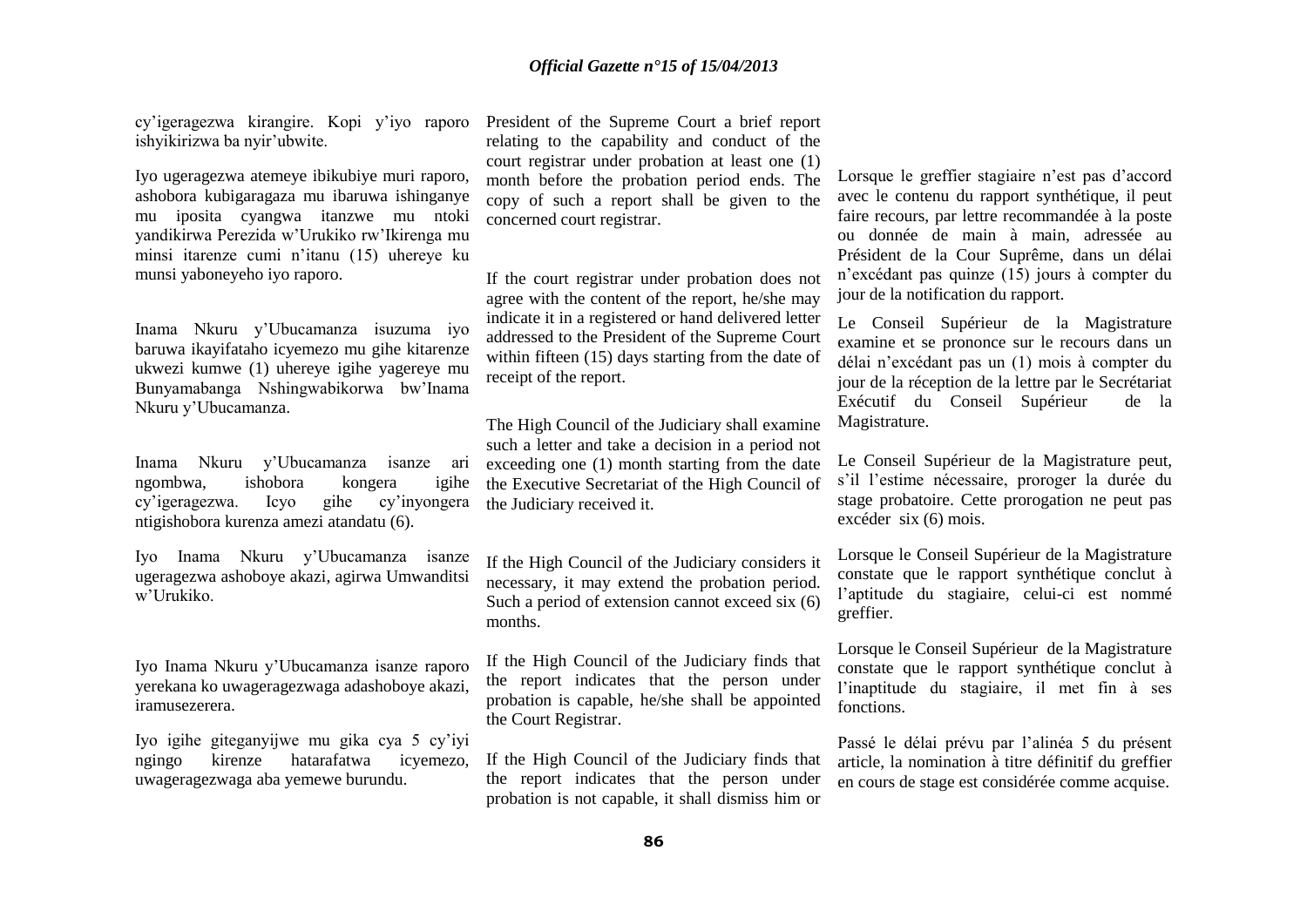| ya 111:<br><b>Ingingo</b><br>Imikorere<br>y'akazi<br>k'abanditsi b'inkiko                                                      | her.<br>When the period provided for in Paragraph 5 of<br>this Article expires without the decision being                                         | Article 111: Exercice des fonctions de<br>greffiers                                                                  |
|--------------------------------------------------------------------------------------------------------------------------------|---------------------------------------------------------------------------------------------------------------------------------------------------|----------------------------------------------------------------------------------------------------------------------|
| Ba Perezida b'inkiko bagenzura muri rusange<br>uko akazi k'abanditsi b'Inkiko gakorwa.                                         | taken, the person under probation shall be<br>confirmed in the post.<br><b>Article 111:</b> Discharge of the duties of Court                      | Les présidents des juridictions exercent un<br>contrôle général sur les activités des greffiers.                     |
| Abanditsi bakuru b'inkiko nibo bakoresha ba<br>hafi b'abanditsi b'inkiko.                                                      | <b>Registrars</b>                                                                                                                                 | Les greffiers sont sous l'autorité directe des<br>greffiers en chef.                                                 |
| Abanditsi bakuru b'inkiko bagenzurwa kandi the discharge of duties of court registrars.<br>bakagengwa na ba Perezida b'inkiko. | Presidents of courts shall supervise in general,<br>Chief Registrars shall directly supervise court<br>registrars.                                | Les greffiers en chef exercent leurs activités<br>sous l'autorité et le contrôle des Présidents des<br>juridictions. |
| Ingingo ya 112: Guhagarika no kuva ku kazi                                                                                     |                                                                                                                                                   | Article 112: Mise en disponibilité et cessation                                                                      |
| kw'abanditsi b'inkiko                                                                                                          | Chief Registrars shall be supervised by the<br>Presidents of courts and shall be under their                                                      | de fonctions des greffiers                                                                                           |
| Abanditsi b'inkiko bashobora kwemererwa kuba<br>bahagaritse akazi cyangwa kuva ku kazi nk'uko                                  | authority.                                                                                                                                        | Les greffiers peuvent être mis en disponibilité<br>ou cesser leurs fonctions dans les mêmes                          |
| biteganywa n'iri tegeko<br>ku<br>byerekeye<br>abacamanza.                                                                      | <b>Article 112:</b> Leave of absence and suspension<br>from office of court registrars                                                            | conditions que les juges conformément à la<br>présente loi.                                                          |
| <b>113:</b><br>Isuzumamikorere<br><b>Ingingo</b><br>va<br>n'imihanirwe by'abanditsi b'inkiko                                   | Court registrars may be given leave of absence<br>or suspension from office in accordance with the<br>provisions of this Law as regard to judges. | <b>Article 113: Evaluation de la performance et</b><br>régime disciplinaire des greffiers                            |

Isuzumamikorere ndetse n'imihanirwe by'abanditsi b'inkiko bikorwa kimwe n'iby'abacamanza.

### **Ingingo ya 114: Kubika idosiye y'abanditsi b'inkiko**

Amadosiye y'abanditsi b'inkiko abikwa mu Bunyamabanga Nshingwabikorwa bw'Inama Nkuru y'Ubucamanza no mu rukiko buri **Article 114: Keeping files of court registrars**

**Article 113: Performance evaluation and disciplinary procedure for court registrars**

The performance evaluation as well as the disciplinary procedure provided for in this Law with regard to judges shall apply to court registrars.

## **Article 112: Mise en disponibilit**é **et cessation**

## **Armance et**

Les dispositions de la présente loi relatives à l'évaluation de la performance et au régime disciplinaire des juges s'appliquent aux greffiers.

### **Article 114: Tenue des dossiers des greffiers**

Les dossiers des greffiers sont tenus par le Secrétariat Exécutif du Conseil Supérieur de la Magistrature et par la juridiction à laquelle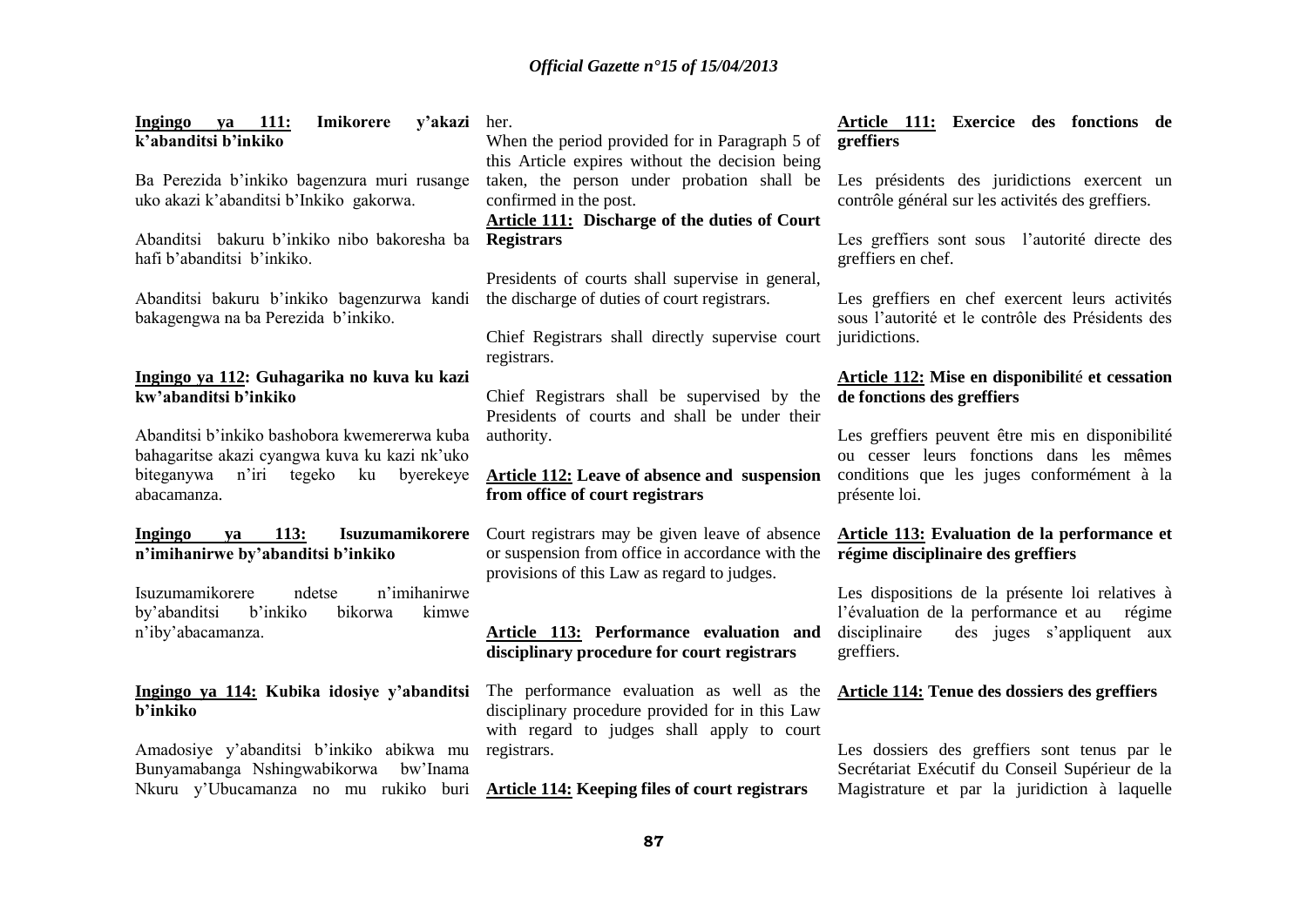mwanditsi akoreramo.

## **akanakuraho abanditsi b'inkiko**

Abanditsi b'inkiko bashyirwaho kandi bagakurwa ku mirimo na Perezida w'Urukiko rw'Ikirenga bimaze kwemezwa n'Inama Nkuru y'Ubucamanza.

### **bigenerwa abanditsi b'inkiko**

Umushahara n'ibindi bigenerwa abanditsi b'inkiko bigenwa n'iteka rya Perezida.

### **Ingingo ya 117: Ibiruhuko by'abanditsi b'inkiko**

Abanditsi b'inkiko bari mu kazi bahabwa ikiruhuko buri mwaka n'ibiruhuko by'ingoboka kimwe n'abacamanza nk'uko biteganywa n'ingingo ya 64 n'iya 65 z'iri tegeko.

**INTERURO YA III: Z'INZIBACYUHO N'IZISOZA**

### **UMUTWE WA MBERE: INGINGO Z'INZIBACYUHO**

**Ingingo ya 118: Abacamanza n'abanditsi PROVISIONS b'inkiko batujuje ibisabwa n'iri tegeko**

Abacamanza n'abanditsi b'inkiko bari mu **PROVISIONS**

**Ingingo ya 115: Umuyobozi ushyiraho**  Files for court registrars shall be kept in the Executive Secretariat of the High Council of the Judiciary and in the court each concerned court registrar belongs.

### **Article 115: Appointing and dismissing authority for court registrars**

**Ingingo ya 116: Umushahara n'ibindi**  Court registrars shall be appointed and dismissed from their duties by the President of the Supreme Court upon approval by the High Council of the Judiciary.

### **Article 116: Salaries and other benefits of court registrars**

The salaries and other benefits of courts registrars shall be determined by a Presidential Order.

### **Article 117: Leave for court registrars**

INGINGO Court registrars shall be entitled like judges to an annual leave and other circumstance leaves provided for in Articles 64 and 65 of this Law.

### **TITLE III: TRANSITIONAL AND FINAL**

**CHAPTER ONE: TRANSITIONAL** 

chaque greffier est affecté.

### **Article 115: Autorité compétente de nomination et démission des greffiers**

Les greffiers sont nommés et démis de leurs fonctions par le Président de la Cour Suprême, sur approbation du Conseil Supérieur de la Magistrature.

### **Article 116: Salaires et autres avantages des greffiers**

Le Salaire et autres avantages des greffiers sont fixés par arrêté présidentiel.

### **Article 117: Congés des greffiers**

Les greffiers en service ont droit, comme les juges, à un congé annuel et à des congés de circonstance prévus par les articles 64 et 65 de la présente loi.

### **TITRE III: DISPOSITIONS TRANSITOIRES ET FINALES**

### **CHAPITRE PREMIER: DISPOSITIONS TRANSITOIRES**

**Article 118: Juges et greffiers ne remplissant pas les conditions requises par la présente loi**

Les juges et les greffiers en fonction qui ne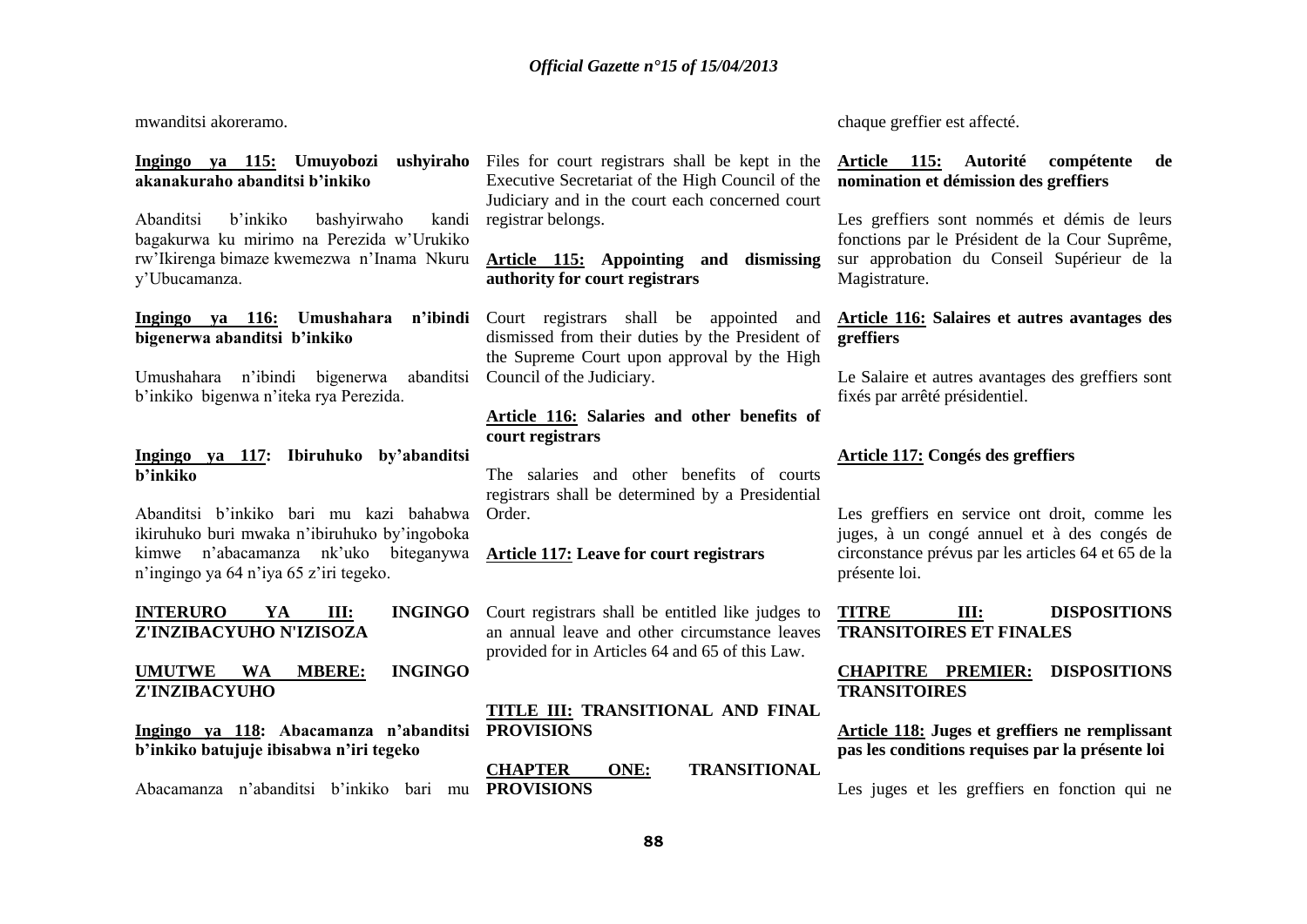mirimo y'inkiko batujuje ibisabwa, bahawe igihe cy'imyaka irindwi (7) uhereye igihe iri **Article 118: Judges and court registrars who**  tegeko ritangira gukurikizwa, kugira ngo babe **do not meet requirements of this Law** babyujuje.

Haseguriwe ibivugwa mu ngingo ya 12 y'iri tegeko agace ka 2º, Urukiko rw'Ikirenga rwemerewe kwakira abacamanza badafite icyemezo cy'uko bize mu ishuri ry'ubucamanza ryemewe na Leta mu gihe cy'imyaka itatu (3) uhereye igihe iri tegeko ritangira gukurikizwa.

Ku byerekeye abacamanza bari mu kazi batujuje ibisabwa, Urukiko rw'Ikirenga rugomba kubafasha kwiga mu Ishuri ry'ubucamanza ryemewe na Leta.

# **Leta n'inzego z'imirimo ya Leta**

Bitabangamiye ingingo z'iri tegeko, itegeko rishyiraho Sitati rusange igenga abakozi ba Leta **Article 119: Application of the Law**  n'inzego z'imirimo ya Leta rikurikizwa ku bacamanza n'abandi bakozi b'inkiko barebwa n'iri tegeko.

#### **UMUTWE WA II: INGINGO ZISOZA**

**Ingingo ya 120: Itegurwa, isuzumwa n'itorwa ry'iri tegeko**

Iri tegeko ryateguwe, risuzumwa kandi ritorwa **CHAPITER II: FINAL PROVISIONS**

In service judges and court registrars who do not meet the conditions required by this Law shall be given a period of seven (7) years from the commencement of this Law to have fulfilled these conditions.

Subject to the provisions of point  $2^{\circ}$  Paragraph One of Article 12 of this Law, the Supreme Court shall be entitled to recruit judges with no certificates awarded by a judicial training institution recognised by the Government for three (3) year period as from the commencement of this Law.

**Ingingo ya 119: Ikurikizwa ry'itegeko**  For in service judges who do not meet **rishyiraho Sitati rusange igenga abakozi ba**  requirements, the Supreme Court shall help them to study in a judicial training institution recognised by the Government.

> **establishing the general statute for Rwanda Public Service**

> Notwithstanding the provisions of this Law, the provisions of the general statute for Rwanda Public Service shall apply to judges and other judicial personnel governed by this Law.

remplissent pas les conditions prévues par la présente loi disposent d'une période de sept (7) ans à compter de l'entrée en vigueur de la présente loi pour avoir satisfait à ces conditions.

Sous réserve des dispositions de l'article 12, alinéa premier, point 2º de la présente loi, la Cour suprême a la qualité pour recruter des juges n'ayant pas de certificat sanctionnant la formation à un institut de formation judiciaire agrée par l'Etat, pour une période de trois (3) ans à compter de la date de l'entrée en vigueur de la présente loi.

Pour les juges en fonction qui ne remplissent pas les conditions requises, la Cour Suprême doit les aider à étudier à un institut de formation judiciaire agréé par l'Etat.

### **Article 119: Application de la loi portant Statut Général de la fonction publique Rwandaise**

Sans préjudice des dispositions de la présente loi, la loi portant Statut général de la Fonction Publique Rwandaise s'applique aux juges et autres membres du personnel de l'ordre judiciaire régis par la présente loi.

### **CHAPITRE II: DISPOSITIONS FINALES**

### **Article 120: Initiation, examen et adoption de la présente loi**

La présente loi a été initiée, examinée et adoptée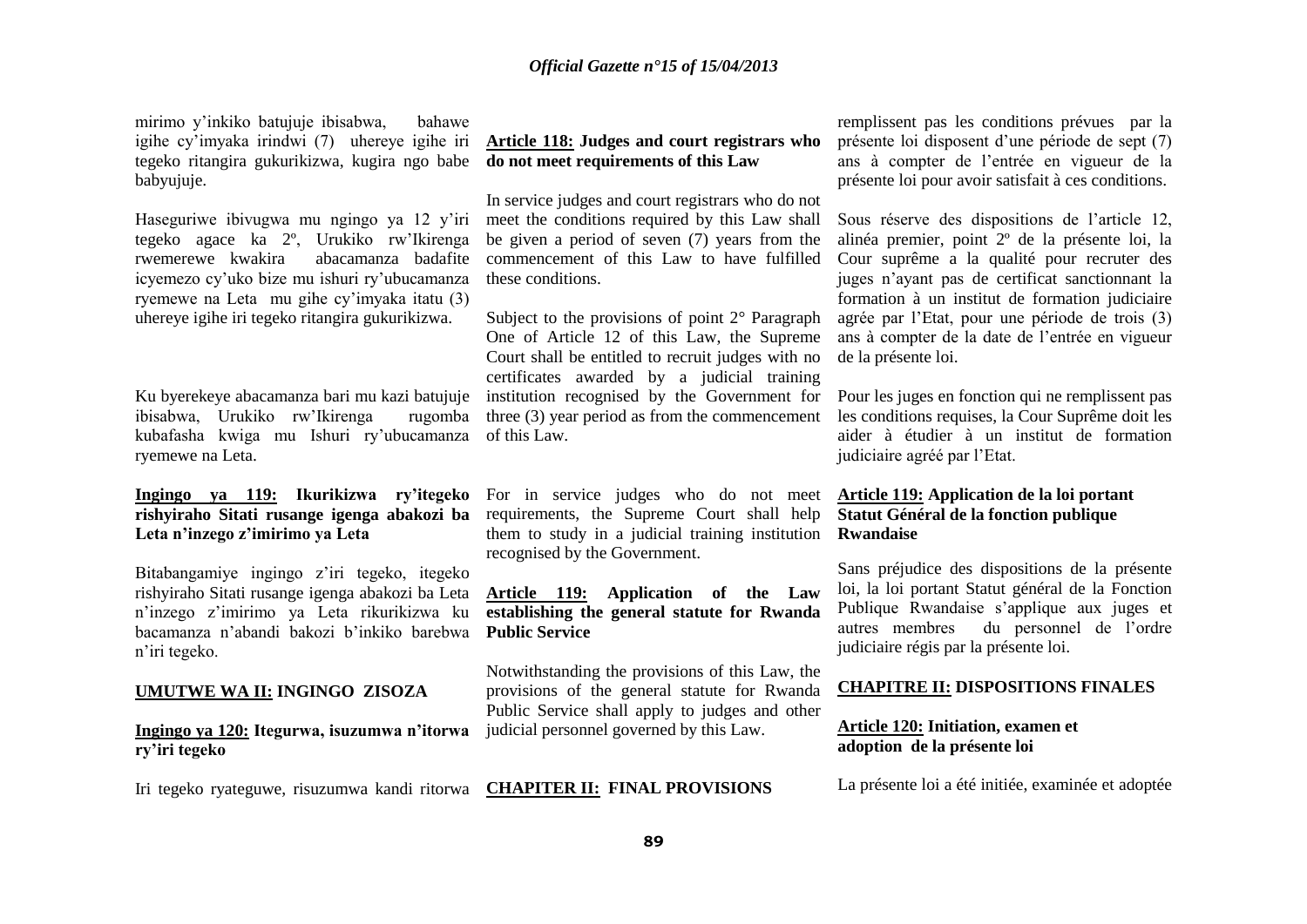mu rurimi rw'Ikinyarwanda.

**Ingingo ya 121: Ivanwaho ry'itegeko n'ingingo z'amategeko binyuranyije n'iri tegeko** 

Itegeko n° 06 bis/2004 ryo kuwa 14/04/2004 rigenga abacamanza n'abakozi b'inkiko, nk'uko ryahinduwe kandi ryujujwe kugeza ubu, kimwe n'ingingo zose z'amategeko abanziriza iri kandi zinyuranyije na ryo bivanyweho.

### **Ingingo ya 122: Igihe iri tegeko ritangira gukurikizwa**

Iri tegeko ritangira gukurikizwa ku munsi ritangarijweho mu Igazeti ya Leta ya Repubulika y'u Rwanda.

Kigali, kuwa **08/03/2013**

**Article 120: Drafting, consideration and adoption of this Law**

This Law was drafted, considered and adopted in Kinyarwanda.

### **Article 121: Repealing provision**

Law n<sup>o</sup> 06 bis/2004 of 14/04/2004 on the Statutes for judges and other judicial personnel as modified and complemented to date and all prior legal provisions contrary to this Law are hereby repealed.

### **Article 122: Commencement**

This Law shall come into force on the date of its publication in the Official Gazette of the Republic of Rwanda.

Kigali, on **08/03/2013**

en Kinyarwanda.

### **Article 121: Disposition abrogatoire**

La Loi n° 06 bis/2004 du 14/04/2004 portant Statut des juges et des agents de l'ordre judiciaire telle que modifiée et complétée à ce jour, ainsi que toutes les dispositions légales antérieures contraires à la présente loi sont abrogées.

### **Article 122: Entrée en vigueur**

La présente loi entre en vigueur le jour de sa publication au Journal Officiel de la République du Rwanda.

Kigali, le **08/03/2013**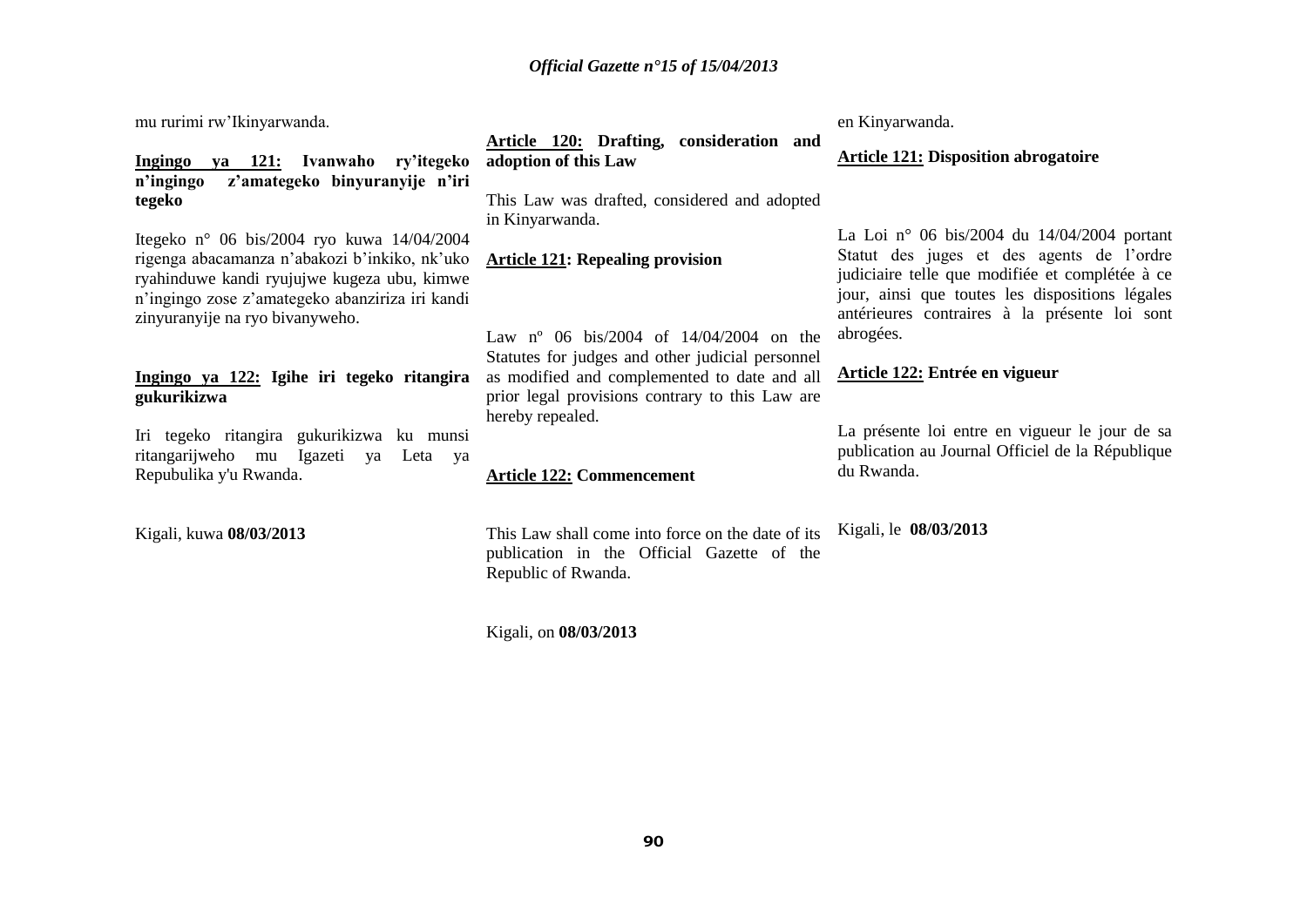### (sé) **KAGAME Paul** Perezida wa Repubulika

(sé) **KAGAME Paul** Président de la République

(sé)  $(se)$ **KAGAME Paul** President of the Republic

(sé)

**Dr. HABUMUREMYI Pierre Damien** Minisitiri w'Intebe

(sé) **Dr. HABUMUREMYI Pierre Damien** Prime Minister

**Dr. HABUMUREMYI Pierre Damien** Premier Ministre

**Bibonywe kandi bishyizweho Ikirango cya Repubulika:**

**Seen and sealed with the Seal of the Republic:**

**Vu est scellé du Sceau de la République:**

 $(sé)$ **KARUGARAMA Tharcisse** Minisitiri w'Ubutabera/Intumwa Nkuru ya Leta

(sé) **KARUGARAMA Tharcisse** Minister of Justice/ Attorney General

 $(sé)$ **KARUGARAMA Tharcisse** Ministre de la Justice/ Garde des Sceaux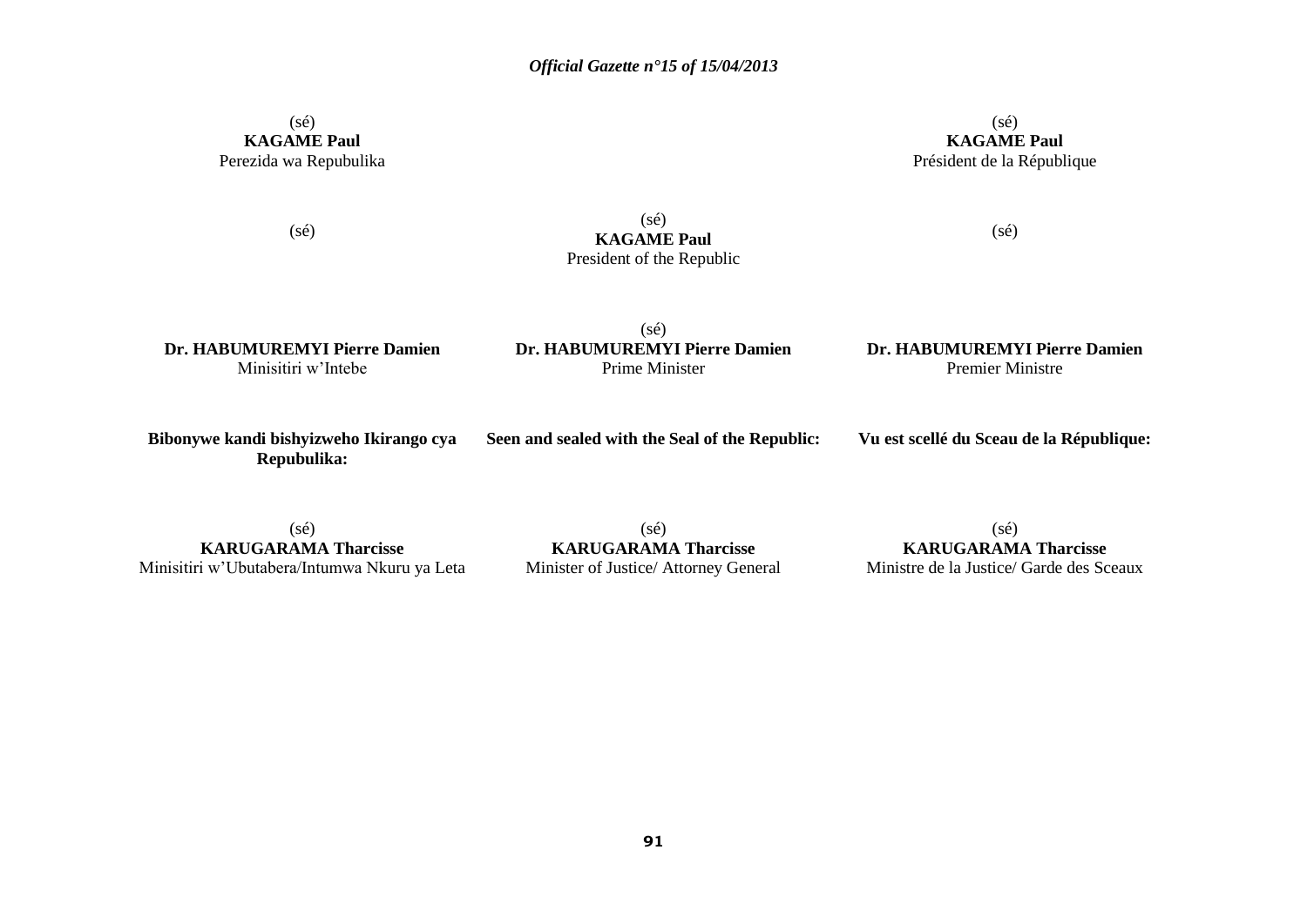| <b>ITEKA RYA MINISITIRI W'INTEBE N°120/03</b><br><b>RYIRUKANA</b><br><b>RYO</b><br>03/04/2013<br>KUWA<br><b>UMUSHINJACYAHA</b> | MINISTER'S ORDER N°120/03<br>PRIME<br>OF<br>RELIEVING A PROSECUTOR OF<br>03/04/2013<br><b>HIS DUTIES</b> | <b>ARRETE DU PREMIER MINISTRE N°120/03</b><br>03/04/2013 PORTANT REVOCATION<br>DU<br><b>POURSUITE</b><br>D'UN<br><b>OFFICIER</b><br>DE<br><b>JUDICIAIRE</b> |
|--------------------------------------------------------------------------------------------------------------------------------|----------------------------------------------------------------------------------------------------------|-------------------------------------------------------------------------------------------------------------------------------------------------------------|
| <b>ISHAKIRO</b>                                                                                                                | <b>TABLES OF CONTENTS</b>                                                                                | <b>TABLE DES MATIERES</b>                                                                                                                                   |
| Ingingo ya mbere: Kwirukanwa                                                                                                   | <b>Article One: Relieving</b>                                                                            | <b>Article premier : Révocation</b>                                                                                                                         |
| Ingingo ya 2: Abashinzwe kubahiriza iri teka                                                                                   | responsible for the<br>Article 2 : Authorities<br>implementation of this Order                           | Article 2 : Autorités chargées de l'exécution du<br>présent arrêté                                                                                          |
| Ingingo ya 3: Ivanwaho ry'ingingo zinyuranyije<br>n'iri teka                                                                   | <b>Article 3: Repealing provision</b>                                                                    | <b>Article 3 : Disposition abrogatoire</b>                                                                                                                  |
| Ingingo ya 4: Igihe iteka ritangira gukurikizwa                                                                                | <b>Article 4: Commencement</b>                                                                           | Article 4 : Entrée en vigueur                                                                                                                               |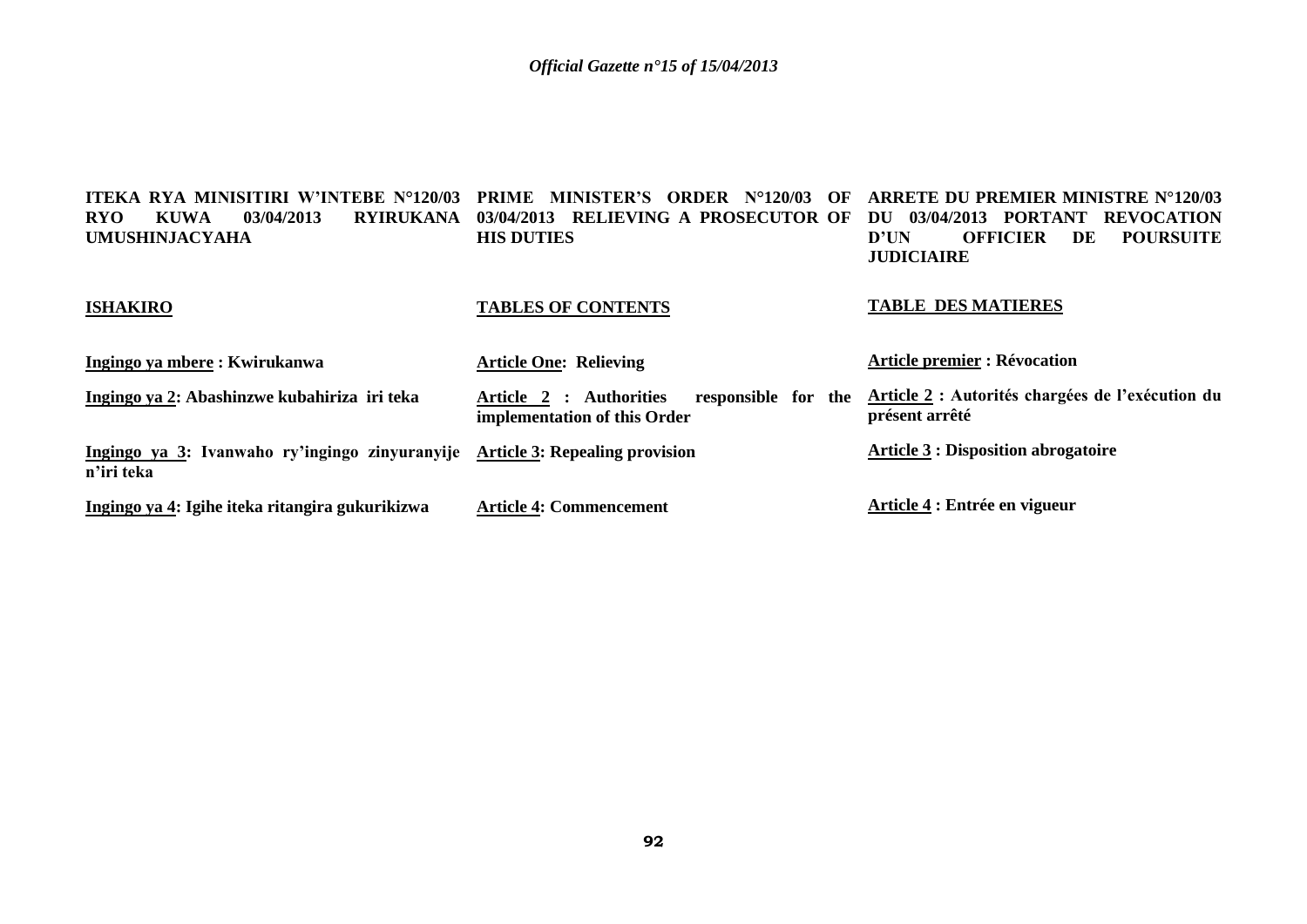# **UMUSHINJACYAHA**

### **ITEKA RYA MINISITIRI W'INTEBE N°120/03 PRIME MINISTER'S ORDER N°120/03 OF RYO KU WA 03/04/2013 RYIRUKANA 03/04/2013 RELIEVING A PROSECUTOR OF HIS DUTIES**

Pursuant to Law n° 22/2002 of 09/07/2002 on General Statutes for Rwanda Public Service, especially in

On proposal by the Minister of Justice/ Attorney

After consideration and approval by the Cabinet in its

### **ARRETE DU PREMIER MINISTRE N°120/03 DU 03/04/2013 PORTANT REVOCATION D'UN OFFICIER DE POURSUITE JUDICIAIRE**

### **Le Premier Ministre,**

#### **Minisitiri w'Intebe,**

### **The Prime Minister,**

Ashingiye ku Itegeko Nshinga rya Repubulika y'u Rwanda ryo kuwa 04 Kamena 2003, nk'uko ryavuguruwe kugeza ubu, cyane cyane mu ngingo zaryo, iya 118, iya 119 n'iya 121;

Dushingiye ku Itegeko n° 22/2002 ryo kuwa 09/07/2002 rishyiraho Sitati Rusange igenga Abakozi ba Leta n'inzego z'imirimo ya Leta, cyane cyane mu ngingo yaryo, iya 17.

Bisabwe na Minisitiri w'Ubutabera/Intumwa Nkuru ya Leta;

Inama y'Abaminisitiri yateranye kuwa 27/10/2010 imaze kubisuzuma no kubyemeza;

### **ATEGETSE:**

**HEREBY ORDERS:**

session of 27/10/2010;

Article 17.

General

Pursuant to the Constitution of the Republic of Rwanda of 04 June, 2003, as amended to date, especially in Articles 118, 119 and 121; 04 juin 2003, telle que révisée à ce jour, spécialement en ses articles 118, 119 et 121 ;

> Vu la Loi n° 22/2002 du 09/07/2002 portant Statut Général de la Fonction Publique Rwandaise, spécialement en son article 17.

> Vu la Constitution de la République du Rwanda du

Sur proposition du Ministre de la Justice / Garde des Sceaux ;

Après examen et adoption par le Conseil des Ministres en sa séance du 27/10/2010;

### **ARRETE:**

### **Article premier: Révocation**

Monsieur NIYITEGEKA Epaphrodite est révoqué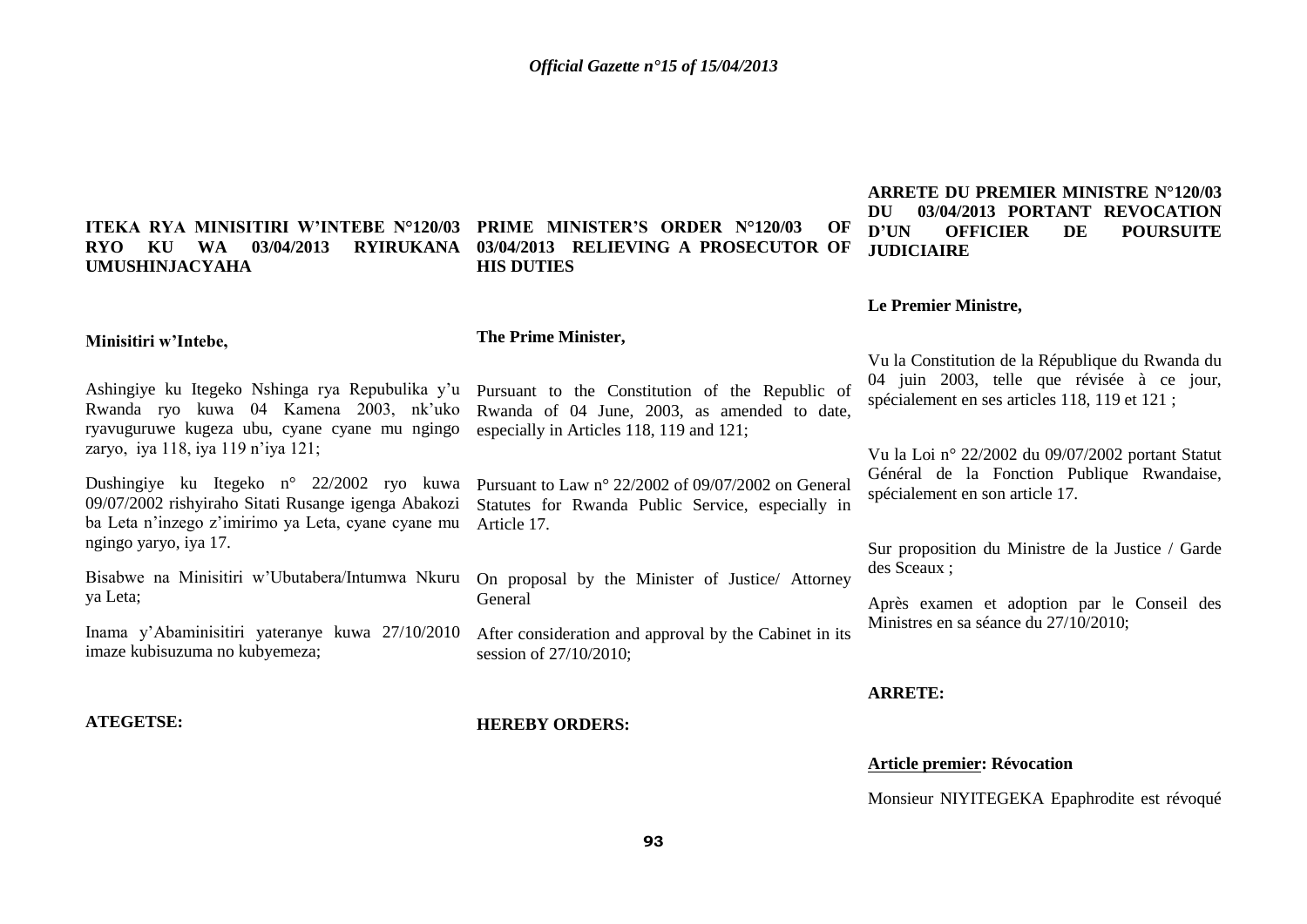| Ingingo ya mbere: Kwirukanwa<br>Bwana NIYITEGEKA Epaphrodite yirukanwe ku<br>mirimo y'Umushinjacyaha wo ku rwego rw'Ibanze.                                                                                       | <b>Article One: Relieving</b><br>Mr. NIYITEGEKA Epaphrodite is hereby relieved of<br>duties as a Prosecutor at Primary level.                                                                                                                                                        | de ses fonctions d'Officier de Poursuite Judiciaire<br>au Niveau de Base.<br>Article 2: Autorités chargées de l'exécution du<br>présent arrêté                                                                                                                      |
|-------------------------------------------------------------------------------------------------------------------------------------------------------------------------------------------------------------------|--------------------------------------------------------------------------------------------------------------------------------------------------------------------------------------------------------------------------------------------------------------------------------------|---------------------------------------------------------------------------------------------------------------------------------------------------------------------------------------------------------------------------------------------------------------------|
| Ingingo ya 2: Abashinzwe kubahiriza iri teka<br>Minisitiri w'Ubutabera/Intumwa Nkuru ya Leta,<br>Minisitiri w'Abakozi ba Leta n'Umurimo na Minisitiri<br>w'Imari n'Igenamigambi bashinzwe kubahiriza iri<br>teka. | Authorities responsible for the<br>Article 2:<br>implementation of this Order<br>The Minister of Justice/Attorney General, the Minister<br>of Public Service and Labour and the Minister of<br>Finance and Economic Planning are entrusted with the<br>implementation of this Order. | Le Ministre de la Justice/Garde des Sceaux, le<br>Ministre de la Fonction Publique et du Travail et le<br>Ministre des Finances et de la Planification<br>Economique sont chargés de l'exécution du présent<br>arrêté.<br><b>Article 3: Disposition abrogatoire</b> |
| Ingingo ya 3: Ivanwaho ry'ingingo zinyuranyije<br>n'iri teka<br>z'amateka<br>abanziriza iri<br>kandi<br>Ingingo<br>zose<br>zinyuranyije na ryo zivanyweho.<br>Ingingo ya 4: Igihe iteka ritangira gukurikizwa     | <b>Article 3: Repealing provision</b><br>All prior provisions contrary to this Order are hereby<br>repealed.<br><b>Article 4: Commencement</b>                                                                                                                                       | Toutes les dispositions antérieures contraires au<br>présent arrêté sont abrogées.<br>Article 4 : Entrée en vigueur<br>Le présent arrêté entre en vigueur le jour de sa<br>signature. Il sort ses effets à partir du 27/10/2010.                                    |
| Iri teka ritangira gukurikizwa ku munsi rishyiriweho<br>umukono. Agaciro karyo gahera kuwa 27/10/2010.                                                                                                            | This Order shall come into force on the date of its<br>signature. It takes effect as of 27/10/2010.                                                                                                                                                                                  | Kigali, le 03/04/2013                                                                                                                                                                                                                                               |

Kigali, kuwa **03/04/2013**

Kigali, on **03/04/2013**